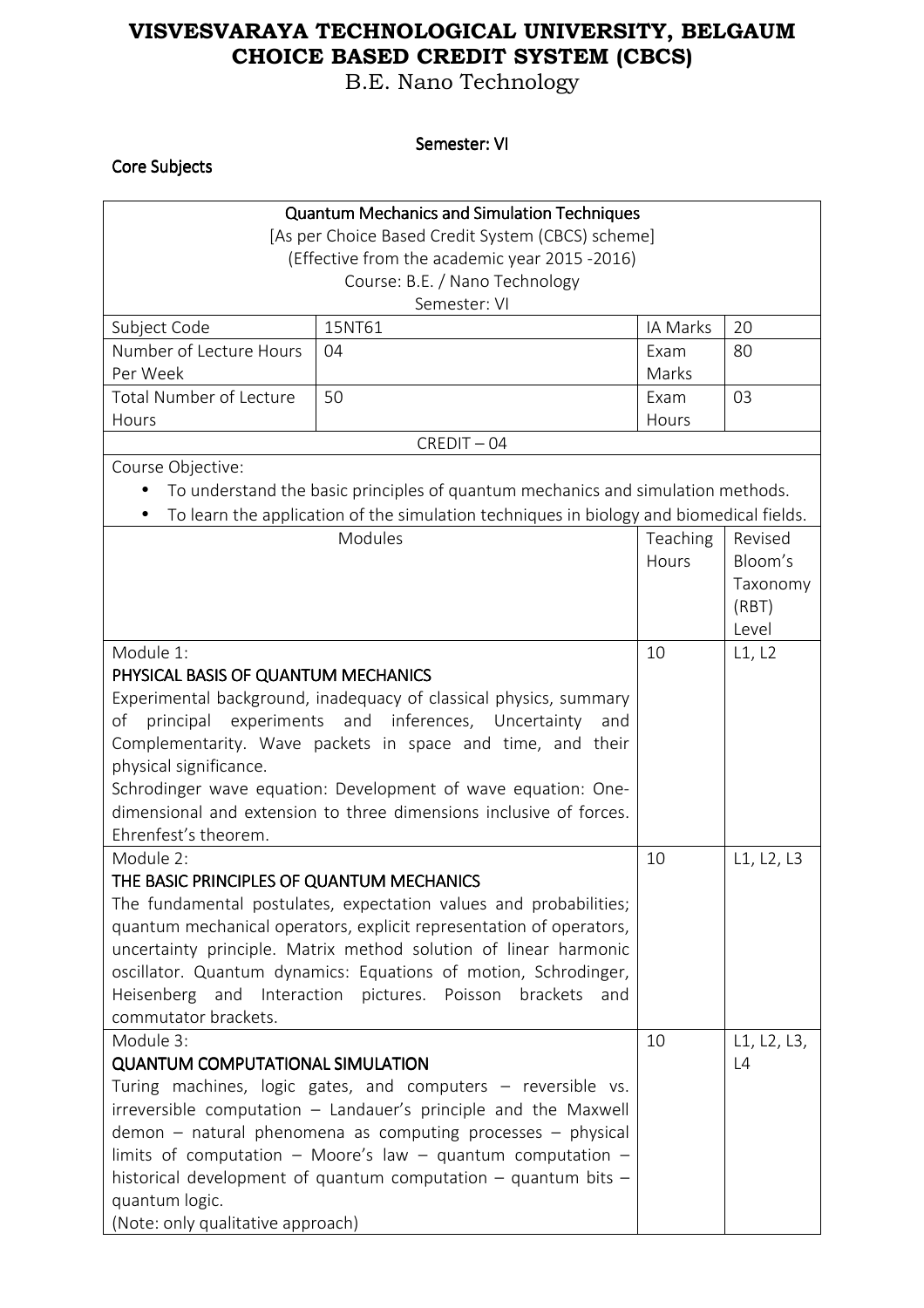| Module 4:<br>10<br>L1, L2, L3,                                                                   |                                                                                     |            |  |  |
|--------------------------------------------------------------------------------------------------|-------------------------------------------------------------------------------------|------------|--|--|
| SURGICAL SIMULATION AND VIRTUAL ENVIRONMENT                                                      |                                                                                     | L4         |  |  |
| Need, technology, volume image data file, human resources,                                       |                                                                                     |            |  |  |
| interface and applications. Virtual environment (VE), technology,                                |                                                                                     |            |  |  |
| applications of VE, advantages of simulators and after effects of VE                             |                                                                                     |            |  |  |
| participation. Millirobotics for remote surgery, Telesurgery, and                                |                                                                                     |            |  |  |
| endoscopy.                                                                                       |                                                                                     |            |  |  |
| Module 5:                                                                                        | 10                                                                                  | L1, L2, L3 |  |  |
| SIMULATION METHODS AND BIOLOGICAL SYSTEMS                                                        |                                                                                     |            |  |  |
| Monte Carlo methods - Introduction, Integration, Simulation,                                     |                                                                                     |            |  |  |
| Random Walk, Percolation, Ising Model, Markov.                                                   |                                                                                     |            |  |  |
| Simulations of Biological systems - Proteins: peptides, Alpha Helix,                             |                                                                                     |            |  |  |
| Beta Sheet, PDB, heme, ligands, Dock, HierDock. DNA: B, Z, A, sugar,                             |                                                                                     |            |  |  |
| PO4, ligands                                                                                     |                                                                                     |            |  |  |
| Course Outcome:                                                                                  |                                                                                     |            |  |  |
| Students can able to learn                                                                       |                                                                                     |            |  |  |
| Physical basics of quantum mechanics<br>$\bullet$                                                |                                                                                     |            |  |  |
| Basic principles of quantum mechanics<br>$\bullet$                                               |                                                                                     |            |  |  |
| Basics of Quantum computational simulation                                                       |                                                                                     |            |  |  |
| Basic principles of surgical simulation and virtual environment for biomedical                   |                                                                                     |            |  |  |
| applications                                                                                     |                                                                                     |            |  |  |
| Concepts of montecarlo simulation methods and biological systems                                 |                                                                                     |            |  |  |
| Graduate Attributes (as per NBA):                                                                |                                                                                     |            |  |  |
| Engineering Knowledge.                                                                           |                                                                                     |            |  |  |
| Problem Analysis.<br>$\bullet$                                                                   |                                                                                     |            |  |  |
| Design / development of solutions (partly).                                                      |                                                                                     |            |  |  |
| Interpretation of data.                                                                          |                                                                                     |            |  |  |
| Question paper pattern:                                                                          |                                                                                     |            |  |  |
| The question paper will have ten questions.                                                      |                                                                                     |            |  |  |
| Each full Question consisting of 16 marks                                                        |                                                                                     |            |  |  |
| There will be 2 full questions (with a maximum of four sub questions) from each<br>$\bullet$     |                                                                                     |            |  |  |
| module.                                                                                          |                                                                                     |            |  |  |
| Each full question will have sub questions covering all the topics under a module.               |                                                                                     |            |  |  |
| The students will have to answer 5 full questions, selecting one full question from<br>$\bullet$ |                                                                                     |            |  |  |
| each module.                                                                                     |                                                                                     |            |  |  |
| <b>TEXT BOOKS:</b>                                                                               |                                                                                     |            |  |  |
| 1. Basic Quantum Mechanics by -A. Ghatak (2009) ISBN 0-230-63916-X                               |                                                                                     |            |  |  |
|                                                                                                  | 2. Introductory Quantum Chemistry; A.K. Chandra; Tata McGraw Hill PublishingCompany |            |  |  |
| Limited. New Delhi, 1998                                                                         |                                                                                     |            |  |  |
| 3. Quantum Mechanics: B. K. Agarwal and Hariprakash (Prentice-Hall, 1997).                       |                                                                                     |            |  |  |
| 4. Medical Informatics: Computer applications in health care and biomedicine by                  |                                                                                     |            |  |  |
| E.H.Shortliffe, G. Wiederhold, L.E.Perreault and L.M.Fagan, Springer Verlag.Handbook of          |                                                                                     |            |  |  |
| Medical Informatics by J.H.Van Bemmel, Stanford University Press                                 |                                                                                     |            |  |  |
| 5. "Handbook of theoretical and computational Nanotechnology" eds. Michael Rieth and             |                                                                                     |            |  |  |
| wolfram schommers, 2006.                                                                         |                                                                                     |            |  |  |
| 6. Computational physics, R. C. Verma, K. C. Sharma & P. K. Ahluwalia.                           |                                                                                     |            |  |  |
| <b>REFERENCE BOOKS:</b>                                                                          |                                                                                     |            |  |  |
|                                                                                                  |                                                                                     |            |  |  |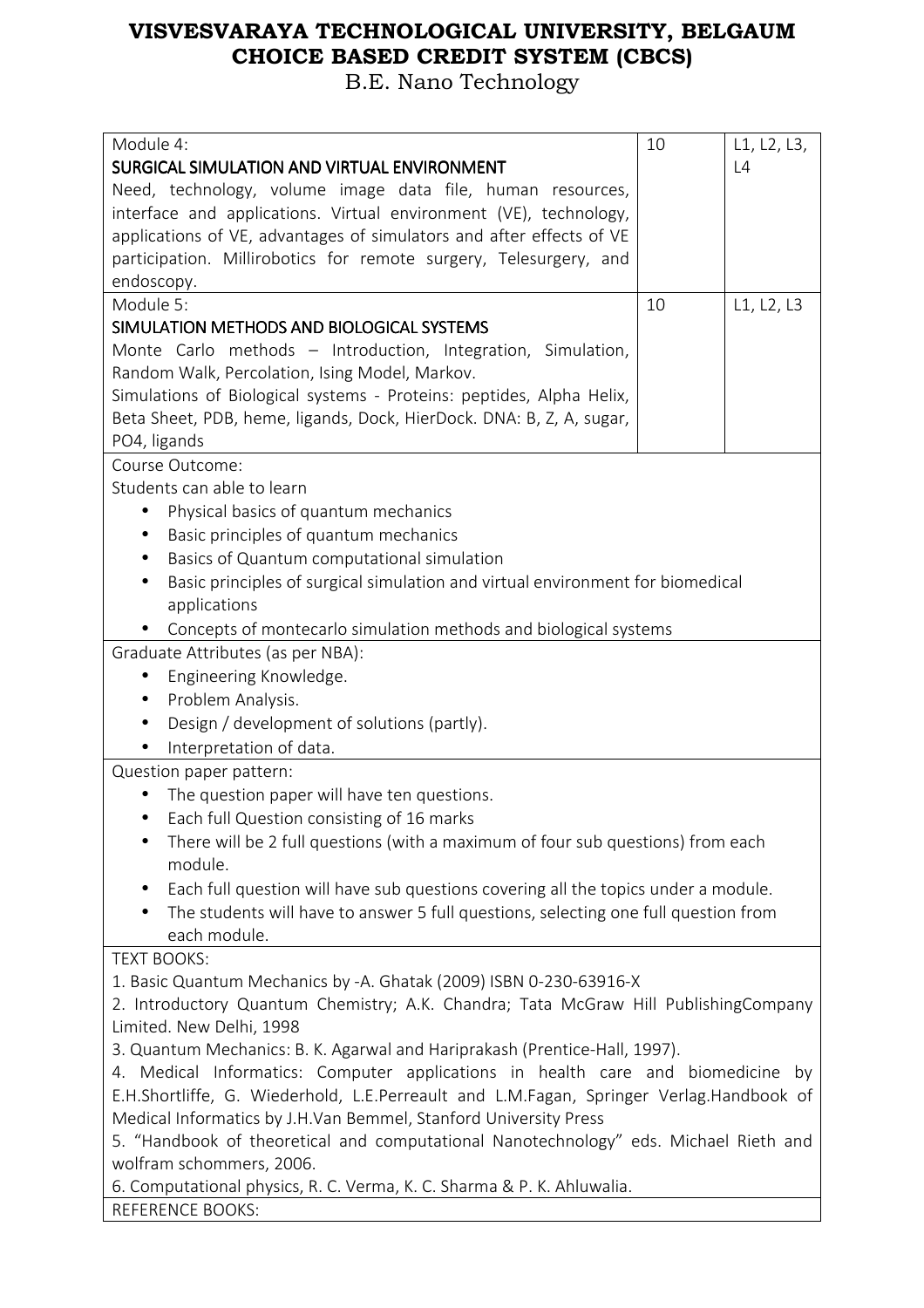B.E. Nano Technology

1. Text book of Quantum Mechanics: P. M. Mathews and K. Venkateshan (TMH, 1994).

2. Quantum Mechanics: F. Schwabl (Narosa, 1995).

3. Quantum Mechanics: V. K. Thankappan (Wiley Eastern, 1980).

4. Quantum Physics of Atoms, molecules, solids Nuclei and particles 2nd Ed by Eisberg, Robert, Resnick Robert

5. Jerrod H.Zar (1999) Biostatistical analysis by Prentice hall international Inc Press, London

| Python Programming Language for Automation<br>[As per Choice Based Credit System (CBCS) scheme]<br>(Effective from the academic year 2015 -2016)<br>Course: B.E. / Nano Technology |                                                                  |          |             |
|------------------------------------------------------------------------------------------------------------------------------------------------------------------------------------|------------------------------------------------------------------|----------|-------------|
|                                                                                                                                                                                    | Semester: VI                                                     |          |             |
| Subject Code                                                                                                                                                                       | 15NT62                                                           | IA Marks | 20          |
| Number of Lecture                                                                                                                                                                  | 04                                                               | Exam     | 80          |
| Hours Per Week                                                                                                                                                                     |                                                                  | Marks    |             |
| <b>Total Number of Lecture</b>                                                                                                                                                     | 50                                                               | Exam     | 03          |
| Hours                                                                                                                                                                              |                                                                  | Hours    |             |
|                                                                                                                                                                                    | $CREDIT - 04$                                                    |          |             |
| Course Objective:                                                                                                                                                                  |                                                                  |          |             |
|                                                                                                                                                                                    | To understand the programming python programming language        |          |             |
|                                                                                                                                                                                    | To study implementation of python programmes for automation      |          |             |
|                                                                                                                                                                                    | Modules                                                          | Teaching | Revised     |
|                                                                                                                                                                                    |                                                                  | Hours    | Bloom's     |
|                                                                                                                                                                                    |                                                                  |          | Taxonomy    |
|                                                                                                                                                                                    |                                                                  |          | (RBT)       |
|                                                                                                                                                                                    |                                                                  |          | Level       |
| Module 1:                                                                                                                                                                          |                                                                  | 10       | L1, L2      |
| <b>PYTHON - OVERVIEW</b>                                                                                                                                                           |                                                                  |          |             |
| History of Python, Python Features.                                                                                                                                                |                                                                  |          |             |
|                                                                                                                                                                                    | PYTHON - BASIC SYNTAX: First Python Program, Python Identifiers, |          |             |
|                                                                                                                                                                                    | Lines and Indentation, Multi-Line Statements, Quotation in       |          |             |
| Python, Comments in Python, Using Blank Lines, Waiting for the                                                                                                                     |                                                                  |          |             |
| User, Multiple Statements on a Single line, Multiple Statement                                                                                                                     |                                                                  |          |             |
| Groups as Suites, Command Line Arguments, Accessing Command-                                                                                                                       |                                                                  |          |             |
| Command-Line<br>Line<br>Arguments,<br>Parsing<br>Arguments,                                                                                                                        |                                                                  |          |             |
|                                                                                                                                                                                    | getopt.getopt method, Exception getopt.GetoptError.              |          |             |
| Module 2:                                                                                                                                                                          |                                                                  | 10       | L1, L2, L3  |
| <b>PYTHON - BASIC OPERATORS</b>                                                                                                                                                    |                                                                  |          |             |
|                                                                                                                                                                                    | Types of Operators, Python Arithmetic Operators, Python          |          |             |
|                                                                                                                                                                                    | Comparison Operators, Python, Python Assignment Operators,       |          |             |
|                                                                                                                                                                                    | Python Bitwise Operators, Python Logical Operators, Python       |          |             |
|                                                                                                                                                                                    | Membership Operators, Python Identity Operators, Python          |          |             |
| Operators Precedence.                                                                                                                                                              |                                                                  |          |             |
| Module 3:                                                                                                                                                                          |                                                                  | 10       | L1, L2, L3, |
| <b>PYTHON - DECISION MAKING</b>                                                                                                                                                    |                                                                  |          | L4          |
|                                                                                                                                                                                    | If Statement, If else Statement, The elif Statement, Single      |          |             |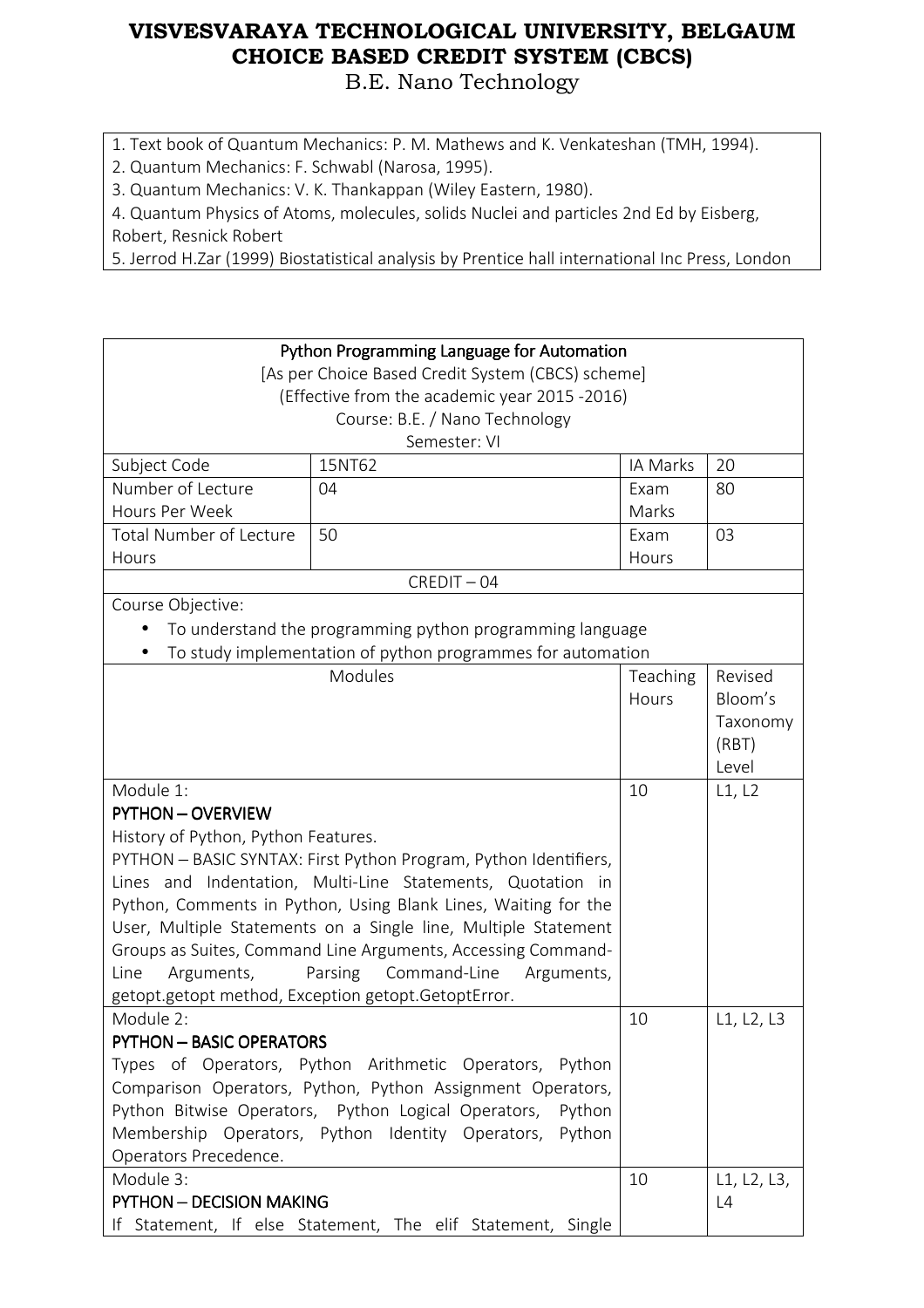| <b>Statement Suites</b>                                                              |    |             |
|--------------------------------------------------------------------------------------|----|-------------|
| <b>PYTHON-LOOPS</b>                                                                  |    |             |
| While Loop, the Infinite Loop, Using else Statement with Loops,                      |    |             |
| Single Statement Suites, For Loop, Iterating by Sequence Index,                      |    |             |
| Using else Statement with Loops, Nested Loops, Loop Control                          |    |             |
| Break Statement, Continue<br>Statements,<br>Statement,<br>Pass                       |    |             |
| Statement.                                                                           |    |             |
| Module 4:                                                                            | 10 | L1, L2, L3, |
| <b>PYTHON - NUMBERS</b>                                                              |    | L4          |
| Random Number<br>Number<br>Type<br>Conversion,<br>Functions,                         |    |             |
| Trigonometric Functions, Mathematical Constants.                                     |    |             |
| <b>PYTHON - STRINGS</b>                                                              |    |             |
| Accessing values in strings, updating strings, escape characters,                    |    |             |
| string special operators, string formatting operator, triple quotes,                 |    |             |
| unicode string and built-in string methods $-$ capitalize $-$ center $-$             |    |             |
| count - decode - encode.                                                             |    |             |
| Module 5:                                                                            | 10 | L1, L2, L3  |
| <b>PYTHON - LISTS</b>                                                                |    |             |
| Python Lists Accessing Values in Lists Updating Lists Deleting List                  |    |             |
| Elements Basic List Operations Indexing, Slicing, and Matrixes                       |    |             |
| Built-in List Functions - compare - length - max value - min value.                  |    |             |
| <b>PYTHON - TUPLES</b>                                                               |    |             |
| Accessing Values in Tuples Updating Tuples Deleting Tuple                            |    |             |
| Elements, Basic Tuples Operations Indexing, Slicing, and Matrixes                    |    |             |
| No Enclosing Delimiters, Built-in Tuple Functions $-$ compare $-$                    |    |             |
| length - max value - min value - tuple.                                              |    |             |
| Course Outcome:                                                                      |    |             |
| Students can                                                                         |    |             |
| Understand the programming python programming language                               |    |             |
| Study implementation of python programmes for automation<br>$\bullet$                |    |             |
| Graduate Attributes (as per NBA):                                                    |    |             |
| Engineering Knowledge.                                                               |    |             |
| Problem Analysis.                                                                    |    |             |
| Design / development of solutions (partly).                                          |    |             |
| Interpretation of data.                                                              |    |             |
| Question paper pattern:                                                              |    |             |
|                                                                                      |    |             |
| The question paper will have ten questions.<br>$\bullet$                             |    |             |
| Each full Question consisting of 16 marks                                            |    |             |
| There will be 2 full questions (with a maximum of four sub questions) from each      |    |             |
| module.                                                                              |    |             |
| Each full question will have sub questions covering all the topics under a module.   |    |             |
| The students will have to answer 5 full questions, selecting one full question from  |    |             |
| each module.                                                                         |    |             |
| <b>TEXT BOOKS:</b>                                                                   |    |             |
| 1. Mark Lutz, Learning Python, 5 <sup>th</sup> Edition, ISBN: 978-1-449-35573-9      |    |             |
| 2. Allen Downey, Think Python: An Introduction to Software Design, ISBN: 1466367296, |    |             |
| 9781466367296                                                                        |    |             |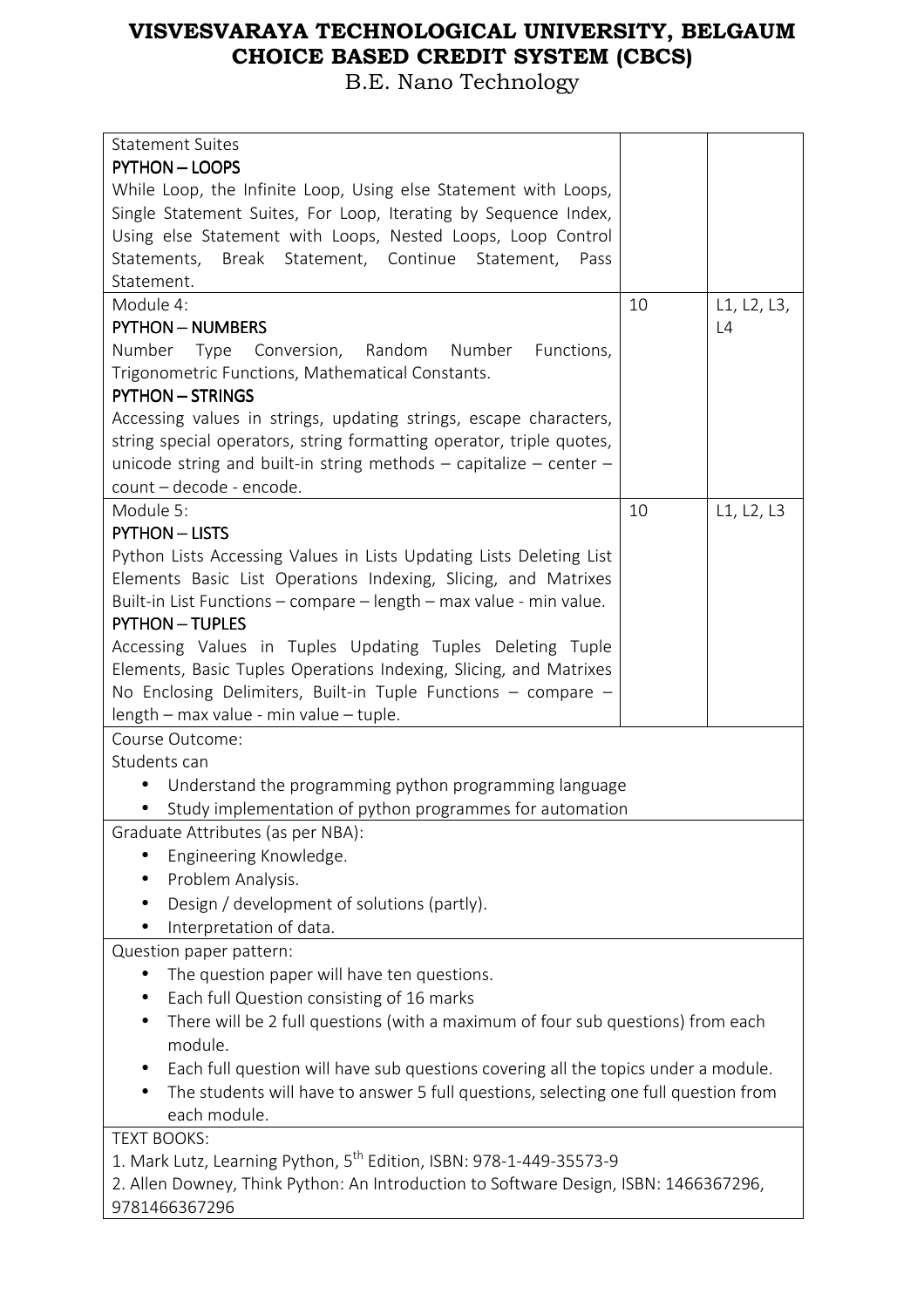B.E. Nano Technology

REFERENCE BOOKS: 1. Python Programming Language, tutorialspoint, www.tutorialspoint.com

|                                                                     | Molecular Biology and Genetic Engineering                                              |          |                |
|---------------------------------------------------------------------|----------------------------------------------------------------------------------------|----------|----------------|
| [As per Choice Based Credit System (CBCS) scheme]                   |                                                                                        |          |                |
|                                                                     | (Effective from the academic year 2015 -2016)                                          |          |                |
|                                                                     | Course: B.E. / Nano Technology                                                         |          |                |
|                                                                     | Semester: VI                                                                           |          |                |
| Subject Code                                                        | 15NT63                                                                                 | IA Marks | 20             |
| Number of Lecture Hours                                             | 04                                                                                     | Exam     | 80             |
| Per Week                                                            |                                                                                        | Marks    |                |
| <b>Total Number of Lecture</b>                                      | 50                                                                                     | Exam     | 03             |
| Hours                                                               |                                                                                        | Hours    |                |
|                                                                     | $CREDIT - 04$                                                                          |          |                |
| Course Objective:                                                   |                                                                                        |          |                |
|                                                                     | To develop skills of the students in understanding the basics of Molecular Biology and |          |                |
| Genetic engineering.                                                |                                                                                        |          |                |
|                                                                     | To provide basic knowledge on replication. Transcription and Translation               |          |                |
|                                                                     | To provide knowledge on methods of cloning, construction of DNA libraries and          |          |                |
| applications of rDNA technology.                                    |                                                                                        |          |                |
|                                                                     | Modules                                                                                | Teaching | Revised        |
|                                                                     |                                                                                        | Hours    | Bloom's        |
|                                                                     |                                                                                        |          | Taxonomy       |
|                                                                     |                                                                                        |          | (RBT)<br>Level |
| Module 1:                                                           |                                                                                        | 10       | L1, L2         |
| <b>MOLECULAR GENETICS</b>                                           |                                                                                        |          |                |
| DNA as genetic material, classical experiments - Hershey and        |                                                                                        |          |                |
| AveryMcLeod& McCarty. Bacterial<br>conjugation,<br>chase;           |                                                                                        |          |                |
| andeukaryotic<br>transduction and transformation, prokaryotic       |                                                                                        |          |                |
| genome organization.                                                |                                                                                        |          |                |
| Module 2:                                                           |                                                                                        | 10       | L1, L2, L3     |
| <b>REPLICATION AND TRANSCRIPTION</b>                                |                                                                                        |          |                |
|                                                                     | Replication in prokaryotes and eukaryotes - D-loop and                                 |          |                |
| rollingcircle mode of replication, replication of linear viral DNA. |                                                                                        |          |                |
| Transcription- initiation, elongation, termination, features of     |                                                                                        |          |                |
| promoters and enhancers, transcription factors, inhibitors, post-   |                                                                                        |          |                |
| transcriptional modification - RNA splicing, ribozyme. RNA editing. |                                                                                        |          |                |
| Module 3:                                                           |                                                                                        | 10       | L1, L2, L3,    |
| <b>TRANSLATION</b>                                                  |                                                                                        |          | L4             |
|                                                                     | Elucidation of genetic code, Process of translation in prokaryotes                     |          |                |
| eukaryotes, posttranslational modifications, Suppressor<br>and      |                                                                                        |          |                |
| mutations, Regulation of gene expression - Lac and trp operons.     |                                                                                        |          |                |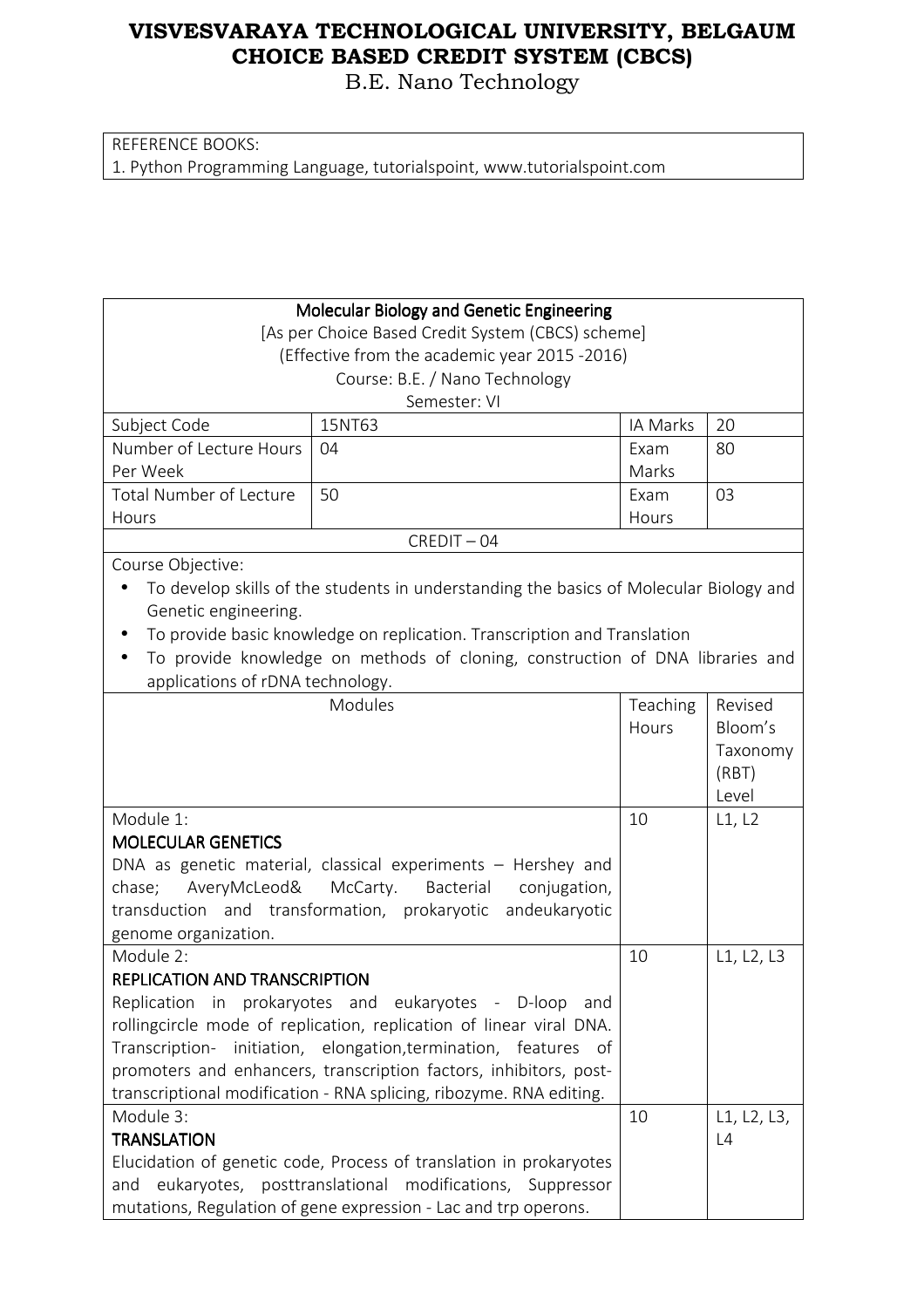| Module 4:                                                                                               | 10 | L1, L2, L3, |  |
|---------------------------------------------------------------------------------------------------------|----|-------------|--|
| RECOMBINANT DNA TECHNOLOGY                                                                              |    | L4          |  |
| DNA cloning, vectors, restriction enzymes, Construction of cDNA                                         |    |             |  |
| and genomic libraries. Screening of libraries with probes -                                             |    |             |  |
| Northern, Southern and Western blotting. PCR- Principle,                                                |    |             |  |
| application and types. RAPD, Site Directed<br>Mutagenesis.                                              |    |             |  |
| Restriction mapping                                                                                     |    |             |  |
| Module 5:                                                                                               | 10 | L1, L2, L3  |  |
| APPLICATIONS OF RECOMBINANT DNA TECHNOLOGY                                                              |    |             |  |
| Cloning in plants, transgenic and knockout animals. Recombinant                                         |    |             |  |
| cytokines and antibodies, vaccines, gene-therapy, stem cell                                             |    |             |  |
| therapy. In-vitro fertilization, embryo transfer technology. GMO                                        |    |             |  |
| detection, identification and quantification methods.                                                   |    |             |  |
| Course Outcome:                                                                                         |    |             |  |
| Students may obtain interest in Molecular biology research<br>$\bullet$                                 |    |             |  |
| Students may acquire knowledge about the methods of rDNA technology.                                    |    |             |  |
| Graduate Attributes (as per NBA):                                                                       |    |             |  |
| Engineering Knowledge.<br>$\bullet$                                                                     |    |             |  |
| Problem Analysis.<br>$\bullet$                                                                          |    |             |  |
| Design / development of solutions (partly).<br>$\bullet$                                                |    |             |  |
| Interpretation of data.                                                                                 |    |             |  |
| Question paper pattern:                                                                                 |    |             |  |
| The question paper will have ten questions.                                                             |    |             |  |
| Each full Question consisting of 16 marks<br>$\bullet$                                                  |    |             |  |
| There will be 2 full questions (with a maximum of four sub questions) from each<br>$\bullet$<br>module. |    |             |  |
| Each full question will have sub questions covering all the topics under a module.                      |    |             |  |
| The students will have to answer 5 full questions, selecting one full question from<br>$\bullet$        |    |             |  |
| each module.                                                                                            |    |             |  |
| <b>TEXT BOOKS:</b>                                                                                      |    |             |  |
| 1. Primrose SB & Twyman, "Principles Of Gene Manipulation, An Introduction To Genetic                   |    |             |  |
| Engineering", Blackwell Science Publications, 2006.                                                     |    |             |  |
| 2. David Friefelder, Molecular Biology, Narosa Publ. House, 1999                                        |    |             |  |
| <b>REFERENCE BOOKS:</b>                                                                                 |    |             |  |
| 1. SandhyaMitra, "Genetic Engineering Principles and Practice", Rajiv Beri for Macmillan                |    |             |  |
| IndiaLtd publications, 2008.                                                                            |    |             |  |
| 2. P.K.Gupta, "Elements of biotechnology", Rastogi publications, 2004.                                  |    |             |  |
| 3. Gardner / Simmons / Snustad, Principles of Genetics, Eighth Edition, John Wiley, 2000.               |    |             |  |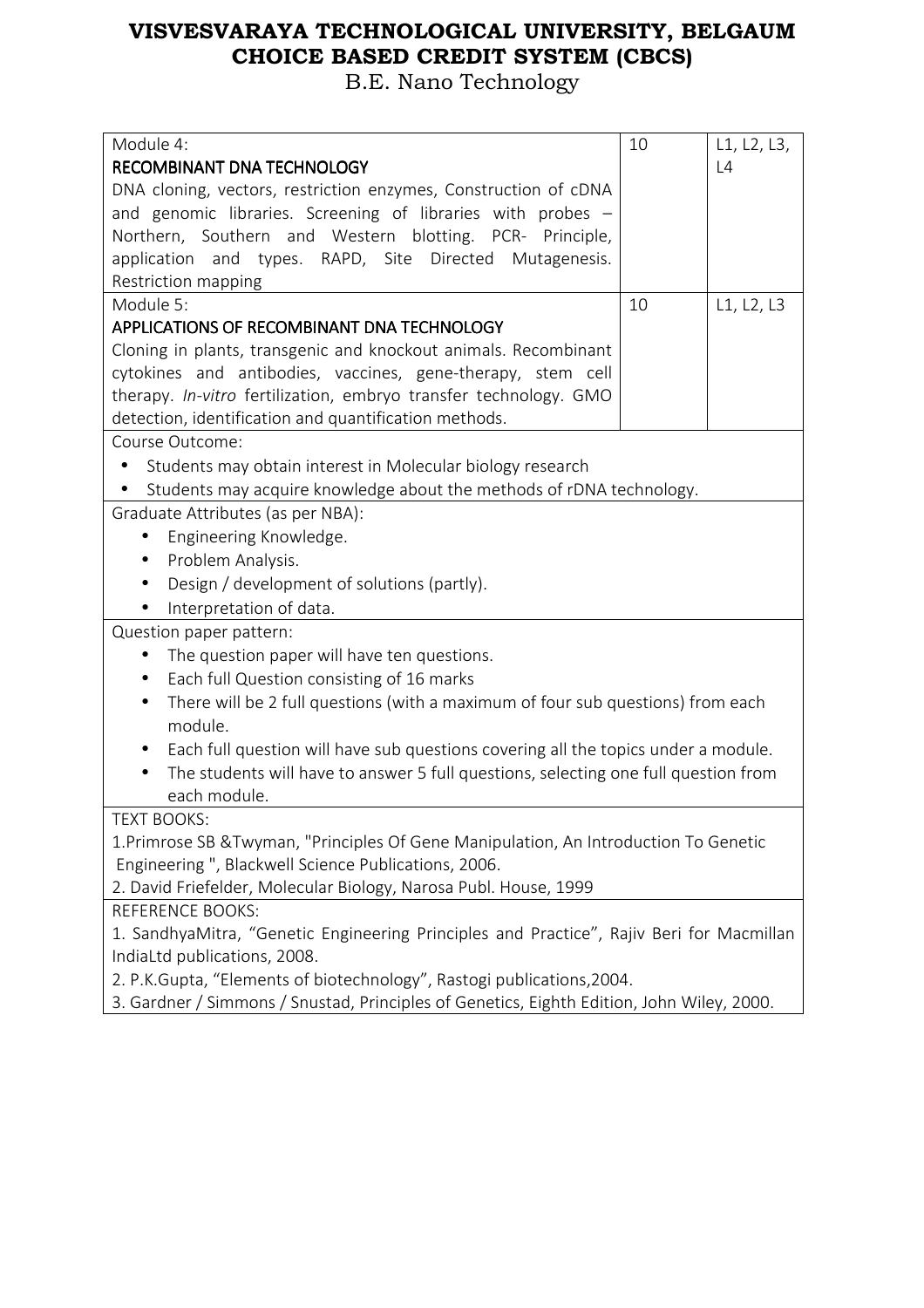| <b>Micro Fluidics and Nano Fluids</b><br>[As per Choice Based Credit System (CBCS) scheme]<br>(Effective from the academic year 2015 -2016)<br>Course: B.E. / Nano Technology                                                                                                                                                                                                                                                                                                                                                                                                                                    |                                                                                                                                                                                                                                                                                                                                                                                                                                                     |                   |                                                  |
|------------------------------------------------------------------------------------------------------------------------------------------------------------------------------------------------------------------------------------------------------------------------------------------------------------------------------------------------------------------------------------------------------------------------------------------------------------------------------------------------------------------------------------------------------------------------------------------------------------------|-----------------------------------------------------------------------------------------------------------------------------------------------------------------------------------------------------------------------------------------------------------------------------------------------------------------------------------------------------------------------------------------------------------------------------------------------------|-------------------|--------------------------------------------------|
|                                                                                                                                                                                                                                                                                                                                                                                                                                                                                                                                                                                                                  | Semester: VII                                                                                                                                                                                                                                                                                                                                                                                                                                       |                   |                                                  |
| Subject Code                                                                                                                                                                                                                                                                                                                                                                                                                                                                                                                                                                                                     | 15NT64                                                                                                                                                                                                                                                                                                                                                                                                                                              | IA Marks          | 20                                               |
| Number of Lecture Hours<br>Per Week                                                                                                                                                                                                                                                                                                                                                                                                                                                                                                                                                                              | 04                                                                                                                                                                                                                                                                                                                                                                                                                                                  | Exam<br>Marks     | 80                                               |
| <b>Total Number of Lecture</b><br>Hours                                                                                                                                                                                                                                                                                                                                                                                                                                                                                                                                                                          | 50                                                                                                                                                                                                                                                                                                                                                                                                                                                  | Exam<br>Hours     | 03                                               |
|                                                                                                                                                                                                                                                                                                                                                                                                                                                                                                                                                                                                                  | $CREDIT - 04$                                                                                                                                                                                                                                                                                                                                                                                                                                       |                   |                                                  |
| Course Objective:<br>$\bullet$                                                                                                                                                                                                                                                                                                                                                                                                                                                                                                                                                                                   | To study basic principles of micro and nano fluids<br>To understand the synthesis advantages and importance of micro and nanofluids                                                                                                                                                                                                                                                                                                                 |                   |                                                  |
|                                                                                                                                                                                                                                                                                                                                                                                                                                                                                                                                                                                                                  | Modules                                                                                                                                                                                                                                                                                                                                                                                                                                             | Teaching<br>Hours | Revised<br>Bloom's<br>Taxonomy<br>(RBT)<br>Level |
| Module 1:<br><b>INTRODUCTION TO MICRO FLUIDICS AND NANO FLUIDS</b><br>Microfluidics: Introduction, Benefits of size reduction, Benefits of<br>automation and integration, Application areas; PDMS microfluidics:<br>PDMS<br>microvalve architectures,<br>Introduction,<br>elastomeric<br>microfluidic valve, Multilayer device fabrication, Advantages of<br>PDMS devices.<br>Nano fluids: Properties of nanofluids; thermophysical characteristics<br>of nanofluids and factors affecting; Experimental methods of<br>preparation of nano fluids; Theoretical models for thermal<br>conductivity of nanofluids. |                                                                                                                                                                                                                                                                                                                                                                                                                                                     | 10                | L1, L2                                           |
| Module 2:<br><b>BASIC PRINCIPLES OF MICROFLUIDICS</b><br>Laminar flow, Peclet number, Pressure driven flow, Electro-osmotic<br>flow, Micropumps: Mechanical micropumps (Peristaltic pump,<br>Centrifugal pump), Non-mechanical micropumps (Electrokinetic<br>pump, Magneto-hydro dynamic (MHD) pump); Micromixers: Active<br>micromixers (Planar laminar bubble mixer, MHD mixer), Passive<br>micromixers (T-type mixers); Soft lithography and PDMS; Detection<br>methods; Applications.                                                                                                                        |                                                                                                                                                                                                                                                                                                                                                                                                                                                     | 10                | L1, L2, L3                                       |
| Module 3:<br>MICROFLUIDICS IN BIOMEDICAL RESEARCH<br>chemotaxis<br>assays;                                                                                                                                                                                                                                                                                                                                                                                                                                                                                                                                       | Impact of microfluidics on biomedical research; microfluidics<br>concepts: Laminar versus turbulent flow, Surface and interfacial<br>tension, Capillary forces; Chemotaxis: Introduction, Agar-plate<br>techniques, Two-chamber techniques, Boyden chamber, Bridge<br>chambers, Capillary techniques, Other techniques, A case study in<br>Microfluidic<br>device<br>fabrication<br>(polydimethylsiloxane (PDMS) based, Thermoplastics based, paper | 10                | L1, L2, L3,<br>L4                                |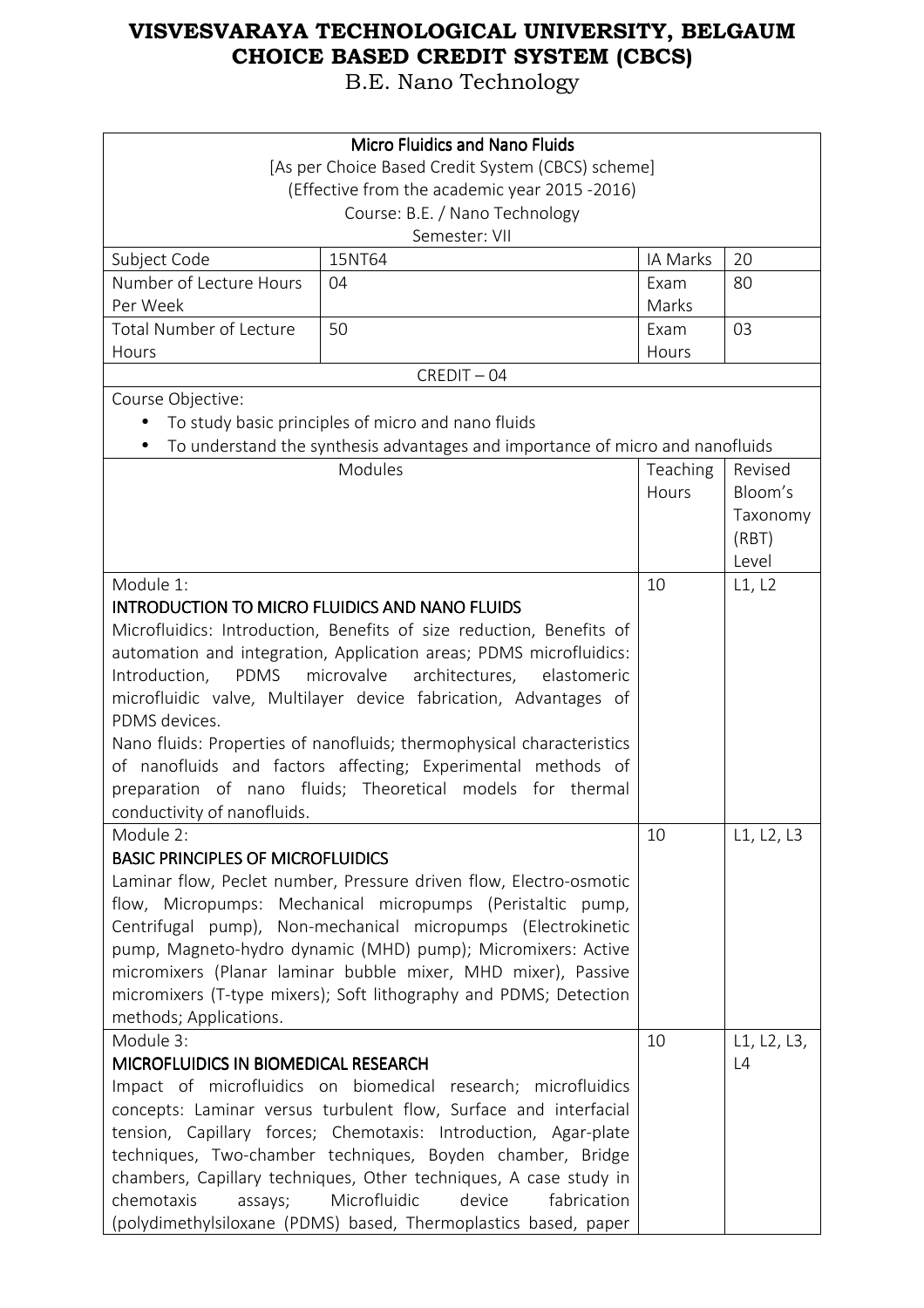| based, and wax based); Diagnostics for low-resource settings;                   |    |             |
|---------------------------------------------------------------------------------|----|-------------|
| Rapidly assaying biofluids with microfluidics; Organ-on-a-chip;                 |    |             |
| Biomimetic blood vessel and capillary networks.                                 |    |             |
| Module 4:                                                                       | 10 | L1, L2, L3, |
| <b>MICRO AND NANO EMULSIONS</b>                                                 |    | L4          |
| Emulsion: Appearance and properties, Emulsifiers, Mechanisms of                 |    |             |
| emulsification, Uses; Microemulsions: Definition and History, types             |    |             |
| of microemulsions, Interaction energies, Packing parameter and                  |    |             |
| microemulsion structures, Hydrophilic-Lipophilic Balance, Phase                 |    |             |
| Inversion Temperature; Surfactant film properties: Ultra-low                    |    |             |
| interfacial tension, Spontaneous curvature; Nano emulsions:                     |    |             |
| Introduction; formation; differences between macro-, micro-, and                |    |             |
| nano-emulsions; Preparation of nanoemulsions; Droplet size control;             |    |             |
| Stability: Destabilization mechanisms, Controlling stability of                 |    |             |
| nanoemulsions; Properties: Droplet size and stability, Tunable                  |    |             |
| rheology; Applications of nanoemulsions: in drug delivery, in food              |    |             |
| industry, as building blocks, in crystallization/pharmaceuticals                |    |             |
| industry.                                                                       |    |             |
| Module 5:                                                                       | 10 | L1, L2, L3  |
| PREPARATION AND APPLICATIONS OF NANO FLUIDS                                     |    |             |
| Preparation of nano fluids: Preparation of non-metallic nanofluids:             |    |             |
| nitride-nanofluids, Zinc oxide-nanofluids, Titanium<br>Aluminum                 |    |             |
| dioxide-nanofluids, Silicon dioxide-nanofluids, Copper<br>oxide-                |    |             |
| Aluminum oxide-nanofluids, Carbon nanotube-<br>nanofluids,                      |    |             |
| nanofluids; Preparation of metallic nanofluids: Gold & silver-                  |    |             |
| nanofluids, Copper-nanofluids.                                                  |    |             |
| Applications of nanofluids: Heat Transfer Applications, Industrial              |    |             |
| Cooling Applications, Nuclear Reactors, Extraction of Geothermal                |    |             |
| Power and Other Energy Sources; Automotive Applications:                        |    |             |
| Nanofluid Coolant, Nanofluid in Fuel, Brake and Other Vehicular                 |    |             |
| Nanofluids; Electronic Applications: Cooling of Microchips,                     |    |             |
| Microscale Fluidic Applications; Biomedical Applications: Nanodrug              |    |             |
| Delivery, Cancer Theraupetics, Cryopreservation, Nanocryosurgery,               |    |             |
| Sensing and Imaging; Other Applications: Nanofluid Detergent; Oxide             |    |             |
| Nanofluids, Metallic Nanofluids, Nanofluids with Carbon Nanotubes.              |    |             |
| Course Outcome:                                                                 |    |             |
| Students can learn                                                              |    |             |
| To study basic principles of micro and nano fluids                              |    |             |
| To understand the synthesis advantages and importance of micro and Nano fluids  |    |             |
| Graduate Attributes (as per NBA):                                               |    |             |
| Engineering Knowledge.                                                          |    |             |
| Problem Analysis.<br>$\bullet$                                                  |    |             |
| Design / development of solutions (partly).<br>$\bullet$                        |    |             |
| Interpretation of data.                                                         |    |             |
| Question paper pattern:                                                         |    |             |
| The question paper will have ten questions.<br>$\bullet$                        |    |             |
| Each full Question consisting of 16 marks                                       |    |             |
| There will be 2 full questions (with a maximum of four sub questions) from each |    |             |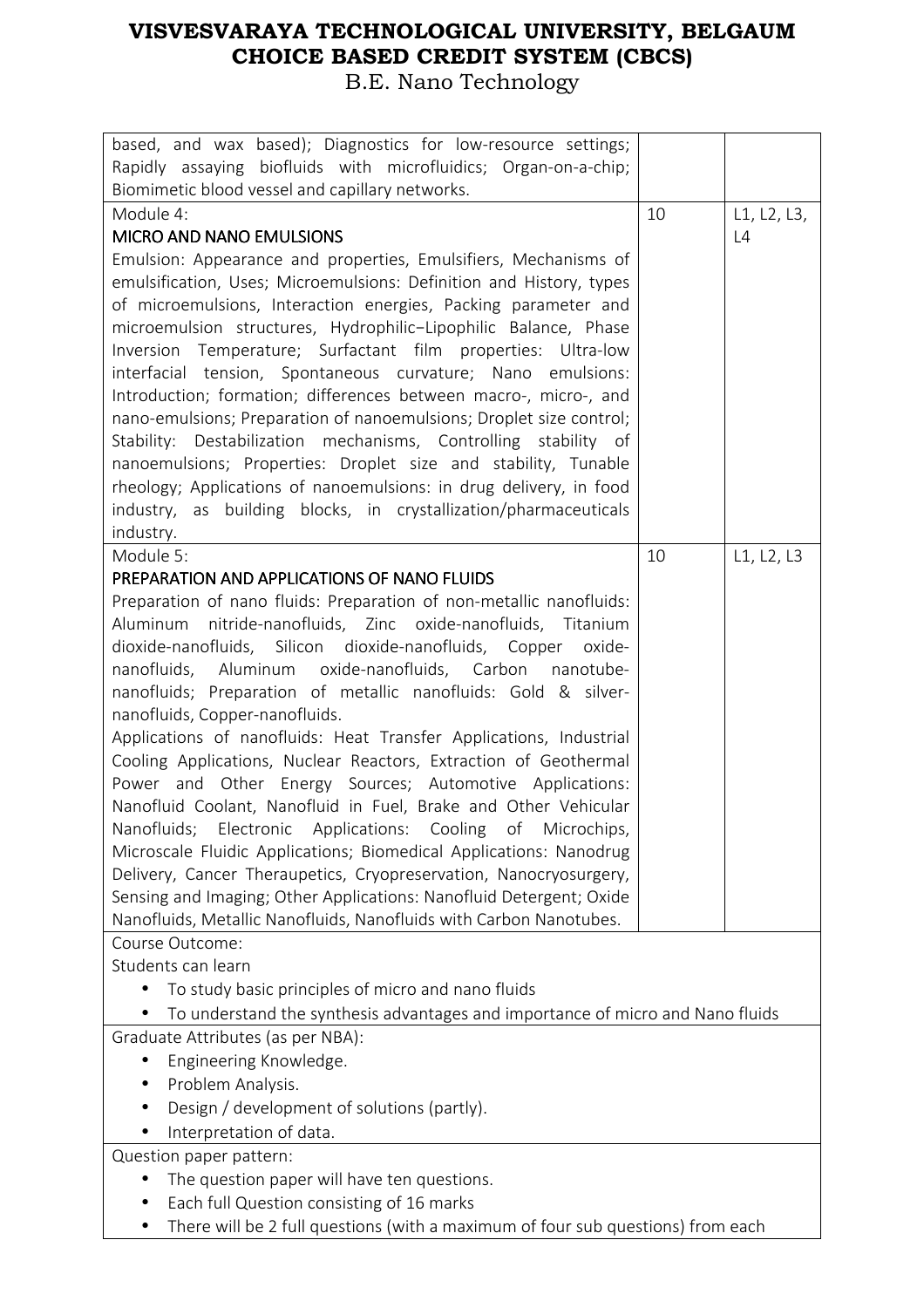B.E. Nano Technology

module.

- Each full question will have sub questions covering all the topics under a module.
- The students will have to answer 5 full questions, selecting one full question from each module.

#### TEXT BOOKS:

1. Nanofluids:Science and Technology, Sarit K. Das, Stephen U. S. Choi, Wenhua Yu, T.Pradeep, 2008 John Wiley & Sons, Inc.

2. PatricTabeling, "Introduction to Microfluids", Oxford U. Press, New York , 2005

REFERENCE BOOKS:

1.Eric K. Sackmann, Anna L. Fulton, David J. Beebe, The present and future role of microfluidics in biomedical research, doi:10.1038/nature13118

2. Ankur Gupta, H. BurakEral, T. Alan Hatton, Patrick S. Doyle, Nanoemulsions: formation, propertiesand applications, Soft Matter, Royal Society of Chemistry, DOI: 10.1039/c5sm02958a

3. R.Saidura, K.Y.Leongb, H.A. Mohammad, A review on applications and challenges of nanofluids, Elsevier, doi.org/10.1016/j.rser.2010.11.035

#### Professional Elective Subjects

| <b>Hybrid Circuits and Packaging</b>                                             |                                                                                    |                 |            |
|----------------------------------------------------------------------------------|------------------------------------------------------------------------------------|-----------------|------------|
| [As per Choice Based Credit System (CBCS) scheme]                                |                                                                                    |                 |            |
|                                                                                  | (Effective from the academic year 2015 -2016)                                      |                 |            |
|                                                                                  | Course: B.E. / Nano Technology                                                     |                 |            |
|                                                                                  | Semester: VI                                                                       |                 |            |
| Subject Code                                                                     | 15NT651                                                                            | IA Marks        | 20         |
| Number of Lecture Hours                                                          | 03                                                                                 | Exam            | 80         |
| Per Week                                                                         |                                                                                    | Marks           |            |
| <b>Total Number of Lecture</b>                                                   | 40                                                                                 | Exam            | 03         |
| Hours                                                                            |                                                                                    | Hours           |            |
|                                                                                  | $CREDIT - 03$                                                                      |                 |            |
| Course Objective:                                                                |                                                                                    |                 |            |
|                                                                                  | To understand the basics of hybrid microcircuits, mathematical foundations and CAD |                 |            |
| design for hybrid microcircuits                                                  |                                                                                    |                 |            |
| To learn packaging of electronic devices, techniques for nano and bio packaging, |                                                                                    |                 |            |
| nanomaterials for packaging                                                      |                                                                                    |                 |            |
| To design and develop 3D models for packaging                                    |                                                                                    |                 |            |
|                                                                                  | Modules                                                                            | <b>Teaching</b> | Revised    |
|                                                                                  |                                                                                    | Hours           | Bloom's    |
|                                                                                  |                                                                                    |                 | Taxonomy   |
|                                                                                  |                                                                                    |                 | (RBT)      |
|                                                                                  |                                                                                    |                 | Level      |
| Module 1:                                                                        |                                                                                    | 08              | L1, L2     |
| <b>HYBRID MICROCIRCUIT INTRODUCTION</b>                                          |                                                                                    |                 |            |
|                                                                                  | Microcircuit family, need for hybrid microcircuits, applications of                |                 |            |
| microcircuits, typical microelectronic products                                  |                                                                                    |                 |            |
| Module 2:                                                                        |                                                                                    | 08              | L1, L2, L3 |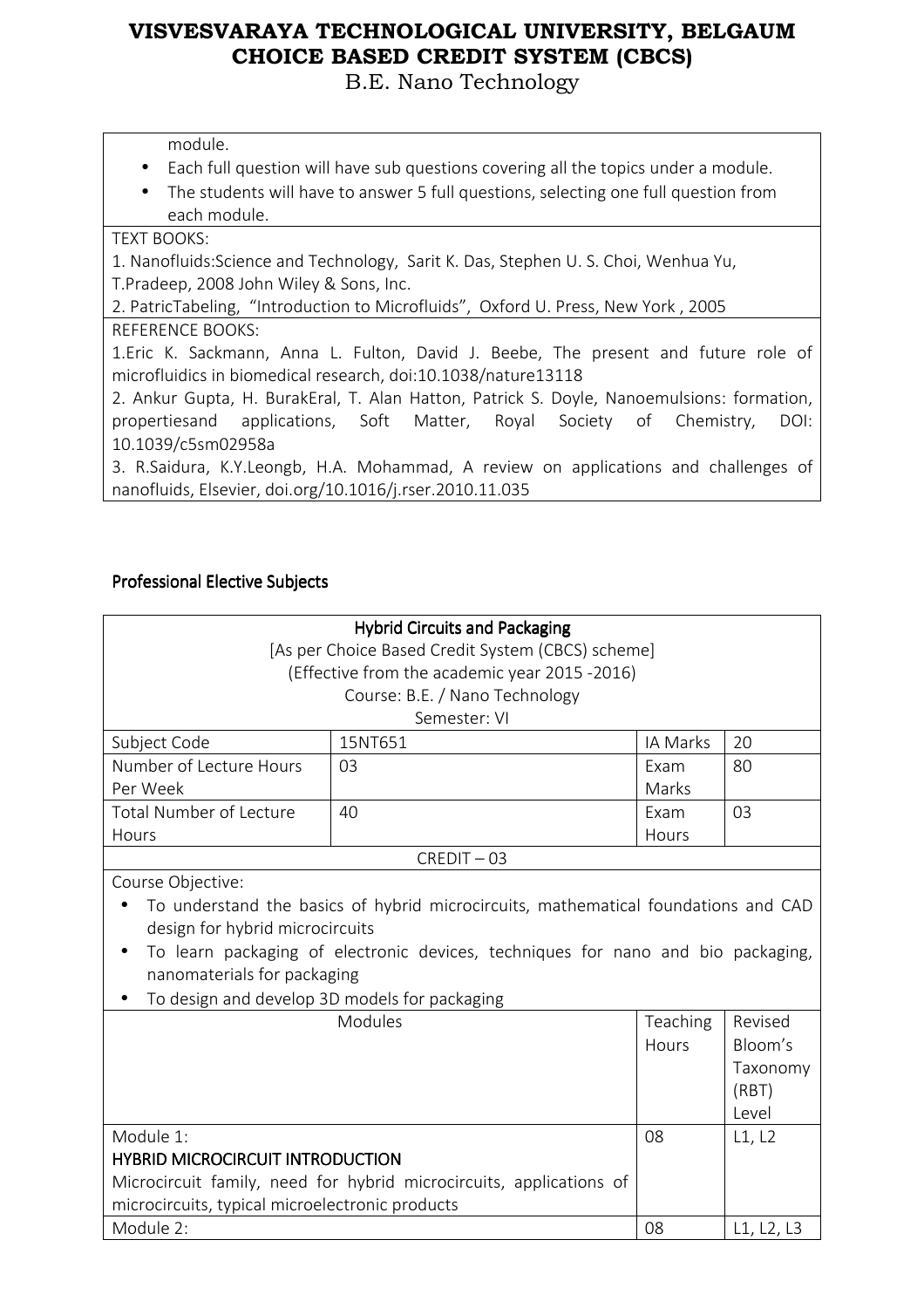| MATHEMATICAL FOUNDATIONS OF HYBRID CIRCUITS                                                                                                                          |    |             |
|----------------------------------------------------------------------------------------------------------------------------------------------------------------------|----|-------------|
| Mathematical foundations, circuit design and layout rules, Computer                                                                                                  |    |             |
| aided design and pattern generation                                                                                                                                  |    |             |
| Module 3:                                                                                                                                                            | 08 | L1, L2, L3, |
| <b>FUTURE OF PACKAGING</b>                                                                                                                                           |    | L4          |
| Packaging for Electronic systems, system integration by advanced                                                                                                     |    |             |
| electronics packaging, nano and bio techniques for electronic device                                                                                                 |    |             |
| packaging                                                                                                                                                            |    |             |
| Module 4:                                                                                                                                                            | 08 | L1, L2, L3, |
| <b>3D MODELLING AND DESIGN FOR NEMS</b>                                                                                                                              |    | L4          |
| 3D design, 3D data structures for nanoscale design<br>Module 5:                                                                                                      | 08 |             |
| NANOMATERIALS FOR MICROELECTRONIC AND BIO PACKAGING                                                                                                                  |    | L1, L2, L3  |
|                                                                                                                                                                      |    |             |
| packaging of bio-micro-electro-mechanical systems (BIOMEMS) and                                                                                                      |    |             |
| microfluidic chips, packaging of miomolecular and chemical                                                                                                           |    |             |
| microsensors<br>Course Outcome:                                                                                                                                      |    |             |
| After successfully completing this course, students will be able to:                                                                                                 |    |             |
| Understand the fundamentals of hybrid micro circuits and importance of hybrid circuits<br>$\bullet$                                                                  |    |             |
| in various industries                                                                                                                                                |    |             |
|                                                                                                                                                                      |    |             |
| Evaluate and determine the standards, technological challenges and future trends of<br>٠                                                                             |    |             |
| nano and bio techniques for electronic device packaging<br>Initiate, innovate and develop nanotechnology based solutions in the field of electronics                 |    |             |
| $\bullet$<br>packaging                                                                                                                                               |    |             |
| Graduate Attributes (as per NBA):                                                                                                                                    |    |             |
| Engineering Knowledge.                                                                                                                                               |    |             |
| $\bullet$                                                                                                                                                            |    |             |
| Problem Analysis.<br>$\bullet$<br>Design / development of solutions (partly).                                                                                        |    |             |
| Interpretation of data.                                                                                                                                              |    |             |
|                                                                                                                                                                      |    |             |
| Question paper pattern:                                                                                                                                              |    |             |
| The question paper will have ten questions.                                                                                                                          |    |             |
| Each full Question consisting of 16 marks                                                                                                                            |    |             |
| There will be 2 full questions (with a maximum of four sub questions) from each<br>$\bullet$                                                                         |    |             |
| module.                                                                                                                                                              |    |             |
| Each full question will have sub questions covering all the topics under a module.<br>$\bullet$                                                                      |    |             |
| The students will have to answer 5 full questions, selecting one full question from                                                                                  |    |             |
| each module.<br><b>TEXT BOOKS:</b>                                                                                                                                   |    |             |
| Tapan K. Gupta, Handbook of Thick and Thin Film Hybrid Microelectronics, Wiley                                                                                       |    |             |
| 1.<br>Interscience, John Wiley & Sons, 2003.                                                                                                                         |    |             |
|                                                                                                                                                                      |    |             |
| http://onlinelibrary.wiley.com/doi/10.1002/0471723673.fmatter/pdf<br>2.<br>Gerald Gerlach, Klaus-Jürgen Wolter, Bio and Nano Packaging Techniques for Electron<br>3. |    |             |
|                                                                                                                                                                      |    |             |
| Devices: Advances in Electronic Packaging, Springer, 2012.<br>4. C.P. Wong, Kyoung-Sik Moon, Yi (Grace) Li, Nano-Bio- Electronic, Photonic and MEMS                  |    |             |
| Packaging, Springer Science & Business Media, 2014.                                                                                                                  |    |             |
| <b>REFERENCE BOOKS:</b>                                                                                                                                              |    |             |
| 1. Gerald Gerlach, K.-F. Arndt, Hydrogel Sensors and Actuators: Engineering and Technology,                                                                          |    |             |
|                                                                                                                                                                      |    |             |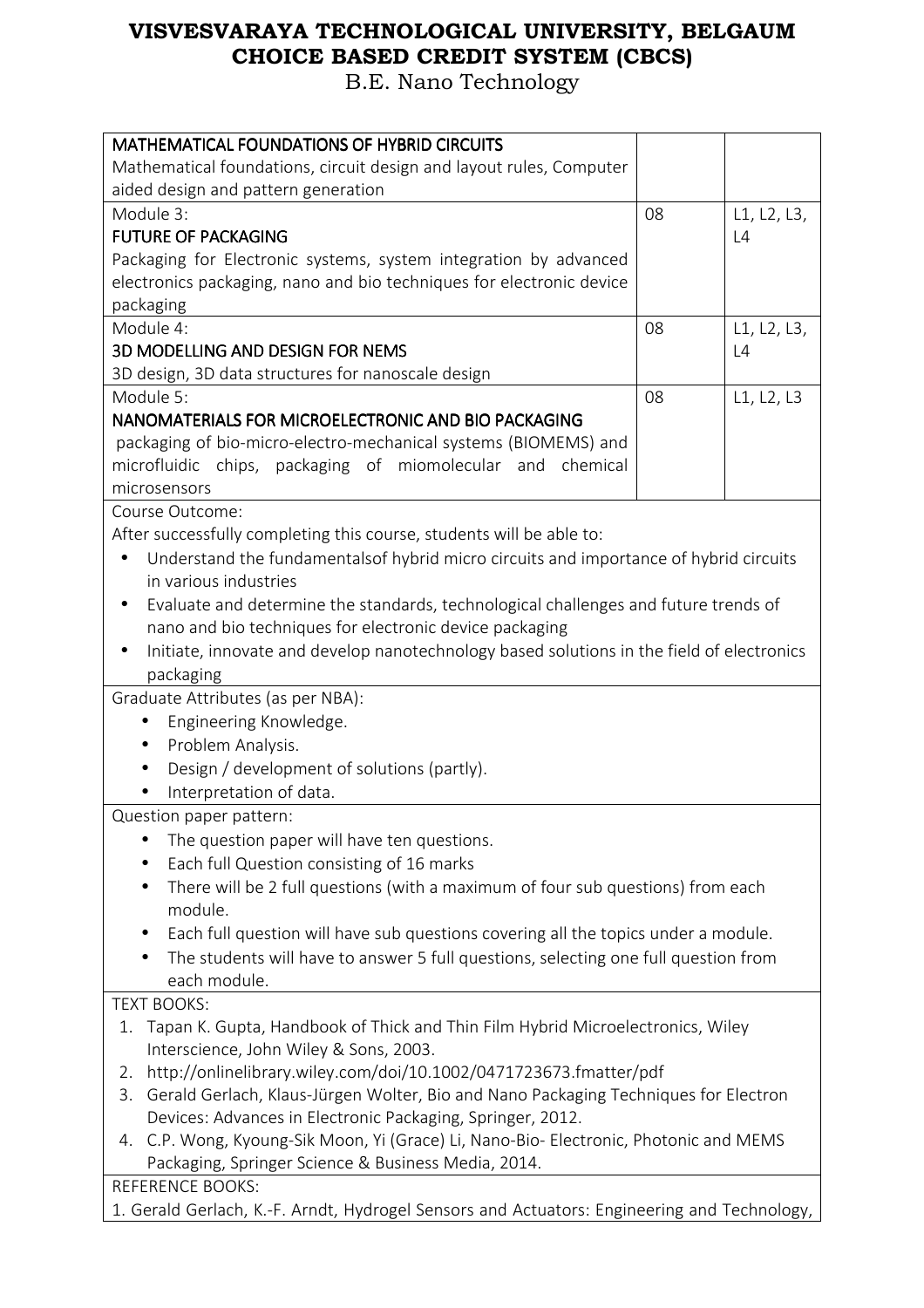| Springer, 2009                                                                            |
|-------------------------------------------------------------------------------------------|
| 2. Daniel Lu, C.P. Wong, Materials for Advanced Packaging, Springer, 2016                 |
| 3. Yan Li, Deepak Goyal, 3D Microelectronic Packaging: From Fundamentals to Applications, |
| Springer, 2017                                                                            |

|                                                                              | Nanotechnology in Agriculture and Food Processing                                    |          |            |
|------------------------------------------------------------------------------|--------------------------------------------------------------------------------------|----------|------------|
| [As per Choice Based Credit System (CBCS) scheme]                            |                                                                                      |          |            |
| (Effective from the academic year 2015 -2016)                                |                                                                                      |          |            |
|                                                                              | Course: B.E. / Nano Technology                                                       |          |            |
|                                                                              | Semester: VI                                                                         |          |            |
| Subject Code                                                                 | 15NT652                                                                              | IA Marks | 20         |
| Number of Lecture Hours                                                      | 03                                                                                   | Exam     | 80         |
| Per Week                                                                     |                                                                                      | Marks    |            |
| <b>Total Number of Lecture</b>                                               | 40                                                                                   | Exam     | 03         |
| Hours                                                                        |                                                                                      | Hours    |            |
|                                                                              | $CREDIT - 04$                                                                        |          |            |
| Course Objective:                                                            |                                                                                      |          |            |
| $\bullet$                                                                    | To study the basic interaction of different molecules which are helpful in both food |          |            |
| and agricultural activities                                                  |                                                                                      |          |            |
| $\bullet$                                                                    | To understand the importance of nanomaterials and devices in precision farming,      |          |            |
|                                                                              | advanced materials used in agriculture and food industries.                          |          |            |
|                                                                              | Modules                                                                              | Teaching | Revised    |
|                                                                              |                                                                                      | Hours    | Bloom's    |
|                                                                              |                                                                                      |          | Taxonomy   |
|                                                                              |                                                                                      |          | (RBT)      |
|                                                                              |                                                                                      |          | Level      |
| Module 1:                                                                    |                                                                                      | 08       | L1, L2     |
| <b>INTERMOLECULAR</b>                                                        | <b>INTERACTIONS</b><br><b>AND</b><br><b>SUPRAMOLECULAR</b>                           |          |            |
| <b>STRUCTURES</b>                                                            |                                                                                      |          |            |
|                                                                              | Water - Hydrophobic and Hydrophilic Interactions - Dispersion                        |          |            |
| Interaction - Electrostatic Interactions - Atoms and Small Molecules -       |                                                                                      |          |            |
| Polymers, Particles, and Surfaces - Steric Interactions Involving            |                                                                                      |          |            |
| Soluble Polymers - Depletion Aggregation of Particles by Non-                |                                                                                      |          |            |
| adsorbing Polymers - Bridging Aggregation of Particles by Adsorbing          |                                                                                      |          |            |
| Polymers - Stabilization of Dispersed Particles by Adsorbing Polymers        |                                                                                      |          |            |
| - Polymer Brushes to Prevent Particle Aggregation and Particle               |                                                                                      |          |            |
| Deposition at Surfaces - Plant Cells - Organized Self-Assembled              |                                                                                      |          |            |
| Structures - Langmuir Layers - Lipid Bilayers - Solid-Supported Lipid        |                                                                                      |          |            |
| Bilayers.                                                                    |                                                                                      |          |            |
| Module 2:                                                                    |                                                                                      | 08       | L1, L2, L3 |
|                                                                              | NANOPARTICLES IN AGRICULTURAL AND FOOD DIAGNOSTICS                                   |          |            |
|                                                                              | Enzyme Biosensors and Diagnostics - DNA-Based Biosensors and                         |          |            |
| Radiofrequency<br>Identification-<br>Diagnostics<br>$\sim 100$<br>Integrated |                                                                                      |          |            |
|                                                                              | NanosensorNetworks: Detection and Response- Lateral Flow                             |          |            |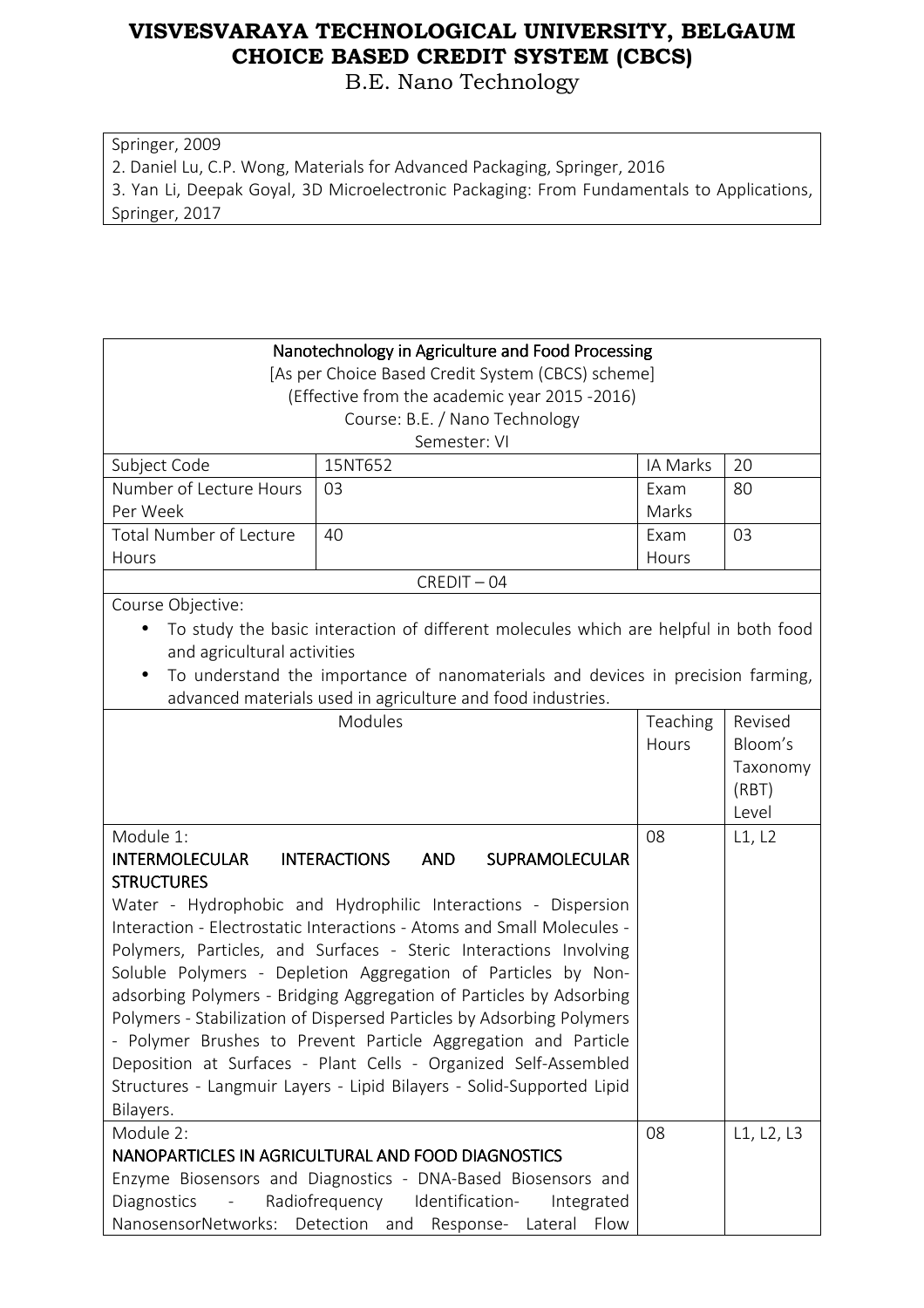| (Immuno)assay - Nucleic Acid Lateral Flow (Immuno)assay - Flow-                                    |    |             |
|----------------------------------------------------------------------------------------------------|----|-------------|
| Through (Immuno) assays - Antibody Microarrays - Surface Plasmon                                   |    |             |
| Resonance Spectroscopy.                                                                            |    |             |
| Module 3:                                                                                          | 08 | L1, L2, L3  |
| NANOTECHNOLOGY IN FOOD PRODUCTION                                                                  |    |             |
| Food and New Ways of Food Production - Efficient Fractionation of                                  |    |             |
| Crops - Efficient Product Structuring -Optimizing Nutritional Values -                             |    |             |
| Applications of Nanotechnology in Foods: Sensing, Packaging,                                       |    |             |
| Engineering Food Ingredients<br>Encapsulation,<br>to<br>Improve                                    |    |             |
| Bioavailability - Nanocrystalline Food Ingredients - Nano- Emulsions -                             |    |             |
| Nano-Engineered Protein Fibrils as Ingredient Building Blocks -                                    |    |             |
| Preparation of Food<br>Matrices - Concerns<br>about<br>Using                                       |    |             |
| Nanotechnology in Food Production.                                                                 |    |             |
| Module 4:                                                                                          | 08 | L1, L2, L3, |
| NANOTECHNOLOGY IN FOOD PACKAGING                                                                   |    | L4          |
| Crop improvement - Reasons to Package Food Products - Physical                                     |    |             |
| Properties of Packaging Materials - Strength - Barrier Properties Light                            |    |             |
| Absorption - Structuring of Interior Surfaces - Antimicrobial                                      |    |             |
| Functionality - Visual Indicators - Quality Assessment - Food Safety                               |    |             |
| Indication - Product Properties - Information and Communication                                    |    |             |
| Technology - Sensors - Radiofrequency Identification Technology -                                  |    |             |
| Risks - Consumer and Societal Acceptance.                                                          |    |             |
| Module 5:                                                                                          | 08 | L1, L2, L3, |
| <b>TOXICOLOGY OF NANOMATERIALS IN FOOD</b>                                                         |    | L4          |
| Characterization of Engineered Nanomaterials: Unique Issues for                                    |    |             |
| Characterization of Engineered Nanomaterials for Food Applications                                 |    |             |
| - Safety Assessment of Oral- Exposure Engineered Nanomaterials for                                 |    |             |
| Food Application - Experimental Design Considerations<br>for                                       |    |             |
| Toxicology Studies - Toxico-kinetics - ADME - Toxico-dynamics - In                                 |    |             |
| Vivo Toxicity - In Vitro Toxicity - Study Reliability.                                             |    |             |
| Course Outcome:                                                                                    |    |             |
| Students can                                                                                       |    |             |
| Study the basic interaction of different molecules which are helpful in both food and<br>$\bullet$ |    |             |
| agricultural activities                                                                            |    |             |
| Understand the importance of nanomaterials and devices in precision farming,<br>$\bullet$          |    |             |
| advanced materials used in agriculture and food industries.                                        |    |             |
| Graduate Attributes (as per NBA):                                                                  |    |             |
| Engineering Knowledge.<br>$\bullet$                                                                |    |             |
| Problem Analysis.<br>$\bullet$                                                                     |    |             |
| Design / development of solutions (partly).<br>٠                                                   |    |             |
| Interpretation of data.                                                                            |    |             |
| Question paper pattern:                                                                            |    |             |
| The question paper will have ten questions.<br>$\bullet$                                           |    |             |
| Each full Question consisting of 16 marks<br>$\bullet$                                             |    |             |
| There will be 2 full questions (with a maximum of four sub questions) from each<br>$\bullet$       |    |             |
| module.                                                                                            |    |             |
|                                                                                                    |    |             |
| Each full question will have sub questions covering all the topics under a module.<br>$\bullet$    |    |             |
| The students will have to answer 5 full questions, selecting one full question from                |    |             |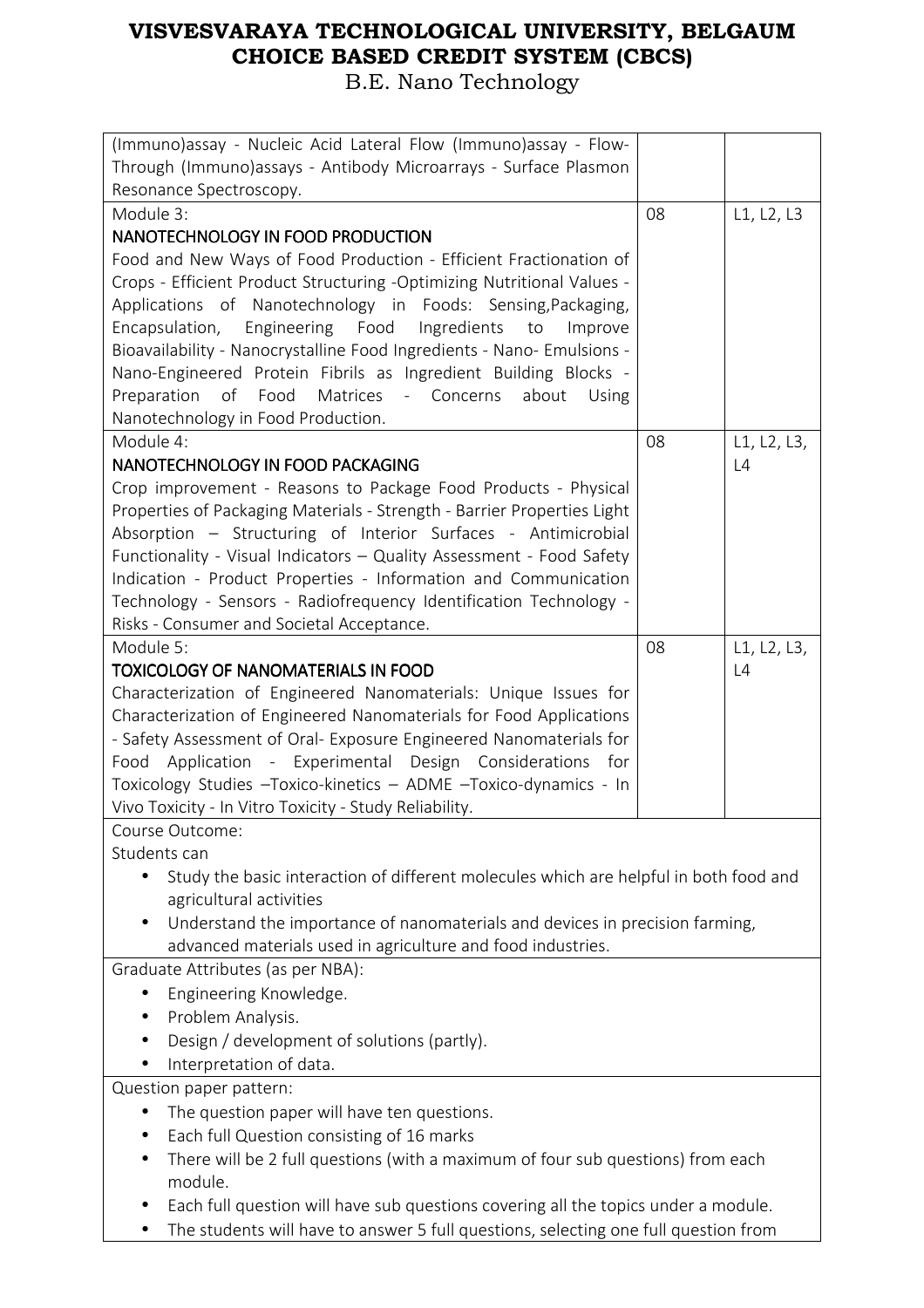B.E. Nano Technology

#### each module.

TEXT BOOKS:

1. Nicholas A. Kotov, "Nanoparticle Assemblies and Superstructures", CRC, 2006.

2.Jennifer Kuzma and Peter VerHage, "Nanotechnology in agriculture and food production", Woodrow Wilson International, 2006.

REFERENCE BOOKS:

1. David S.Goodsell, "Bionanotechnology", John Wiley & Sons, 2004.

2. BalajiSitharaman "Nanobiomaterials Handbook", Taylor & Francis Group, 2011.

3 Food Processing, Management And Nanotechnology Author: Annish Chauhan, *et.al*.,; ISBN: 978 93 5056 796 8; Year: 2016; Pages: 198

## Ceramic Materials and Their Applications

[As per Choice Based Credit System (CBCS) scheme] (Effective from the academic year 2015 -2016)

Course: B.E. / Nano Technology

| Semester: VI            |         |          |     |
|-------------------------|---------|----------|-----|
| Subject Code            | 15NT653 | IA Marks | 20  |
| Number of Lecture Hours | በ3      | Exam     | -80 |
| Per Week                |         | Marks    |     |
| Total Number of Lecture | 40      | Exam     | 03  |
| Hours                   |         | Hours    |     |
| $CREDIT - 03$           |         |          |     |

Course Objective:

• A course designed to expose students to the fundamental knowledge and concept of different areas of ceramics and applications.

• It is designed to introduce the special characteristics and fabrication methods of different classes of ceramics.

| <b>Modules</b>                                                       | <b>Teaching</b><br>Hours | Revised<br>Bloom's<br>Taxonomy<br>(RBT)<br>Level |
|----------------------------------------------------------------------|--------------------------|--------------------------------------------------|
| Module 1:                                                            | 08                       | L1, L2                                           |
| <b>FUNDAMENTALS OF CERAMICS</b>                                      |                          |                                                  |
| Definition & scope of ceramics and ceramic materials. Examples of    |                          |                                                  |
| ceramic crystals, short-range and long-range order, imperfections,   |                          |                                                  |
| polymorphism. Ceramic Binary and ternary systems, ceramic            |                          |                                                  |
| microstructures. Crystallization of glass and glass-ceramics.        |                          |                                                  |
| Module 2:                                                            | 08                       | L1, L2, L3                                       |
| PROPERTIES, CLASSIFICATION AND APPLICATIONS OF CERAMICS              |                          |                                                  |
| Thermal, electrical, magnetic and optical properties of ceramics and |                          |                                                  |
| application. Classification of ceramic materials conventional and    |                          |                                                  |
| advanced, Areas of applications.                                     |                          |                                                  |
| Module 3:                                                            | 08                       | L1, L2, L3,                                      |
| <b>CONVENTIONAL CERAMICS</b>                                         |                          | $\lfloor 4 \rfloor$                              |
| Refractories: Classification of Refractories, Modern trends and      |                          |                                                  |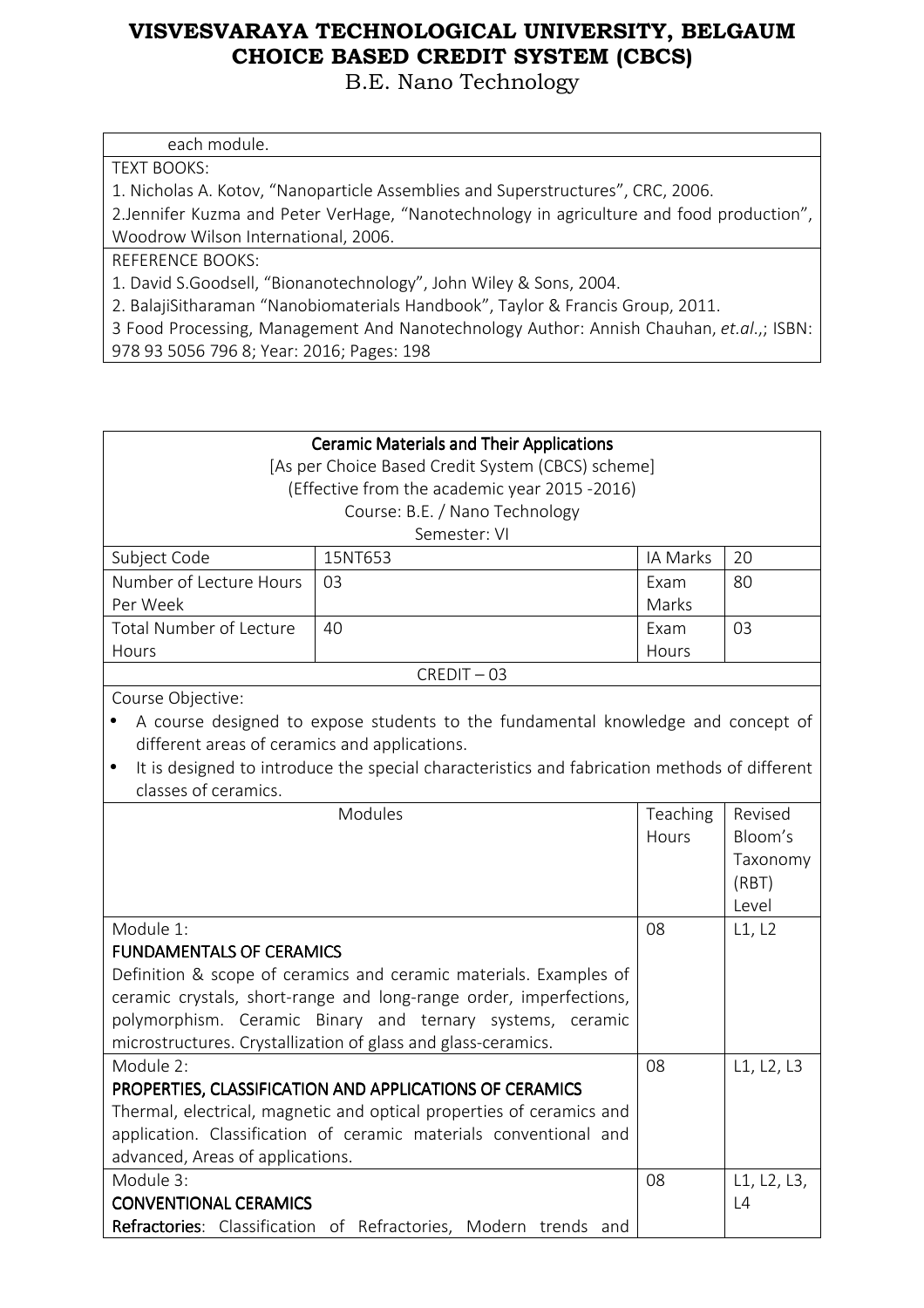| <b>Basic</b><br>materials,<br>of<br>developments,<br>Elementary<br>idea<br>raw                                                                 |    |             |
|------------------------------------------------------------------------------------------------------------------------------------------------|----|-------------|
| manufacturing process technology, Flow diagram of steps necessary                                                                              |    |             |
| for manufacture, basic properties and areas of application.                                                                                    |    |             |
| Whitewares: Classification and type of Whitewares, Elementary idea                                                                             |    |             |
| of manufacturing process technology including body preparation,                                                                                |    |             |
| basic properties and application areas.                                                                                                        |    |             |
| <b>Ceramic Coatings:</b> Types of glazes and enamels, Elementary ideas on<br>compositions, Process of enameling& glazing and their properties. |    |             |
| Glass: Definition of glass, Basic concepts of glass structure, Batch                                                                           |    |             |
| materials and minor ingredients and their functions, Elementary                                                                                |    |             |
| concept of glass manufacturing process, Different types of glasses.                                                                            |    |             |
| Application of glasses.                                                                                                                        |    |             |
| Cement & Concrete: Concept of hydraulic materials, Basic raw                                                                                   |    |             |
| materials, Manufacturing process, Basic compositions of OPC.                                                                                   |    |             |
| Compound formation, setting and hardening. Tests of cement and                                                                                 |    |             |
| concrete.                                                                                                                                      |    |             |
| Module 4:                                                                                                                                      | 08 | L1, L2, L3, |
| RAW MATERIALS AND FABRICATION METHODS                                                                                                          |    | L4          |
| Elementary ideas about the raw materials used in pottery, Heavy                                                                                |    |             |
| clayweres, Refractories, Glass, Cement, Industries. Raw materials                                                                              |    |             |
| clays and their classification, Quartz, Polymorphism of quartz,                                                                                |    |             |
| Feldspar and its classification, Talc, Steatite and Mica. Fabrication                                                                          |    |             |
| methods, Packing of Powders, Classification and scope of various                                                                               |    |             |
| fabrication methods. Dry and semi dry pressing, extrusion, Jiggering                                                                           |    |             |
| & jollying, Slip casting HP & HIP. Drying & Firing of ceramics: Biscuit                                                                        |    |             |
| firing and glost firing, fast firing technology, action of heat on triaxial                                                                    |    |             |
| body, Elementary ideas of various furnaces used is ceramic                                                                                     |    |             |
| industries.                                                                                                                                    |    |             |
| Module 5:                                                                                                                                      | 08 | L1, L2, L3  |
| <b>ADVANCED CERAMICS</b>                                                                                                                       |    |             |
| Engineering ceramics, ceramics used in advanced applications,                                                                                  |    |             |
| ceramics for medical and scientific products, ceramics for electrical                                                                          |    |             |
| and electronic, aerospace.                                                                                                                     |    |             |
| Course Outcome:                                                                                                                                |    |             |
| After completion of the course students will be exposed to:                                                                                    |    |             |
| The fundamental knowledge and concept of different areas of ceramics and                                                                       |    |             |
| applications.                                                                                                                                  |    |             |
| The special characteristics and fabrication methods of different classes of ceramics.                                                          |    |             |
| Graduate Attributes (as per NBA):                                                                                                              |    |             |
| Engineering Knowledge.                                                                                                                         |    |             |
| Problem Analysis.                                                                                                                              |    |             |
|                                                                                                                                                |    |             |
| Design / development of solutions (partly).                                                                                                    |    |             |
| Interpretation of data.<br>$\bullet$                                                                                                           |    |             |
| Question paper pattern:                                                                                                                        |    |             |
| The question paper will have ten questions.<br>$\bullet$                                                                                       |    |             |
| Each full Question consisting of 16 marks                                                                                                      |    |             |
| There will be 2 full questions (with a maximum of four sub questions) from each                                                                |    |             |
| module.                                                                                                                                        |    |             |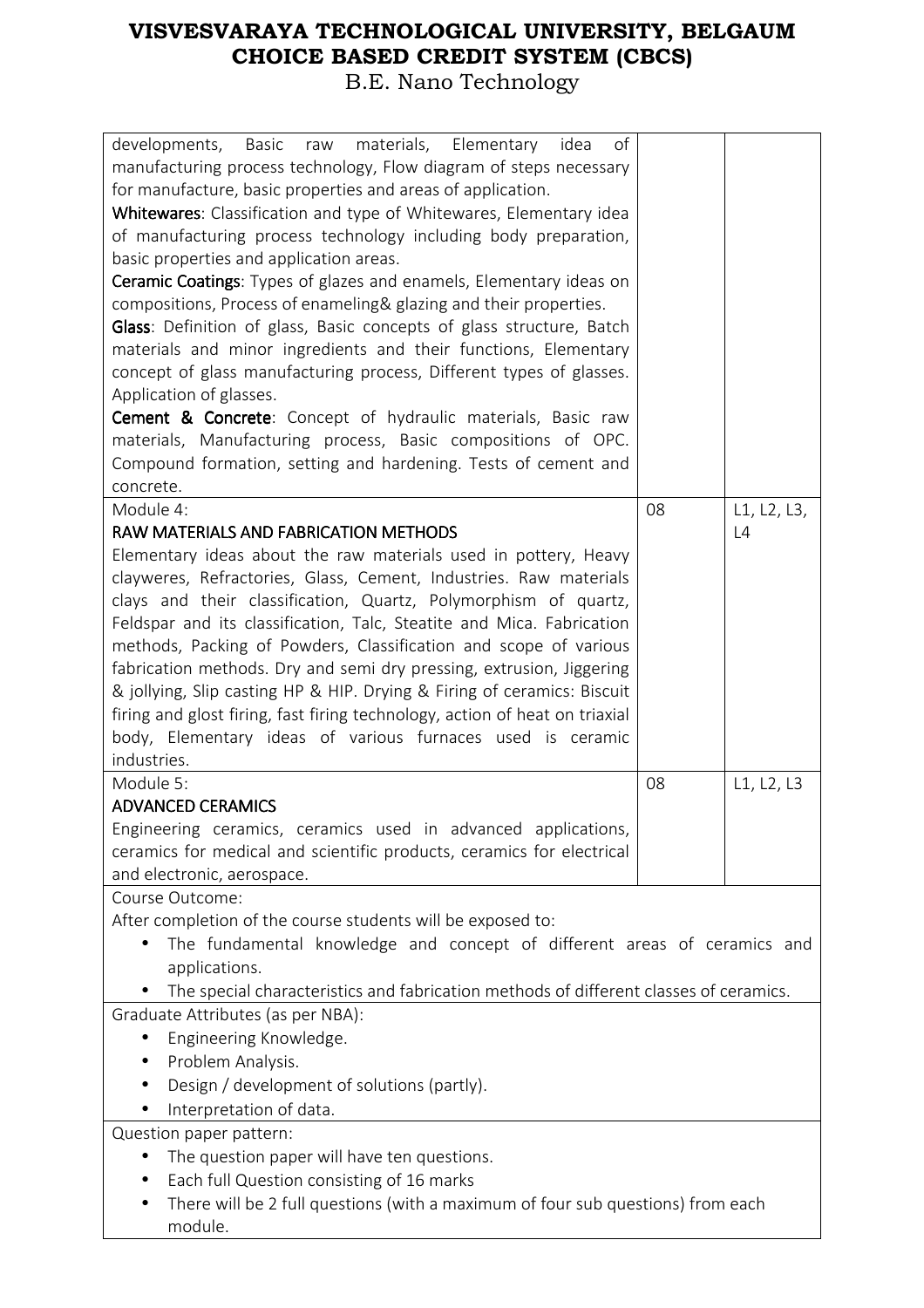B.E. Nano Technology

- Each full question will have sub questions covering all the topics under a module.
- The students will have to answer 5 full questions, selecting one full question from each module.

#### TEXT BOOKS:

- 1) Elements of Ceramics F.H Norton
- 2) Fundamentals of Ceramics Barsoum
- 3) Introduction to Ceramics W.D Kingery
- 4) Smith Materials Science
- 5) Industrial Ceramics Singer & Singer. 4.2

### REFERENCE BOOKS:

- 1) Refractories J. H. Chester
- 2) Chemistry of Glasses A. Paul
- 3) Ceramic Whitewares SudhirSen
- 4) Chemistry of cement F.M. Lea
- 5) Cera. Mat. for Electronics R.C Buchanon

| Surface Science and Thin Film Technology                                   |                                                                             |          |          |
|----------------------------------------------------------------------------|-----------------------------------------------------------------------------|----------|----------|
| [As per Choice Based Credit System (CBCS) scheme]                          |                                                                             |          |          |
|                                                                            | (Effective from the academic year 2015 -2016)                               |          |          |
|                                                                            | Course: B.E. / Nano Technology                                              |          |          |
|                                                                            | Semester: VI                                                                |          |          |
| Subject Code                                                               | 15NT654                                                                     | IA Marks | 20       |
| Number of Lecture Hours                                                    | 03                                                                          | Exam     | 80       |
| Per Week                                                                   |                                                                             | Marks    |          |
| <b>Total Number of Lecture</b>                                             | 40                                                                          | Exam     | 03       |
| Hours                                                                      |                                                                             | Hours    |          |
|                                                                            | $CREDIT - 03$                                                               |          |          |
| Course Objective:                                                          |                                                                             |          |          |
|                                                                            | To learn the science of surface and the technological aspects of thin films |          |          |
|                                                                            | Modules                                                                     | Teaching | Revised  |
|                                                                            |                                                                             | Hours    | Bloom's  |
|                                                                            |                                                                             |          | Taxonomy |
|                                                                            |                                                                             |          | (RBT)    |
|                                                                            |                                                                             |          | Level    |
| Module 1:                                                                  |                                                                             | 08       | L1, L2   |
| <b>INTRODUCTION</b>                                                        |                                                                             |          |          |
| Introduction to surface, classification, importance. Absorption and        |                                                                             |          |          |
|                                                                            | adsorption; physic-sorption and chemisorption; factors affecting the        |          |          |
|                                                                            | adsorption of gases on solid; Adsorption from the Solutions and its         |          |          |
|                                                                            | importance; applications of adsorption. Colloids: Introduction;             |          |          |
|                                                                            | differences between colloids and suspension; important properties           |          |          |
|                                                                            | of true solutions, colloids, and suspensions; types of colloidal            |          |          |
|                                                                            | solutions and their examples; classification of colloids based on the       |          |          |
|                                                                            | interactions; Applications of colloidal solutions; colloidal silver and its |          |          |
| colloidal gold<br>drawbacks;<br>and<br>its<br>applications.<br>Interfaces: |                                                                             |          |          |
|                                                                            | introduction, types, surface energy and energetics, surface tension         |          |          |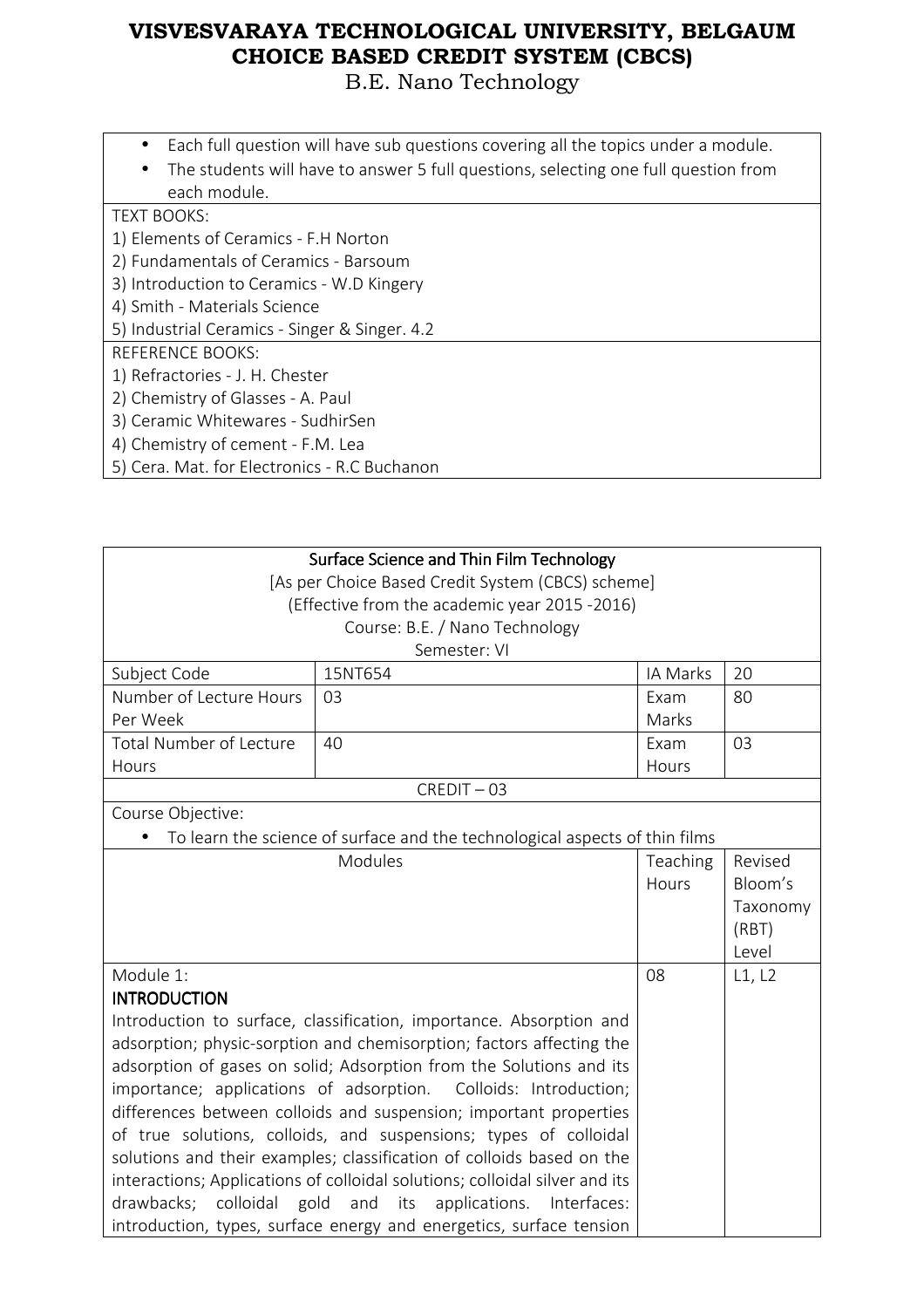| and effect of surfactants, importance of surface tension in case of               |    |             |
|-----------------------------------------------------------------------------------|----|-------------|
| nanoparticles, atomic structure of clean surfaces and with                        |    |             |
| adsorbates, surface defects (Terrace, Ledges, Kinks and Adatoms),                 |    |             |
| surface property and bulk property.                                               |    |             |
| Module 2:                                                                         | 08 | L1, L2, L3  |
| THIN FILMS AND COATING                                                            |    |             |
| Thin films: Introduction, importance; thin film growth modes: Frank-              |    |             |
| van-der-Merwe mode, Stranski-Krastanow mode, and Volmer-Weber                     |    |             |
| mode. Coating: Functions of coating;Dip coating: Introduction,                    |    |             |
| process, factors affecting. Spin coating: General theory, applications,           |    |             |
| disadvantages,<br>special<br>advantages<br>and<br>requirements<br>for             |    |             |
| nanoparticles, thickness equation, speed, duration, DDSC, and SDSC                |    |             |
| techniques, ultra-low spin speeds and covered drying, spin coating                |    |             |
| with solvent blends, two step spin coating and edge/corner bead                   |    |             |
| removal, visible assessment of drying and filmuniformity, cleaning                |    |             |
| and wash steps, avoiding a hole& vacuum warping of substrate, spin                |    |             |
| coating low viscosity solvents, ambient conditions and changes in                 |    |             |
| drying time, incomplete coating of substrate, common spin coating                 |    |             |
| defects.                                                                          |    |             |
| Module 3:                                                                         | 08 |             |
| THIN FILM DEPOSITION: PHYSICAL VAPOUR DEPOSITION                                  |    | L1, L2, L3  |
|                                                                                   |    |             |
| Introduction to PVD; vacuum thermal evaporation: resistance                       |    |             |
| heating technique, electron beam heating techniques, Advantages                   |    |             |
| and limitations of vacuum thermal evaporation, applications; Sputter              |    |             |
| deposition: basic principle, magnetron sputtering, advantages and                 |    |             |
| limitations<br>deposition, applications; Evaporation<br>of<br>sputter             |    |             |
| principle,<br>(deposition):<br>physical<br>equipment,<br>optimization,            |    |             |
|                                                                                   |    |             |
| applications, comparison.                                                         |    |             |
| Module 4:                                                                         | 08 | L1, L2, L3, |
| ATOMIC LAYER DEPOSITION AND CHEMICAL BATH DEPOSITION                              |    | L4          |
| Atomic layer deposition: Introduction; History; Surface reaction                  |    |             |
| mechanisms: Thermal $Al_2O_3$ ALD, Metal ALD, Catalytic SiO <sub>2</sub> ALD; ALD |    |             |
| applications: Microelectronics applications (Gate oxides, Transition-             |    |             |
| metal nitrides, Metal films, Magnetic recording heads, and DRAM                   |    |             |
| capacitors), Biomedical applications, and Quality and quality control;            |    |             |
| Advantages and limitations (Economic viability, Reaction time, and                |    |             |
| Chemical imitations) of ALD. Chemical bath deposition: Introduction,              |    |             |
| reaction mechanism, advantages and limitations.                                   |    |             |
| Module 5:                                                                         | 08 | L1, L2, L3  |
| ANTI-REFLECTIVE COATING, SELF-CLEANING GLASS, AND NANO                            |    |             |
| <b>INDENTATION</b>                                                                |    |             |
| Anti-reflective coating: Introduction, Applications: Corrective lenses,           |    |             |
| Photolithography; Types: Index-matching, Single-layer interference,               |    |             |
| Multi-layer interference, Absorbing, Moth eye, and Circular                       |    |             |
| polarizer; Theory: Reflection, Rayleigh's film, Interference coatings,            |    |             |
| Textured coatings. Self-cleaning glass: Introduction, patterning of               |    |             |
| hydrophobic surfaces, thin film titania coating, use of titanium                  |    |             |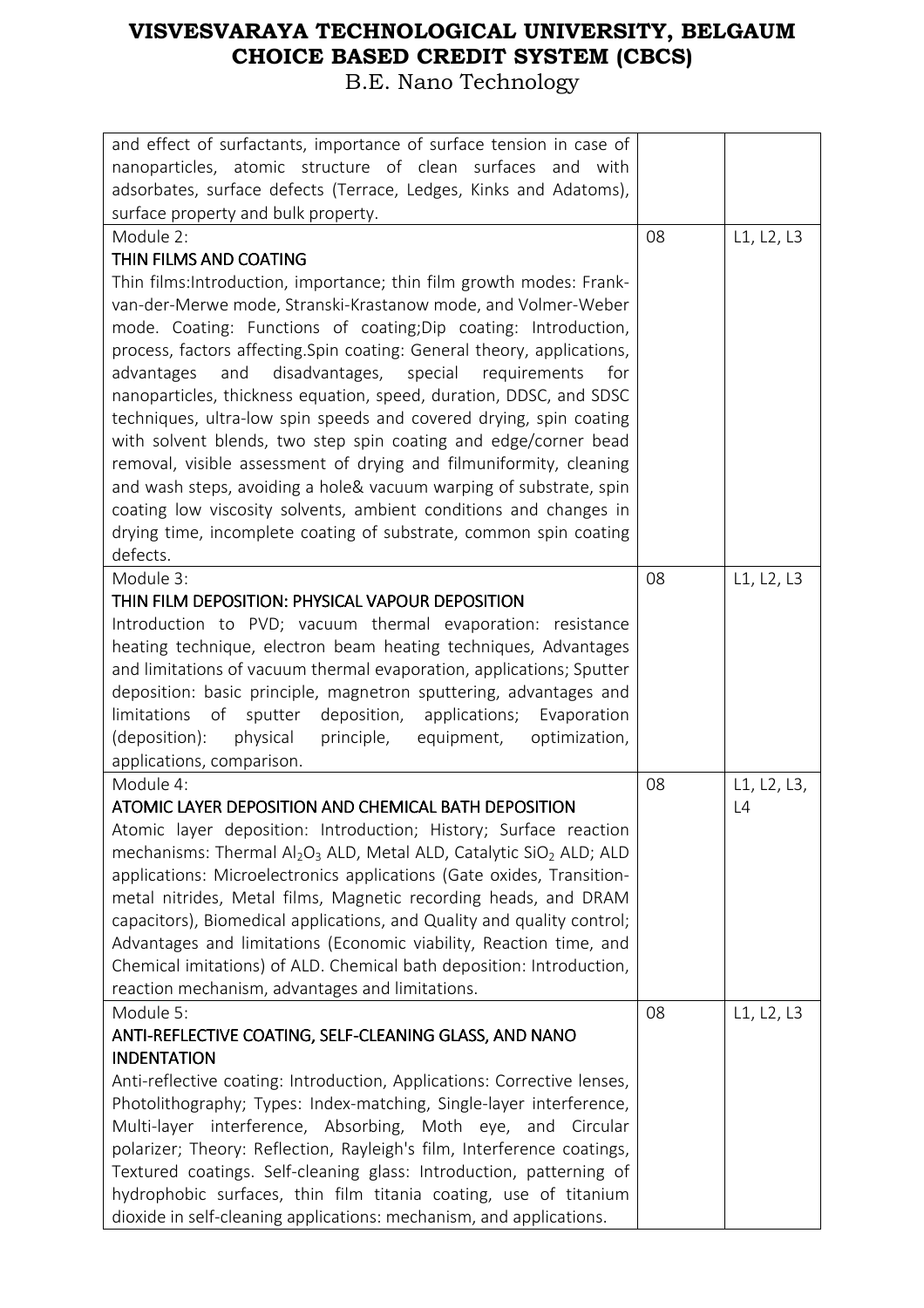B.E. Nano Technology

| Nano indentation: Introduction, process, applications.                                                  |
|---------------------------------------------------------------------------------------------------------|
| Course Outcome:                                                                                         |
| Students can understand                                                                                 |
| surface science and interfaces,                                                                         |
| thin films and coating,<br>$\bullet$                                                                    |
| thin film deposition,<br>$\bullet$                                                                      |
| atomic layer deposition,                                                                                |
| mechanism of anti-reflective coating and self-cleaning glass, and                                       |
| nano indentation.                                                                                       |
| Graduate Attributes (as per NBA):                                                                       |
| Engineering Knowledge.<br>$\bullet$                                                                     |
| Problem Analysis.                                                                                       |
| Design / development of solutions (partly).                                                             |
| Interpretation of data.                                                                                 |
| Question paper pattern:                                                                                 |
| The question paper will have ten questions.                                                             |
| Each full Question consisting of 16 marks                                                               |
| There will be 2 full questions (with a maximum of four sub questions) from each<br>$\bullet$<br>module. |
| Each full question will have sub questions covering all the topics under a module.                      |
| The students will have to answer 5 full questions, selecting one full question from                     |
| each module.                                                                                            |
| <b>TEXT BOOKS:</b>                                                                                      |
| 1. S. Grainger and J. Blunt, Engineering Coatings: Design and Application, Woodhead                     |
| Publishing Ltd, UK, 2nd ed., 1998, ISBN 978-1-85573-369-5                                               |
| 2. Functional Polymer Films Eds. R. Advincula and W. Knoll - Wiley, 2011, ISBN 978-                     |
| 3527321902.                                                                                             |
| <b>REFERENCE BOOKS:</b>                                                                                 |
| 1. George, S.M. (2010). "Atomic Layer Deposition: An Overview". Chem. Rev. 110: 111-131.                |
| doi:10.1021/cr900056b                                                                                   |

### Open Elective Subjects

### Nanotechnology in Electrical and Electronics Engineering [As per Choice Based Credit System (CBCS) scheme] (Effective from the academic year 2015 -2016) Course: B.E. / Nano Technology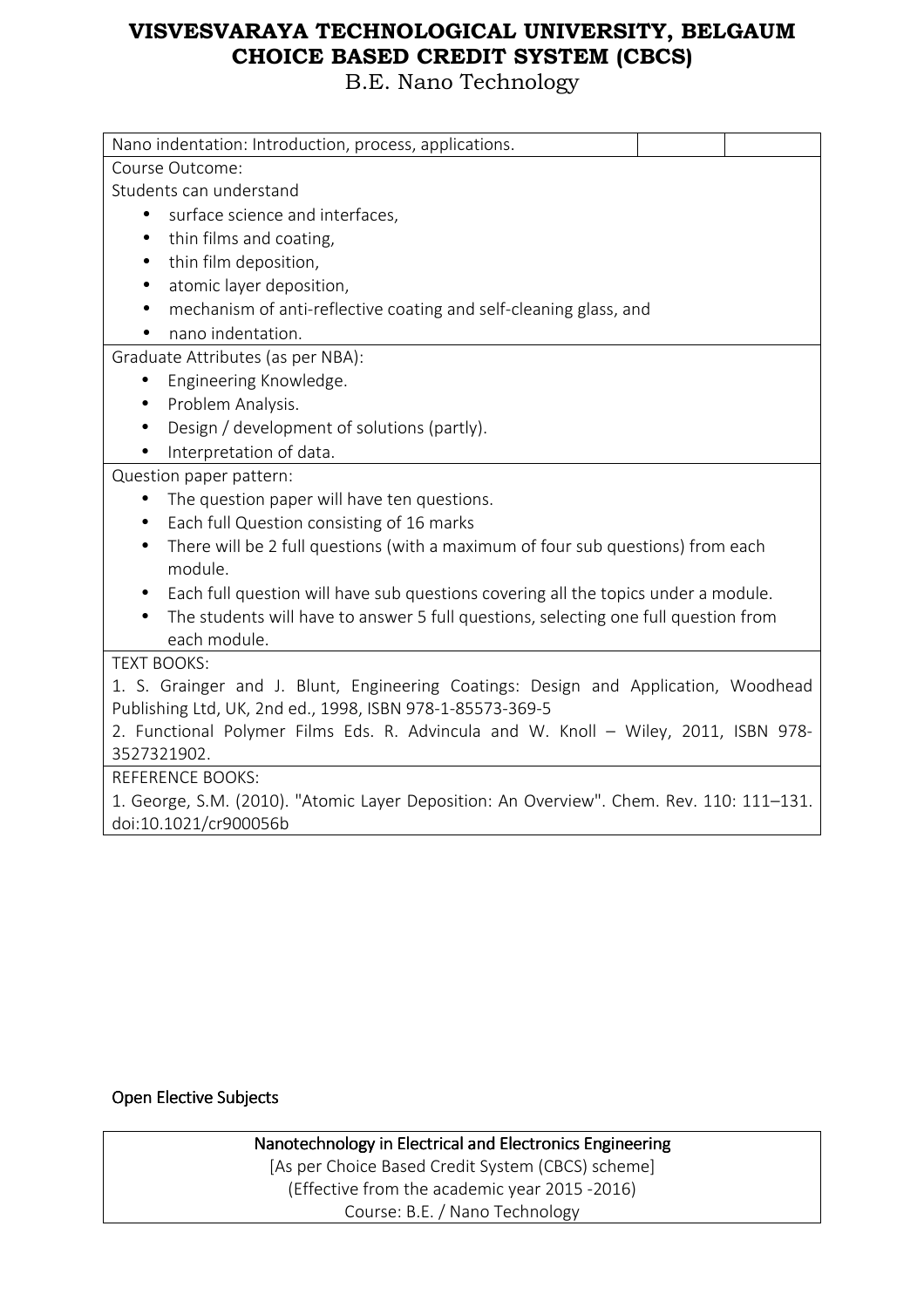|                                              | Semester: VI                                                                                                                                                   |          |             |
|----------------------------------------------|----------------------------------------------------------------------------------------------------------------------------------------------------------------|----------|-------------|
| Subject Code                                 | 15NT661                                                                                                                                                        | IA Marks | 20          |
| Number of Lecture Hours                      | 03                                                                                                                                                             | Exam     | 80          |
| Per Week                                     |                                                                                                                                                                | Marks    |             |
| <b>Total Number of Lecture</b>               | 40                                                                                                                                                             | Exam     | 03          |
| Hours                                        |                                                                                                                                                                | Hours    |             |
|                                              | $CREDIT - 03$                                                                                                                                                  |          |             |
| Course Objective:                            |                                                                                                                                                                |          |             |
| electronics industry<br>$\bullet$            | To understand the basics of nanotechnology and its perspective in electrical and<br>To comprehend and investigate role of nanotechnology in energy production, |          |             |
| storage, distribution and conversion         |                                                                                                                                                                |          |             |
|                                              | To study and review nanotechnology trends in telecommunication industry                                                                                        |          |             |
|                                              | Modules                                                                                                                                                        | Teaching | Revised     |
|                                              |                                                                                                                                                                | Hours    | Bloom's     |
|                                              |                                                                                                                                                                |          | Taxonomy    |
|                                              |                                                                                                                                                                |          | (RBT)       |
|                                              |                                                                                                                                                                |          | Level       |
| Module 1:                                    |                                                                                                                                                                | 08       | L1, L2      |
| <b>ENERGY PRODUCTION</b>                     |                                                                                                                                                                |          |             |
| Nanotechnology and Applications for Electric | Power:<br><b>The</b>                                                                                                                                           |          |             |
| of<br>Perspective<br>$\mathsf{a}$            | Major Player in Electricity,<br>Lightweight                                                                                                                    |          |             |
|                                              | Nanostructured Materials and Their Certification for Wind Energy                                                                                               |          |             |
| Applications                                 |                                                                                                                                                                |          |             |
| Module 2:                                    |                                                                                                                                                                | 08       | L1, L2, L3  |
| <b>ENERGY STORAGE AND DISTRIBUTION</b>       |                                                                                                                                                                |          |             |
|                                              | Carbon Nanotube Wires and Cables: Near-Term Applications and                                                                                                   |          |             |
|                                              | Future Perspectives, Carbon Nanotube Materials to Realize High-                                                                                                |          |             |
| Performance Supercapacitors                  |                                                                                                                                                                |          |             |
| Module 3:                                    |                                                                                                                                                                | 08       | L1, L2, L3, |
| <b>ENERGY CONVERSION AND HARVESTING</b>      |                                                                                                                                                                |          | L4          |
|                                              | Nanostructured Thermoelectric Materials: Current Research and                                                                                                  |          |             |
| Future                                       | Challenges. Energy Consumption in Information<br>and                                                                                                           |          |             |
|                                              | Communication Technology: Role of Semiconductor Nanotechnology                                                                                                 |          |             |
| Module 4:                                    |                                                                                                                                                                | 08       | L1, L2, L3, |
| <b>NANOENABLED</b><br><b>MATERIALS</b>       | <b>AND</b><br><b>COATINGS</b><br><b>FOR</b><br><b>ENERGY</b>                                                                                                   |          | L4          |
| <b>APPLICATIONS</b>                          |                                                                                                                                                                |          |             |
|                                              | Nanocrystalline Bainitic Steels for Industrial Applications, Graphene                                                                                          |          |             |
| and Graphene Oxide for Energy Storage        |                                                                                                                                                                |          |             |
| Module 5:                                    |                                                                                                                                                                | 08       | L1, L2, L3  |
| NANOTECHNOLOGY IN TELECOMMUNICATIONS         |                                                                                                                                                                |          |             |
|                                              | Impact of Nanotechnology on Telecommunications, Nanotubes and                                                                                                  |          |             |
|                                              | Their Applications in Telecommunications, Quantum Dot Cellular                                                                                                 |          |             |
| Automata:<br>The                             | Prospective<br>Technology<br>for<br>Digital                                                                                                                    |          |             |
| Telecommunication Systems                    |                                                                                                                                                                |          |             |
| Course Outcome:                              |                                                                                                                                                                |          |             |
|                                              | After successfully completing this course, students will be able to:                                                                                           |          |             |
|                                              | Understand the fundamentalsof nanotechnology and importance of nanotechnology                                                                                  |          |             |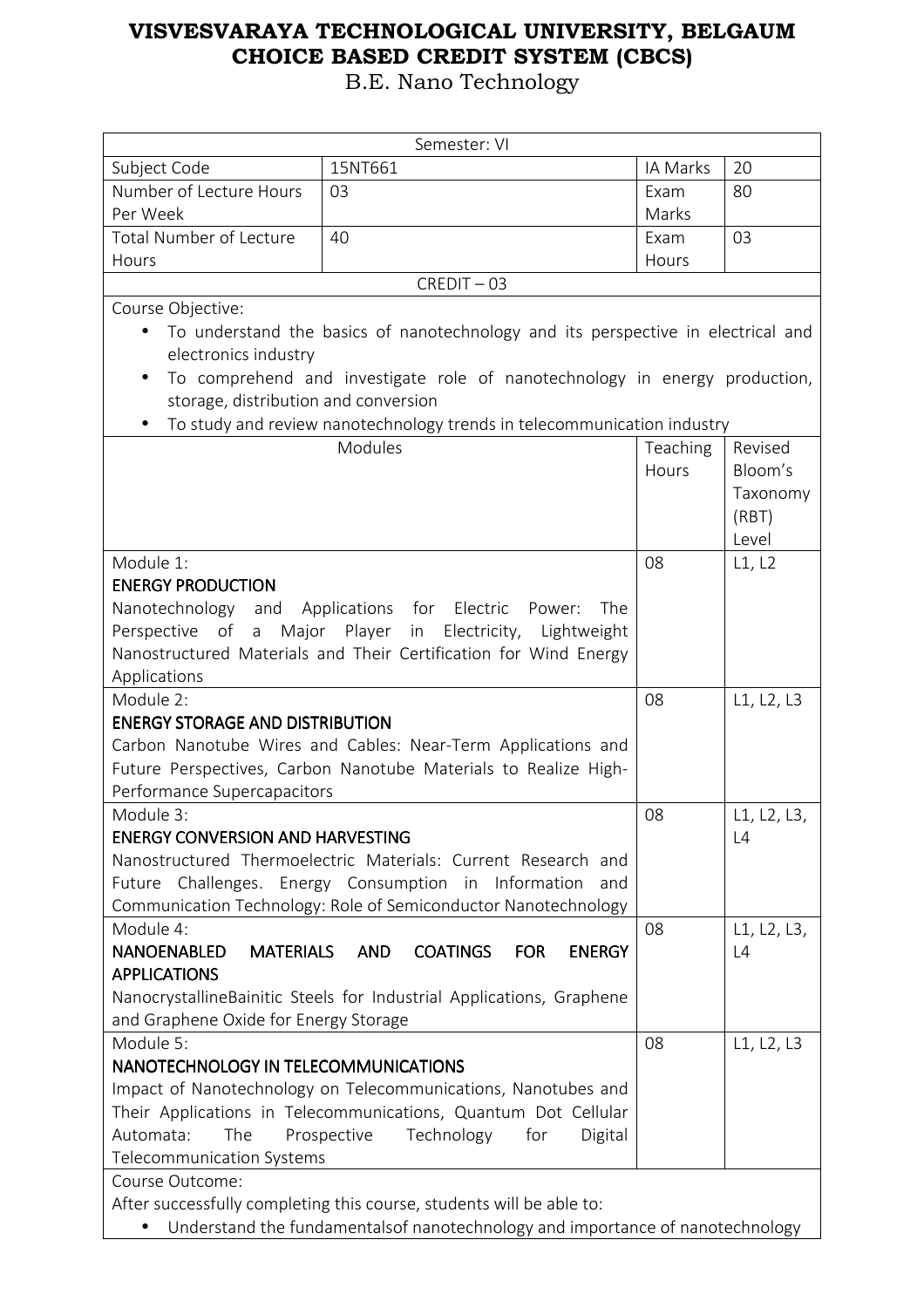| in electrical and electronics industry<br>Evaluate and determine the standards, technological challenges and future trends of<br>nanotechnology in electronics and electrical engineering<br>Initiate, innovate and develop nanotechnology based solutions in the field of |
|----------------------------------------------------------------------------------------------------------------------------------------------------------------------------------------------------------------------------------------------------------------------------|
| electronics and electrical engineering                                                                                                                                                                                                                                     |
| Graduate Attributes (as per NBA):                                                                                                                                                                                                                                          |
| Engineering Knowledge.                                                                                                                                                                                                                                                     |
| Problem Analysis.                                                                                                                                                                                                                                                          |
| Design / development of solutions (partly).                                                                                                                                                                                                                                |
| Interpretation of data.                                                                                                                                                                                                                                                    |
| Question paper pattern:                                                                                                                                                                                                                                                    |
| The question paper will have ten questions.<br>$\bullet$                                                                                                                                                                                                                   |
| Each full Question consisting of 16 marks<br>$\bullet$                                                                                                                                                                                                                     |
| There will be 2 full questions (with a maximum of four sub questions) from each<br>$\bullet$                                                                                                                                                                               |
| module.                                                                                                                                                                                                                                                                    |
| Each full question will have sub questions covering all the topics under a module.                                                                                                                                                                                         |
| The students will have to answer 5 full questions, selecting one full question from                                                                                                                                                                                        |
| each module.                                                                                                                                                                                                                                                               |
| <b>TEXT BOOKS:</b>                                                                                                                                                                                                                                                         |
| 1. Baldev Raj, Marcel Van de Voorde, YashwantMahajan, Nanotechnology for Energy                                                                                                                                                                                            |
| Sustainability, Wiley-VCH Verlag GmbH & Co. KGaA, 2017                                                                                                                                                                                                                     |
| http://onlinelibrary.wiley.com/book/10.1002/9783527696109                                                                                                                                                                                                                  |
| 2. Sohail Anwar, M. YasinAkhtar Raja, SalahuddinQazi, Mohammad Ilyas, Nanotechnology for                                                                                                                                                                                   |
| Telecommunications, CRC Press, 2017                                                                                                                                                                                                                                        |
| https://www.crcpress.com/Nanotechnology-for-Telecommunications/Anwar-Raja-Qazi-                                                                                                                                                                                            |
| Ilyas/p/book/9781138113817                                                                                                                                                                                                                                                 |
| <b>REFERENCE BOOKS:</b>                                                                                                                                                                                                                                                    |
| 1. ManijehRazeghi; Leo Esaki; Klaus von Klitzing, The Wonder of Nanotechnology: Quantum                                                                                                                                                                                    |
| Optoelectronic Devices and Applications, SPIE PRESS BOOK, 2013                                                                                                                                                                                                             |
| 2. Puers Robert, BaldiLivio, Van de Voorde Marcel, van Nooten, Sebastiaan<br>E.,                                                                                                                                                                                           |
| Nanoelectronics: Materials, Devices, Applications, Wiley-VCH, Weinheim, 2017                                                                                                                                                                                               |

| Nanotechnology in Civil and Environmental Engineering |         |          |                 |
|-------------------------------------------------------|---------|----------|-----------------|
| [As per Choice Based Credit System (CBCS) scheme]     |         |          |                 |
| (Effective from the academic year 2015 -2016)         |         |          |                 |
| Course: B.E. / Nano Technology                        |         |          |                 |
| Semester: VI                                          |         |          |                 |
| Subject Code                                          | 15NT662 | IA Marks | $\overline{20}$ |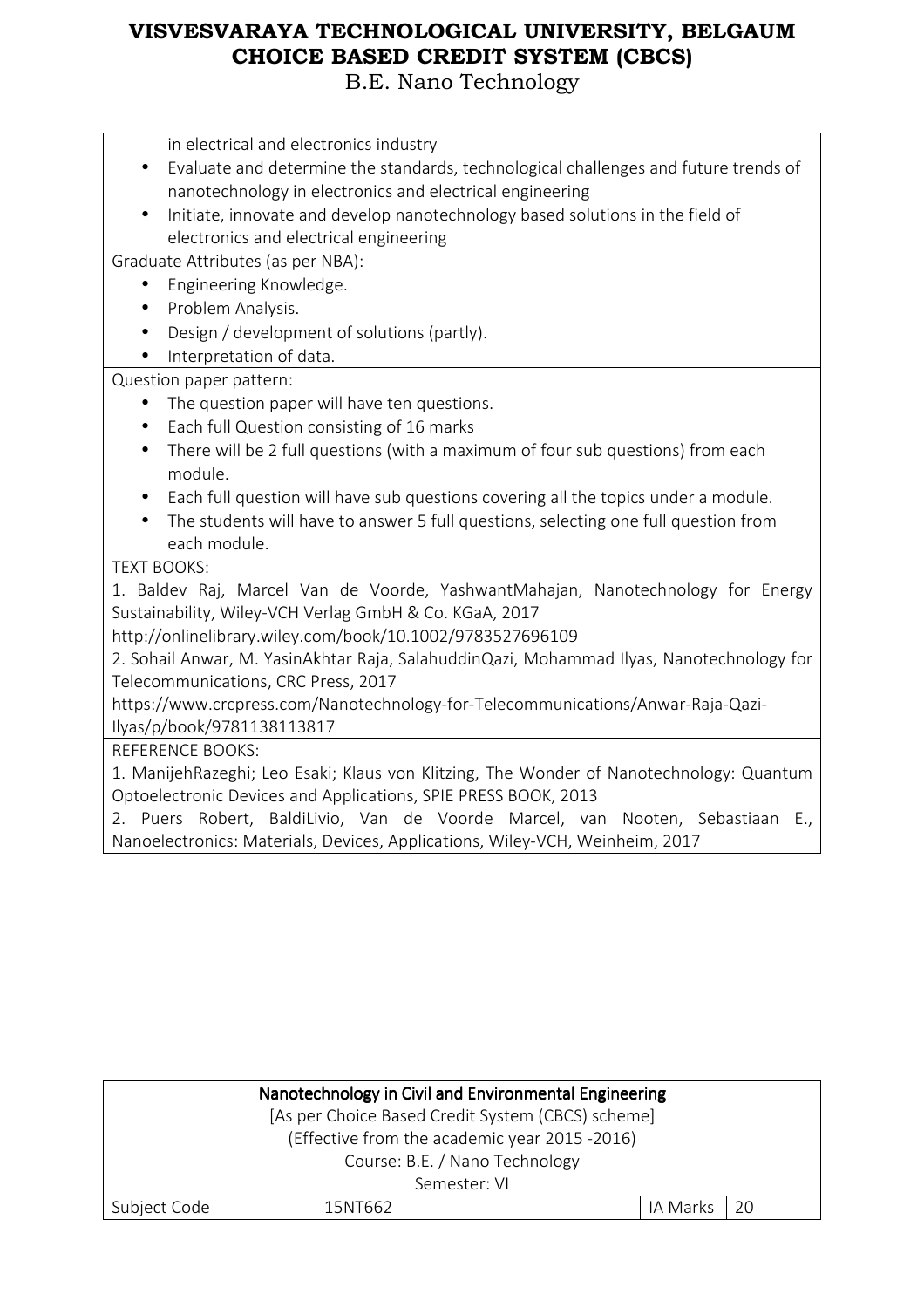| Number of Lecture Hours                                           | 03                                                                                                       | Exam     | 80          |
|-------------------------------------------------------------------|----------------------------------------------------------------------------------------------------------|----------|-------------|
| Per Week                                                          |                                                                                                          | Marks    |             |
| <b>Total Number of Lecture</b>                                    | 40                                                                                                       | Exam     | 03          |
| Hours                                                             |                                                                                                          | Hours    |             |
|                                                                   | $CREDIT - 03$                                                                                            |          |             |
| Course Objective:                                                 |                                                                                                          |          |             |
|                                                                   | To learn the importance of nanotechnology in Civil Engineering.                                          |          |             |
|                                                                   | To understand how nanomaterials can be used in construction materials                                    |          |             |
| $\bullet$                                                         | To understand the latest development nanotechnology for civil and environmental                          |          |             |
| engineering application                                           |                                                                                                          |          |             |
|                                                                   | <b>Modules</b>                                                                                           | Teaching | Revised     |
|                                                                   |                                                                                                          | Hours    | Bloom's     |
|                                                                   |                                                                                                          |          | Taxonomy    |
|                                                                   |                                                                                                          |          | (RBT)       |
|                                                                   |                                                                                                          |          | Level       |
| Module 1:                                                         |                                                                                                          | 08       | L1, L2      |
| <b>INTRODUCTION</b>                                               |                                                                                                          |          |             |
|                                                                   | Introduction to Nanoscience and Technology, basic principles and                                         |          |             |
|                                                                   | important Concept of Nanotechnology, Nanomaterial, Nano size                                             |          |             |
|                                                                   | effect, Surface area, Surface to volume ratio, Property of                                               |          |             |
|                                                                   | Nanomaterials- Mechanical, Electrical, optical, Thermal, Magnetic                                        |          |             |
|                                                                   | and Catalytic. Awareness and Existing activities of nanotechnology                                       |          |             |
| relevant to construction - desk study. Understanding phenomena of |                                                                                                          |          |             |
| traditional construction materials at nanoscale.                  |                                                                                                          |          |             |
| Module 2:                                                         |                                                                                                          | 08       | L1, L2, L3  |
| NANOTECHNOLOGY IN CONSTRUCTION MATERIALS                          |                                                                                                          |          |             |
|                                                                   | Nanomaterials in Concrete and Cement, Introduction, different                                            |          |             |
|                                                                   | nanomaterials used in concrete, Development of nano concrete,                                            |          |             |
|                                                                   | Application of nanomaterials in UHPC, Nano silica, densification of                                      |          |             |
|                                                                   | cement using Nanosilica, Nano alumina, Carbon nanotube (CNT), the                                        |          |             |
|                                                                   | Effect of SWCNT and Other Nanomaterials on Cement Hydration and                                          |          |             |
| Nanomaterials-Enabled                                             | Reinforcement, Polycarboxylates, Titanium oxide, Nano kaolin, Nano<br>Multifunctional<br>Concrete<br>and |          |             |
| clay.                                                             | Structures, Next-Generation Nano-based Concrete Construction                                             |          |             |
|                                                                   | Products: Optimization of Clay Addition for the Enhancement of                                           |          |             |
| Pozzolanic Reaction in Nano-modified Cement Paste                 |                                                                                                          |          |             |
| Module 3:                                                         |                                                                                                          | 08       | L1, L2, L3, |
| NANOTECHNOLOGY IN STRUCTURAL MATERIAL                             |                                                                                                          |          | L4          |
|                                                                   | Nanotechnology and Steel, Applications in steel structures, for                                          |          |             |
|                                                                   | strength, corrosion resistance, improving strength of steel with                                         |          |             |
|                                                                   | nanomaterials, effect of copper nanoparticles of strength of steel.                                      |          |             |
|                                                                   | MMFX steel and application. Applications in welds and joints, weld                                       |          |             |
|                                                                   | ability, delayed fracture, strengthening of steel bolts, vanadium and                                    |          |             |
|                                                                   | molybdenum nanoparticles to improve delayed fracture.                                                    |          |             |
|                                                                   | Wood as structural material, nanomaterials to improve the structural                                     |          |             |
|                                                                   | performance and serviceability of wood, nanocomposites, polymer -                                        |          |             |
| nanocomposite.                                                    |                                                                                                          |          |             |
| Module 4:                                                         |                                                                                                          | 08       | L1, L2, L3  |
|                                                                   |                                                                                                          |          |             |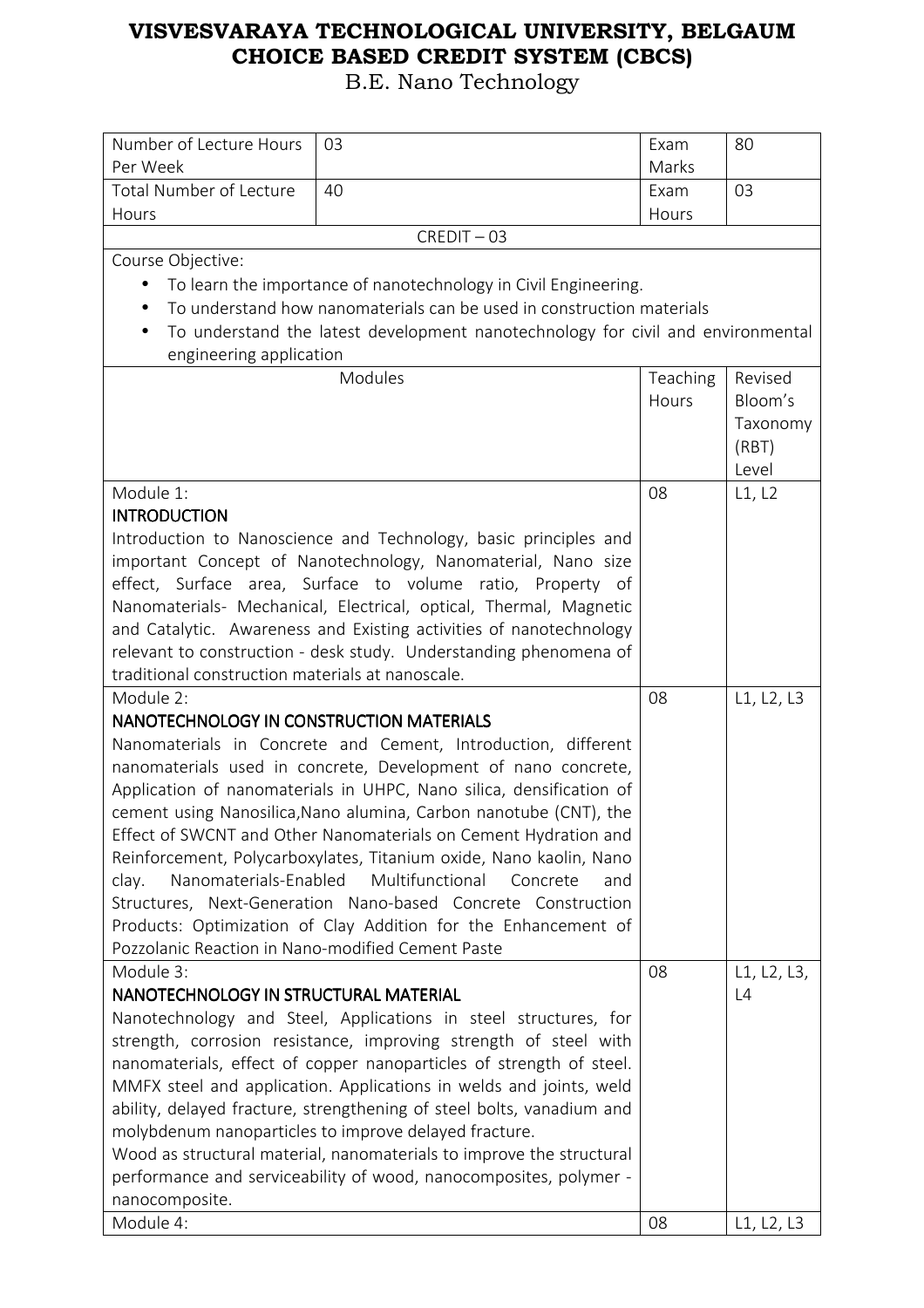| NANOTECHNOLOGY AND COATINGS                                                                  |    |             |
|----------------------------------------------------------------------------------------------|----|-------------|
| Nanomaterials based paints, insulating Properties nanomaterials,                             |    |             |
| Smart nanomaterials for building and Glass, Nanomaterials for                                |    |             |
| Thermal or Fire Retarding, Functional coatings and thin films.                               |    |             |
| Environment and performance monitoring sensors and devices. Nano                             |    |             |
| sensors for structural health monitoring.                                                    |    |             |
| Advances<br>instrumentation, Atomic<br>force<br>in<br>microscopy,                            |    |             |
| Nanoindentation techniques, Neutron and X-ray<br>scattering                                  |    |             |
| techniques for construction materials                                                        |    |             |
| Module 5:                                                                                    | 08 | L1, L2, L3, |
| NANOTECHNOLOGY IN ENVIRONMENTAL ENGINEERING                                                  |    | L4          |
| Introduction, nanomaterials for clean water, waste water treatment,                          |    |             |
| adsorbent<br>for<br><b>Nanomaterials</b><br>as<br>removal<br>of<br>pollutant,                |    |             |
| microorganisms, heavy metals. Removal of pesticides and fungicides                           |    |             |
| for<br>with<br>Nanomaterials.<br>Nanomaterials<br>water<br>disinfection,                     |    |             |
| Nanofiltration. Nanomaterials as<br>photo<br>catalyst,<br>catalyst.                          |    |             |
| Nanomaterials for capturing CO <sub>2</sub> . Nanomaterials for Air pollution                |    |             |
| remediation, Air purification and Emission mitigation using                                  |    |             |
| Nanomaterials. Nanotechnology for detection of pollutant in air and                          |    |             |
| water, Nano sensors and application. Environmental risk due to                               |    |             |
| Nanomaterials, Nanotoxicology.                                                               |    |             |
| Course Outcome:                                                                              |    |             |
| To learn the basic concepts of Nanotechnology.<br>$\bullet$                                  |    |             |
| To understand nanomaterial properties useful in construction materials<br>$\bullet$          |    |             |
| Able to understand nanotechnology application in civil engineering                           |    |             |
| Use nanomaterials in Environmental engineering<br>$\bullet$                                  |    |             |
| Graduate Attributes (as per NBA):                                                            |    |             |
| Engineering Knowledge.<br>$\bullet$                                                          |    |             |
| Problem Analysis.                                                                            |    |             |
| Design / development of solutions (partly).                                                  |    |             |
| Interpretation of data.                                                                      |    |             |
| Question paper pattern:                                                                      |    |             |
| The question paper will have ten questions.<br>$\bullet$                                     |    |             |
| Each full Question consisting of 16 marks<br>$\bullet$                                       |    |             |
| There will be 2 full questions (with a maximum of four sub questions) from each<br>$\bullet$ |    |             |
| module.                                                                                      |    |             |
| Each full question will have sub questions covering all the topics under a module.           |    |             |
| The students will have to answer 5 full questions, selecting one full question from          |    |             |
| each module.                                                                                 |    |             |
| <b>TEXT BOOKS:</b>                                                                           |    |             |
| 1. Khitab Anwar, Advanced Research on Nanotechnology for Civil Engineering Applications,     |    |             |
| IGI Global, May 16, 2016 - Technology & Engineering - 339 pages                              |    |             |
| 2. ZdenekBittnar, Peter J. M. Bartos, Jiri Nemecek, V. Smilauer, J. Zeman, Nanotechnology in |    |             |
| Construction: Proceedings of the NICOM3, Springer Science & Business Media, Apr 21, 2009 -   |    |             |
| Technology & Engineering - 437 pages                                                         |    |             |
| 3. M.S. Ramachandra Rao, Shubra Singh, Nanoscience and Nanotechnology: fundamentals to       |    |             |
| Frontiers, Wiley 2013                                                                        |    |             |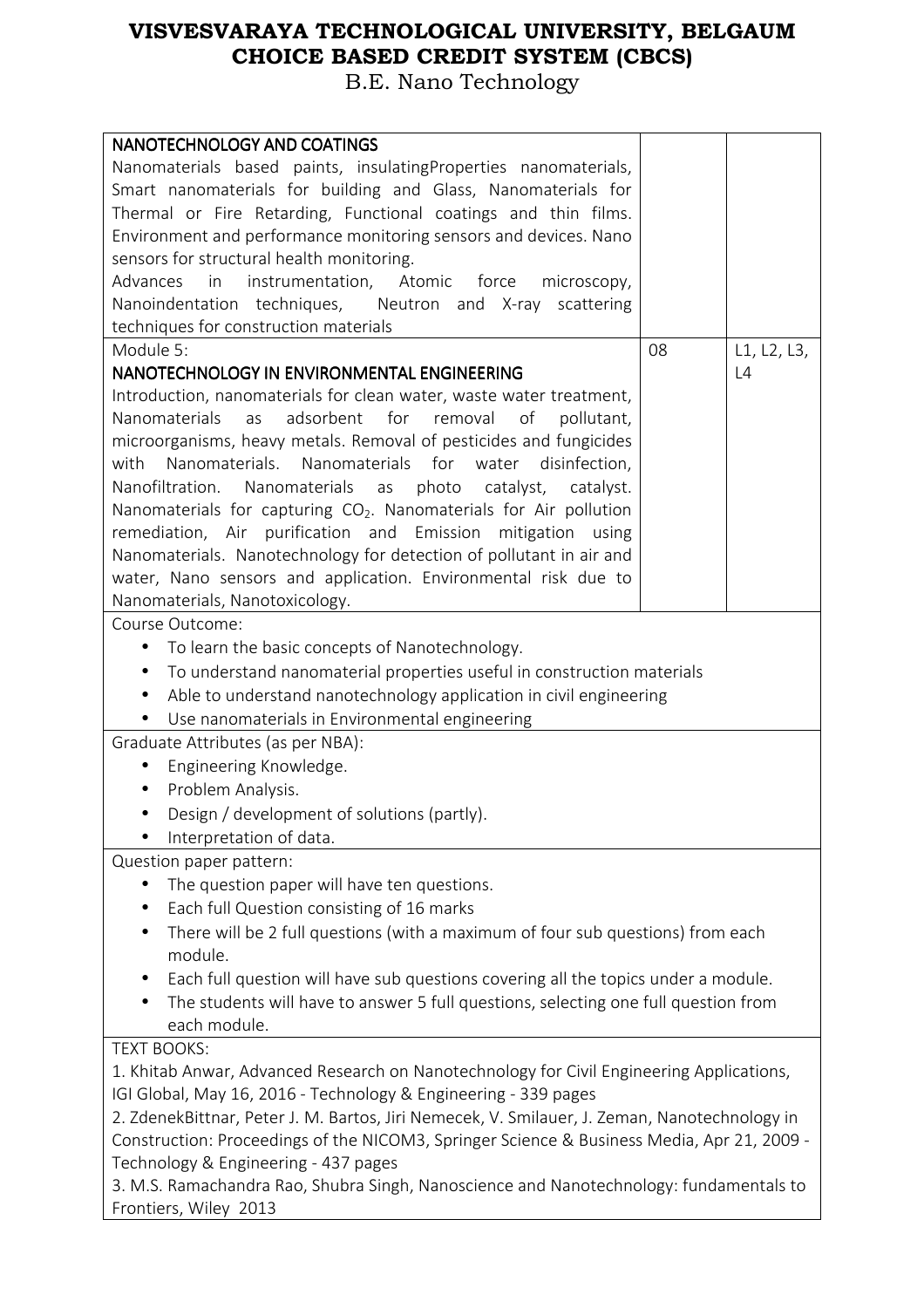B.E. Nano Technology

4. G Cao, Nanostructures and Nanomaterials synthesis, properties and applications, Imperial College press 2004. REFERENCE BOOKS: 1. W. Zhu 1, P.J.M. Bartos 1 and A. Porro, Materials and Structures / Mat6riaux et Constructions, RILEM TC 197-NCM: 'Nanotechnology in construction materials' Application of nanotechnology in construction Summary of a state-of-the-art report Prepared 2 Vol. 37, November 2004, pp 649-658

2. Florence Sanchez, Konstantin Sobolev, Nanotechnology in concrete – A review, Construction and Building Materials 24 (2010) 2060–2071

3. G.A. Mansoori, T. Rohani. Bastami, A. Ahmadpour, Z. and Eshaghi, Chapter 2 Environmental Application Of Nanotechnology, Annual Review of Nano Research, Vol.2, Chap.2, 2008

4. Ian SofianYunus, Harwin, AdiKurniawan, DendyAdityawarman and Antonius Indarto, Nanotechnologies in water and air pollution treatment, Environmental Technology Reviews Vol. 1, No. 1, November 2012, 136–148

5. JieZhuang and Randall W. Gentry, Environmental Application and Risks of Nanotechnology: A Balanced View, In Biotechnology and Nanotechnology Risk Assessment: Minding and Managing the Potential Threats around Us; Ripp, S., et al.; ACS Symposium Series; American Chemical Society: Washington, DC, 2011.

| Nanotechnology in Mechanical Engineering                                        |                                                                                     |          |             |
|---------------------------------------------------------------------------------|-------------------------------------------------------------------------------------|----------|-------------|
| [As per Choice Based Credit System (CBCS) scheme]                               |                                                                                     |          |             |
|                                                                                 | (Effective from the academic year 2015 -2016)                                       |          |             |
|                                                                                 | Course: B.E. / Nano Technology                                                      |          |             |
|                                                                                 | Semester: VI                                                                        |          |             |
| Subject Code                                                                    | 15NT663                                                                             | IA Marks | 20          |
| Number of Lecture Hours Per                                                     | 03                                                                                  | Exam     | 80          |
| Week                                                                            |                                                                                     | Marks    |             |
| <b>Total Number of Lecture</b>                                                  | 40                                                                                  | Exam     | 03          |
| Hours                                                                           |                                                                                     | Hours    |             |
|                                                                                 | $CREDIT - 03$                                                                       |          |             |
| Course Objective:                                                               |                                                                                     |          |             |
| To learn the different aspects of nanotechnology which can improve the field of |                                                                                     |          |             |
| Mechanical Engineering                                                          |                                                                                     |          |             |
| $\bullet$                                                                       | To understand the designing, fabricating, developing and analysing the materials by |          |             |
| nanotechnology                                                                  |                                                                                     |          |             |
|                                                                                 | Modules                                                                             | Teaching | Revised     |
|                                                                                 |                                                                                     | Hours    | Bloom's     |
|                                                                                 |                                                                                     |          | Taxonomy    |
|                                                                                 |                                                                                     |          | (RBT) Level |
| Module 1<br>08<br>L1, L2                                                        |                                                                                     |          |             |
| NANOSTRUCTURES IN MECHANICAL ENGINEERING                                        |                                                                                     |          |             |
|                                                                                 | Introduction to Nanomaterials- Quantum dot, CNT, fullerenes,                        |          |             |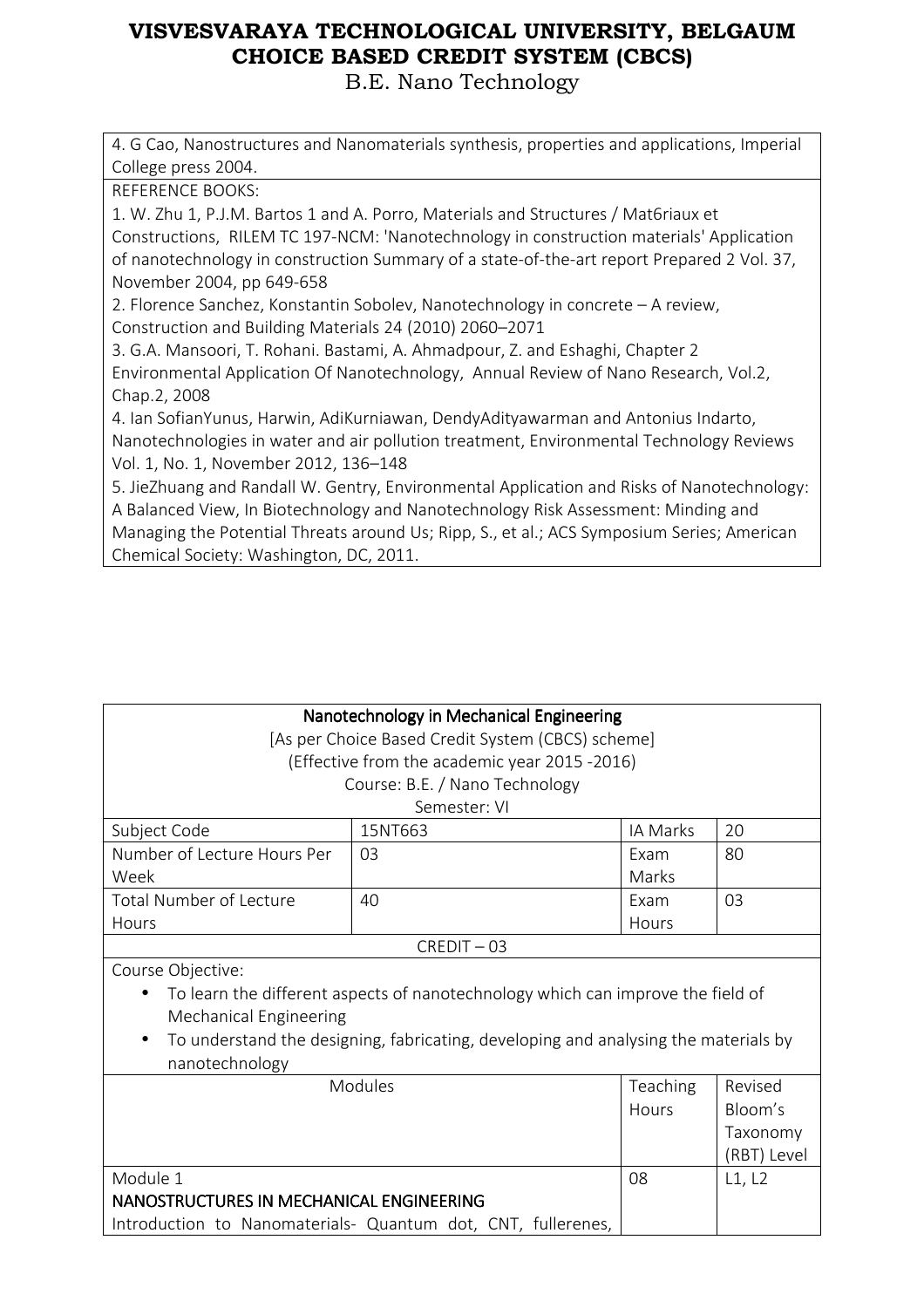| buckyball,<br>nanocomposites and nanoceramics, mechanical<br>properties of nanomaterials, applications of nanomaterials in<br>Mechanical engineering, Assembly of nanoparticles<br>and<br>functionalization - Nanoparticles arranged structures<br>as<br>Nanocomposites - Structure control<br>Nanopores and<br>of                                                                                                                                                     |    |             |
|------------------------------------------------------------------------------------------------------------------------------------------------------------------------------------------------------------------------------------------------------------------------------------------------------------------------------------------------------------------------------------------------------------------------------------------------------------------------|----|-------------|
| nanoparticle collectives by sintering and bonding - Self-assembly.<br>Nanoparticle dispersion and aggregation behavior - Single<br>nanoparticle motion in fluid - Brownian diffusion - Adsorption<br>properties - Interactions between particles                                                                                                                                                                                                                       |    |             |
| Module 2                                                                                                                                                                                                                                                                                                                                                                                                                                                               | 08 | L1, L2, L3, |
| <b>MACHINING</b><br>MATERIALS USING<br><b>NANOSTRUCTURED</b><br><b>BRITTLE</b><br><b>DIAMOND TOOLS</b>                                                                                                                                                                                                                                                                                                                                                                 |    | L4          |
| Introduction, Mechanisms of Tool Wear- classification of tool<br>types, Machining Simulations, Experimental Method- Deposition<br>cycles for TMCVD panel and TMCVD panel, characterization- Film<br>characterization, Wear mechanisms- Crater wear and notching<br>wear, Flank wear, Cutting forces and friction coefficient.                                                                                                                                          |    |             |
| Module 3                                                                                                                                                                                                                                                                                                                                                                                                                                                               | 08 | L1, L2, L3  |
| ANALYSIS OF CONTACT BETWEEN CHIP AND TOOL USING<br>NANOSTRUCTURED COATED CUTTING TOOLS<br>Introduction, Computational Analysis of Machining Conditions-<br>Loewen and Shaw's Method to Calculating Cutting Temperatures,<br>Finite Element Studies of Machining Conditions- Coefficient of<br>Friction, Shear Plane Temperature vs Coefficient of friction and<br>Tool Face Temperature vs Coefficient of Friction.                                                    |    |             |
| Module 4                                                                                                                                                                                                                                                                                                                                                                                                                                                               | 08 | L1, L2, L3, |
| FORMATION OF NANOSTRUCTURED METALS BY MACHINING<br>Introduction, Chip Formation- Chip Curl Modelling and Shear<br>Strains, Chip Formation with Modulation, Computational Analysis,<br>Experimental Procedure- Finite Element Analysis, Micro-grinding<br>Experiments, Chip Curl Modelling, Finite Element Modelling and<br>Micro-grinding Observations.                                                                                                                |    | L4          |
| Module 5                                                                                                                                                                                                                                                                                                                                                                                                                                                               | 08 | L1, L2, L3  |
| <b>MANUFACTURE</b><br>AND<br>DEVELOPMENT<br><b>OF</b><br><b>NANOSTRUCTURED</b><br><b>DIAMOND TOOLS</b><br>Introduction, Analysis of Stress in a Loaded Wedge-Stress analysis<br>of a single-point loaded wedge, Stress Analysis in a Wedge with a<br>Distributed Load, Development of Wear Model, Computational<br>Stress Analysis of Single Diamond Grains, Experimental Methods-<br>Hot filament chemical vapor deposition, Measurement of wear of<br>diamond tools. |    |             |
| Course Outcome:                                                                                                                                                                                                                                                                                                                                                                                                                                                        |    |             |
| Students will learn the different aspects of nanotechnology which can improve the<br>field of Mechanical Engineering<br>Students are able to understand the designing, fabricating, developing and analysing<br>the materials by nanotechnology                                                                                                                                                                                                                        |    |             |
| Graduate Attributes (as per NBA):                                                                                                                                                                                                                                                                                                                                                                                                                                      |    |             |
| Engineering Knowledge.                                                                                                                                                                                                                                                                                                                                                                                                                                                 |    |             |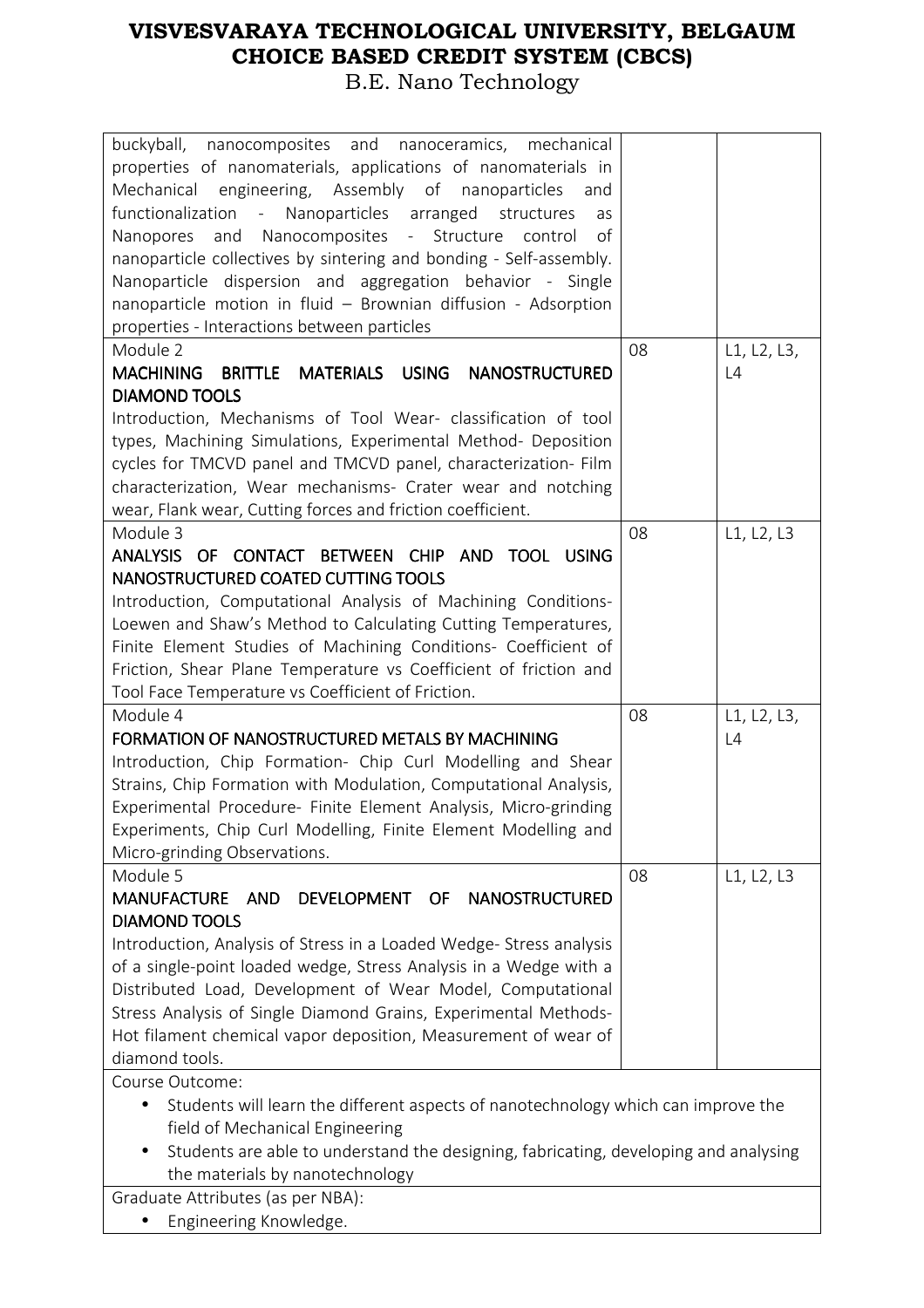B.E. Nano Technology

- Problem Analysis.
- Design / development of solutions (partly).
- Interpretation of data.

Question paper pattern:

- The question paper will have ten questions.
- Each full Question consisting of 16 marks
- There will be 2 full questions (with a maximum of four sub questions) from each module.
- Each full question will have sub questions covering all the topics under a module.
- The students will have to answer 5 full questions, selecting one full question from each module.

### TEXT BOOKS:

1. Mark J. Jackson Jonathan S. Morrell "Machining with Nanomaterials" 2009 Springer ISBN 978-0-387-87659-7

2. Edward L. Wolf, "Nanophysics and Nanotechnology - An Introduction to Modern Concepts in Nanoscience" Second Edition, John Wiley & Sons, 2006.

REFERENCE BOOKS:

1. K.W. Kolasinski, "Surface Science: Foundations of Catalysis and Nanoscience", Wiley, 2002

| Nanotechnology in Biomedical Engineering                                             |                                                                                 |                 |         |
|--------------------------------------------------------------------------------------|---------------------------------------------------------------------------------|-----------------|---------|
| [As per Choice Based Credit System (CBCS) scheme]                                    |                                                                                 |                 |         |
|                                                                                      | (Effective from the academic year 2015 -2016)                                   |                 |         |
|                                                                                      | Course: B.E. / Nano Technology                                                  |                 |         |
|                                                                                      | Semester: VI                                                                    |                 |         |
| Subject Code                                                                         | 15NT664                                                                         | IA Marks        | 20      |
| Number of Lecture Hours Per                                                          | 03                                                                              | Exam            | 80      |
| Week                                                                                 |                                                                                 | Marks           |         |
| Total Number of Lecture Hours                                                        | 40                                                                              | Exam            | 03      |
|                                                                                      |                                                                                 | Hours           |         |
|                                                                                      | $CREDIT - 03$                                                                   |                 |         |
| Course Objective:                                                                    |                                                                                 |                 |         |
|                                                                                      | To learn the basic importance and applications of Nanotechnology medical and    |                 |         |
| biological fields.                                                                   |                                                                                 |                 |         |
|                                                                                      | To understand techniques and design the nanostructures, nanodevices, nano based |                 |         |
| diagnostics techniques, therapeutics, and devices as implants, drug delivery devices |                                                                                 |                 |         |
| etc.                                                                                 |                                                                                 |                 |         |
| Modules                                                                              |                                                                                 | <b>Teaching</b> | Revised |
|                                                                                      |                                                                                 |                 |         |

| <b>IVIUUUICS</b>    | <b>ICALIIII</b> R | <b>ILCAPCA</b> |
|---------------------|-------------------|----------------|
|                     | Hours             | Bloom's        |
|                     |                   | Taxonomy       |
|                     |                   | (RBT) Level    |
| Module 1:           | -08               | L1, L2         |
| <b>INTRODUCTION</b> |                   |                |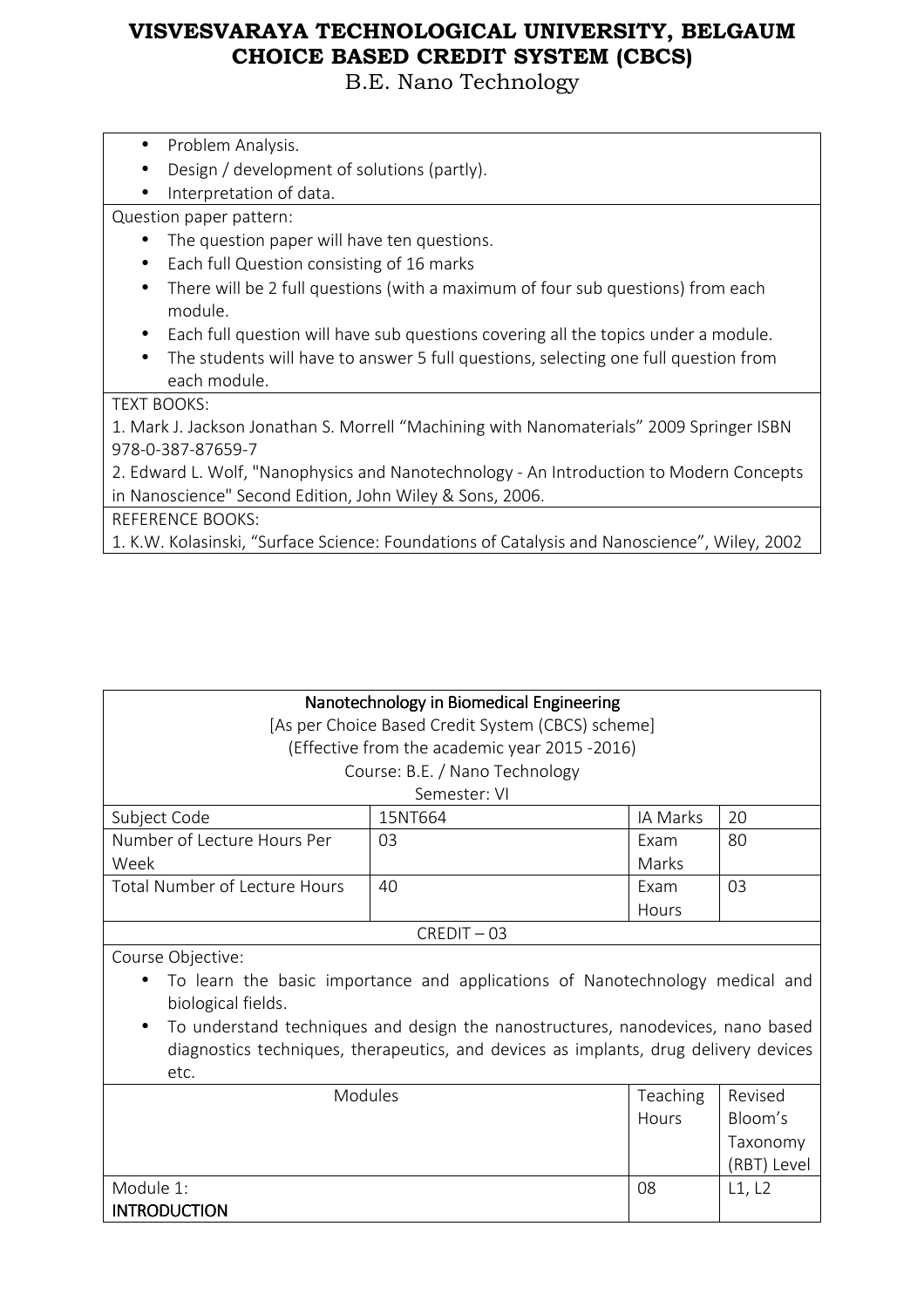| Synthesis of nanomaterials by Physical, Chemical and Biological                      |    |             |
|--------------------------------------------------------------------------------------|----|-------------|
| methods. Popular Characterization methods. Carbon nanotube                           |    |             |
| and its bio-applications. DNA Nanotechnology, Protein and Glyco-                     |    |             |
| Nanotechnology, Lipid Nanotechnology. Nanotoxicology.                                |    |             |
| Module 2:                                                                            | 08 | L1, L2, L3  |
| <b>IMPACT OF NANOTECHNOLOGY ON SURGERY</b>                                           |    |             |
| Introduction, Surgical blades and suture needles. Nanoshell                          |    |             |
| particles, minimally invasive surgery using catheters, optical                       |    |             |
| tweezers. Bio-molecular motors, Nanorobotics, gold and silver                        |    |             |
| nanoparticles for cancer therapy, chemotherapy, Immunotherapy,                       |    |             |
| Vaccine immunotherapy, Radiotherapy, thermotherapy, photo                            |    |             |
| dynamic therapy                                                                      |    |             |
| Module 3:                                                                            | 08 | L1, L2, L3, |
| <b>SENSING APPLICATIONS</b>                                                          |    | L4          |
| Diagnostic<br>Nanoprobes<br>BioPhotonics.<br>Biosensors.<br>as                       |    |             |
| Functionalized Metallic Nanoparticles and their Applications in                      |    |             |
| Colorimetric Sensing, Dip stick Tests. Nanochip for HIV detection.                   |    |             |
| in<br>Magnetic<br>Resonance<br>Nanoparticles<br>Imaging-<br>Optical                  |    |             |
| nanoparticles sensors for quantitative intracellular imaging.                        |    |             |
| Cancer imaging- Nanophotonics.                                                       |    |             |
| Module 4:                                                                            | 08 | L1, L2, L3, |
| NANO-ARTIFICIAL CELLS AND BIONANOMACHINES                                            |    | L4          |
| Nano-materials in bone substitutes & Dentistry,<br>Natural                           |    |             |
| nanocomposite systems as spider silk, bones, shells; organic-                        |    |             |
| inorganic nanocomposite formation through self-assembly.                             |    |             |
| materials for vascular interventions,<br>Implantable<br>active                       |    |             |
| implantable devices and bionics, Implantable materials for                           |    |             |
| orthopaedic and dentistry. Wound care products. Polymeric                            |    |             |
| nanofibres.                                                                          |    |             |
| Module 5:                                                                            | 08 | L1, L2, L3  |
| NANOPARTICLES IN DRUG DELIVERY DEVICES                                               |    |             |
| Sustained and targeted drug delivery, delivery mechanism -                           |    |             |
| Introduction, antibody conjugated nanoparticles and their                            |    |             |
| interactions with biological surfaces, Biomedical nanoparticles -                    |    |             |
| Liposomes, dendrimers, Nanoscale drug delivery devices, Nano                         |    |             |
| vectors for gene therapy, mechanism of drug targeting, drug                          |    |             |
| delivery carriers, Nanoparticulate delivery systems, nano-particle                   |    |             |
| mediated drug delivery to solid tumors, colloidal nanosilver                         |    |             |
| particles as an effective nano antibiotic.                                           |    |             |
| Course Outcome:                                                                      |    |             |
| Students can                                                                         |    |             |
| Learn the basic importance and applications of Nanotechnology medical and            |    |             |
| biological fields.                                                                   |    |             |
| Understand techniques and design the nanostructures, nanodevices, nano based         |    |             |
| diagnostics techniques, therapeutics and devices as implants, drug delivery devices, |    |             |
| etc.                                                                                 |    |             |
| Graduate Attributes (as per NBA):                                                    |    |             |
| Engineering Knowledge.                                                               |    |             |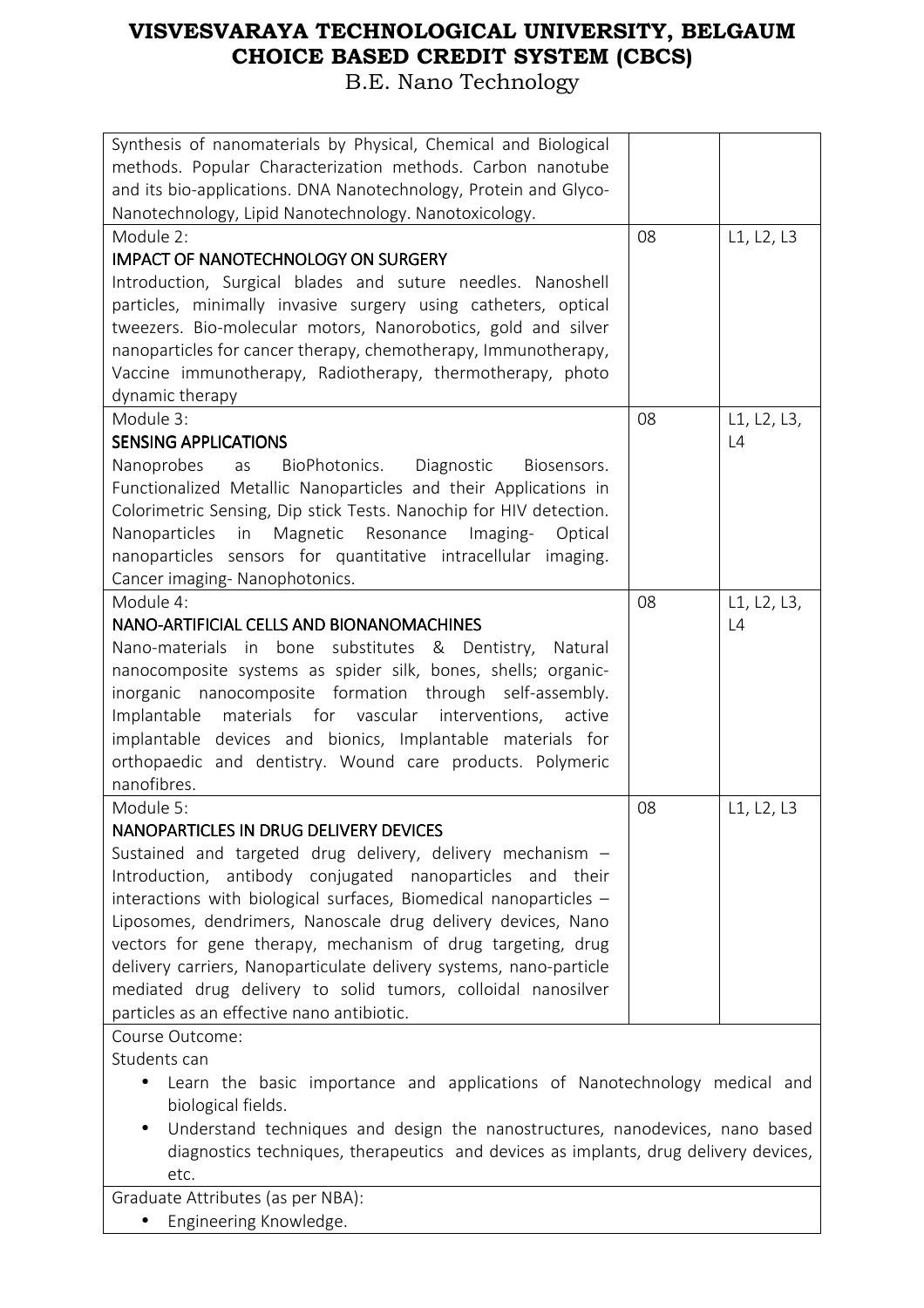B.E. Nano Technology

- Problem Analysis.
- Design / development of solutions (partly).
- Interpretation of data.

Question paper pattern:

- The question paper will have ten questions.
- Each full Question consisting of 16 marks
- There will be 2 full questions (with a maximum of four sub questions) from each module.
- Each full question will have sub questions covering all the topics under a module.
- The students will have to answer 5 full questions, selecting one full question from each module.

#### TEXT BOOKS:

- 1. Malsch, N.H., "Biomedical Nanotechnology", CRC Press. (2005)
- 2. Mirkin, C.A. and Niemeyer, C.M., "Nanobiotechnology II: More Concepts and Applications", Wiley-VCH. (2007)
- 3. Kumar, C. S. S. R., Hormes, J. and Leuschner C., "Nanofabrication Towards Biomedical Applications: Techniques, Tools, Applications, and Impact", WILEY -VCH Verlag GmbH & Co. (2005)
- 4. Lamprecht, A., "Nanotherapeutics: Drug Delivery Concepts in Nanoscience", Pan Stanford Publishing Pte. Ltd. (2009)

#### REFERENCE BOOKS:

- 1. K.K.Jain, "The Handbook of Nanomedicine", Humana press. (2008)
- 2. M. Reza Mozafari, Nanomaterials and Nanosystems for Biomedical Applications, Springer. (2007)
- 3. P.P. Simeonova, N. Opopol and M.I. Luster, "Nanotechnology Toxicological Issues and EnvironmentalSafety", Springer 2006.
- 4. VinodLabhasetwar and Diandra L. Leslie, "Biomedical Applications of nanotechnology", A John Willy& son Inc,NJ, USA, 2007.
- 5. Challa, S.S.R. Kumar, Josef Hormes,& CarolaLeuschaer, Nanofabrication Towards Biomedical Applications, Techniques, Tools, Applications and Impact, Wile- VCH, (2005)

| Molecular Biology and Genetic Engineering Lab |                                                   |          |    |
|-----------------------------------------------|---------------------------------------------------|----------|----|
|                                               | [As per Choice Based Credit System (CBCS) scheme] |          |    |
|                                               | (Effective from the academic year 2015 -2016)     |          |    |
|                                               | Course: B.E. / Nano Technology                    |          |    |
| Semester: VI                                  |                                                   |          |    |
| Laboratory Code                               | 15NTL67                                           | IA Marks | 20 |
| Number of Lecture                             | 01Hr Tutorial + 02 Hrs                            | Exam     | 80 |
| Hours/Week                                    | Laboratory                                        | Marks    |    |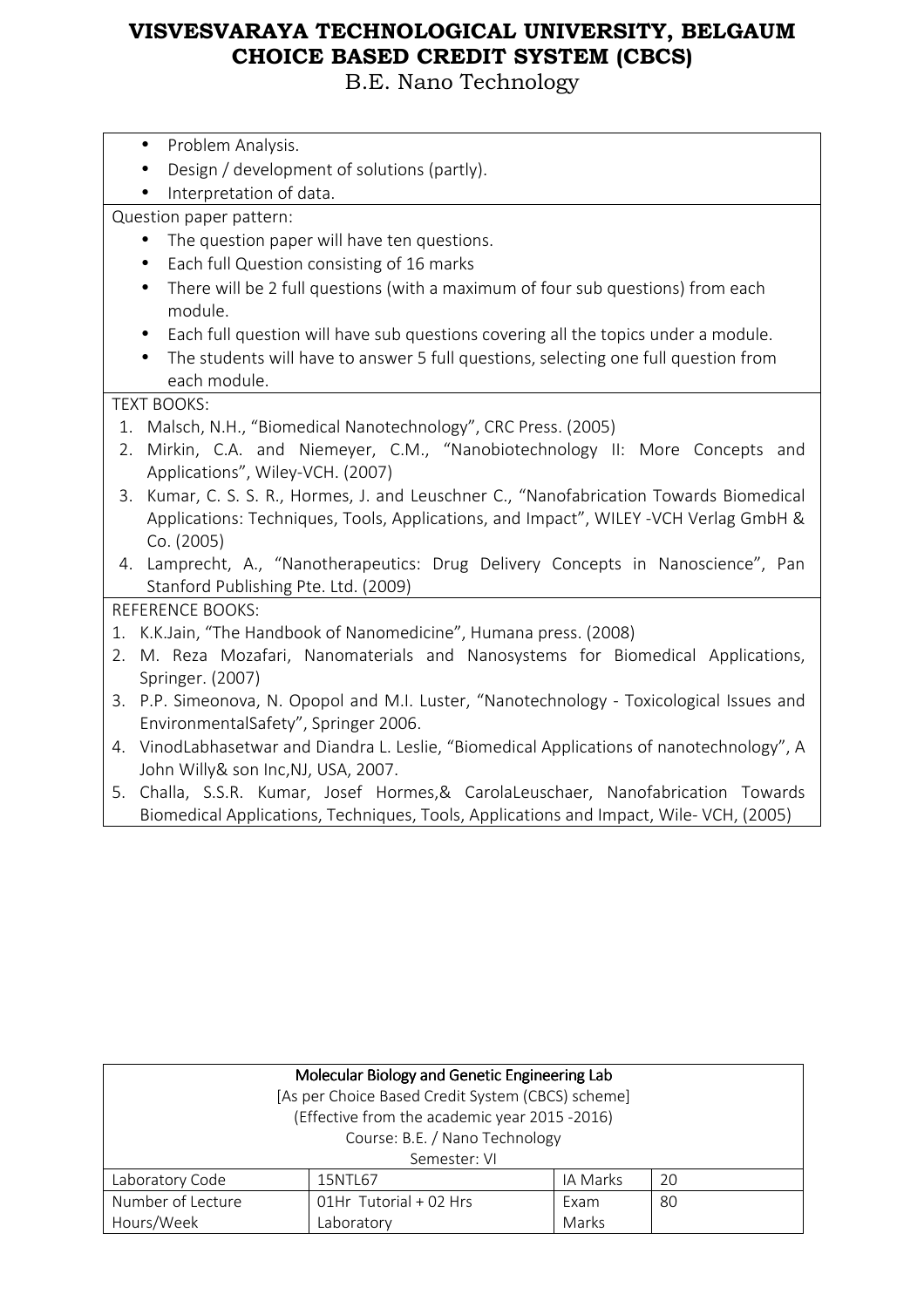|                                                                                                                                                                                |                                                                                                                                         | Exam  | 03                      |  |
|--------------------------------------------------------------------------------------------------------------------------------------------------------------------------------|-----------------------------------------------------------------------------------------------------------------------------------------|-------|-------------------------|--|
|                                                                                                                                                                                | $CREDIT - 02$                                                                                                                           | Hours |                         |  |
| Course Objective:                                                                                                                                                              |                                                                                                                                         |       |                         |  |
|                                                                                                                                                                                | To understand the cell structure and organization of cell components.                                                                   |       |                         |  |
|                                                                                                                                                                                | To isolate the genetic materials like DNA and RNA from different microbes, plants and also                                              |       |                         |  |
| learn molecular biology techniques.                                                                                                                                            |                                                                                                                                         |       |                         |  |
| List of Experiments                                                                                                                                                            |                                                                                                                                         |       | Revised Bloom's         |  |
|                                                                                                                                                                                |                                                                                                                                         |       | Taxonomy (RBT)<br>Level |  |
| 1. Study of divisional stages in Mitosis                                                                                                                                       |                                                                                                                                         |       | L2, L4, L5              |  |
| 2. Study of divisional stages in Meiosis.                                                                                                                                      |                                                                                                                                         |       | L2, L3, L4              |  |
|                                                                                                                                                                                | 3. Study of Polytene and Lampbrush chromosomes using permanent                                                                          |       | L2, L3, L4              |  |
| slides                                                                                                                                                                         |                                                                                                                                         |       |                         |  |
| 4. Isolation and fusion of plant protoplasts                                                                                                                                   |                                                                                                                                         |       | L5, L6                  |  |
| 5. Isolation of plasmid DNA from bacteria                                                                                                                                      |                                                                                                                                         |       | L5, L6                  |  |
|                                                                                                                                                                                | 6. Isolation of genomic DNA (plant / microbial sources)                                                                                 |       | L2, L3, L4              |  |
|                                                                                                                                                                                | 7. Agarose gel electrophoresis and quantification of nucleic acids<br>(colorimetric, ethidium bromide dot blot and standard DNA marker) |       | L5, L6                  |  |
| 8. Competent cell preparations.                                                                                                                                                |                                                                                                                                         |       | L2, L3, L4              |  |
| 9. Transformation and selection of recombinants                                                                                                                                |                                                                                                                                         |       | L2, L3, L4              |  |
| 10. Study of conjugation in E.coli                                                                                                                                             |                                                                                                                                         |       | L5, L6                  |  |
| 11. Amplification of DNA by PCR                                                                                                                                                |                                                                                                                                         |       | L5, L6                  |  |
|                                                                                                                                                                                | 12. Preparation of DNA for PCR applications- Isolation, purity &                                                                        |       | L2, L3, L4              |  |
| quantification                                                                                                                                                                 |                                                                                                                                         |       |                         |  |
| Course Outcome:                                                                                                                                                                |                                                                                                                                         |       |                         |  |
|                                                                                                                                                                                | Students can able to understand organization and different components at molecular scale                                                |       |                         |  |
| level.                                                                                                                                                                         |                                                                                                                                         |       |                         |  |
| like DNA and RNA.                                                                                                                                                              | Students can also learn different techniques used for the isolation of the genetic materials                                            |       |                         |  |
|                                                                                                                                                                                | Students can also learn the most advanced techniques like PCR, Gel Electrophoresis which                                                |       |                         |  |
|                                                                                                                                                                                | are important techniques of molecular biology.                                                                                          |       |                         |  |
| Graduate Attributes (as per NBA):                                                                                                                                              |                                                                                                                                         |       |                         |  |
| Engineering Knowledge.                                                                                                                                                         |                                                                                                                                         |       |                         |  |
| Problem Analysis.                                                                                                                                                              |                                                                                                                                         |       |                         |  |
|                                                                                                                                                                                | Design / development of solutions (partly).                                                                                             |       |                         |  |
| Interpretation of data.                                                                                                                                                        |                                                                                                                                         |       |                         |  |
| Question paper pattern:                                                                                                                                                        |                                                                                                                                         |       |                         |  |
|                                                                                                                                                                                | The question paper will have ten questions.                                                                                             |       |                         |  |
|                                                                                                                                                                                | Each full Question consisting of 16 marks                                                                                               |       |                         |  |
|                                                                                                                                                                                | There will be 2 full questions (with a maximum of four sub questions) from each module.                                                 |       |                         |  |
| Each full question will have sub questions covering all the topics under a module.<br>The students will have to answer 5 full questions, selecting one full question from each |                                                                                                                                         |       |                         |  |
| module.                                                                                                                                                                        |                                                                                                                                         |       |                         |  |
| <b>TEXT BOOKS:</b>                                                                                                                                                             |                                                                                                                                         |       |                         |  |
| 1. Looking at Chromosomes by Darlington, Wiley.                                                                                                                                |                                                                                                                                         |       |                         |  |
| 2. Essentials of Molecular Biology by David Freifelder, Narosa Pub. House.                                                                                                     |                                                                                                                                         |       |                         |  |
| 3. Molecular Biology of the Cell by Alberts et al., Garland Publishing.                                                                                                        |                                                                                                                                         |       |                         |  |
|                                                                                                                                                                                | 4. Principles of Gene manipulation and Genomics by Primrose, Oxford University Press.                                                   |       |                         |  |
|                                                                                                                                                                                | 5. Molecular Biology of the Gene by James D Watson et al., Pearson Education.                                                           |       |                         |  |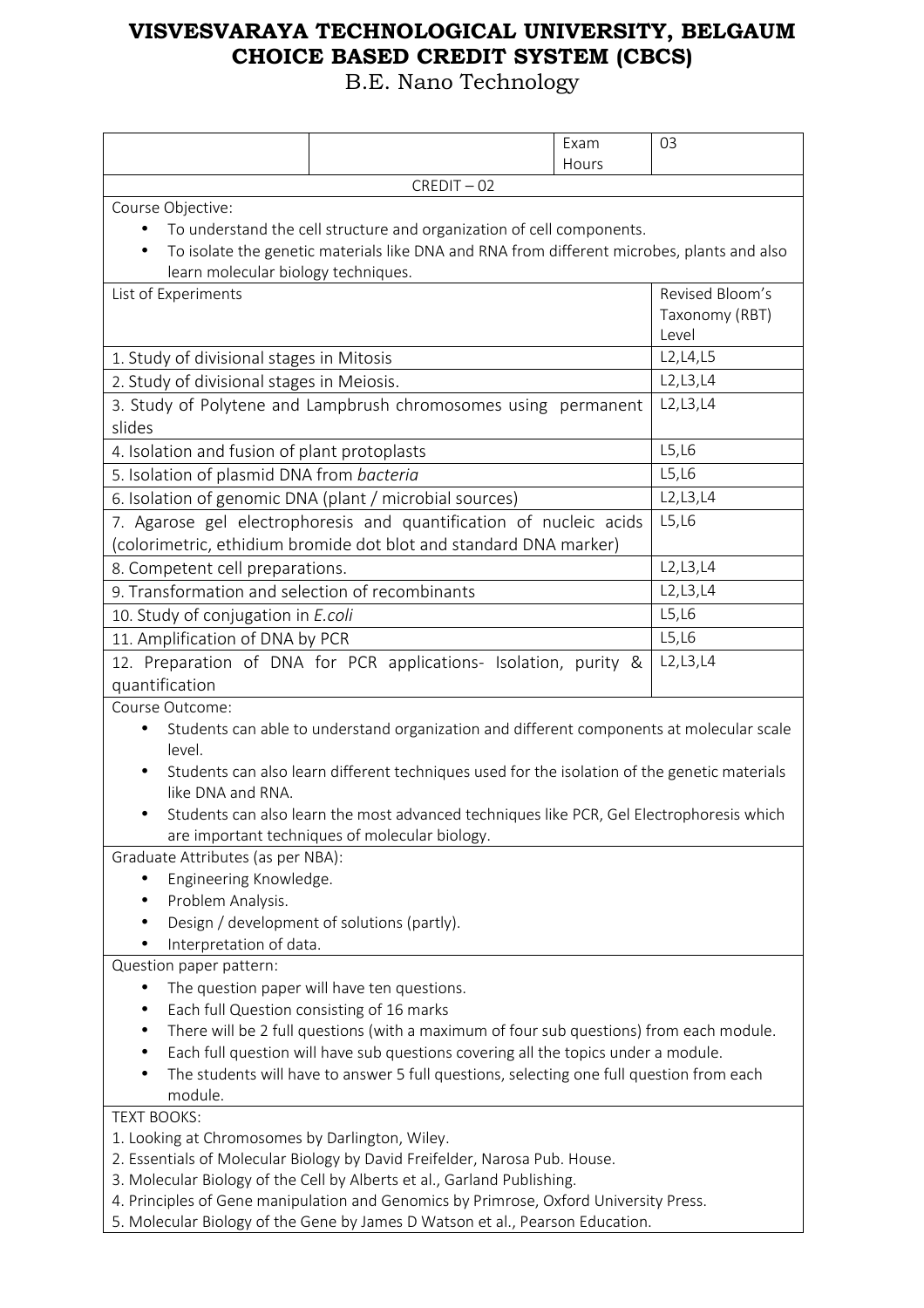B.E. Nano Technology

REFERENCE BOOKS:

1. Molecular Cell Biology by Darnell J Lodish& H Baltimore, Freeman Pub.

2. Biochemistry & Molecular Biology by William H Elliot and Daphane C Elliot, Oxford University Press.

3. Current protocols in molecular biology, edited by Frederick M. Ausubel et al., John Wiley & Sons.

4. Methods in enzymology by Berger S.L. & Kimmel A.R., Vol.152, Academic Press.

5. Cellular & Biochemical Science by G. Tripathi, IK Intl.

| <b>Quantum Mechanics and Simulation Lab</b><br>[As per Choice Based Credit System (CBCS) scheme]<br>(Effective from the academic year 2015 -2016) |                                                                                                                                                                            |               |                 |
|---------------------------------------------------------------------------------------------------------------------------------------------------|----------------------------------------------------------------------------------------------------------------------------------------------------------------------------|---------------|-----------------|
|                                                                                                                                                   | Course: B.E. / Nano Technology<br>Semester: VI                                                                                                                             |               |                 |
| Laboratory Code                                                                                                                                   | 15NTL68                                                                                                                                                                    | IA Marks      | 20              |
| Number of Lecture                                                                                                                                 | 01Hr Tutorial + 02 Hrs                                                                                                                                                     | Exam          | 80              |
| Hours/Week                                                                                                                                        | Laboratory                                                                                                                                                                 | Marks         |                 |
|                                                                                                                                                   |                                                                                                                                                                            | Exam<br>Hours | 03              |
|                                                                                                                                                   | $CREDIT - 02$                                                                                                                                                              |               |                 |
| Course Objective:<br>phylogenetic tree, etc.                                                                                                      | To understand the simulation at atomic and molecular level by using softwares<br>To study about the nucleic acids, proteins, superimposition of molecules and building the |               |                 |
| List of Experiments                                                                                                                               |                                                                                                                                                                            |               | Revised Bloom's |
|                                                                                                                                                   |                                                                                                                                                                            |               | Taxonomy (RBT)  |
|                                                                                                                                                   |                                                                                                                                                                            |               | Level           |
| 1. Modelling metal-semiconductor contacts: The Ag-Si interface using<br>QuantumWise - Virtual NanoLab Software                                    |                                                                                                                                                                            |               | L5, L6          |
| 2. Resistivity calculations using the MD-Landauer method using<br>QuantumWise - Virtual NanoLab Software                                          |                                                                                                                                                                            |               | L5, L6          |
| 3. Spin-orbit transport calculations: Bi2Se3 topological insulator thin-<br>film device using QuantumWise - Virtual NanoLab Software              |                                                                                                                                                                            |               | L5, L6          |
| 4. Opening a band gap in silicene and bilayer graphene with an electric<br>field using QuantumWise - Virtual NanoLab Software                     |                                                                                                                                                                            |               | L5, L6          |
| QuantumWise - Virtual NanoLab Software                                                                                                            | 5. Building molecule-surface systems: Benzene on Au (111) using                                                                                                            |               | L5, L6          |
| 6. Spin-dependent Bloch states in graphene nanoribbons using<br>QuantumWise - Virtual NanoLab Software                                            |                                                                                                                                                                            |               | L5, L6          |
| 7. Exploring graphene - Build a graphene sheet - Build a CNT -<br>Transmission spectrum of a GNR using QuantumWise - Virtual<br>NanoLab Software  |                                                                                                                                                                            |               | L5,L6           |
| 8. Twisted nanoribbon - Transmission spectrum - Buckling a graphene<br>sheet.                                                                     |                                                                                                                                                                            |               | L5, L6          |
| 9. Sequence retrieval from nucleic acid and protein data base using<br><b>NCBI</b>                                                                |                                                                                                                                                                            |               | L2, L3, L4      |
| and Clustal Omega Prosite software                                                                                                                | 10. Multiple alignment of sequence and pattern determination by NCBI                                                                                                       |               | L2, L3, L4      |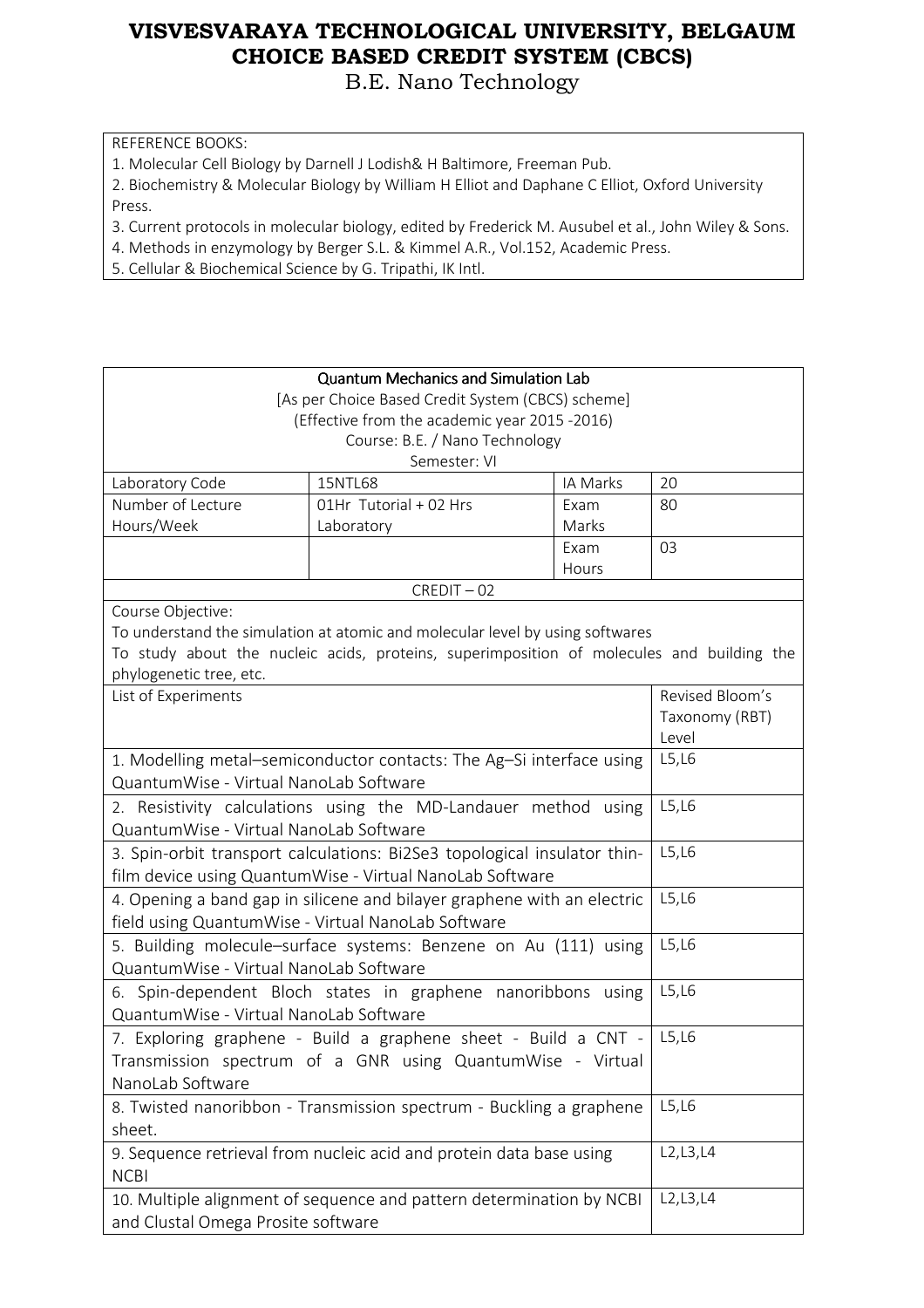B.E. Nano Technology

| and Visualization by TreeView software<br>L2, L3, L4<br>12. Secondary structure prediction of proteins by Sopma software<br>L2, L3, L4<br>13. Identification of functional sites in gene / genome by Gen Sean and<br>ORF finder software<br>14. Super imposition of molecular structures and calculation of RMSD<br>L2, L3, L4<br>by SPDBV software<br>15. PDB structure retrieval and visualization; analysis of homologous<br>L2, L3, L4<br>structure by RASMOL software<br>Course Outcome:<br>Students can understand<br>The simulation at atomic and molecular level by using softwares<br>About the nucleic acids, proteins, superimposition of molecules and building the<br>phylogenetic tree.<br>Graduate Attributes (as per NBA):<br>Engineering Knowledge.<br>Problem Analysis.<br>Design / development of solutions (partly).<br>Interpretation of data.<br>Question paper pattern:<br>The question paper will have ten questions.<br>Each full Question consisting of 16 marks<br>$\bullet$<br>There will be 2 full questions (with a maximum of four sub questions) from each module.<br>Each full question will have sub questions covering all the topics under a module.<br>The students will have to answer 5 full questions, selecting one full question from each<br>module.<br><b>REFERENCE BOOKS:</b><br>1. Lab manual |                                                                       |            |  |  |
|---------------------------------------------------------------------------------------------------------------------------------------------------------------------------------------------------------------------------------------------------------------------------------------------------------------------------------------------------------------------------------------------------------------------------------------------------------------------------------------------------------------------------------------------------------------------------------------------------------------------------------------------------------------------------------------------------------------------------------------------------------------------------------------------------------------------------------------------------------------------------------------------------------------------------------------------------------------------------------------------------------------------------------------------------------------------------------------------------------------------------------------------------------------------------------------------------------------------------------------------------------------------------------------------------------------------------------------------|-----------------------------------------------------------------------|------------|--|--|
|                                                                                                                                                                                                                                                                                                                                                                                                                                                                                                                                                                                                                                                                                                                                                                                                                                                                                                                                                                                                                                                                                                                                                                                                                                                                                                                                             | 11. Evolutionary studies / phylogenetic analysis by phylowin software | L2, L3, L4 |  |  |
|                                                                                                                                                                                                                                                                                                                                                                                                                                                                                                                                                                                                                                                                                                                                                                                                                                                                                                                                                                                                                                                                                                                                                                                                                                                                                                                                             |                                                                       |            |  |  |
|                                                                                                                                                                                                                                                                                                                                                                                                                                                                                                                                                                                                                                                                                                                                                                                                                                                                                                                                                                                                                                                                                                                                                                                                                                                                                                                                             |                                                                       |            |  |  |
|                                                                                                                                                                                                                                                                                                                                                                                                                                                                                                                                                                                                                                                                                                                                                                                                                                                                                                                                                                                                                                                                                                                                                                                                                                                                                                                                             |                                                                       |            |  |  |
|                                                                                                                                                                                                                                                                                                                                                                                                                                                                                                                                                                                                                                                                                                                                                                                                                                                                                                                                                                                                                                                                                                                                                                                                                                                                                                                                             |                                                                       |            |  |  |
|                                                                                                                                                                                                                                                                                                                                                                                                                                                                                                                                                                                                                                                                                                                                                                                                                                                                                                                                                                                                                                                                                                                                                                                                                                                                                                                                             |                                                                       |            |  |  |
|                                                                                                                                                                                                                                                                                                                                                                                                                                                                                                                                                                                                                                                                                                                                                                                                                                                                                                                                                                                                                                                                                                                                                                                                                                                                                                                                             |                                                                       |            |  |  |
|                                                                                                                                                                                                                                                                                                                                                                                                                                                                                                                                                                                                                                                                                                                                                                                                                                                                                                                                                                                                                                                                                                                                                                                                                                                                                                                                             |                                                                       |            |  |  |
|                                                                                                                                                                                                                                                                                                                                                                                                                                                                                                                                                                                                                                                                                                                                                                                                                                                                                                                                                                                                                                                                                                                                                                                                                                                                                                                                             |                                                                       |            |  |  |
|                                                                                                                                                                                                                                                                                                                                                                                                                                                                                                                                                                                                                                                                                                                                                                                                                                                                                                                                                                                                                                                                                                                                                                                                                                                                                                                                             |                                                                       |            |  |  |
|                                                                                                                                                                                                                                                                                                                                                                                                                                                                                                                                                                                                                                                                                                                                                                                                                                                                                                                                                                                                                                                                                                                                                                                                                                                                                                                                             |                                                                       |            |  |  |
|                                                                                                                                                                                                                                                                                                                                                                                                                                                                                                                                                                                                                                                                                                                                                                                                                                                                                                                                                                                                                                                                                                                                                                                                                                                                                                                                             |                                                                       |            |  |  |
|                                                                                                                                                                                                                                                                                                                                                                                                                                                                                                                                                                                                                                                                                                                                                                                                                                                                                                                                                                                                                                                                                                                                                                                                                                                                                                                                             |                                                                       |            |  |  |
|                                                                                                                                                                                                                                                                                                                                                                                                                                                                                                                                                                                                                                                                                                                                                                                                                                                                                                                                                                                                                                                                                                                                                                                                                                                                                                                                             |                                                                       |            |  |  |
|                                                                                                                                                                                                                                                                                                                                                                                                                                                                                                                                                                                                                                                                                                                                                                                                                                                                                                                                                                                                                                                                                                                                                                                                                                                                                                                                             |                                                                       |            |  |  |
|                                                                                                                                                                                                                                                                                                                                                                                                                                                                                                                                                                                                                                                                                                                                                                                                                                                                                                                                                                                                                                                                                                                                                                                                                                                                                                                                             |                                                                       |            |  |  |
|                                                                                                                                                                                                                                                                                                                                                                                                                                                                                                                                                                                                                                                                                                                                                                                                                                                                                                                                                                                                                                                                                                                                                                                                                                                                                                                                             |                                                                       |            |  |  |
|                                                                                                                                                                                                                                                                                                                                                                                                                                                                                                                                                                                                                                                                                                                                                                                                                                                                                                                                                                                                                                                                                                                                                                                                                                                                                                                                             |                                                                       |            |  |  |
|                                                                                                                                                                                                                                                                                                                                                                                                                                                                                                                                                                                                                                                                                                                                                                                                                                                                                                                                                                                                                                                                                                                                                                                                                                                                                                                                             |                                                                       |            |  |  |
|                                                                                                                                                                                                                                                                                                                                                                                                                                                                                                                                                                                                                                                                                                                                                                                                                                                                                                                                                                                                                                                                                                                                                                                                                                                                                                                                             |                                                                       |            |  |  |
|                                                                                                                                                                                                                                                                                                                                                                                                                                                                                                                                                                                                                                                                                                                                                                                                                                                                                                                                                                                                                                                                                                                                                                                                                                                                                                                                             |                                                                       |            |  |  |
|                                                                                                                                                                                                                                                                                                                                                                                                                                                                                                                                                                                                                                                                                                                                                                                                                                                                                                                                                                                                                                                                                                                                                                                                                                                                                                                                             |                                                                       |            |  |  |
|                                                                                                                                                                                                                                                                                                                                                                                                                                                                                                                                                                                                                                                                                                                                                                                                                                                                                                                                                                                                                                                                                                                                                                                                                                                                                                                                             |                                                                       |            |  |  |
|                                                                                                                                                                                                                                                                                                                                                                                                                                                                                                                                                                                                                                                                                                                                                                                                                                                                                                                                                                                                                                                                                                                                                                                                                                                                                                                                             |                                                                       |            |  |  |
|                                                                                                                                                                                                                                                                                                                                                                                                                                                                                                                                                                                                                                                                                                                                                                                                                                                                                                                                                                                                                                                                                                                                                                                                                                                                                                                                             |                                                                       |            |  |  |
|                                                                                                                                                                                                                                                                                                                                                                                                                                                                                                                                                                                                                                                                                                                                                                                                                                                                                                                                                                                                                                                                                                                                                                                                                                                                                                                                             |                                                                       |            |  |  |
|                                                                                                                                                                                                                                                                                                                                                                                                                                                                                                                                                                                                                                                                                                                                                                                                                                                                                                                                                                                                                                                                                                                                                                                                                                                                                                                                             |                                                                       |            |  |  |
|                                                                                                                                                                                                                                                                                                                                                                                                                                                                                                                                                                                                                                                                                                                                                                                                                                                                                                                                                                                                                                                                                                                                                                                                                                                                                                                                             |                                                                       |            |  |  |

### Core Subjects

Semester: VII

| Nanocomposites and Their Applications             |        |  |          |     |
|---------------------------------------------------|--------|--|----------|-----|
| [As per Choice Based Credit System (CBCS) scheme] |        |  |          |     |
| (Effective from the academic year 2015 -2016)     |        |  |          |     |
| Course: B.E. / Nano Technology                    |        |  |          |     |
| Semester: VII                                     |        |  |          |     |
| Subject Code                                      | 15NT71 |  | IA Marks | -20 |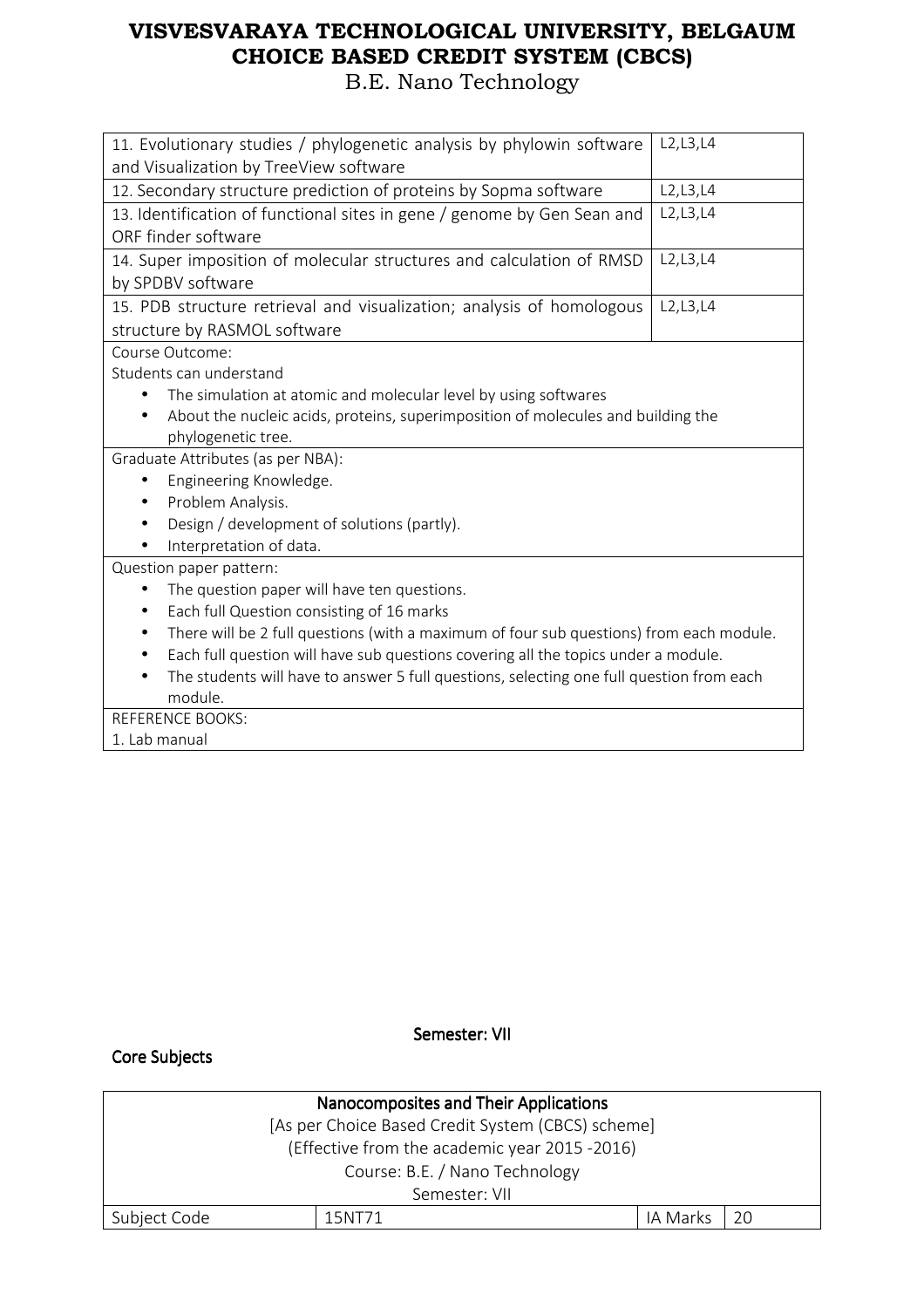| Number of Lecture Hours                             | 04                                                                                                                     | Exam     | 80          |
|-----------------------------------------------------|------------------------------------------------------------------------------------------------------------------------|----------|-------------|
| Per Week                                            |                                                                                                                        | Marks    |             |
| <b>Total Number of Lecture</b>                      | 50                                                                                                                     | Exam     | 03          |
| Hours                                               |                                                                                                                        | Hours    |             |
|                                                     | $CREDIT - 04$                                                                                                          |          |             |
| Course Objective:                                   |                                                                                                                        |          |             |
|                                                     | Composites are a relatively wide used class of materials.                                                              |          |             |
| $\bullet$                                           | In this course the students learn about the benefits of combining different materials                                  |          |             |
|                                                     | to a composite to obtain desired properties.                                                                           |          |             |
|                                                     | The motive of this course is to make the students to understand different processing                                   |          |             |
|                                                     | methods, issues, properties and testing methods of different composite materials                                       |          |             |
|                                                     | Modules                                                                                                                | Teaching | Revised     |
|                                                     |                                                                                                                        | Hours    | Bloom's     |
|                                                     |                                                                                                                        |          | Taxonomy    |
|                                                     |                                                                                                                        |          | (RBT)       |
|                                                     |                                                                                                                        |          | Level       |
| Module 1:                                           |                                                                                                                        | 10       | L1, L2      |
| <b>INTRODUCTION TO COMPOSITES</b>                   |                                                                                                                        |          |             |
|                                                     | Definition and Fundamentals of composites and Nanocomposites.                                                          |          |             |
|                                                     | Need for composite materials. Classification of composites; Matrix:                                                    |          |             |
| Ceramic                                             | Polymer matrix composites (PMC), Metal matrix composites (MMC),<br>matrix composites (CMC); Reinforcement:<br>particle |          |             |
| reinforced composites, Fibre reinforced composites. |                                                                                                                        |          |             |
|                                                     | Applications of composites. Fibre production techniques for glass,                                                     |          |             |
| carbon and ceramic fibres.                          |                                                                                                                        |          |             |
| Module 2:                                           |                                                                                                                        | 10       | L1, L2, L3  |
| POLYMER MATRIX COMPOSITES                           |                                                                                                                        |          |             |
| Polymer                                             | resins: thermosetting resins, thermoplastic<br>resins;                                                                 |          |             |
|                                                     | reinforcement fibres: rovings, woven fabrics, non-woven random                                                         |          |             |
| mats, various types of fibres.                      |                                                                                                                        |          |             |
|                                                     | Processing of PMC: hand layup process, spray up process,                                                               |          |             |
|                                                     | compression moulding, reinforced reaction injection moulding, resin                                                    |          |             |
|                                                     | transfer moulding, Pultrusion, Filament winding, Injection moulding.                                                   |          |             |
|                                                     | Fibre reinforced plastics (FRP), Glass Fibre Reinforced Plastics (GFRP).                                               |          |             |
|                                                     | Laminates: Balanced Laminates, Symmetric Laminates, Angle Ply                                                          |          |             |
|                                                     | Laminates, Cross Ply Laminates; applications of PMC in aerospace,                                                      |          |             |
|                                                     | automotive industries. Applications of polymer nanocomposites                                                          |          |             |
| Module 3:                                           |                                                                                                                        | 10       | L1, L2, L3, |
| <b>METAL MATRIX COMPOSITES</b>                      |                                                                                                                        |          | L4          |
|                                                     | Characteristics of MMC, various types of metal matrix composites                                                       |          |             |
|                                                     | alloy vs. MMC, advantages of MMC, limitations of MMC,                                                                  |          |             |
|                                                     | Reinforcements: particles, fibres. Effect of reinforcement: volume                                                     |          |             |
| fraction, rule of mixtures.                         |                                                                                                                        |          |             |
|                                                     | Processing of MMC: powder metallurgy process, diffusion bonding,                                                       |          |             |
|                                                     | stir casting, squeeze casting, a spray process, Liquid infiltration In-                                                |          |             |
|                                                     | situ reactions, Interface-measurement of interface properties,                                                         |          |             |
|                                                     | applications of MMC in aerospace, automotive industries.                                                               |          |             |
| Applications of Metal matrix nanocomposites.        |                                                                                                                        |          |             |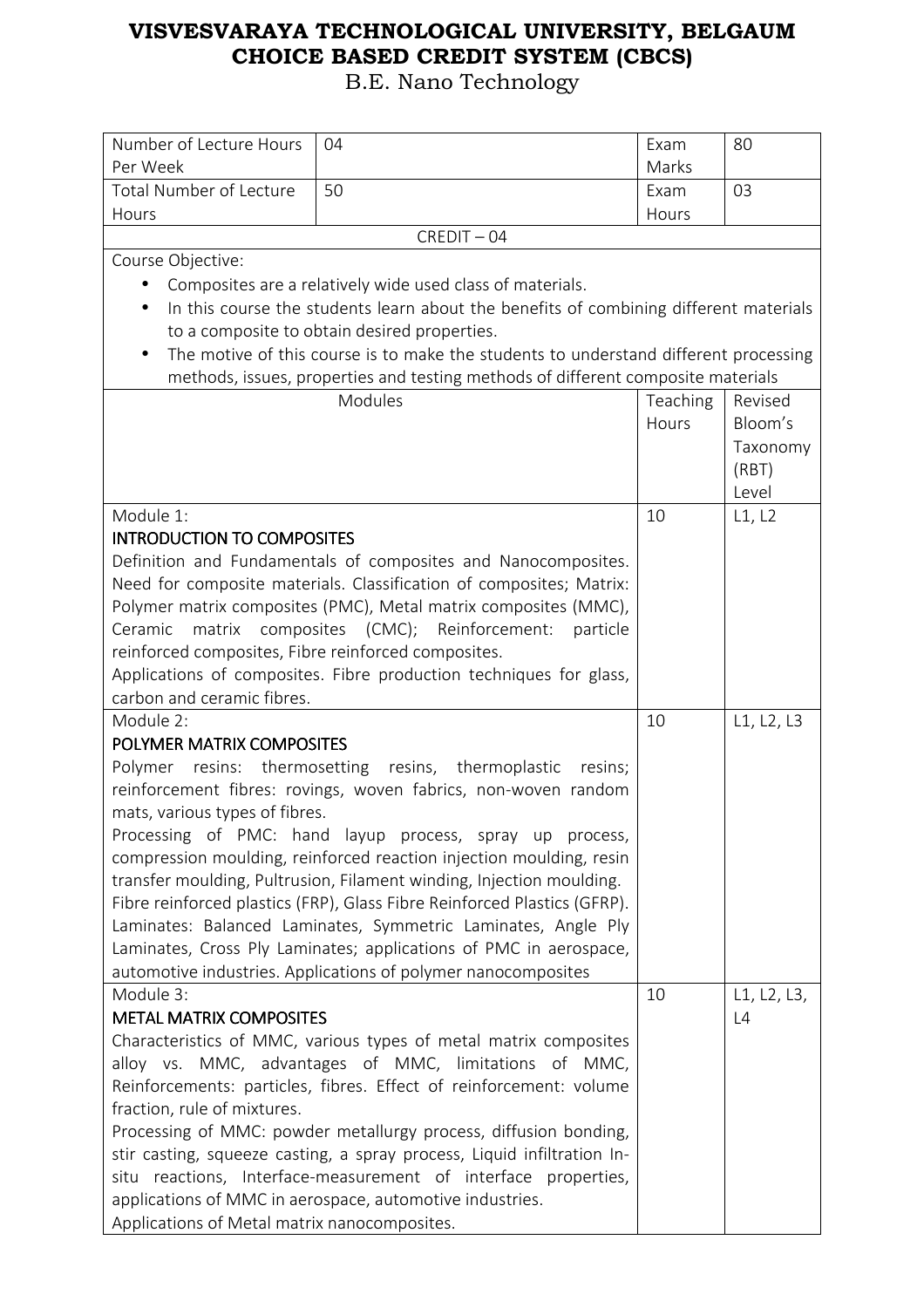B.E. Nano Technology

| Module 4:                                                                                                 | 10 |             |
|-----------------------------------------------------------------------------------------------------------|----|-------------|
|                                                                                                           |    | L1, L2, L3, |
| <b>CERAMIC MATRIX AND SPECIAL COMPOSITES</b>                                                              |    | L4          |
| Engineering ceramic materials: properties, advantages, limitations,<br>monolithic ceramics, need for CMC, |    |             |
|                                                                                                           |    |             |
| Ceramic matrix: various types of ceramic matrix composites- oxide                                         |    |             |
| ceramics, non-oxide ceramics, aluminium oxide, silicon nitride;                                           |    |             |
| Reinforcements: particles, fibres, whiskers. Sintering, Hot pressing,                                     |    |             |
| Cold isostatic pressing (CIPing), Hot isostatic pressing (HIPing).                                        |    |             |
| Processing of Ceramic Matrix composites. Applications of ceramic                                          |    |             |
| matrix nanocomposites Applications of CMC in aerospace,<br>automotive industries.                         |    |             |
|                                                                                                           |    |             |
| Carbon/carbon composites, advantages of carbon matrix, limitations                                        |    |             |
| of carbon matrix. Carbon fibre - chemical vapour deposition of                                            |    |             |
| carbon on carbon fibre perform. Sol-gel technique                                                         |    |             |
| Module 5:                                                                                                 | 10 | L1, L2, L3  |
| <b>MECHANICS OF COMPOSITES</b>                                                                            |    |             |
| Lamina Constitutive Equations: Lamina Assumptions - Macroscopic                                           |    |             |
| Viewpoint. Generalized Hooke's Law. Reduction to Homogeneous                                              |    |             |
| Orthotropic Lamina - Isotropic limit case, Orthotropic Stiffness                                          |    |             |
| matrix (Qij), Definition of stress and Moment Resultants. Strain                                          |    |             |
| Displacement relations. Basic Assumptions of Laminated anisotropic                                        |    |             |
| plates. Laminate Constitutive Equations - Coupling Interactions,                                          |    |             |
| Balanced Laminates, Symmetric Laminates, Angle Ply Laminates,                                             |    |             |
| Cross Ply Laminates. Laminate Structural Moduli. Evaluation of                                            |    |             |
| Lamina Properties from Laminate Tests. Quasilsotropic Laminates.                                          |    |             |
| Determination of Lamina stresses within Laminates.                                                        |    |             |
| Course Outcome:                                                                                           |    |             |
| After completion of course, student can be able to                                                        |    |             |
| Design composites using of different material                                                             |    |             |
| Use different techniques to process different types of composites and know the<br>$\bullet$               |    |             |
| limitations of each process                                                                               |    |             |
| Use Mathematical techniques to predict the macroscopic properties of different                            |    |             |
| Laminates                                                                                                 |    |             |
| Graduate Attributes (as per NBA):                                                                         |    |             |
| Engineering Knowledge.                                                                                    |    |             |
| Problem Analysis.                                                                                         |    |             |
| Design / development of solutions (partly).                                                               |    |             |
| Interpretation of data.                                                                                   |    |             |
| Question paper pattern:                                                                                   |    |             |
| The question paper will have ten questions.                                                               |    |             |
| Each full Question consisting of 16 marks                                                                 |    |             |
| There will be 2 full questions (with a maximum of four sub questions) from each                           |    |             |
| module.                                                                                                   |    |             |
| Each full question will have sub questions covering all the topics under a module.                        |    |             |
| The students will have to answer 5 full questions, selecting one full question from                       |    |             |
| each module.                                                                                              |    |             |
|                                                                                                           |    |             |

TEXT BOOKS: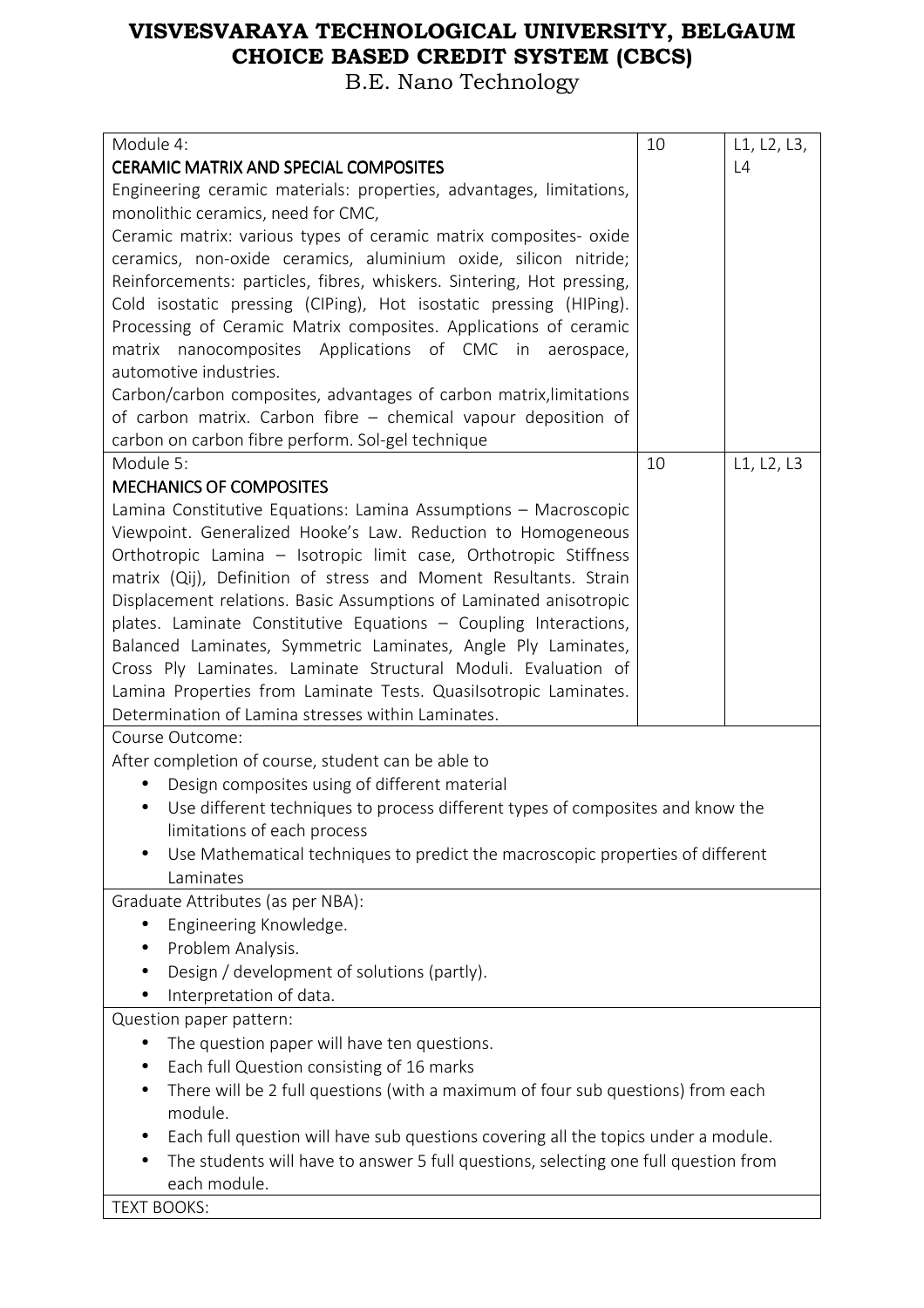B.E. Nano Technology

1. Mathews F. L. and Rawlings R. D., "Composite Materials: Engineering and Science", 1 st Edition, Chapman and Hall, London, England, 1994.

2. Chawla K. K., "Composite materials", Second Edition, Springer – Verlag, 1998.

REFERENCE BOOKS:

1. Clyne, T. W. and Withers, P. J., "Introduction to Metal Matrix Composites", Cambridge University Press, 1993.

2. Strong, A.B., "Fundamentals of Composite Manufacturing", SME, 1989.

3. Sharma, S.C., "Composite materials", Narosa Publications, 2000.

4. Broutman, L.J. and Krock,R. M., "Modern Composite Materials", Addison-Wesley, 1967. 5. ASM Hand Book, "Composites", Vol.21, ASM International, 2001.

|                                                   | Microcontrollers and Interface                                                                                                 |          |             |
|---------------------------------------------------|--------------------------------------------------------------------------------------------------------------------------------|----------|-------------|
| [As per Choice Based Credit System (CBCS) scheme] |                                                                                                                                |          |             |
| (Effective from the academic year 2015 -2016)     |                                                                                                                                |          |             |
|                                                   | Course: B.E. / Nano Technology                                                                                                 |          |             |
|                                                   | Semester: VI                                                                                                                   |          |             |
| Subject Code                                      | 15NT72                                                                                                                         | IA Marks | 20          |
| Number of Lecture Hours                           | 04                                                                                                                             | Exam     | 80          |
| Per Week                                          |                                                                                                                                | Marks    |             |
| <b>Total Number of Lecture</b>                    | 50                                                                                                                             | Exam     | 03          |
| Hours                                             |                                                                                                                                | Hours    |             |
|                                                   | $CREDIT - 04$                                                                                                                  |          |             |
| Course Objective:                                 |                                                                                                                                |          |             |
|                                                   | To study basic principles of micro-controllers family                                                                          |          |             |
| $\bullet$                                         | To understand designing and interfacing the devices with micro controllers                                                     |          |             |
|                                                   | Modules                                                                                                                        | Teaching | Revised     |
|                                                   |                                                                                                                                | Hours    | Bloom's     |
|                                                   |                                                                                                                                |          | Taxonomy    |
|                                                   |                                                                                                                                |          | (RBT)       |
|                                                   |                                                                                                                                |          | Level       |
| Module 1:                                         |                                                                                                                                | 10       | L1, L2, L3  |
| MICROPROCESSORS AND MICROCONTROLLER               |                                                                                                                                |          |             |
|                                                   | Introduction, Microprocessors and Microcontrollers, RISC & CISC<br>CPU Architectures, Harvard & Von- Neumann CPU architecture, |          |             |
| software.<br>Computer                             | The<br>8051<br>Architecture:<br>Introduction,                                                                                  |          |             |
|                                                   | Architecture of 8051, Pin diagram of 8051, Memory organization,                                                                |          |             |
| External Memory interfacing, stacks.              |                                                                                                                                |          |             |
| Module 2:                                         |                                                                                                                                | 10       | L1, L2, L3  |
| <b>ADDRESSING MODES</b>                           |                                                                                                                                |          |             |
|                                                   | Introduction, Instruction syntax, Data types, Subroutines, Addressing                                                          |          |             |
| modes:<br>Immediate                               | addressing, Register addressing,<br>Direct                                                                                     |          |             |
|                                                   | addressing, Indirect addressing, relative addressing, Absolute                                                                 |          |             |
|                                                   | addressing, Long addressing, Indexed addressing, Bit inherent                                                                  |          |             |
| addressing, bit direct addressing.                |                                                                                                                                |          |             |
| Module 3:                                         |                                                                                                                                | 10       | L1, L2, L3, |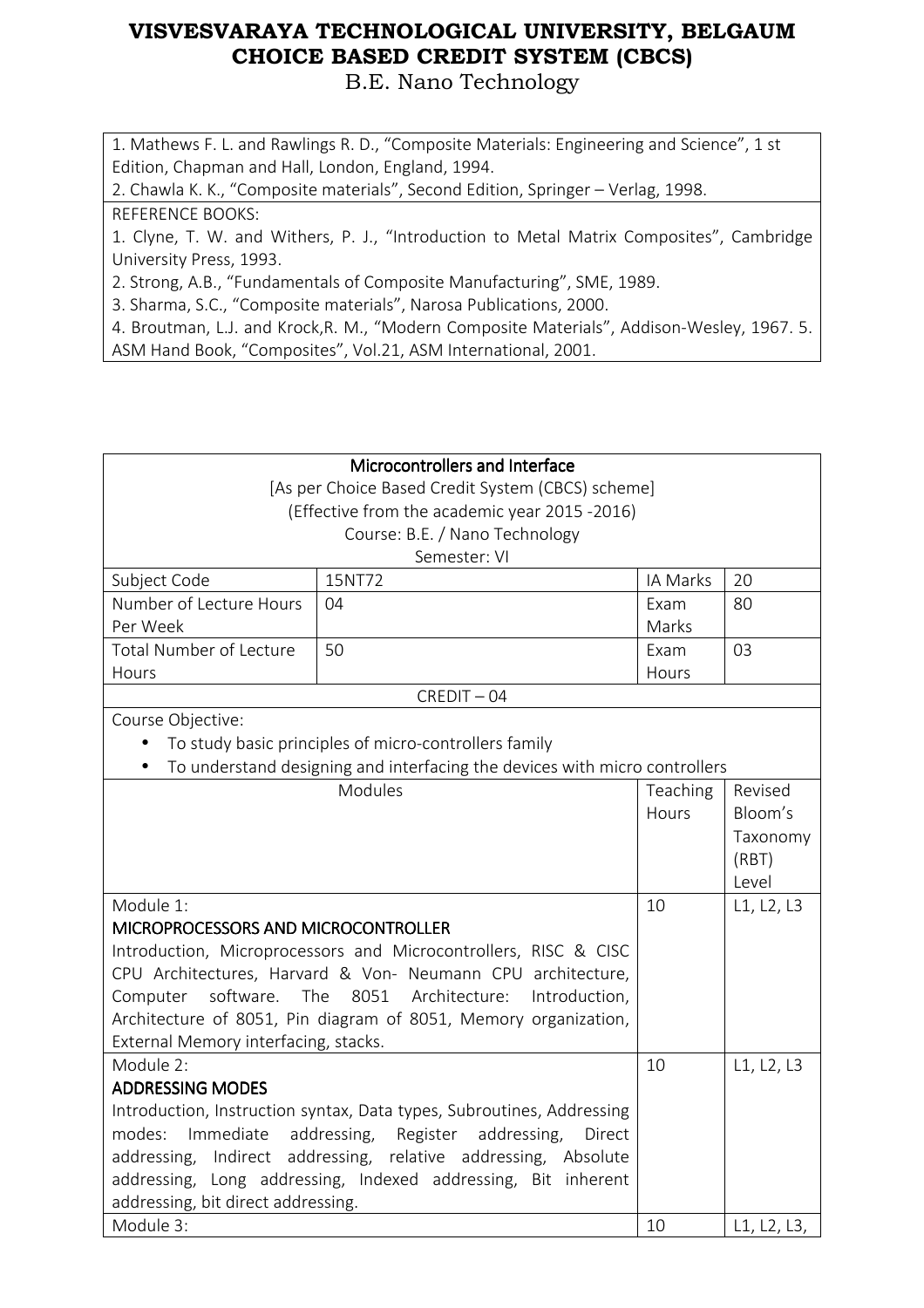| 8051 INSTRUCTION SET                                                                  |    | L4         |
|---------------------------------------------------------------------------------------|----|------------|
| Instruction timings, 8051 instructions: Data transfer instructions,                   |    |            |
| Arithmetic instructions, Logical instructions, Branch instructions,                   |    |            |
| Subroutine instructions, Bit manipulation instruction.                                |    |            |
| <b>INTERFACING</b>                                                                    |    |            |
| Interfacing stepper motor $-$ program to rotate stepper motor,                        |    |            |
| interfacing DC motor – program to control the speed of DC motor,                      |    |            |
| interfacing serial A/D converter, interfacing D/A converter using                     |    |            |
| parallel ports - program to generate square wave by interfacing                       |    |            |
| DAC08 with parallel port.                                                             |    |            |
| Module 4:                                                                             | 10 | L1, L2, L3 |
| MICROCONTROLLER PIC16F84                                                              |    |            |
| Introduction, CISC, RISC, Applications, Clock/instruction<br>cycle,                   |    |            |
| Pipelining, Pin description, Clock generator - oscillator, Reset,                     |    |            |
| Central processing unit, Ports, Memory organization, Interrupts, Free                 |    |            |
| timer TMRO, EEPROM Data memory.                                                       |    |            |
| PIC16CXX INSTRUCTION SET                                                              |    |            |
| Introduction to instruction set in pic16cxx microcontroller family,                   |    |            |
| data transfer, arithmetic and logic, bit operations, directing the                    |    |            |
| program flow, instruction execution period.                                           |    |            |
| Module 5:                                                                             | 10 | L1, L2, L3 |
| <b>OVERVIEW OF THE AVR FAMILY</b>                                                     |    |            |
| History, AVR feature's, AVR family overview - classic AVR - Mega                      |    |            |
| AVR - Tiny AVR - Special purpose AVR.                                                 |    |            |
| <b>AVR ARCHITECTURE</b>                                                               |    |            |
| The general purpose registers in the AVR, AVR data memory,                            |    |            |
| instructions with the data memory, AVR status register, AVR data                      |    |            |
| format and directives.                                                                |    |            |
| Course Outcome:                                                                       |    |            |
| Students can                                                                          |    |            |
|                                                                                       |    |            |
| Study basic principles of micro-controllers family                                    |    |            |
| Understand designing and interfacing the devices with micro controllers               |    |            |
| Graduate Attributes (as per NBA):                                                     |    |            |
| Engineering Knowledge.<br>$\bullet$                                                   |    |            |
| Problem Analysis.                                                                     |    |            |
| Design / development of solutions (partly).<br>$\bullet$                              |    |            |
| Interpretation of data.                                                               |    |            |
| Question paper pattern:                                                               |    |            |
| The question paper will have ten questions.                                           |    |            |
| Each full Question consisting of 16 marks<br>$\bullet$                                |    |            |
| There will be 2 full questions (with a maximum of four sub questions) from each       |    |            |
| module.                                                                               |    |            |
| Each full question will have sub questions covering all the topics under a module.    |    |            |
| The students will have to answer 5 full questions, selecting one full question from   |    |            |
| each module.                                                                          |    |            |
| <b>TEXT BOOKS:</b>                                                                    |    |            |
| 1. 8051 microcontroller: Hardware, software and applications by M S Mallikarjunaswamy |    |            |
| and V Udayashankara                                                                   |    |            |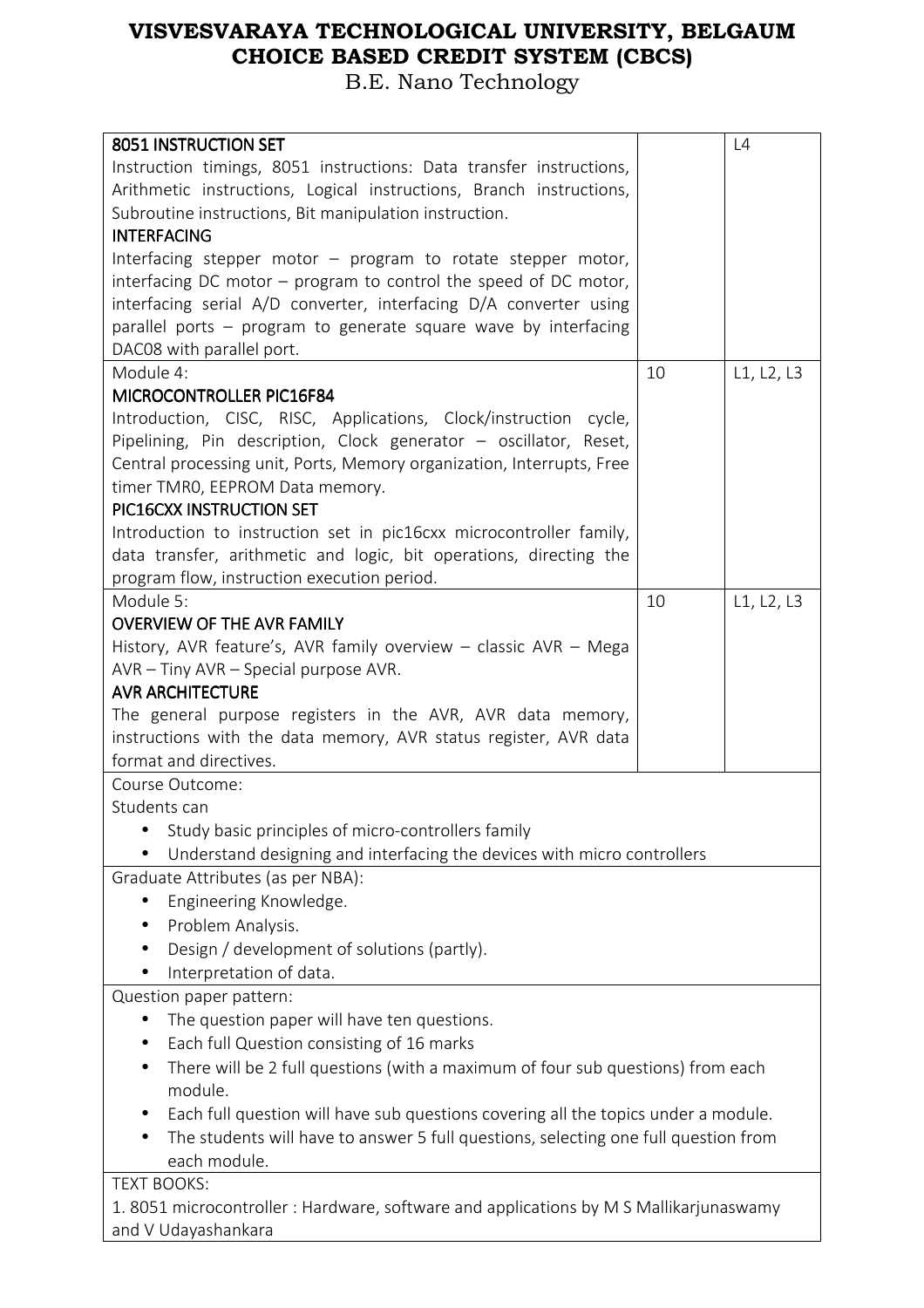B.E. Nano Technology

2. PIC microcontrollers for beginners, by NebojsaMatic.

3.The AVR microcontroller and embedded system by Muhammad alimazidi.

REFERENCE BOOKS:

1. The 8051 microcontroller and embedded systems Using assembly and C, 2nd ed., by Muhammad Ali Mazidi. ISBN: 9780131194021

2. The 8051 microcontroller, 3rd ed. By Kenneth Ayala, ISBN: 108131502007

| <b>MEMS and NEMS</b>                                                |                                                                      |          |            |
|---------------------------------------------------------------------|----------------------------------------------------------------------|----------|------------|
|                                                                     | [As per Choice Based Credit System (CBCS) scheme]                    |          |            |
| (Effective from the academic year 2015 -2016)                       |                                                                      |          |            |
|                                                                     | Course: B.E. / Nano Technology                                       |          |            |
|                                                                     | Semester: VII                                                        |          |            |
| Subject Code                                                        | 15NT73                                                               | IA Marks | 20         |
| Number of Lecture Hours                                             | 04                                                                   | Exam     | 80         |
| Per Week                                                            |                                                                      | Marks    |            |
| <b>Total Number of Lecture</b>                                      | 50                                                                   | Exam     | 03         |
| Hours                                                               |                                                                      | Hours    |            |
|                                                                     | $CREDIT - 04$                                                        |          |            |
| Course Objective:                                                   |                                                                      |          |            |
|                                                                     | To understand the basic components of MEMS and NEMS                  |          |            |
|                                                                     | To study, design the MEMS and NEMS based devices                     |          |            |
|                                                                     | Modules                                                              | Teaching | Revised    |
|                                                                     |                                                                      | Hours    | Bloom's    |
|                                                                     |                                                                      |          | Taxonomy   |
|                                                                     |                                                                      |          | (RBT)      |
|                                                                     |                                                                      |          | Level      |
| Module 1:                                                           |                                                                      | 10       | L1, L2     |
| <b>INTRODUCTION</b>                                                 |                                                                      |          |            |
| Miniaturization, Integrated Circuits, Microsensors, Microactuators, |                                                                      |          |            |
| Thermal MEMS, Micro-Opto Electro Mechanical Systems (MOEMS),        |                                                                      |          |            |
| Magnetic MEMS, Microfluidics, RF MEMS, Packaging.                   |                                                                      |          |            |
| <b>MICRO SENSORS &amp; ACTUATORS</b>                                |                                                                      |          |            |
|                                                                     | Principle of sensing and actuation, silicon capacity sensors, piezo- |          |            |
|                                                                     | resistive sensors, electrostatic comb drive, magnetic microrelay,    |          |            |
|                                                                     | piezo-ink jet printer, micromirrors, array sensors, microgrippers,   |          |            |
| gyroscopes, micro beams and cantilever.                             |                                                                      |          |            |
| Module 2:                                                           |                                                                      | 10       | L1, L2, L3 |
| <b>TRANSDUCTION PLATFORMS</b>                                       |                                                                      |          |            |
|                                                                     | Introduction - Conductometric and Capacitive Transducers, Optical    |          |            |
|                                                                     | Waveguide based Transducers, Electrochemical Transducers, Solid      |          |            |
|                                                                     | State Transducers - Schottky Diode based Transducers - p-n Diodes    |          |            |
|                                                                     | or Bipolar Junction based Transducers - MOS Capacitor based          |          |            |
| Transducers, Acoustic Wave Transducers - Cantilever based           |                                                                      |          |            |
|                                                                     | Transducers - Quartz Crystal Microbalance - Film Bulk Acoustic Wave  |          |            |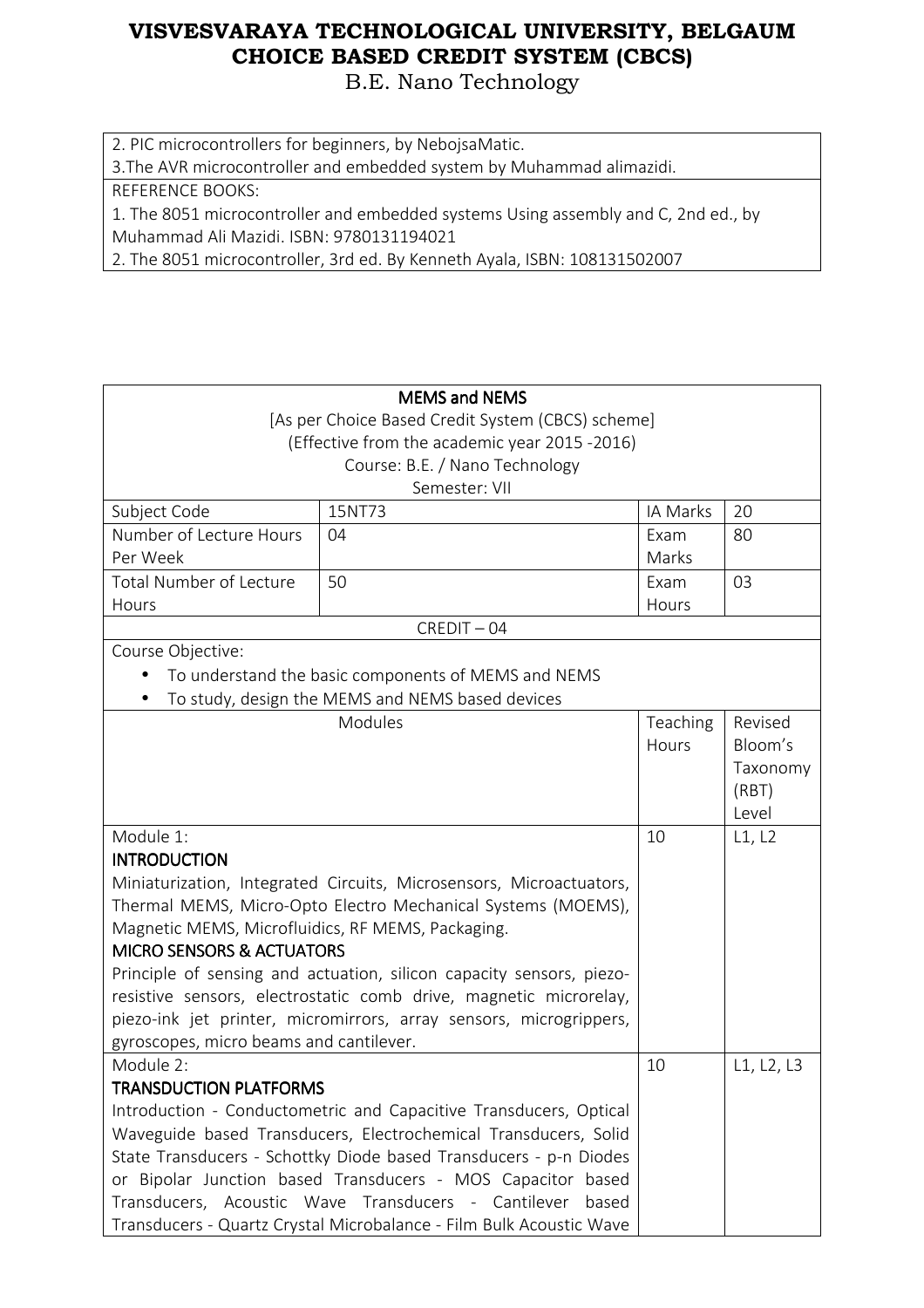| Resonator.                                                                           |    |             |
|--------------------------------------------------------------------------------------|----|-------------|
| Module 3:                                                                            | 10 | L1, L2, L3, |
| <b>MICROMACHINING</b>                                                                |    | L4          |
| Types of wafers, orientation, Photolithography, Etching methods,                     |    |             |
| Silicon polishing, surface and bulk micromachining, Thin film                        |    |             |
| deposition techniques sputtering, CVD, epitaxial growth, thermal                     |    |             |
| oxidation, wafer bonding.                                                            |    |             |
| <b>MEMS MATERIALS</b>                                                                |    |             |
| Single crystal silicon, poly silicon, SiO <sub>2</sub> , SiN, Germanium based        |    |             |
| materials, metals, SiC, diamond III-V materials, piezoelectric                       |    |             |
| materials.                                                                           |    |             |
| Module 4:                                                                            | 10 | L1, L2, L3, |
| <b>INTEGRATION OF MEMS DEVICES</b>                                                   |    | L4          |
| Microsystem packaging, packaging technologies, reliability, failure                  |    |             |
| mechanisms, CMOS, stability, transient properties and performance,                   |    |             |
| traceability and calibration, scaling effects, signal amplifiers,                    |    |             |
| transmitters, signal conditioning, basics of control theory, case                    |    |             |
| studies.                                                                             |    |             |
| Module 5:                                                                            | 10 | L1, L2, L3  |
| NANOELECTROMECHANICAL SYSTEMS (NEMS)                                                 |    |             |
| Introduction- Nano machining of NEMS based upon electron beam                        |    |             |
| lithography, Nano electromechanical systems fabrication, nano                        |    |             |
| imprint lithography, polymeric nano fibre templates, focused ion                     |    |             |
| beam doping and wet chemical etching, stencil lithography and                        |    |             |
| sacrificial etching, large scale integration, future challenges,                     |    |             |
| applications.                                                                        |    |             |
| Course Outcome:                                                                      |    |             |
| Students can                                                                         |    |             |
| understand the basic components of MEMS and NEMS                                     |    |             |
| study, design the MEMS and NEMS based devices                                        |    |             |
| Graduate Attributes (as per NBA):                                                    |    |             |
| Engineering Knowledge.                                                               |    |             |
| Problem Analysis.<br>$\bullet$                                                       |    |             |
| Design / development of solutions (partly).                                          |    |             |
| Interpretation of data.                                                              |    |             |
| Question paper pattern:                                                              |    |             |
| The question paper will have ten questions.<br>$\bullet$                             |    |             |
| Each full Question consisting of 16 marks                                            |    |             |
| There will be 2 full questions (with a maximum of four sub questions) from each      |    |             |
| module.                                                                              |    |             |
| Each full question will have sub questions covering all the topics under a module.   |    |             |
| The students will have to answer 5 full questions, selecting one full question from  |    |             |
| each module.                                                                         |    |             |
| <b>TEXT BOOKS:</b>                                                                   |    |             |
| 1. N.P. Mahalik, MEMS, Tata-McGraw Hill publication, 2009                            |    |             |
| 2. V.K.Aatre, G.K.Ananthasuresh, K.J.Vinoy, Micro & Smart System, Wiley India, 2010. |    |             |
| 3. Karlglosekotter, "Nanoelectronics and Nanosystems", Springer, 2004                |    |             |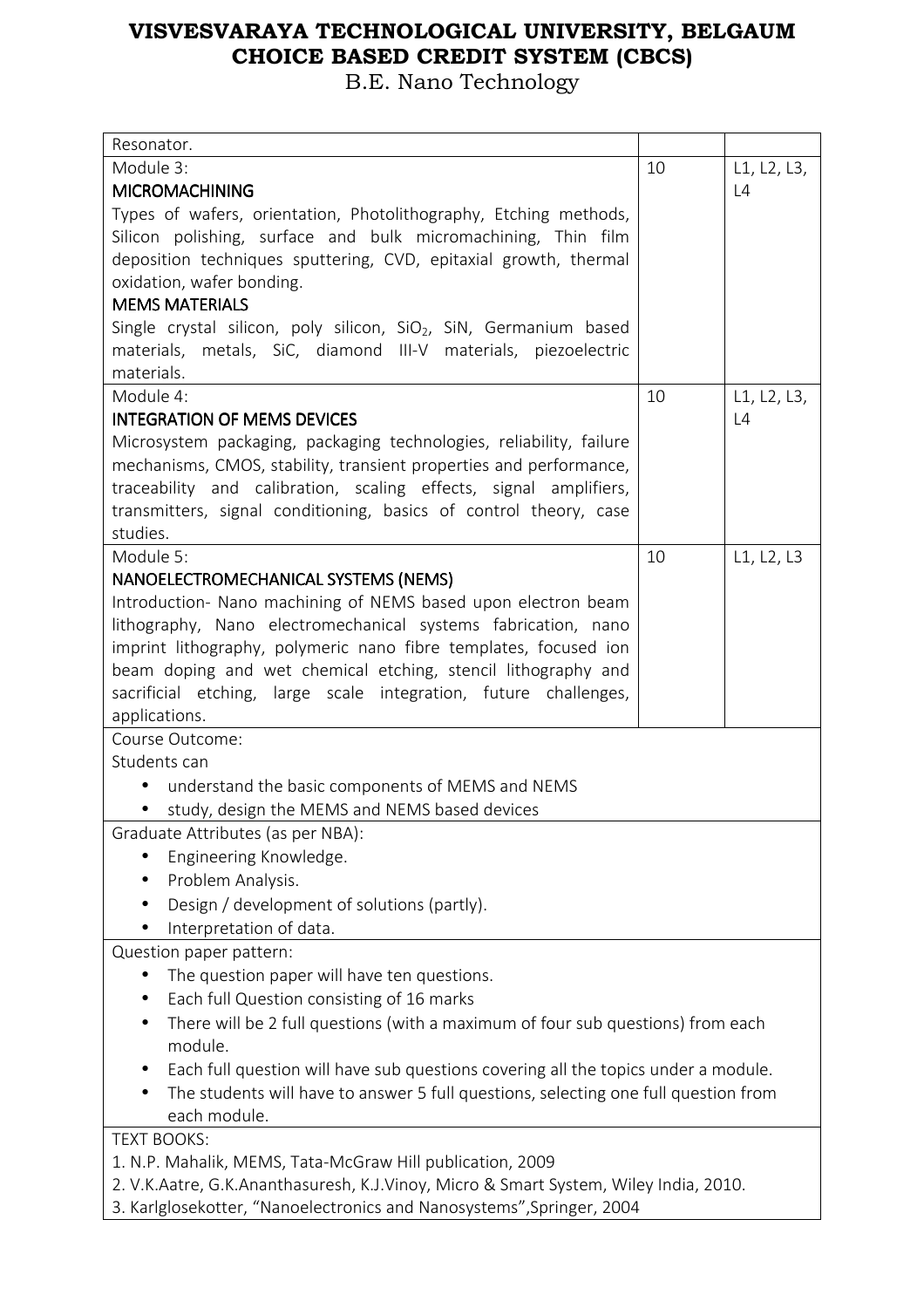B.E. Nano Technology

KouroshKalantar-zadeh, Benjamin Fry, "Nanotechnology-Enabled Sensors", springer.

REFERENCE BOOKS:

1. Michael Stroscio, MitraDutta, Biological nanostructures and applications of nanostructures

in biology, Kluwer academic publishers, 2004.

2. H. Fujita, Micromachines as Tools for Nanotechnology, Springer, 2003.

3. J.B. Park, Biomaterials Science and Engineering, Ed. 2, Narosa Publishers, New Delhi, 2005

#### Professional Elective Subjects

|                                                   | Data Analytics in Nanoscience                                                    |          |             |
|---------------------------------------------------|----------------------------------------------------------------------------------|----------|-------------|
| [As per Choice Based Credit System (CBCS) scheme] |                                                                                  |          |             |
|                                                   | (Effective from the academic year 2015 -2016)                                    |          |             |
|                                                   | Course: B.E. / Nano Technology                                                   |          |             |
|                                                   | Semester: VII                                                                    |          |             |
| Subject Code                                      | 15NT741                                                                          | IA Marks | 20          |
| Number of Lecture Hours                           | 03                                                                               | Exam     | 80          |
| Per Week                                          |                                                                                  | Marks    |             |
| <b>Total Number of Lecture</b>                    | 40                                                                               | Exam     | 03          |
| Hours                                             |                                                                                  | Hours    |             |
|                                                   | $CREDIT - 03$                                                                    |          |             |
| Course Objective:                                 |                                                                                  |          |             |
| scientists use                                    | To understand the basics of big data analytics, methods and tools that data      |          |             |
| $\bullet$                                         | Tolearn the concepts, principles and practical applications of data analytics in |          |             |
| nanotechnology                                    | To learn the method and procedures of using open source software for big data    |          |             |
| analytics                                         |                                                                                  |          |             |
|                                                   | Modules                                                                          | Teaching | Revised     |
|                                                   |                                                                                  | Hours    | Bloom's     |
|                                                   |                                                                                  |          | Taxonomy    |
|                                                   |                                                                                  |          | (RBT)       |
|                                                   |                                                                                  |          | Level       |
| Module 1:                                         |                                                                                  | 08       | L1, L2      |
| <b>INTRODUCTION TO BIG DATA ANALYTICS</b>         |                                                                                  |          |             |
|                                                   | Big data overview, data structures, analyst prespective on data                  |          |             |
|                                                   | repositories, state of the practice in analytics, current analytical             |          |             |
|                                                   | architecture, drivers of big data, emerging big data ecosystem,                  |          |             |
|                                                   | new big data ecosystem, examples of big data analytics                           |          |             |
| Module 2:                                         |                                                                                  | 08       | L1, L2, L3  |
| <b>DATA ANALYTICS LIFECYCLE</b>                   |                                                                                  |          |             |
|                                                   | Life cycle, discovery, data preparation, model planning, model                   |          |             |
|                                                   | building, communicate results, operationalize, global innovation                 |          |             |
| networks and analysis, discovery                  |                                                                                  |          |             |
| Module 3:                                         |                                                                                  | 08       | L1, L2, L3, |
| DATA ANALYTIC METHOD USING R                      |                                                                                  |          | L4          |
|                                                   | Introduction to R, exploratory data analysis, statistical methods for            |          |             |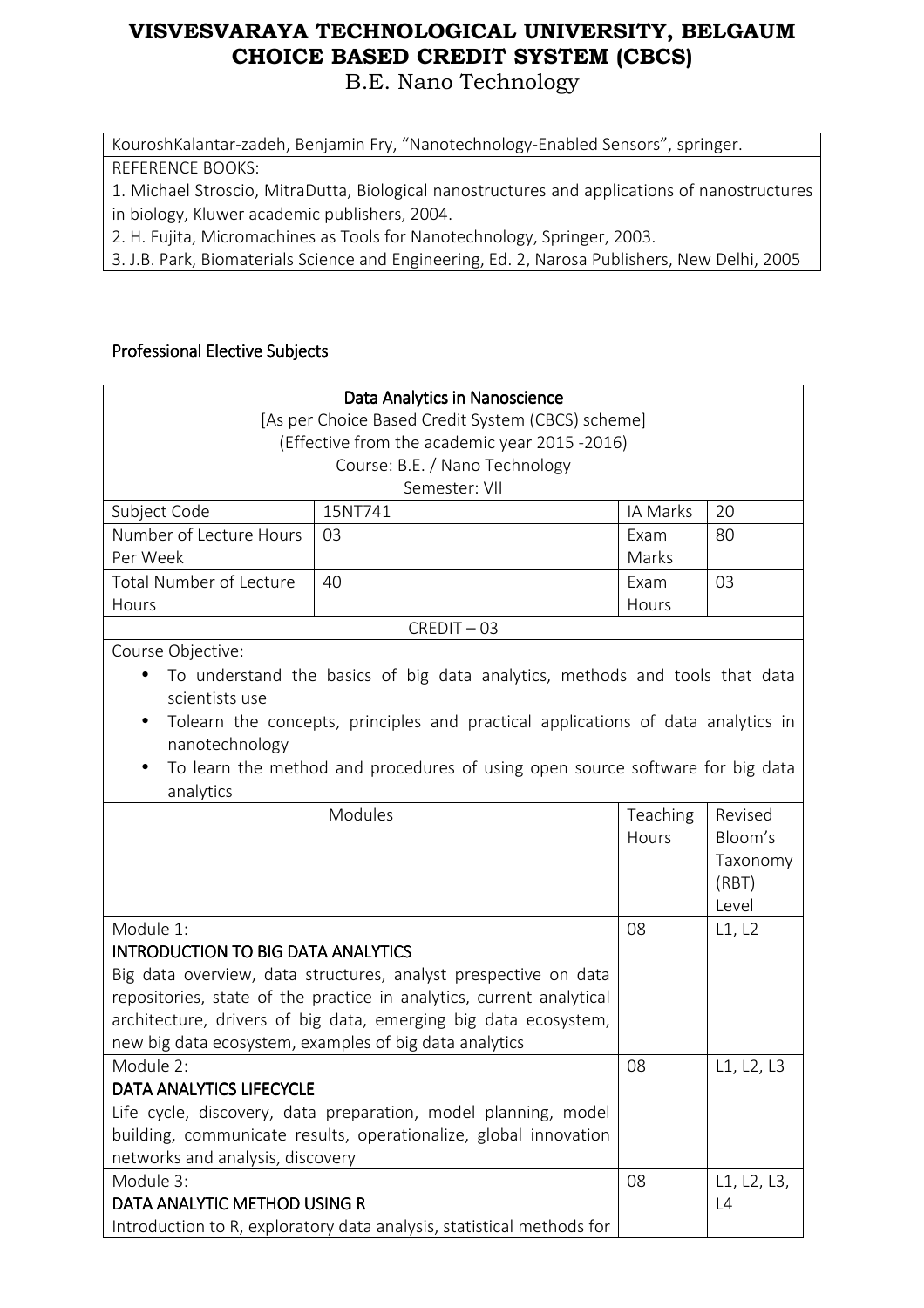| evaluation.                                                                                                                                                 |    |             |
|-------------------------------------------------------------------------------------------------------------------------------------------------------------|----|-------------|
| Module 4:                                                                                                                                                   | 08 | L1, L2, L3, |
| <b>ANALYTICAL THEORY AND METHODS</b>                                                                                                                        |    | L4          |
| Introduction<br>clustering, association<br>to<br>rules, regression,                                                                                         |    |             |
| classification, time series analysis, text analysis, mapreduce and                                                                                          |    |             |
| hadoop, in database analytics                                                                                                                               |    |             |
| Module 5:                                                                                                                                                   | 08 | L1, L2, L3  |
| <b>CONVERGENCE OF NANOTECHNOLOGY AND BIG DATA ANALYSIS</b>                                                                                                  |    |             |
| Big Data; biosensors; computer-aided diagnosis; data analysis;                                                                                              |    |             |
| data visualization; healthcare; nanotechnology                                                                                                              |    |             |
| Course Outcome:                                                                                                                                             |    |             |
| After successfully completing this course, students will be able to:                                                                                        |    |             |
| Understand the fundamentalsof data analytics and big data                                                                                                   |    |             |
| Develop structured lifecycle approach to data analytics problems                                                                                            |    |             |
| Apply appropriate analytic technique and tools to analyse big data in                                                                                       |    |             |
| nanotechnology                                                                                                                                              |    |             |
| Graduate Attributes (as per NBA):                                                                                                                           |    |             |
| Engineering Knowledge.                                                                                                                                      |    |             |
| Problem Analysis.                                                                                                                                           |    |             |
| Design / development of solutions (partly).                                                                                                                 |    |             |
| Interpretation of data.                                                                                                                                     |    |             |
| Question paper pattern:                                                                                                                                     |    |             |
| The question paper will have ten questions.                                                                                                                 |    |             |
| Each full Question consisting of 16 marks                                                                                                                   |    |             |
| There will be 2 full questions (with a maximum of four sub questions) from each                                                                             |    |             |
| module.                                                                                                                                                     |    |             |
| Each full question will have sub questions covering all the topics under a module.                                                                          |    |             |
| The students will have to answer 5 full questions, selecting one full question from                                                                         |    |             |
| each module.                                                                                                                                                |    |             |
| <b>TEXT BOOKS:</b>                                                                                                                                          |    |             |
| 1. Data Science and Big Data Analytics: Discovering, Analyzing, Visualizing and                                                                             |    |             |
| Presenting Data, EMC Education Services, 2015.                                                                                                              |    |             |
| (http://as.wiley.com/WileyCDA/WileyTitle/productCd-111887613X.html)                                                                                         |    |             |
|                                                                                                                                                             |    |             |
| 2. Data Science and Big Data Analytics: Discovering, Analyzing, Visualizing and                                                                             |    |             |
| Presenting Data, EMC Education Services, 2015.                                                                                                              |    |             |
| (http://as.wiley.com/WileyCDA/WileyTitle/productCd-111887613X.html)<br>3. Rodrigues JF, Paulovich FV, de Oliveira MC, de Oliveira ON, On the convergence of |    |             |
|                                                                                                                                                             |    |             |
| nanotechnology and Big Data analysis for computer-aided diagnosis, Nanomedicine                                                                             |    |             |
| (Lond). 2016 Apr;11(8):959-82. doi: 10.2217/nnm.16.35. Epub 2016 Mar 16<br>(https://www.ncbi.nlm.nih.gov/pubmed/2697966)                                    |    |             |
| <b>REFERENCE BOOKS:</b>                                                                                                                                     |    |             |
| 1. Ramona Nelson, Nancy Staggers, Health Informatics - E-Book: An Interprofessional                                                                         |    |             |
| Approach, Elsevier, 2014                                                                                                                                    |    |             |
|                                                                                                                                                             |    |             |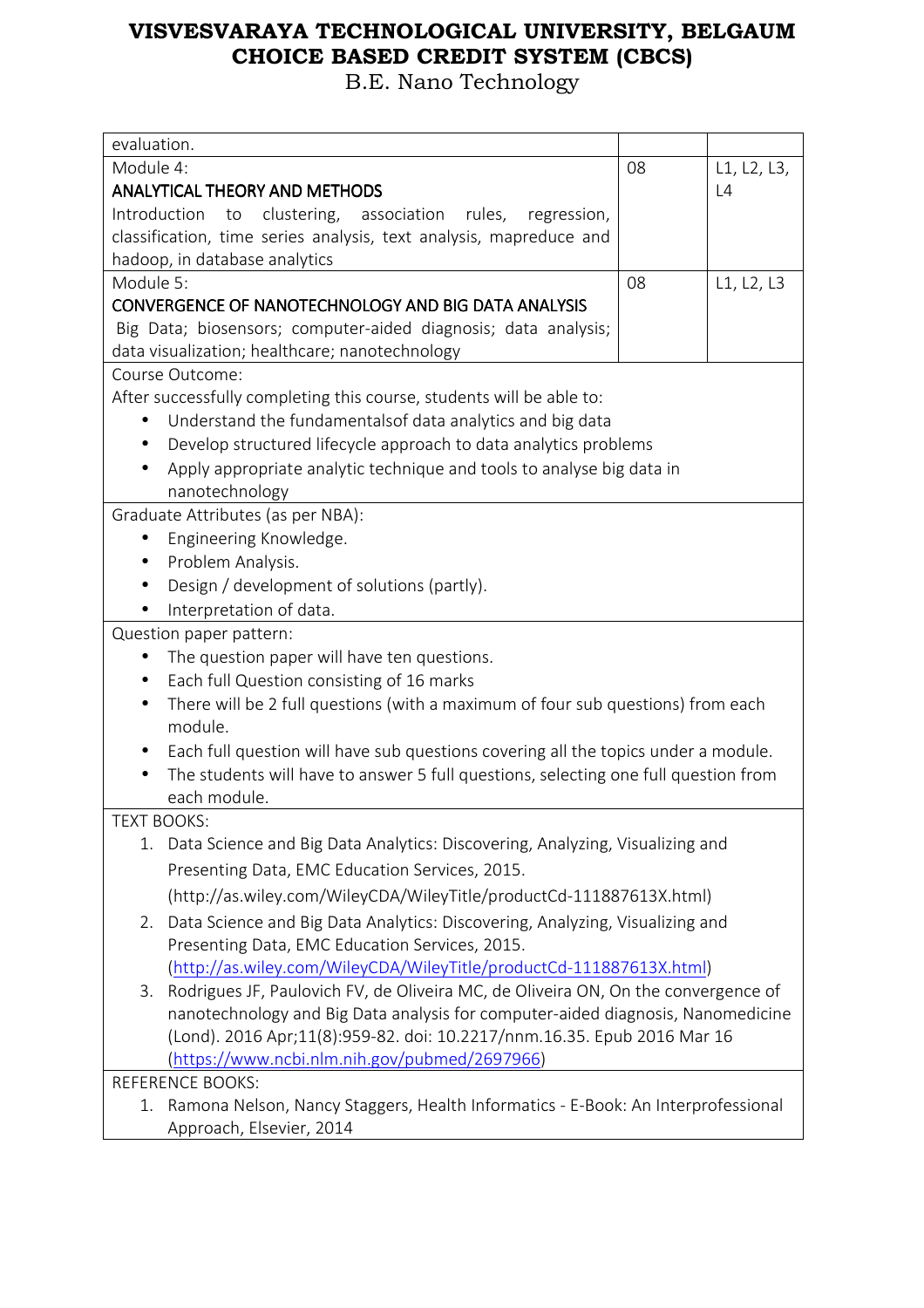| Nanotechnology for Healthcare<br>[As per Choice Based Credit System (CBCS) scheme]<br>(Effective from the academic year 2015 -2016) |                                                                                                                                                                                                                                                                                                                                                                                                                                                                                                                                                                                                               |                   |                                                  |
|-------------------------------------------------------------------------------------------------------------------------------------|---------------------------------------------------------------------------------------------------------------------------------------------------------------------------------------------------------------------------------------------------------------------------------------------------------------------------------------------------------------------------------------------------------------------------------------------------------------------------------------------------------------------------------------------------------------------------------------------------------------|-------------------|--------------------------------------------------|
|                                                                                                                                     | Course: B.E. / Nano Technology<br>Semester: VII                                                                                                                                                                                                                                                                                                                                                                                                                                                                                                                                                               |                   |                                                  |
| Subject Code                                                                                                                        | 15NT742                                                                                                                                                                                                                                                                                                                                                                                                                                                                                                                                                                                                       | IA Marks          | 20                                               |
| Number of Lecture<br>Hours Per Week                                                                                                 | 03                                                                                                                                                                                                                                                                                                                                                                                                                                                                                                                                                                                                            | Exam<br>Marks     | 80                                               |
| <b>Total Number of Lecture</b>                                                                                                      | 40                                                                                                                                                                                                                                                                                                                                                                                                                                                                                                                                                                                                            | Exam              | 03                                               |
| Hours                                                                                                                               |                                                                                                                                                                                                                                                                                                                                                                                                                                                                                                                                                                                                               | Hours             |                                                  |
| Course Objective:                                                                                                                   | $CREDIT - 03$                                                                                                                                                                                                                                                                                                                                                                                                                                                                                                                                                                                                 |                   |                                                  |
|                                                                                                                                     | To learn the basic principles and importance of Nanobiotechnology health care.<br>To understand and design the nanostructures, nanodevices, nano based diagnostics<br>techniques and devices as implants, drug delivery devices etc.                                                                                                                                                                                                                                                                                                                                                                          |                   |                                                  |
|                                                                                                                                     | Modules                                                                                                                                                                                                                                                                                                                                                                                                                                                                                                                                                                                                       | Teaching<br>Hours | Revised<br>Bloom's<br>Taxonomy<br>(RBT)<br>Level |
| Module 1:<br>focused pharmaceutical delivery systems.                                                                               | NANOTECHNOLOGY IN PHARMACEUTICAL APPLICATIONS<br>Human anatomy – Form function and physiology – Developmental<br>prolog - principle of development - Neurophysiology - sensory<br>physiology and muscle physiology – Trends in nanobiotechnology -<br>Protein- and peptide-based compounds for cancer, diabetes,<br>infectious diseases and organ transplant- therapeutic classes-                                                                                                                                                                                                                            | 08                | L1, L2                                           |
| Module 2:<br>NANOTECHNOLOGY AND DRUG DELIVERY<br>through<br>Properties.                                                             | Introduction, Advantages of Nanostructured Delivery Systems:<br>Localized and Targeted Delivery, Controlled Delivery, Enhanced<br>Circulation Time and Bio distribution, Drug Solubility, Intracellular<br>Drug Delivery, Ability to Cross Biological Membranes, Enhanced<br>Surface Areas. Activation and Targeting of Nanotechnology-Based<br>Drug Delivery Systems (Externally and Internally): Activation and<br>Targeting through PhysicoChemical Stimuli and Drug Targeting<br>Targeting Molecules. Multifunctional<br>Nanoparticle<br>Systems: Multivalent Strategies and Exploiting Inherent Material | 08                | L1, L2, L3                                       |
| Module 3:<br><b>SYSTEMS</b><br>Materials:                                                                                           | MATERIALS AND METHODS FOR PREPARATION OF NANOCARRIER<br>Introduction, materials used in preparation<br>of<br>nanoparticles as drug carrier systems: polylactic-co-glycolic acid<br>(PLGA), poly lactic acid (PLA), polysaccharides, chitosan, alginate<br>and their pharmaceutical applications, metal nanoparticles, iron<br>oxide nanoparticles, metallic nanoparticles: Ag, Au, and stabilizers.                                                                                                                                                                                                           | 08                | L1, L2, L3,<br>L4                                |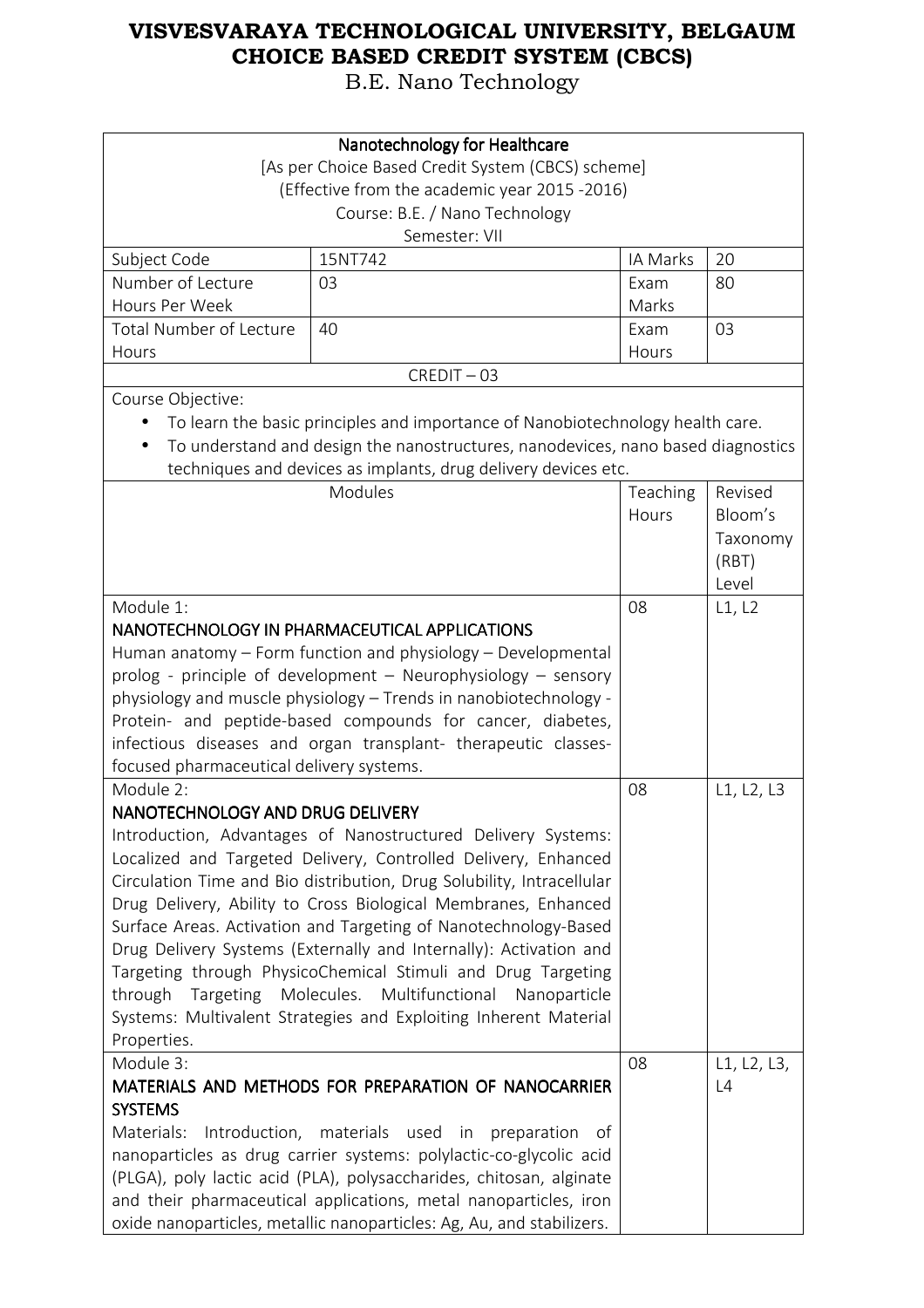| Methods: Polymer precipitation methods: emulsification-solvent                            |    |             |
|-------------------------------------------------------------------------------------------|----|-------------|
| evaporation, emulsification-solvent diffusion, salting out method,                        |    |             |
| preparation methods, Hot homogenization vs Cold<br>SLN:                                   |    |             |
| homogenization techniques, Encapsulation and Drug release                                 |    |             |
| studies.                                                                                  |    |             |
| Module 4:                                                                                 | 08 | L1, L2, L3, |
| <b>SMART POLYMERS AS DRUG CARRIERS</b>                                                    |    | L4          |
| Smart polymers: Introduction, smart polymers for drug delivery                            |    |             |
| applications with type of stimuli, phase transition of smart                              |    |             |
| polymers and smart hydrogels, classification of smart polymers:                           |    |             |
| (//light) responsive polymers: electrically<br>external<br>stimuli                        |    |             |
| responsive polymers, magnetically responsive polymers, ultrasonic                         |    |             |
| responsive polymers, light responsive polymers and internal                               |    |             |
| stimuli responsive polymers.                                                              |    |             |
| Module 5:                                                                                 | 08 | L1, L2, L3  |
| <b>LIPOSOMES AS DRUG CARRIER</b>                                                          |    |             |
| Liposomes: Introduction, types of liposomes, materials used in                            |    |             |
| liposome preparation: phospholipids and bilayer additives,                                |    |             |
| Preparation of liposomes, characterization of liposomes, stability                        |    |             |
| of liposomal delivery systems: chemical stability, stability testing,                     |    |             |
| pharmacokinetics, Liposomes uses: fungal treatment, cancer                                |    |             |
| treatment: long circulating liposomes, size and tumor delivery,                           |    |             |
| Doxil (doxorubicin) carrying liposome, Liposome vaccines,                                 |    |             |
| immunoliposomes and gene delivery by liposomes.                                           |    |             |
| <b>Course Outcome:</b>                                                                    |    |             |
| Students can learn                                                                        |    |             |
| Basic concepts and applications of Nanotechnology in pharmaceutics.<br>$\bullet$          |    |             |
| The applications of Nanotechnology in drug delivery<br>$\bullet$                          |    |             |
| Materials and methods for preparation of nanocarrier systems<br>$\bullet$                 |    |             |
| Smart polymers as drug carriers<br>$\bullet$                                              |    |             |
| Liposomes as drug carrier.                                                                |    |             |
| <b>Graduate Attributes (as per NBA):</b>                                                  |    |             |
| Engineering Knowledge.                                                                    |    |             |
| Problem Analysis.                                                                         |    |             |
| Design / development of solutions (partly).                                               |    |             |
| Interpretation of data.                                                                   |    |             |
| Question paper pattern:                                                                   |    |             |
| The question paper will have ten questions.                                               |    |             |
| Each full Question consisting of 16 marks                                                 |    |             |
| There will be 2 full questions (with a maximum of four sub questions) from each           |    |             |
| module.                                                                                   |    |             |
| Each full question will have sub questions covering all the topics under a module.        |    |             |
| The students will have to answer 5 full questions, selecting one full question from       |    |             |
| each module.                                                                              |    |             |
| <b>TEXT BOOKS:</b>                                                                        |    |             |
| 1. "Nanotechnology in health care" edited by P.D. Gupta and N. Udupa, first edition, 2011 |    |             |
| 2. Chemical Sensors and Biosensors; Brian, R Eggins; Wiley; New York, Chichester; 2002.   |    |             |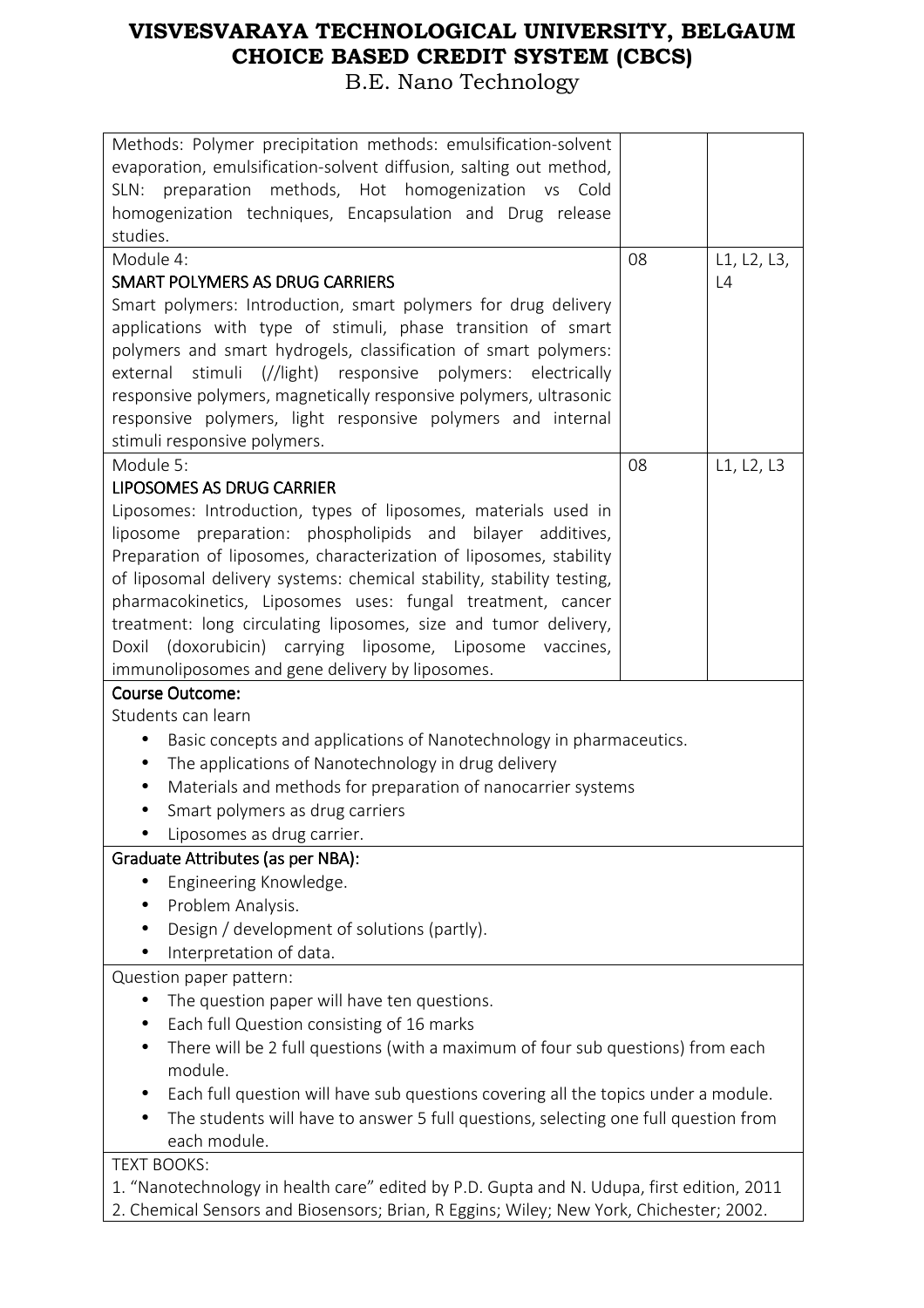B.E. Nano Technology

3. Biomedical Nanostructures by Kenneth E. Gonsalves and Craig R. Halberstadt, John wiley& sons, inc., publication, 2007.

4. "Nanotechnology in biology and medicine" Methods, Devices, and Applications by Tuan Vo-Dinh, Taylor & Francis Group, LLC, 2007

REFERENCE BOOKS:

1. Electrochemical Methods: Fundamentals and Applications; Allen J Bard and Larry R Faulkner; Wiley, New York, Chichester: 2nd ed.; 2001.

2. Ultrathin Electrochemical Chemo- and Biosensors: Technology and Performance in Springer Series on Chemical Sensors and Biosensors; Volume Two; Ed. Vladimir M. Mirsky; Springer, Berlin; 2004

#### **Engineering Materials and Surface Coatings**

[As per Choice Based Credit System (CBCS) scheme]

(Effective from the academic year 2015 -2016)

Course: B.E. / Nano Technology

|                             | Semester: VII |          |    |
|-----------------------------|---------------|----------|----|
| Subject Code                | 15NT743       | IA Marks | 20 |
| Number of Lecture Hours Per | 03            | Exam     | 80 |
| Week                        |               | Marks    |    |
| Total Number of Lecture     | 40            | Exam     | 03 |
| <b>Hours</b>                |               | Hours    |    |

#### CREDIT – 03

Course Objective:

The objective of this subject is to

- Understand the growth in the use of adhesives, especially in ever more technically demanding applications;
- The science and technology of additives, paints and lubricants, and the recent developments in nano technology towards engineering applications of adhesives, paints and lubricants.

| <b>Modules</b>                                                    | Teaching     | Revised     |
|-------------------------------------------------------------------|--------------|-------------|
|                                                                   | <b>Hours</b> | Bloom's     |
|                                                                   |              | Taxonomy    |
|                                                                   |              | (RBT) Level |
| Module 1:                                                         | 08           | L1, L2, L3  |
|                                                                   |              |             |
| <b>INTRODUCTION TO ENGINEERING MATERIALS AND SURFACE</b>          |              |             |
| <b>COATINGS</b>                                                   |              |             |
| Adhesives: Introduction, basic terminologies, history<br>of       |              |             |
| adhesives, functions of adhesives, advantages and disadvantages;  |              |             |
| Criteria for selection of adhesives; Requirements of a good bond; |              |             |
| Factors affecting adhesion strength; Fundamental aspects of       |              |             |
| adhesion: Forces available (primary chemical bonds, Van der       |              |             |
| Waals bonds, hydrogen bonds), surfaces, and change of phase;      |              |             |
| Mechanism of adhesive action: Specific adhesion, Mechanical       |              |             |
| Diffusion adhesion, Electrostatic<br>adhesion,<br>adhesion;       |              |             |
| Development of adhesive strength; Factors affecting adhesive      |              |             |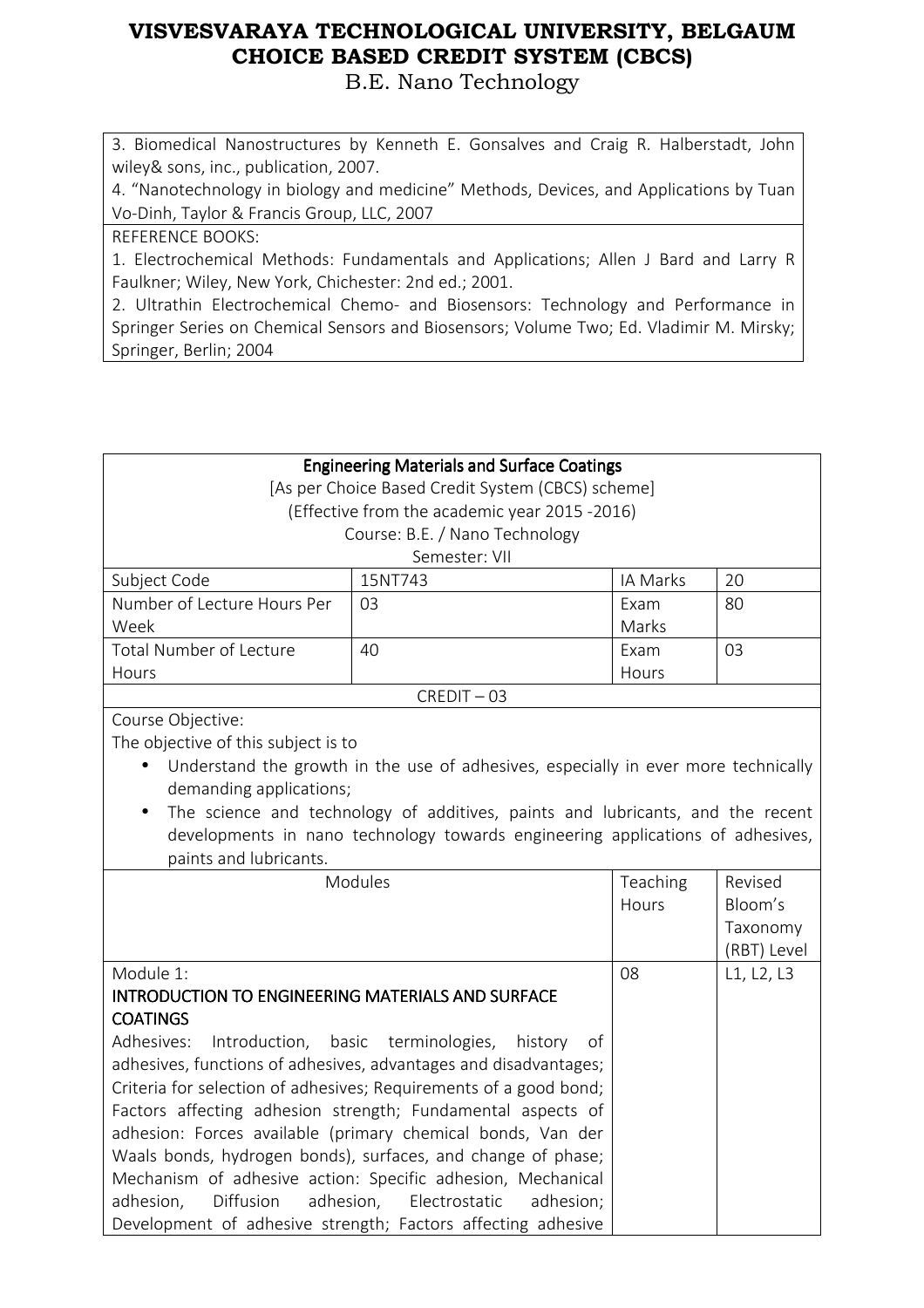| Physical (interfacial tension, porosity,<br>physical<br>action:       |    |             |
|-----------------------------------------------------------------------|----|-------------|
| characteristics of adhesive films, effect of temperature, pressure,   |    |             |
| and time), and Chemical (degree of polymerization of polymeric        |    |             |
| resins, pH of the medium, polar characteristics, side chains)         |    |             |
| factors.                                                              |    |             |
| Module 2:                                                             | 08 | L1, L2, L3  |
| TYPES AND APPLICATIONS OF ENGINEERING ADHESIVES                       |    |             |
| Types of glues: types (animal based, plant based, solvent type,       |    |             |
| and synthetic glues) and examples; Introduction and applications      |    |             |
| of Non-reactive adhesives (drying adhesives, pressure-sensitive       |    |             |
| adhesives, contact adhesives, hot-melt adhesives, RTV silicone        |    |             |
| adhesives) Reactive adhesives (multi-part adhesives, one-part         |    |             |
| adhesives); Types by origin: natural and synthetic; Structural        |    |             |
| adhesives: structure properties and applications of epoxies,          |    |             |
| urethanes adhesives, acrylic adhesives, and phenolic adhesives;       |    |             |
| Water-based adhesives.                                                |    |             |
| Module 3:                                                             | 08 | L1, L2      |
| ADDITIVES FOR ENGINEERING APPLICATIONS                                |    |             |
| Introduction; Introduction, examples and importance<br>of:            |    |             |
| plasticizers, impact modifiers, PVC stabilizers, antioxidants, UV     |    |             |
| absorbers, optical brightening agents, flame retardants, antistatic   |    |             |
| agents, smoke suppressants; Processing aids introduction to:          |    |             |
| viscosity depressants, mould release agents, slip agents,             |    |             |
| antiblocking agents; Colourants: Introduction, visual and             |    |             |
| processing requirements; Examples, advantages and limitations         |    |             |
| of inorganic, and organic pigments.                                   |    |             |
| Module 4:                                                             | 08 | L1, L2, L3  |
| PAINTS AND LUBRICANTS                                                 |    |             |
| Paints: Introduction; Components: Vehicle (Binder, thinner),          |    |             |
| Pigment and filler, Additives; Introduction to colour-changing        |    |             |
| paint; Varieties of paints: primer and its needs, emulsion paints,    |    |             |
| varnish resins, properties of shellac, anti-graffiti coatings         |    |             |
| (sacrificial coating, non-bonding coating), anti-climb paint, anti-   |    |             |
| fouling paint, luminous paints; paint and environment.                |    |             |
| Lubricants: Introduction; Properties (Formulation, Additives);        |    |             |
| Types of lubricants (Base oil groups, Bio-lubricants, Synthetic oils, |    |             |
| Solid lubricants, Aqueous lubrication); Applications by fluid types;  |    |             |
| Glaze (Compacted oxide layer glaze).                                  |    |             |
| Module 5:                                                             | 08 | L1, L2, L3, |
| APPLICATIONS OF NANOTECHNOLOGY IN ADHESIVES, PAINTS,                  |    | L4          |
| <b>AND LUBRICANT INDUSTRIES</b>                                       |    |             |
| Importance of nano solder particles; nano-conductive Adhesives        |    |             |
| nano-electronics, Interconnection: Introduction;<br>for<br>nano       |    |             |
| isotropic conductive adhesives (nano-ICAs): with Ag nanowires,        |    |             |
| effect of Ag nanoparticles, Ni nano particles, with CNTs;             |    |             |
| Introduction to inkjet printable nano-ICAs and inks; Introduction     |    |             |
| to CNT-Based conductive nanocomposites for transparent,               |    |             |
| flexible<br>conductive,<br>electronics.<br>and<br>Importance<br>οf    |    |             |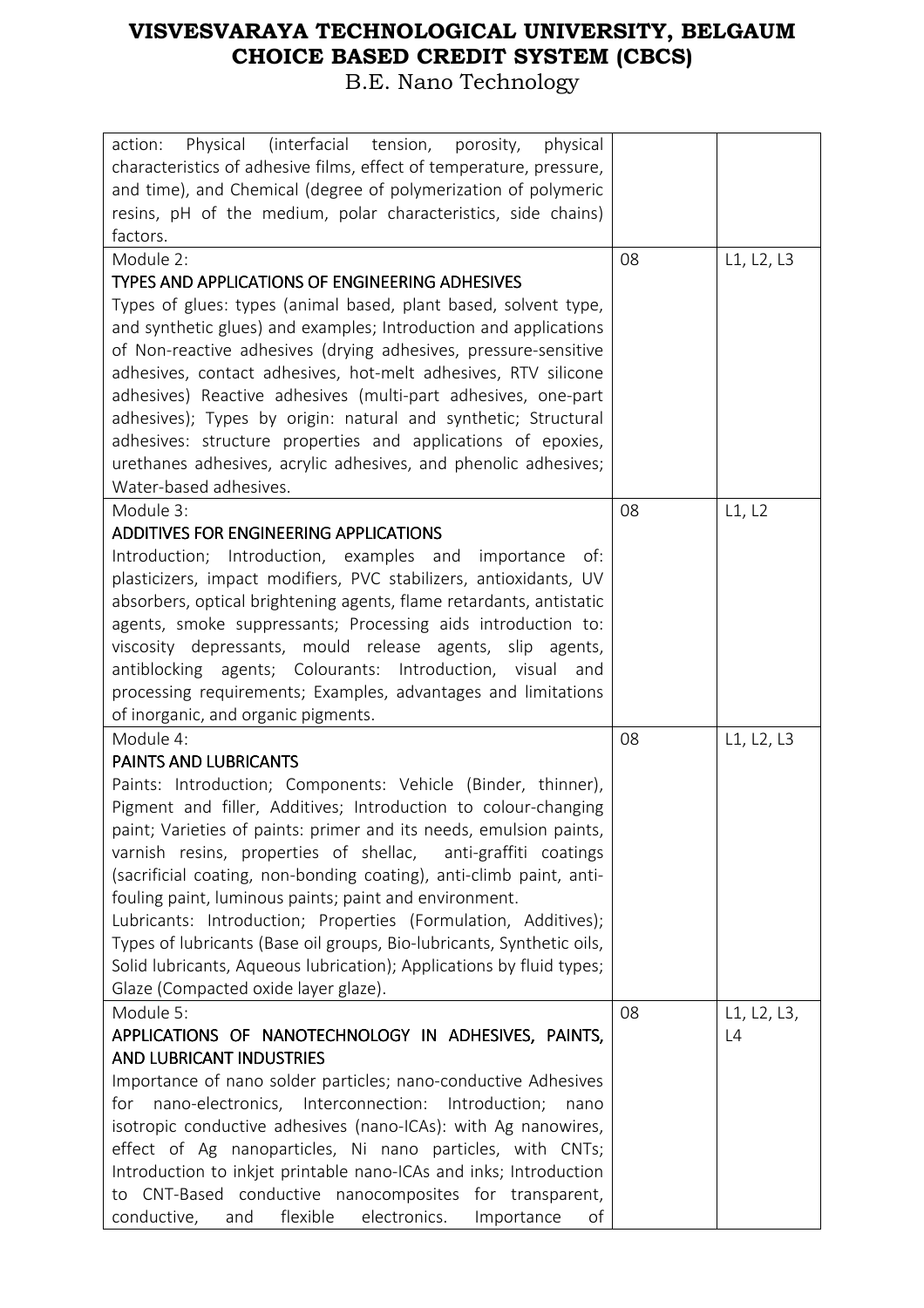| nanotechnology paints; nanomaterials in coatings and their                                   |
|----------------------------------------------------------------------------------------------|
| functions (function, examples, and advantages); Potential                                    |
| environmental benefits of nanomaterials in coating; The                                      |
| nanolubricant approach: Examples and applications.                                           |
| Course Outcome:                                                                              |
| On completion of this course, students will have comprehension:                              |
| Materials for adhesive applications                                                          |
| Paints and Lubricants<br>$\bullet$                                                           |
| Recent developments in nano technology assisted adhesive, paints, and lubricant              |
| industries                                                                                   |
| Graduate Attributes (as per NBA):                                                            |
| Engineering Knowledge.<br>$\bullet$                                                          |
| Problem Analysis.                                                                            |
| Design / development of solutions (partly).<br>$\bullet$                                     |
| Interpretation of data.                                                                      |
| Question paper pattern:                                                                      |
| The question paper will have ten questions.<br>$\bullet$                                     |
| Each full Question consisting of 16 marks<br>$\bullet$                                       |
| There will be 2 full questions (with a maximum of four sub questions) from each<br>$\bullet$ |
| module.                                                                                      |
| Each full question will have sub questions covering all the topics under a module.           |
| The students will have to answer 5 full questions, selecting one full question from          |
| each module.                                                                                 |
| <b>TEXT BOOKS:</b>                                                                           |
| 1.Adhesive Technology Handbook, 2nd Edition, ISBN: 978-0-8155-1533-3, William Andrew         |
| Inc., 2008                                                                                   |
| 2. Adhesion and Adhesives: Science and Technology, Anthony Kinloch, Springer; 1987           |
| <b>REFERENCE BOOKS:</b>                                                                      |
| 1.A text book of engineering chemistry by Shashi Chawla, DhanpathRai and Co. (PVT) LTD,      |
| New Delhi, 2011                                                                              |
| 2. Electrical Conductive Adhesiveswithnanotechnologies, Yi Li, Daniel Lu, and C.P. Wong, e-  |
| ISBN 978-0-387-88783-8, DOI 10.1007/978-0-387-88783-8,<br>Springer Science+Business          |
| Media, LLC 2010                                                                              |
|                                                                                              |
|                                                                                              |

| Facilitation, Validation, QC, and QA              |         |          |     |  |
|---------------------------------------------------|---------|----------|-----|--|
| [As per Choice Based Credit System (CBCS) scheme] |         |          |     |  |
| (Effective from the academic year 2015 -2016)     |         |          |     |  |
| Course: B.E. / Nano Technology                    |         |          |     |  |
| Semester: VII                                     |         |          |     |  |
| Subject Code                                      | 15NT744 | IA Marks | 20  |  |
| Number of Lecture Hours                           | በ3      | Exam     | -80 |  |
| Per Week                                          |         | Marks    |     |  |
| Total Number of Lecture                           | 40      | Exam     | 03  |  |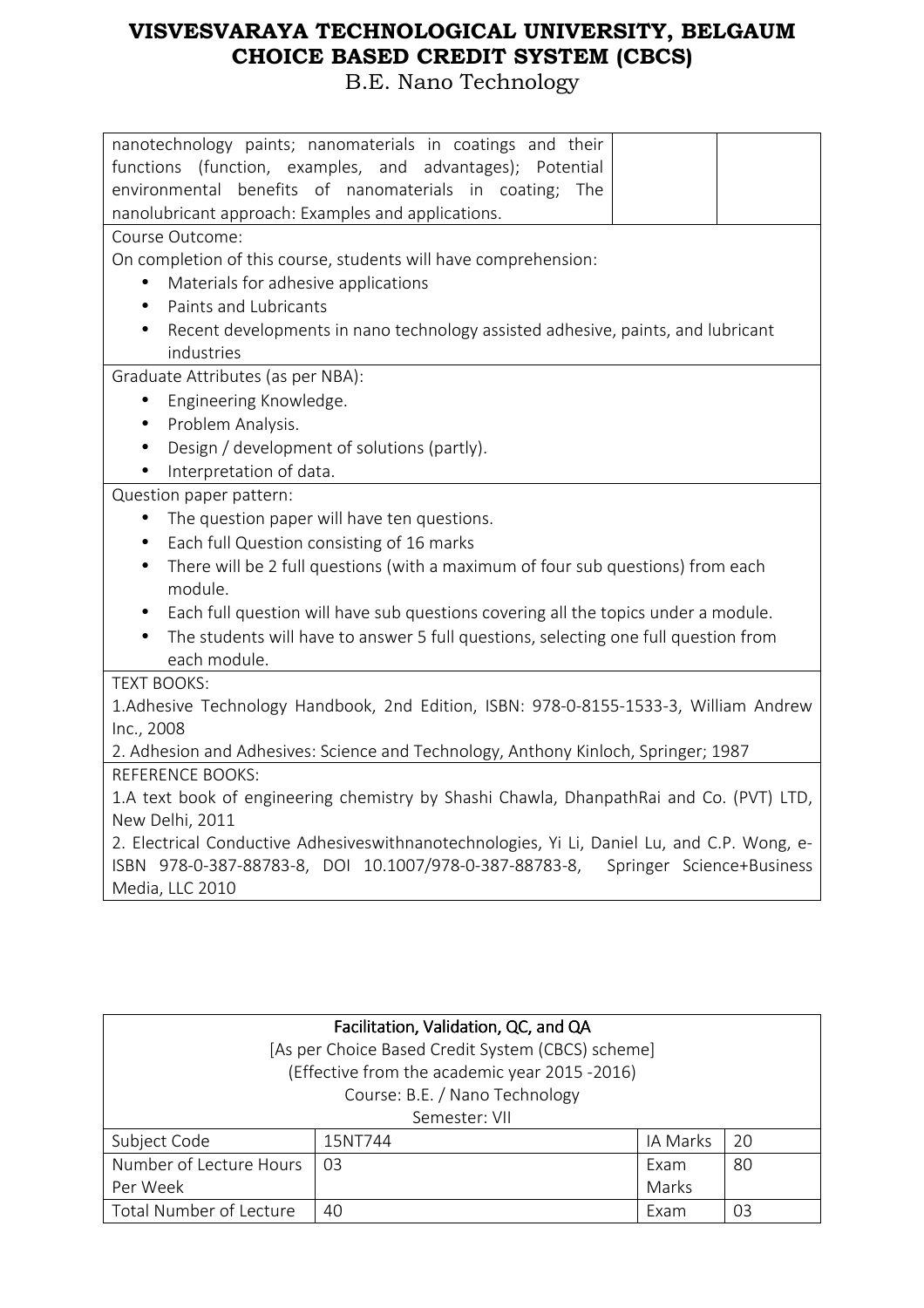| $CREDIT - 03$<br>Course Objective:<br>As a graduate of this program you will have learned how to do the following:<br>To Perform a variety of Quality Control activities including developing QC policies and<br>$\bullet$<br><b>Standard Operation Procedures</b><br>To Identify and analyze unexpected results during routine analyses and help to<br>$\bullet$<br>provide solutions based on scientific and regulatory considerations by implementing<br>preventive action and corrective actions programs.<br>To understand the concept of quality systems and compliance in the regulated<br>$\bullet$<br>industry and the role of quality assurance.<br>To understand the use of controlled documentation.<br>To know about ISO series of Standards<br>Modules<br>Teaching<br>Revised<br>Bloom's<br>Hours<br>Taxonomy<br>(RBT)<br>Level<br>Module 1:<br>L1, L2<br>08<br><b>INTRODUCTION</b><br>Validation, Quality control and Quality Assurance: Introduction,<br>definition, Validation and Regulatory Affairs:<br>The<br>history,<br>Fundamentals of Regulatory Compliance with respect to Good<br>Clinical Practice (GCP), Good Manufacturing Practice (GMP) & Good<br>Laboratory Practice (GLP). An Introduction to the Basic Concepts of<br>Process Validation & how it Differs from Qualification (IQ, OQ & PQ)<br>Procedures, A Review of Prospective, Concurrent, Retrospective<br>Validation & Revalidation including the use of Statistical Process<br>Control (SPC) Techniques |
|--------------------------------------------------------------------------------------------------------------------------------------------------------------------------------------------------------------------------------------------------------------------------------------------------------------------------------------------------------------------------------------------------------------------------------------------------------------------------------------------------------------------------------------------------------------------------------------------------------------------------------------------------------------------------------------------------------------------------------------------------------------------------------------------------------------------------------------------------------------------------------------------------------------------------------------------------------------------------------------------------------------------------------------------------------------------------------------------------------------------------------------------------------------------------------------------------------------------------------------------------------------------------------------------------------------------------------------------------------------------------------------------------------------------------------------------------------------------------------------------------|
|                                                                                                                                                                                                                                                                                                                                                                                                                                                                                                                                                                                                                                                                                                                                                                                                                                                                                                                                                                                                                                                                                                                                                                                                                                                                                                                                                                                                                                                                                                  |
|                                                                                                                                                                                                                                                                                                                                                                                                                                                                                                                                                                                                                                                                                                                                                                                                                                                                                                                                                                                                                                                                                                                                                                                                                                                                                                                                                                                                                                                                                                  |
|                                                                                                                                                                                                                                                                                                                                                                                                                                                                                                                                                                                                                                                                                                                                                                                                                                                                                                                                                                                                                                                                                                                                                                                                                                                                                                                                                                                                                                                                                                  |
|                                                                                                                                                                                                                                                                                                                                                                                                                                                                                                                                                                                                                                                                                                                                                                                                                                                                                                                                                                                                                                                                                                                                                                                                                                                                                                                                                                                                                                                                                                  |
|                                                                                                                                                                                                                                                                                                                                                                                                                                                                                                                                                                                                                                                                                                                                                                                                                                                                                                                                                                                                                                                                                                                                                                                                                                                                                                                                                                                                                                                                                                  |
|                                                                                                                                                                                                                                                                                                                                                                                                                                                                                                                                                                                                                                                                                                                                                                                                                                                                                                                                                                                                                                                                                                                                                                                                                                                                                                                                                                                                                                                                                                  |
|                                                                                                                                                                                                                                                                                                                                                                                                                                                                                                                                                                                                                                                                                                                                                                                                                                                                                                                                                                                                                                                                                                                                                                                                                                                                                                                                                                                                                                                                                                  |
|                                                                                                                                                                                                                                                                                                                                                                                                                                                                                                                                                                                                                                                                                                                                                                                                                                                                                                                                                                                                                                                                                                                                                                                                                                                                                                                                                                                                                                                                                                  |
|                                                                                                                                                                                                                                                                                                                                                                                                                                                                                                                                                                                                                                                                                                                                                                                                                                                                                                                                                                                                                                                                                                                                                                                                                                                                                                                                                                                                                                                                                                  |
|                                                                                                                                                                                                                                                                                                                                                                                                                                                                                                                                                                                                                                                                                                                                                                                                                                                                                                                                                                                                                                                                                                                                                                                                                                                                                                                                                                                                                                                                                                  |
|                                                                                                                                                                                                                                                                                                                                                                                                                                                                                                                                                                                                                                                                                                                                                                                                                                                                                                                                                                                                                                                                                                                                                                                                                                                                                                                                                                                                                                                                                                  |
|                                                                                                                                                                                                                                                                                                                                                                                                                                                                                                                                                                                                                                                                                                                                                                                                                                                                                                                                                                                                                                                                                                                                                                                                                                                                                                                                                                                                                                                                                                  |
|                                                                                                                                                                                                                                                                                                                                                                                                                                                                                                                                                                                                                                                                                                                                                                                                                                                                                                                                                                                                                                                                                                                                                                                                                                                                                                                                                                                                                                                                                                  |
|                                                                                                                                                                                                                                                                                                                                                                                                                                                                                                                                                                                                                                                                                                                                                                                                                                                                                                                                                                                                                                                                                                                                                                                                                                                                                                                                                                                                                                                                                                  |
|                                                                                                                                                                                                                                                                                                                                                                                                                                                                                                                                                                                                                                                                                                                                                                                                                                                                                                                                                                                                                                                                                                                                                                                                                                                                                                                                                                                                                                                                                                  |
|                                                                                                                                                                                                                                                                                                                                                                                                                                                                                                                                                                                                                                                                                                                                                                                                                                                                                                                                                                                                                                                                                                                                                                                                                                                                                                                                                                                                                                                                                                  |
|                                                                                                                                                                                                                                                                                                                                                                                                                                                                                                                                                                                                                                                                                                                                                                                                                                                                                                                                                                                                                                                                                                                                                                                                                                                                                                                                                                                                                                                                                                  |
|                                                                                                                                                                                                                                                                                                                                                                                                                                                                                                                                                                                                                                                                                                                                                                                                                                                                                                                                                                                                                                                                                                                                                                                                                                                                                                                                                                                                                                                                                                  |
|                                                                                                                                                                                                                                                                                                                                                                                                                                                                                                                                                                                                                                                                                                                                                                                                                                                                                                                                                                                                                                                                                                                                                                                                                                                                                                                                                                                                                                                                                                  |
|                                                                                                                                                                                                                                                                                                                                                                                                                                                                                                                                                                                                                                                                                                                                                                                                                                                                                                                                                                                                                                                                                                                                                                                                                                                                                                                                                                                                                                                                                                  |
|                                                                                                                                                                                                                                                                                                                                                                                                                                                                                                                                                                                                                                                                                                                                                                                                                                                                                                                                                                                                                                                                                                                                                                                                                                                                                                                                                                                                                                                                                                  |
|                                                                                                                                                                                                                                                                                                                                                                                                                                                                                                                                                                                                                                                                                                                                                                                                                                                                                                                                                                                                                                                                                                                                                                                                                                                                                                                                                                                                                                                                                                  |
|                                                                                                                                                                                                                                                                                                                                                                                                                                                                                                                                                                                                                                                                                                                                                                                                                                                                                                                                                                                                                                                                                                                                                                                                                                                                                                                                                                                                                                                                                                  |
|                                                                                                                                                                                                                                                                                                                                                                                                                                                                                                                                                                                                                                                                                                                                                                                                                                                                                                                                                                                                                                                                                                                                                                                                                                                                                                                                                                                                                                                                                                  |
|                                                                                                                                                                                                                                                                                                                                                                                                                                                                                                                                                                                                                                                                                                                                                                                                                                                                                                                                                                                                                                                                                                                                                                                                                                                                                                                                                                                                                                                                                                  |
|                                                                                                                                                                                                                                                                                                                                                                                                                                                                                                                                                                                                                                                                                                                                                                                                                                                                                                                                                                                                                                                                                                                                                                                                                                                                                                                                                                                                                                                                                                  |
|                                                                                                                                                                                                                                                                                                                                                                                                                                                                                                                                                                                                                                                                                                                                                                                                                                                                                                                                                                                                                                                                                                                                                                                                                                                                                                                                                                                                                                                                                                  |
|                                                                                                                                                                                                                                                                                                                                                                                                                                                                                                                                                                                                                                                                                                                                                                                                                                                                                                                                                                                                                                                                                                                                                                                                                                                                                                                                                                                                                                                                                                  |
|                                                                                                                                                                                                                                                                                                                                                                                                                                                                                                                                                                                                                                                                                                                                                                                                                                                                                                                                                                                                                                                                                                                                                                                                                                                                                                                                                                                                                                                                                                  |
| Module 2:<br>08<br>L1, L2, L3                                                                                                                                                                                                                                                                                                                                                                                                                                                                                                                                                                                                                                                                                                                                                                                                                                                                                                                                                                                                                                                                                                                                                                                                                                                                                                                                                                                                                                                                    |
| UTILITIES VALIDATION AND ANALYTICAL METHOD VALIDATION                                                                                                                                                                                                                                                                                                                                                                                                                                                                                                                                                                                                                                                                                                                                                                                                                                                                                                                                                                                                                                                                                                                                                                                                                                                                                                                                                                                                                                            |
| Validation of water system- for production of DM water, distilled                                                                                                                                                                                                                                                                                                                                                                                                                                                                                                                                                                                                                                                                                                                                                                                                                                                                                                                                                                                                                                                                                                                                                                                                                                                                                                                                                                                                                                |
| water, Validation of Air handling Units- classification of environment                                                                                                                                                                                                                                                                                                                                                                                                                                                                                                                                                                                                                                                                                                                                                                                                                                                                                                                                                                                                                                                                                                                                                                                                                                                                                                                                                                                                                           |
| (class 100, 10,000, 1,00,000),<br>Performance qualification &                                                                                                                                                                                                                                                                                                                                                                                                                                                                                                                                                                                                                                                                                                                                                                                                                                                                                                                                                                                                                                                                                                                                                                                                                                                                                                                                                                                                                                    |
| parameter of cleanliness such as number of airborne particles,                                                                                                                                                                                                                                                                                                                                                                                                                                                                                                                                                                                                                                                                                                                                                                                                                                                                                                                                                                                                                                                                                                                                                                                                                                                                                                                                                                                                                                   |
| microbes filter integrity test of HEPA filter, air velocity, air flow                                                                                                                                                                                                                                                                                                                                                                                                                                                                                                                                                                                                                                                                                                                                                                                                                                                                                                                                                                                                                                                                                                                                                                                                                                                                                                                                                                                                                            |
| pattern, no. of air changes, pressure differentials etc.                                                                                                                                                                                                                                                                                                                                                                                                                                                                                                                                                                                                                                                                                                                                                                                                                                                                                                                                                                                                                                                                                                                                                                                                                                                                                                                                                                                                                                         |
| Analytical Method Validation: Recommendation of ICH guideline-                                                                                                                                                                                                                                                                                                                                                                                                                                                                                                                                                                                                                                                                                                                                                                                                                                                                                                                                                                                                                                                                                                                                                                                                                                                                                                                                                                                                                                   |
| Definition of accuracy, precision, linearity, Limit of Detection, Limit of                                                                                                                                                                                                                                                                                                                                                                                                                                                                                                                                                                                                                                                                                                                                                                                                                                                                                                                                                                                                                                                                                                                                                                                                                                                                                                                                                                                                                       |
| Quantification, range, robustness, ruggedness, specificity, system                                                                                                                                                                                                                                                                                                                                                                                                                                                                                                                                                                                                                                                                                                                                                                                                                                                                                                                                                                                                                                                                                                                                                                                                                                                                                                                                                                                                                               |
| suitability test. USP requirement of analytical validation- different                                                                                                                                                                                                                                                                                                                                                                                                                                                                                                                                                                                                                                                                                                                                                                                                                                                                                                                                                                                                                                                                                                                                                                                                                                                                                                                                                                                                                            |
| category of assays.                                                                                                                                                                                                                                                                                                                                                                                                                                                                                                                                                                                                                                                                                                                                                                                                                                                                                                                                                                                                                                                                                                                                                                                                                                                                                                                                                                                                                                                                              |
| Module 3:<br>08<br>L1, L2, L3,                                                                                                                                                                                                                                                                                                                                                                                                                                                                                                                                                                                                                                                                                                                                                                                                                                                                                                                                                                                                                                                                                                                                                                                                                                                                                                                                                                                                                                                                   |
| PLANNING AND VALIDATION<br>L4                                                                                                                                                                                                                                                                                                                                                                                                                                                                                                                                                                                                                                                                                                                                                                                                                                                                                                                                                                                                                                                                                                                                                                                                                                                                                                                                                                                                                                                                    |
| ISO 9000 Series & International Harmonization & their effect upon                                                                                                                                                                                                                                                                                                                                                                                                                                                                                                                                                                                                                                                                                                                                                                                                                                                                                                                                                                                                                                                                                                                                                                                                                                                                                                                                                                                                                                |
| GMP's, Planning & Managing a Validation Program including Change                                                                                                                                                                                                                                                                                                                                                                                                                                                                                                                                                                                                                                                                                                                                                                                                                                                                                                                                                                                                                                                                                                                                                                                                                                                                                                                                                                                                                                 |
| Control, Scale-Up and Post-Approval Changes (SUPAC), Validation of                                                                                                                                                                                                                                                                                                                                                                                                                                                                                                                                                                                                                                                                                                                                                                                                                                                                                                                                                                                                                                                                                                                                                                                                                                                                                                                                                                                                                               |
| Water & Thermal Systems, including HVAC Facilities & Cleaning                                                                                                                                                                                                                                                                                                                                                                                                                                                                                                                                                                                                                                                                                                                                                                                                                                                                                                                                                                                                                                                                                                                                                                                                                                                                                                                                                                                                                                    |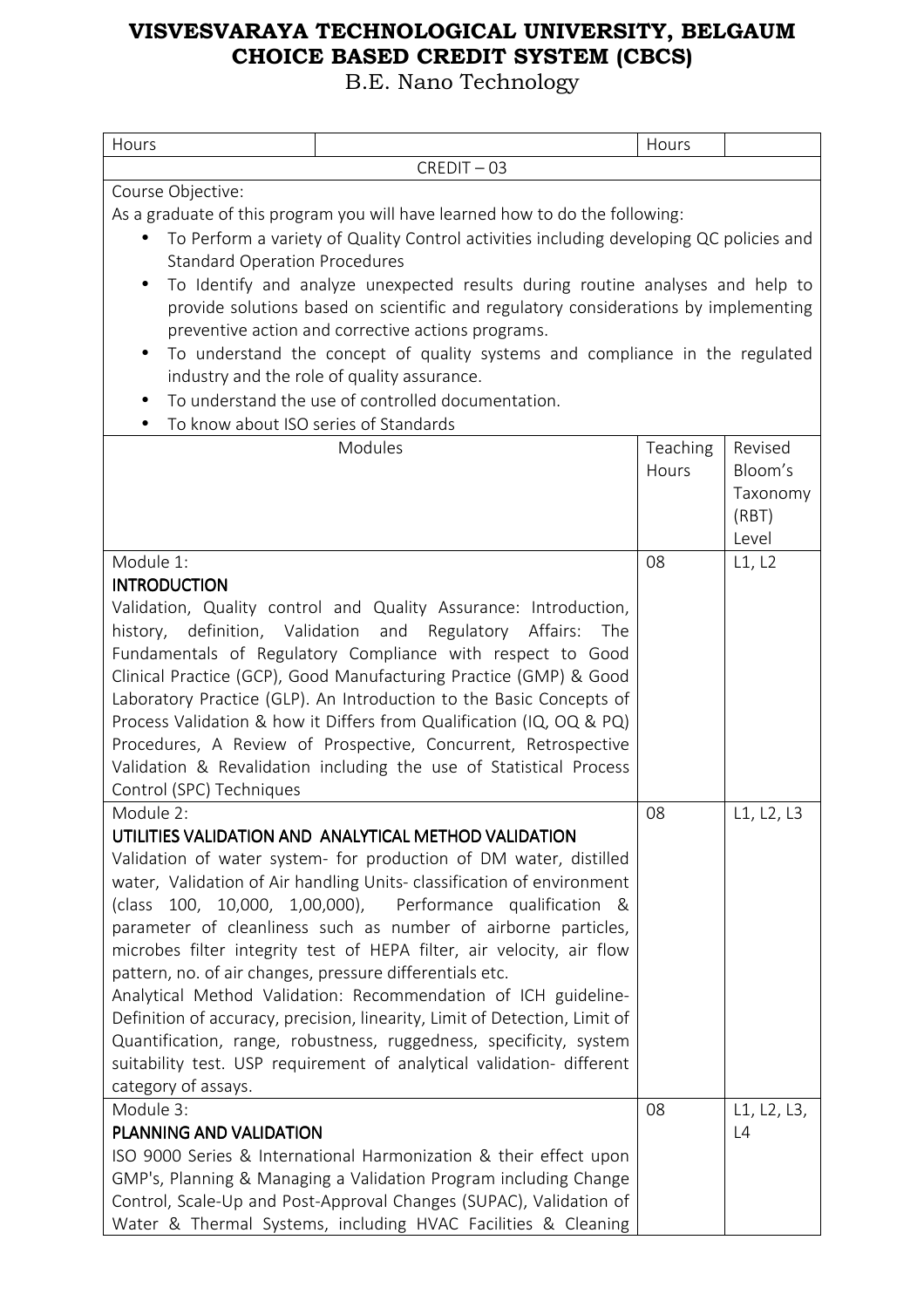| Validation. Validation of Active Pharmaceutical Ingredients (APIs) &<br>Aseptic Processes. Validation of Non-Sterile Processes (used in the<br>manufacture of Solids, Liquids, & Semisolid Dosage Forms). Overview<br>of methods of evolution, FDA and ICH guidelines, Development and<br>validation, sample preparation, separations, Minimum detectable<br>amount<br>Module 4:<br><b>QUALITY STANDARDS</b><br>ISO 9000 Series of Standards, Quality System, Contract Review,                                                                                                                                                                                                                                                                                                                                                                                                                                                                                                                                                                                                     | 08 | L1, L2, L3,<br>L4 |
|------------------------------------------------------------------------------------------------------------------------------------------------------------------------------------------------------------------------------------------------------------------------------------------------------------------------------------------------------------------------------------------------------------------------------------------------------------------------------------------------------------------------------------------------------------------------------------------------------------------------------------------------------------------------------------------------------------------------------------------------------------------------------------------------------------------------------------------------------------------------------------------------------------------------------------------------------------------------------------------------------------------------------------------------------------------------------------|----|-------------------|
| Design Control, Document and Data Control, Preservation and<br>Delivery, Control of Quality Records, Internal Quality Audits, Training,<br>Servicing, Statistical Techniques, ISO-9001-2000, Scope, Normative<br>Reference, Terms and Definitions, Quality Management, System,<br>Documents Requirements, Management's Responsibility, Resource<br>Management, Infrastructure, Product Realization, Measurement,<br>Analysis and Improvement, ISO-14000 - Environmental Management<br>Systems.                                                                                                                                                                                                                                                                                                                                                                                                                                                                                                                                                                                     |    |                   |
| Module 5:<br>QUALITY CONTROL, QUALITY ASSURANCE AND MANAGEMENT<br>Objectives of QC, Customer Satisfaction, Capability; Terms Relating<br>to Management, Management System, Quality Management<br>System, Quality Policy, Quality Planning, Quality Control, Quality<br>Improvement, Continual Improvement,<br>Assurance, Quality<br>Effectiveness, Efficiency; Relating to Process and Product, Process,<br>Product, Procedure; Terms relating to Characteristics, Quality<br>Characteristics; Terms Relating to Conformity, Non-Conformity,<br>Defect, Preventive Action, Corrective Action, Correction, Rework,<br>Repair, Scrap, Concession, Deviation Permit, Release; Terms Relating<br>to Documentation, Information, Document, Specification, Quality<br>Manual, Quality Plan, Record; Terms Relating of Examination,<br>Objective Evidence, Inspection, Test, Metrological Confirmation. The<br>development of regulatory requirements for validation, Impact<br>Assessment;<br>Failure<br>Mode<br>and<br>Effects<br>Analysis<br>$(FMA)$ ,<br><b>Contamination Control</b> | 08 | L1, L2, L3        |
| Course Outcome:<br>Describe the validation, Quality control, Quality Assurance<br>$\bullet$<br>Understand the importance of GAMP and ISO standards<br>Explain the implementation of control measures taken in process and product<br>development<br>Identify the objectives of Quality control, Quality Assurance and management<br>$\bullet$<br>Graduate Attributes (as per NBA):<br>Engineering Knowledge.<br>$\bullet$<br>Problem Analysis.<br>Design / development of solutions (partly).<br>Interpretation of data.<br>$\bullet$                                                                                                                                                                                                                                                                                                                                                                                                                                                                                                                                              |    |                   |
| Question paper pattern:<br>The question paper will have ten questions.<br>Each full Question consisting of 16 marks                                                                                                                                                                                                                                                                                                                                                                                                                                                                                                                                                                                                                                                                                                                                                                                                                                                                                                                                                                |    |                   |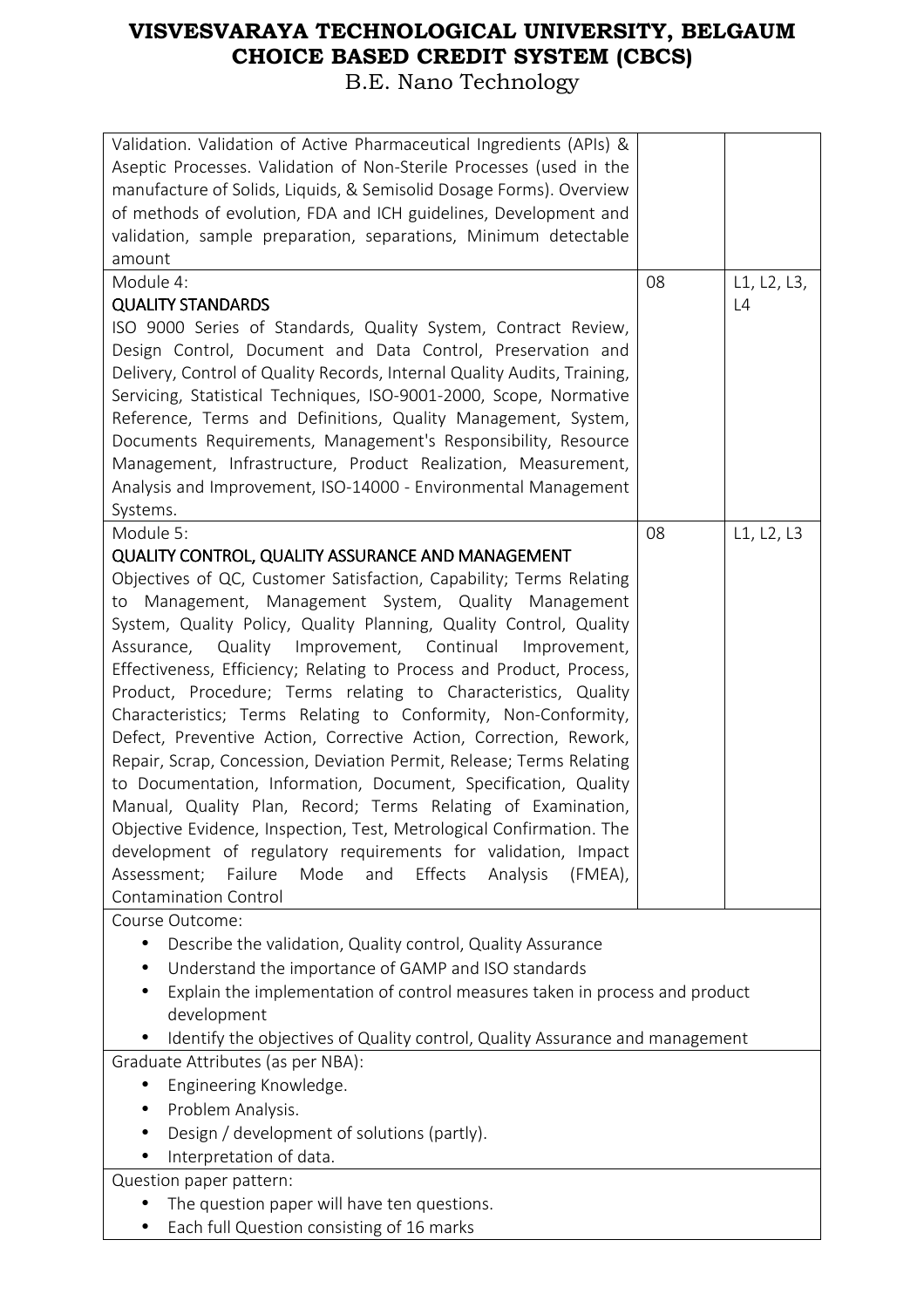B.E. Nano Technology

- There will be 2 full questions (with a maximum of four sub questions) from each module.
- Each full question will have sub questions covering all the topics under a module.
- The students will have to answer 5 full questions, selecting one full question from each module.

### TEXT BOOKS:

1. Total Quality Management- Guiding Principle for Application, J. P. Peker, ASTM manual series, Philadelphia.

2. Total Quality Management – The Key to Business Improvement, Champman and Hall, Londan.

3. Quality Assurance Guide by Organisation of Pharmaceutical products of India.

4. ISO 9000 and Total Quality Management – Sadhank. G. Ghosh

5. ISO 9000 Quality Systems Handbook - updated for the ISO 9001:2008 standard, Sixth Edition: Using the standards as a framework for business improvement by David Hoyle, 2009. REFERENCE BOOKS:

1. R. Nash and Wachter, "Pharmaceutical Process Validation". Volume 129, Latest Edition. Marcel Dekker Inc., New York.

2. Guidance for Industry, Sterile Drug Products Produced by Aseptic Processing — Current Good Manufacturing Practice-USFDA.

3. www.fda.org

4. US-FDA guideline for bio analytical studies. Dekker Inc., New York

5.Juran's Quality Handbook, 5th Ed, by J M Juran, A B Godfrey, McGrawHill International Edition

6. Total quality management: strategies and techniques proven at today's most successful companies (Portable Mba Series) by Stephen George and Arnold Weimerskirch, 1998.

| Signal and Image Processing                   |                                                   |          |    |  |
|-----------------------------------------------|---------------------------------------------------|----------|----|--|
|                                               | [As per Choice Based Credit System (CBCS) scheme] |          |    |  |
| (Effective from the academic year 2015 -2016) |                                                   |          |    |  |
| Course: B.E. / Nano Technology                |                                                   |          |    |  |
| Semester: VII                                 |                                                   |          |    |  |
| Subject Code                                  | 15NT751                                           | IA Marks | 20 |  |
| Number of Lecture Hours                       | 0 <sub>3</sub>                                    | Exam     | 80 |  |
| Per Week                                      |                                                   | Marks    |    |  |
| Total Number of Lecture                       | 40                                                | Exam     | 03 |  |
| <b>Hours</b>                                  |                                                   | Hours    |    |  |
| $CRFDIT - 03$                                 |                                                   |          |    |  |

Course Objective:

- To understand the basics of biomedical signal and image processing techniques and data acquisition methods
- Todesign and develop mathematical models for biomedical signal and image processing techniques

• Toevaluate and analyse biomedical imaging techniques in nanomedicine

| Modules | Teaching   Revised |          |
|---------|--------------------|----------|
|         | Hours              | Bloom's  |
|         |                    | Taxonomy |
|         |                    | (RBT)    |
|         |                    | Level    |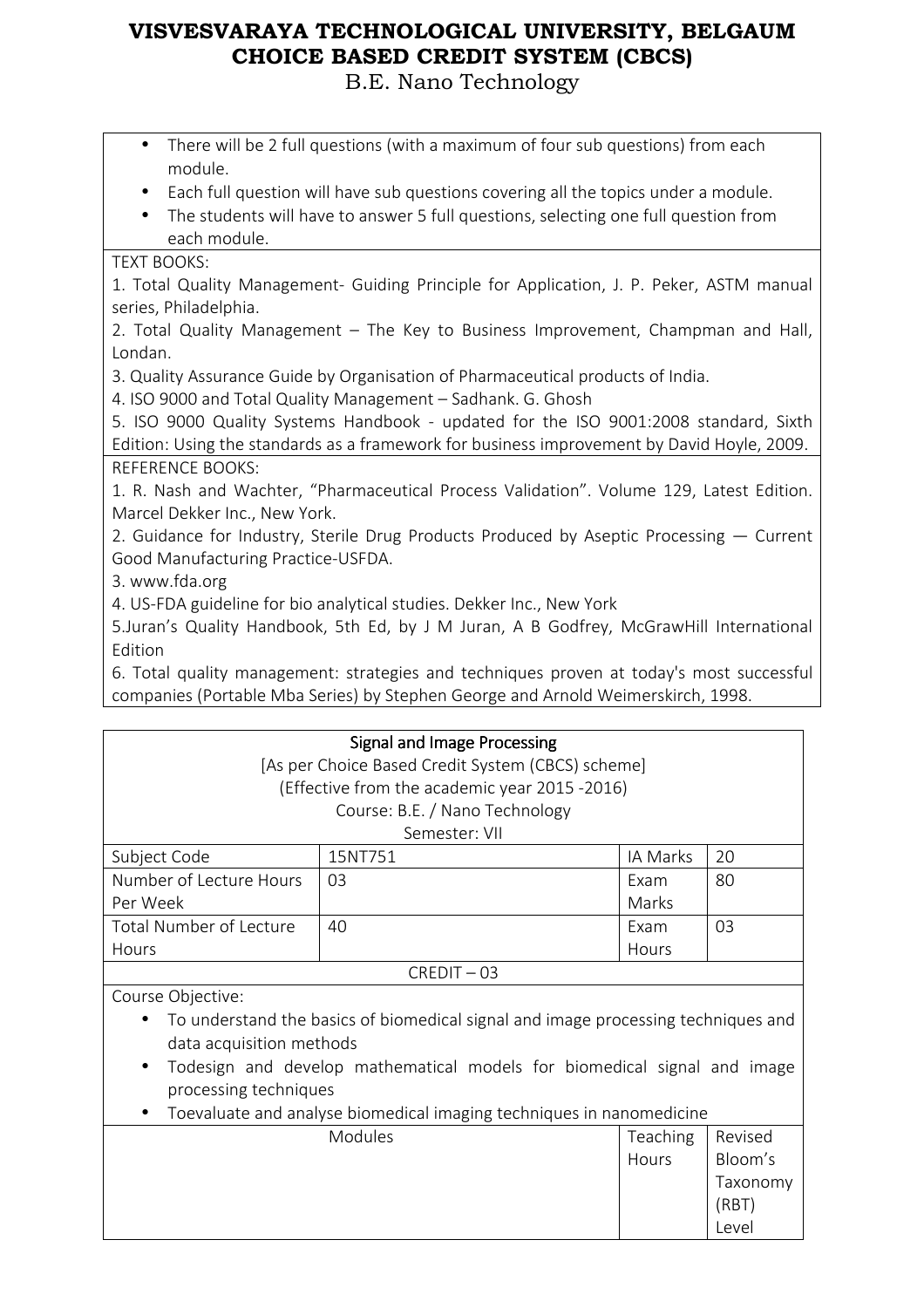| Module 1:                                                                    | 08 | L1, L2            |  |
|------------------------------------------------------------------------------|----|-------------------|--|
| <b>INTRODUCTION TO DIGITAL SIGNAL AND IMAGE PROCESSING</b>                   |    |                   |  |
| Signals and Biomedical Signal Processing, Fourier Transform, Filter          |    |                   |  |
| Design, Image Filtering, Enhancement, and Restoration, Edge                  |    |                   |  |
| Detection and Segmentation of Images, Wavelet Transform                      |    |                   |  |
| Module 2:                                                                    | 08 | L1, L2, L3        |  |
| PROCESSING OF BIOMEDICAL SIGNALS                                             |    |                   |  |
| Electrical Activities of Cell, Introduction and Overview,<br>lon             |    |                   |  |
| Transport in Biological Cells, Electrical Characteristics of Cell            |    |                   |  |
| Membranes, Hodgkin-Huxley Model, Electrical Data Acquisition,                |    |                   |  |
| Some Practical Considerations for Biomedical<br>Electrodes,                  |    |                   |  |
| Electrocardiogram:<br>Introduction<br>and<br>Overview,                       |    |                   |  |
| Electroencephalogram: Introduction<br>Overview,<br>and                       |    |                   |  |
| Electromyogram: Introduction and Overview, Other Biomedical                  |    |                   |  |
| Signals: Introduction and Overview                                           |    |                   |  |
| Module 3:<br>PROCESSING OF BIOMEDICAL IMAGES                                 | 08 | L1, L2, L3,<br>L4 |  |
| Principles of Computed Tomography: Introduction and Overview,                |    |                   |  |
| X-Ray Imaging and Computed Tomography: Introduction and                      |    |                   |  |
| Overview, Magnetic Resonance Imaging: Introduction<br>and                    |    |                   |  |
| Overview, Ultrasound Imaging: Introduction and Overview,                     |    |                   |  |
| Positron Emission Tomography: Introduction and Overview, Other               |    |                   |  |
| Biomedical Imaging Techniques: Introduction and Overview                     |    |                   |  |
| Module 4:                                                                    | 08 | L1, L2, L3,       |  |
| NANOTECHNOLOGY IMAGING IN CARDIOLOGY                                         |    | L4                |  |
| nanotechnology and cardiovascular science, nanotechnology                    |    |                   |  |
| matrices employed for cardiovascular constructs, nanotechnology-             |    |                   |  |
| based imaging in cardiology, nanotechnology materials for                    |    |                   |  |
| enhanced MRI and ultrasonography-based imaging, specific                     |    |                   |  |
| matrices for nanoparticles used in cardiovascular imaging,                   |    |                   |  |
| scaffolding<br>nanotechnology<br>for<br>platforms<br>tissue<br>and           |    |                   |  |
| reconstruction, materials and techniques used for nano-scaffold              |    |                   |  |
| construction, future research directions and conclusion.                     |    |                   |  |
| Module 5:                                                                    | 08 | L1, L2, L3        |  |
| <b>NANOIMAGING FOR NANOMEDICINE</b>                                          |    |                   |  |
| Applications of Nanoparticles in Medical Imaging, Nanoparticles              |    |                   |  |
| for Multi-Modality Diagnostic Imaging and Drug Delivery, Atomic              |    |                   |  |
| Force Microscopy for Nanomedicine, Image-Based High-Content                  |    |                   |  |
| Analysis, Stem Cells and Nanomedicines: A Novel Strategy for Drug            |    |                   |  |
| Discovery                                                                    |    |                   |  |
| Course Outcome:                                                              |    |                   |  |
| After successfully completing this course, students will be able to:         |    |                   |  |
| Understand the fundamentalsofbiomedical signal and imaging techniques        |    |                   |  |
| Develop mathematical models image processing algorithms and evaluate their   |    |                   |  |
| performances                                                                 |    |                   |  |
| Apply appropriate image processing techniques in cardiology and Nanomedicine |    |                   |  |
| Graduate Attributes (as per NBA):                                            |    |                   |  |
| Engineering Knowledge.                                                       |    |                   |  |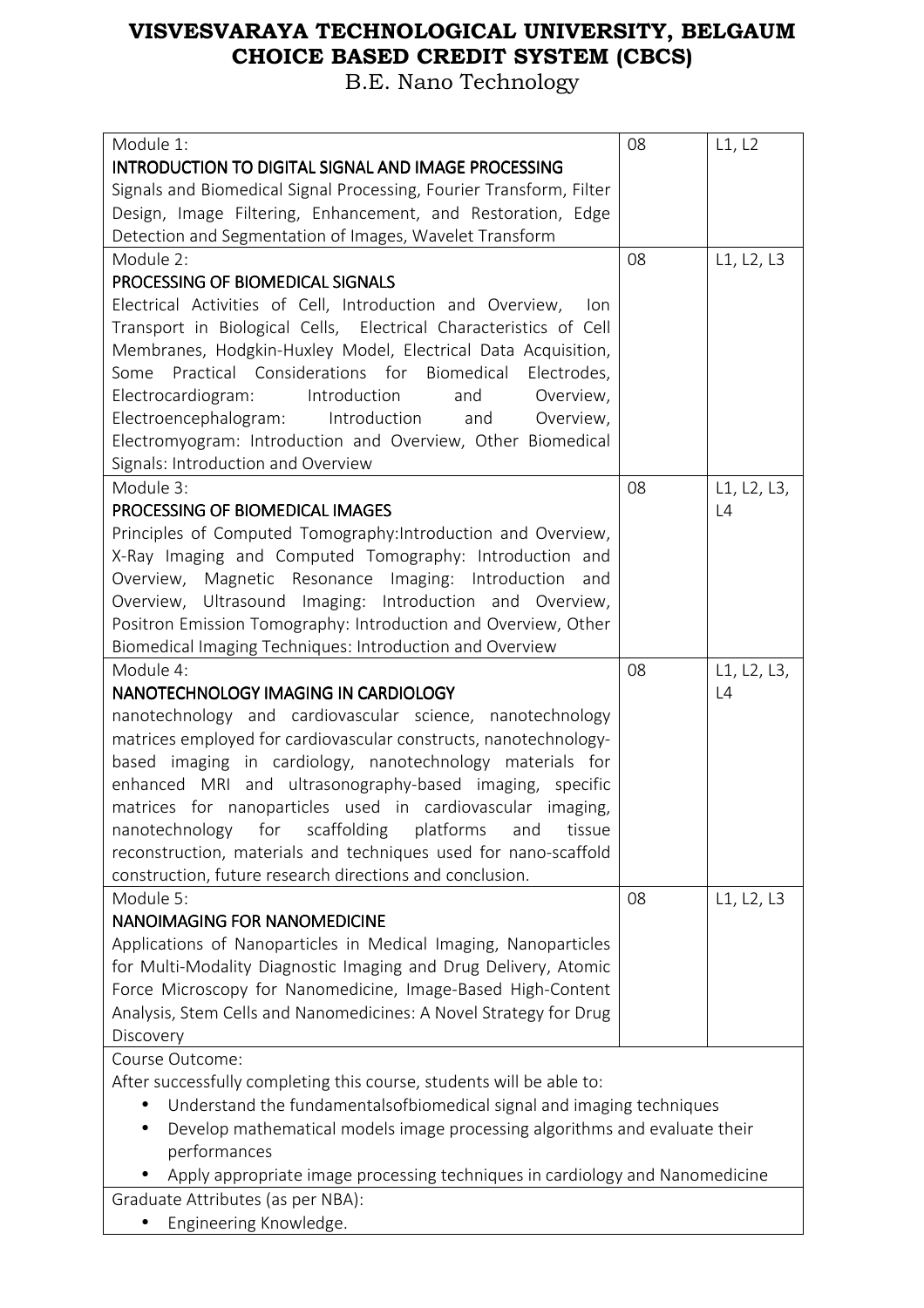B.E. Nano Technology

| Problem Analysis.<br>$\bullet$                                                             |                                                                                        |          |                   |
|--------------------------------------------------------------------------------------------|----------------------------------------------------------------------------------------|----------|-------------------|
|                                                                                            | Design / development of solutions (partly).                                            |          |                   |
| Interpretation of data.                                                                    |                                                                                        |          |                   |
| Question paper pattern:                                                                    |                                                                                        |          |                   |
|                                                                                            | The question paper will have ten questions.                                            |          |                   |
| $\bullet$                                                                                  | Each full Question consisting of 16 marks                                              |          |                   |
| $\bullet$<br>module.                                                                       | There will be 2 full questions (with a maximum of four sub questions) from each        |          |                   |
|                                                                                            | Each full question will have sub questions covering all the topics under a module.     |          |                   |
| each module.                                                                               | The students will have to answer 5 full questions, selecting one full question from    |          |                   |
| <b>TEXT BOOKS:</b>                                                                         |                                                                                        |          |                   |
| Edition, CRC Press, 2012                                                                   | 1. KayvanNajarian, Robert Splinter, Biomedical Signal and Image Processing, Second     |          |                   |
| 2.                                                                                         | Information Resources Management Association, Medical Imaging: Concepts,               |          |                   |
|                                                                                            | Methodologies, Tools, and Applications, IGI Global, 2016 (Chapter                      |          | 34)               |
| concepts/9781522505716/)                                                                   | (https://www.safaribooksonline.com/library/view/medical-imaging-                       |          |                   |
| 3.                                                                                         | Raj Bawa, Gerald F. Audette, Israel Rubinstein, Handbook of Clinical Nanomedicine:     |          |                   |
|                                                                                            | Nanoparticles, Imaging, Therapy, and Clinical Applications, Pan Stanford, 2016         |          |                   |
| <b>REFERENCE BOOKS:</b>                                                                    |                                                                                        |          |                   |
|                                                                                            | 1. John L. Semmlow, Benjamin Griffel, Biosignal and Medical Image Processing, Third    |          |                   |
| Edition, CRC Press, 2014                                                                   |                                                                                        |          |                   |
|                                                                                            | 2. Ayman El-Baz, Jasjit S. Suri, Lung Imaging and Computer Aided Diagnosis, CRC Press, |          |                   |
| 2011                                                                                       |                                                                                        |          |                   |
|                                                                                            | Nanotechnology for Energy and Environment                                              |          |                   |
|                                                                                            | [As per Choice Based Credit System (CBCS) scheme]                                      |          |                   |
|                                                                                            | (Effective from the academic year 2015 -2016)                                          |          |                   |
|                                                                                            | Course: B.E. / Nano Technology                                                         |          |                   |
|                                                                                            | Semester: VII                                                                          |          |                   |
| Subject Code                                                                               | 15NT752                                                                                | IA Marks | 20                |
| Number of Lecture                                                                          | 03                                                                                     | Exam     | 80                |
| Hours Per Week                                                                             |                                                                                        | Marks    |                   |
| <b>Total Number of Lecture</b>                                                             | 40                                                                                     | Exam     | 03                |
| Hours                                                                                      |                                                                                        | Hours    |                   |
|                                                                                            | $CREDIT - 03$                                                                          |          |                   |
| Course Objective:                                                                          |                                                                                        |          |                   |
|                                                                                            |                                                                                        |          |                   |
|                                                                                            | To understand the scope of nanotechnology and its materials for the development        |          |                   |
| of energy and environmental issues                                                         |                                                                                        |          |                   |
| To study about nanomaterials and their devices for the improvement of already<br>$\bullet$ |                                                                                        |          |                   |
| existing devices and machineries in energy and environmental issues                        |                                                                                        |          |                   |
| To understand nano-remediation technologies, and sustainable nanotechnology.<br>$\bullet$  |                                                                                        |          |                   |
|                                                                                            | Modules                                                                                | Teaching | Revised           |
|                                                                                            |                                                                                        | Hours    | Bloom's           |
|                                                                                            |                                                                                        |          | Taxonomy<br>(RBT) |

Level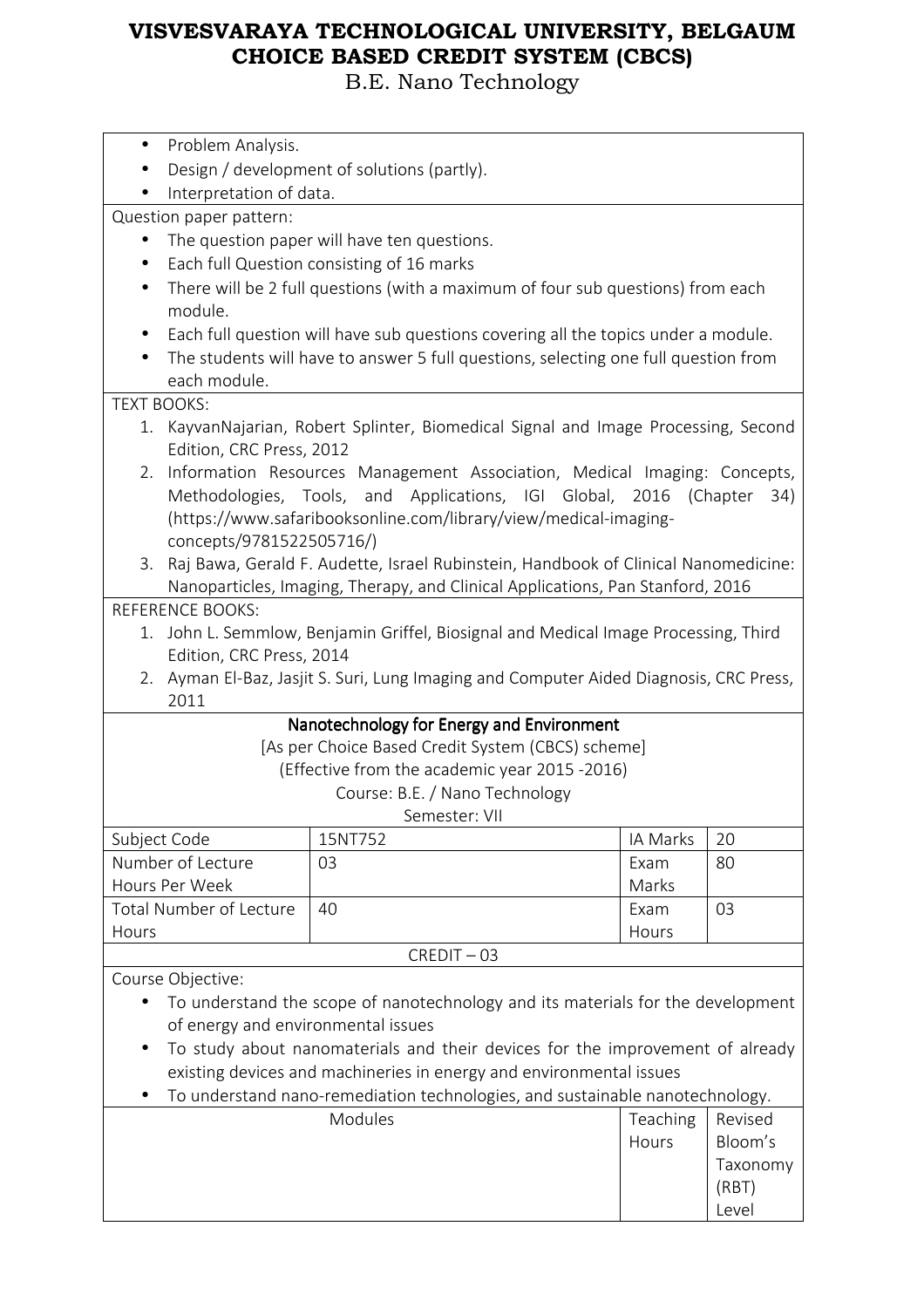| Module 1:                                                            | 08 | L1, L2      |
|----------------------------------------------------------------------|----|-------------|
| NANOTECHNOLOGY FOR SUSTAINABLE ENERGY                                |    |             |
| Nanotechnology for sustainable energy- Energy conversion             |    |             |
| process, indirect and direct energy conversion-Materials for light   |    |             |
| emitting diodes-batteries-advanced turbines-catalytic reactors-      |    |             |
|                                                                      |    |             |
| capacitors-fuel cells. Material structure, Energy carriers, Energy   |    |             |
| states, Doping. Transport: heat, charge, mass, Thermo-electrics:     |    |             |
| applications, fundamentals, metrics, materials. Solar thermal:       |    |             |
| thermoelectric conversion. Photovoltaics: solar resource, p-n        |    |             |
| junctions, Solar photovoltaics.                                      |    |             |
| Module 2:                                                            | 08 | L1, L2, L3  |
| NANOMATERIALS FOR ALTERNATIVE ENERGY                                 |    |             |
| Nanomaterials for Fuel Cells and Hydrogen Generation and             |    |             |
| storage, Nano-structures for efficient solar hydrogen production,    |    |             |
| Metal Nanoclusters in Hydrogen Storage Applications, Metal           |    |             |
| Nanoparticles as Electro-catalysts in Fuel Cells, Nanowires as       |    |             |
| Hydrogen Sensors, Ceramic nanocomposites for alternate energy        |    |             |
| and environment protection, Applications for Cobalt Nanoparticles    |    |             |
| and Graphite Carbon-Shells, Nanomaterials for Solar Thermal          |    |             |
| Energy and Photovoltaic. Semiconductor Nanocrystals<br>and           |    |             |
| Quantum Dots for Solar Energy Applications.                          |    |             |
| Module 3:                                                            | 08 | L1, L2, L3, |
| NANO-ELECTROMECHANICAL SYSTEMS AND NOVEL MICROFLUIDIC                |    | L4          |
|                                                                      |    |             |
| <b>DEVICES</b>                                                       |    |             |
| Nano engines - driving mechanisms - power generation -               |    |             |
| microchannel battery - micro heat engine (MHE) fabrication -         |    |             |
| thermocapillary forces -Thermocapillary pumping (TCP)                |    |             |
| piezoelectric membrane. Nanomaterials in Energy<br>Storage           |    |             |
| Devices: MWNT for Li Ion Batteries, Nanomaterials in Electrodes,     |    |             |
| Hybrid Nanotubes: Anode Material, Supercapacitor, Battery            |    |             |
| Electrodes.                                                          |    |             |
| Module 4:                                                            | 08 | L1, L2, L3, |
| <b>NANO REMEDIATION TECHNOLOGIES</b>                                 |    | L4          |
| Nanomaterials-Remediation: Nano Membranes, Nano Meshes,              |    |             |
| Nano Fibres, NanoClays and Adsorbents, Zeolites, Nano Catalysts,     |    |             |
| Carbon Nano Tubes, Bio Polymers, Single Enzyme Nano particles,       |    |             |
| Bio Metallic Iron Nano Particles, Nano Semi-Conductors, Photo        |    |             |
| catalysis, Nano-sensors.                                             |    |             |
| Remediation<br>Nano<br>Technologies: Environmental<br>Nano           |    |             |
| Technology - Thermal, Physico-Chemical<br>Remediation<br>and         |    |             |
| Biological Methods, Nano Filtration for treatment ofwaste -          |    |             |
| removal of organics & inorganics and pathogens, Nanotechnology       |    |             |
|                                                                      |    |             |
| for water remediation and purification. Treatment of hi-tech         |    |             |
| industrial<br>using<br>nanoparticles/<br>waste<br>waters<br>modified |    |             |
| structures/devices. Environmental Benefits of nanomaterials.         |    |             |
| Module 5:                                                            | 08 | L1, L2, L3  |
| SUSTAINABLE NANOTECHNOLOGY                                           |    |             |
| Application of industrial ecology to nanotechnology,<br>Fate         |    |             |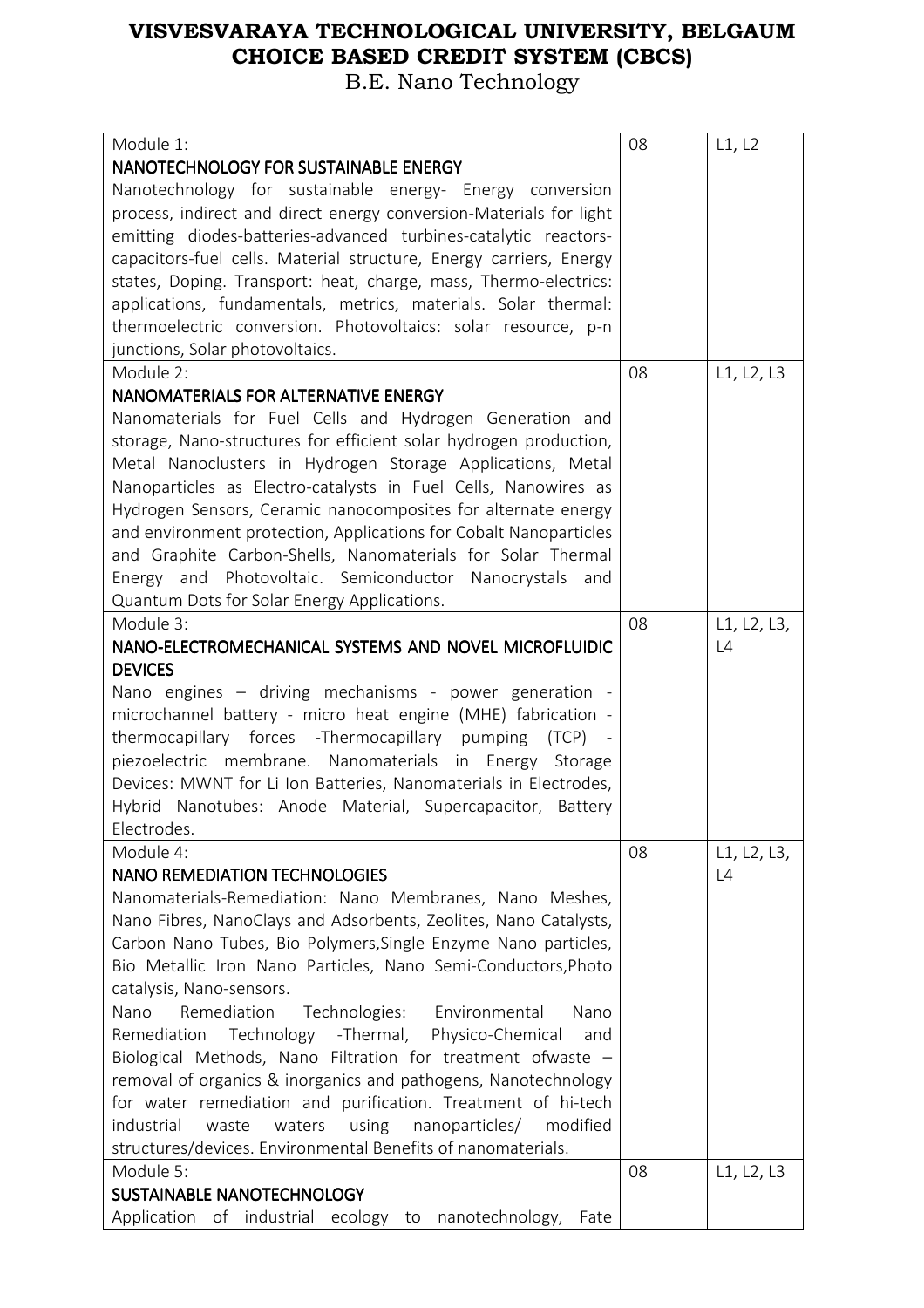# B.E. Nano Technology

| ofnanomaterials in environment, environmental life cycle of nano<br>materials, environmentaland health impacts of nano materials,<br>toxicological threats, eco-toxicology, exposure tonano particles - |  |  |  |
|---------------------------------------------------------------------------------------------------------------------------------------------------------------------------------------------------------|--|--|--|
| biological damage, threat posed by nano materials to humans,                                                                                                                                            |  |  |  |
| Environmental reconnaissance and surveillance. Corporate social                                                                                                                                         |  |  |  |
| responsibility fornanotechnology, Nano materials in future -                                                                                                                                            |  |  |  |
| implications.                                                                                                                                                                                           |  |  |  |
| Course Outcome:                                                                                                                                                                                         |  |  |  |
| Students can                                                                                                                                                                                            |  |  |  |
| understand the scope of nanotechnology and its materials for the development of<br>energy and environmental issues                                                                                      |  |  |  |
| study about nanomaterials and their devices for the improvement of already                                                                                                                              |  |  |  |
| existing devices and machineries in energy and environmental issues                                                                                                                                     |  |  |  |
| Understand nano-remediation technologies, and sustainable nanotechnology.                                                                                                                               |  |  |  |
| Graduate Attributes (as per NBA):                                                                                                                                                                       |  |  |  |
| Engineering Knowledge.<br>$\bullet$                                                                                                                                                                     |  |  |  |
| Problem Analysis.<br>$\bullet$                                                                                                                                                                          |  |  |  |
| Design / development of solutions (partly).<br>$\bullet$                                                                                                                                                |  |  |  |
| Interpretation of data.                                                                                                                                                                                 |  |  |  |
| Question paper pattern:                                                                                                                                                                                 |  |  |  |
| The question paper will have ten questions.                                                                                                                                                             |  |  |  |
| Each full Question consisting of 16 marks<br>$\bullet$                                                                                                                                                  |  |  |  |
| There will be 2 full questions (with a maximum of four sub questions) from each<br>$\bullet$                                                                                                            |  |  |  |
| module.                                                                                                                                                                                                 |  |  |  |
| Each full question will have sub questions covering all the topics under a module.                                                                                                                      |  |  |  |
| The students will have to answer 5 full questions, selecting one full question from<br>$\bullet$                                                                                                        |  |  |  |
| each module.                                                                                                                                                                                            |  |  |  |
| <b>TEXT BOOKS:</b>                                                                                                                                                                                      |  |  |  |
| 1. J. Twidell and T. Weir, Renewable Energy Resources, E & F N Spon Ltd, London, (1986).                                                                                                                |  |  |  |
| 2. Martin A Green, Solar cells: Operating principles, technology and system applications,                                                                                                               |  |  |  |
| Prentice Hall Inc, Englewood Cliffs, NJ, USA, (1981).                                                                                                                                                   |  |  |  |
| 3. Hoogers, Fuel cell technology handbook. CRC Press, (2003).                                                                                                                                           |  |  |  |
| 4. Nanotechnlogy: Health and Environmental risk by Jo Anne Shatkin. CRC press, 2008.                                                                                                                    |  |  |  |
| <b>REFERENCE BOOKS:</b>                                                                                                                                                                                 |  |  |  |
| 1. Vielstich, Handbook of fuel cells: Fuel cell technology and applications, Wiley, CRC Press,                                                                                                          |  |  |  |
| (2003).                                                                                                                                                                                                 |  |  |  |
| 2. Junhui He, Nanomaterials in Energy and Environmental Applications, (2016), CRC Press                                                                                                                 |  |  |  |
| 3. Nanotechnologies, Hazards and Resource efficiency by M. Steinfeldt, AvonGleich, U.                                                                                                                   |  |  |  |
| Petschow, R. Haum. Springer, 2007.                                                                                                                                                                      |  |  |  |

### 3D Printing Technology

[As per Choice Based Credit System (CBCS) scheme] (Effective from the academic year 2015 -2016) Course: B.E. / Nano Technology Semester: VII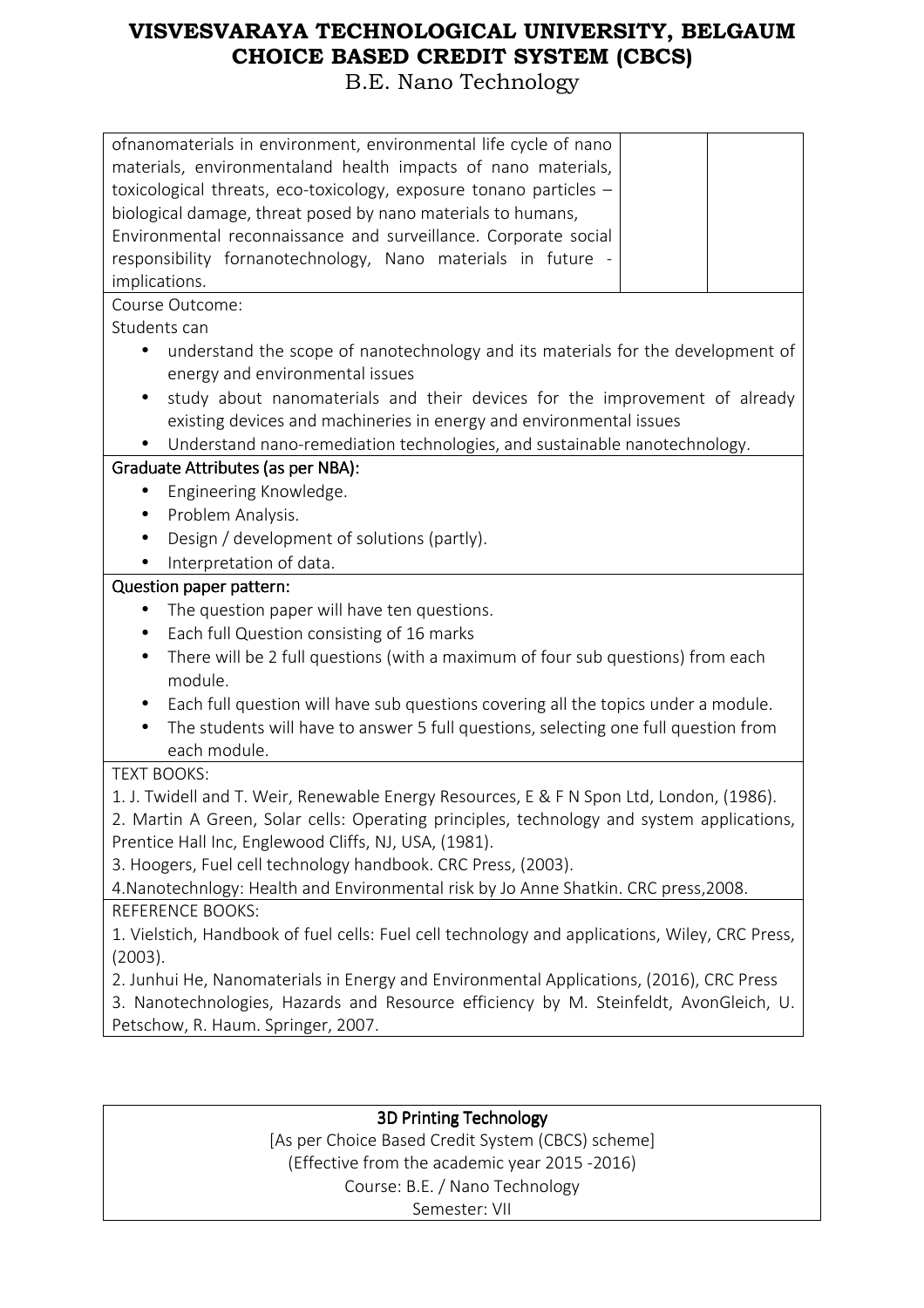| Subject Code                                                                                                                     | 15NT753                                                                          | IA Marks | 20          |
|----------------------------------------------------------------------------------------------------------------------------------|----------------------------------------------------------------------------------|----------|-------------|
| Number of Lecture Hours                                                                                                          | 03                                                                               | Exam     | 80          |
| Per Week                                                                                                                         |                                                                                  | Marks    |             |
| Total Number of Lecture                                                                                                          | 40                                                                               | Exam     | 03          |
| Hours                                                                                                                            |                                                                                  | Hours    |             |
|                                                                                                                                  | $CREDIT - 03$                                                                    |          |             |
| Course Objective:                                                                                                                |                                                                                  |          |             |
| The students should be made to:                                                                                                  |                                                                                  |          |             |
| $\bullet$                                                                                                                        | Understand the basic concepts and nuances of 3D Printing Technology              |          |             |
|                                                                                                                                  | Modules                                                                          | Teaching | Revised     |
|                                                                                                                                  |                                                                                  | Hours    | Bloom's     |
|                                                                                                                                  |                                                                                  |          | Taxonomy    |
|                                                                                                                                  |                                                                                  |          | (RBT)       |
|                                                                                                                                  |                                                                                  |          | Level       |
| Module 1:                                                                                                                        |                                                                                  | 08       | L1, L2      |
| <b>INTRODUCTION</b>                                                                                                              |                                                                                  |          |             |
|                                                                                                                                  | Introduction; Design considerations - Material, Size, Resolution,                |          |             |
|                                                                                                                                  | Process; Modelling and viewing - 3D; Scanning; Model preparation -               |          |             |
| Digital; Slicing; Software; File formats                                                                                         |                                                                                  |          |             |
| Module 2:                                                                                                                        |                                                                                  | 08       | L1, L2, L3  |
| <b>PRINCIPLE</b>                                                                                                                 |                                                                                  |          |             |
|                                                                                                                                  | Processes - Extrusion, Wire, Granular, Lamination, Photo-                        |          |             |
| polymerisation; Materials - Paper, Plastics, Metals, Ceramics, Glass,                                                            |                                                                                  |          |             |
| Wood, Fibre, Sand, Biological Tissues, Hydrogels, Graphene; Material                                                             |                                                                                  |          |             |
| Selection - Processes, applications, limitations.                                                                                |                                                                                  |          |             |
| Module 3:                                                                                                                        |                                                                                  |          | L1, L2, L3, |
| <b>INKJET TECHNOLOGY</b>                                                                                                         |                                                                                  |          | L4          |
| Printer - Working Principle, Positioning System, Print-head, Print-                                                              |                                                                                  |          |             |
| bed, Frames, Motion control; Print-head Considerations                                                                           |                                                                                  |          |             |
| Continuous Inkjet, Thermal Inkjet, Piezoelectric Drop-On-Demand;<br>Material Formulation for jetting; Liquid based fabrication - |                                                                                  |          |             |
|                                                                                                                                  | Continousjet, Mulitjet; Powder based fabrication - Colour-jet.                   |          |             |
| Module 4:                                                                                                                        |                                                                                  | 08       | L1, L2, L3, |
| <b>LASER TECHNOLOGY</b>                                                                                                          |                                                                                  |          | L4          |
|                                                                                                                                  | Light Sources - Types, Characteristics; Optics - Deflection,                     |          |             |
|                                                                                                                                  | Modulation; Material feeding and flow - Liquid, powder; Printing                 |          |             |
|                                                                                                                                  | machines - Types, Working Principle, Build Platform, Print-bed                   |          |             |
| Movement, Support structures.                                                                                                    |                                                                                  |          |             |
| Module 5:                                                                                                                        |                                                                                  | 08       | L1, L2, L3  |
| <b>INDUSTRIAL APPLICATIONS</b>                                                                                                   |                                                                                  |          |             |
|                                                                                                                                  | Product Models, manufacturing - Printed electronics, Biopolymers,                |          |             |
|                                                                                                                                  | Packaging, Healthcare, Food, Medical, Biotechnology, Displays;                   |          |             |
| Opensource; Future trends.                                                                                                       |                                                                                  |          |             |
| Course Outcome:                                                                                                                  |                                                                                  |          |             |
| Upon completion of the course, the student should be able to:                                                                    |                                                                                  |          |             |
| Learn 3D printing workflow<br>$\bullet$                                                                                          |                                                                                  |          |             |
|                                                                                                                                  | Understand the basic types of 3D Printing, materials used and their applications |          |             |
| Select appropriate method for designing and modelling applications<br>$\bullet$                                                  |                                                                                  |          |             |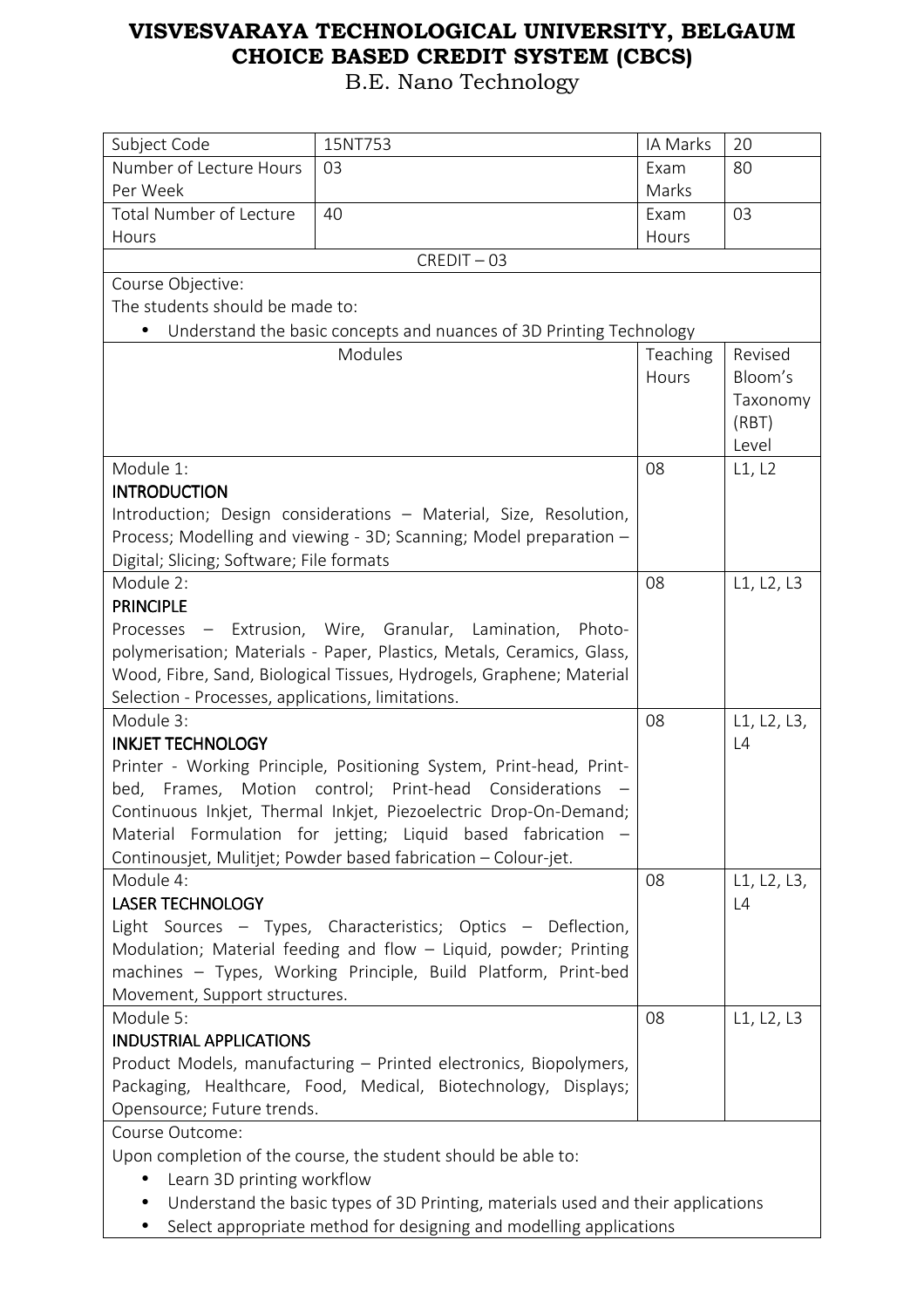B.E. Nano Technology

Graduate Attributes (as per NBA):

- Engineering Knowledge.
- Problem Analysis.
- Design / development of solutions (partly).

• Interpretation of data.

Question paper pattern:

- The question paper will have ten questions.
- Each full Question consisting of 16 marks
- There will be 2 full questions (with a maximum of four sub questions) from each module.
- Each full question will have sub questions covering all the topics under a module.
- The students will have to answer 5 full questions, selecting one full question from each module.

#### TEXT BOOKS:

1. Ian M. Hutchings, Graham D. Martin, "Inkjet Technology for Digital Fabrication", John Wiley & Sons, 2013.

2. Christopher Barnatt, "3D Printing: The Next Industrial Revolution", CreateSpace Independent Publishing Platform, 2013.

#### REFERENCE BOOKS:

1. Ibrahim Zeid, "Mastering CAD CAM" Tata McGraw-Hill Publishing Co.2007

2. Joan Horvath, "Mastering 3D Printing", APress, 2014

3. Chua, C.K., Leong K.F. and Lim C.S., "Rapid prototyping: Principles and applications", second edition, World Scientific Publishers, 2010.

| Nano Toxicology                                                                       |                                                                               |          |          |  |
|---------------------------------------------------------------------------------------|-------------------------------------------------------------------------------|----------|----------|--|
|                                                                                       | [As per Choice Based Credit System (CBCS) scheme]                             |          |          |  |
|                                                                                       | (Effective from the academic year 2015 -2016)                                 |          |          |  |
|                                                                                       | Course: B.E. / Nano Technology                                                |          |          |  |
|                                                                                       | Semester: VII                                                                 |          |          |  |
| Subject Code                                                                          | 15NT754                                                                       | IA Marks | 20       |  |
| Number of Lecture                                                                     | 03                                                                            | Exam     | 80       |  |
| Hours Per Week                                                                        |                                                                               | Marks    |          |  |
| <b>Total Number of Lecture</b>                                                        | 40                                                                            | Exam     | 03       |  |
| Hours                                                                                 |                                                                               | Hours    |          |  |
|                                                                                       | $CREDIT - 03$                                                                 |          |          |  |
| Course Objective:                                                                     |                                                                               |          |          |  |
| To learn the basic importance and regulations of nanotoxicology in biological fields. |                                                                               |          |          |  |
|                                                                                       | To understand toxicity produced by nanostructures and methods to reduce their |          |          |  |
| toxicity.                                                                             |                                                                               |          |          |  |
| Modules<br>Teaching                                                                   |                                                                               | Revised  |          |  |
|                                                                                       |                                                                               | Hours    | Bloom's  |  |
|                                                                                       |                                                                               |          | Taxonomy |  |
|                                                                                       |                                                                               |          | (RBT)    |  |
|                                                                                       |                                                                               |          |          |  |

|                                                          |    | l evel |
|----------------------------------------------------------|----|--------|
| Module 1:                                                | 08 |        |
| INTRODUCTION                                             |    |        |
| Concept of Nanotoxicology - Inhalation of nanomaterials- |    |        |
|                                                          |    |        |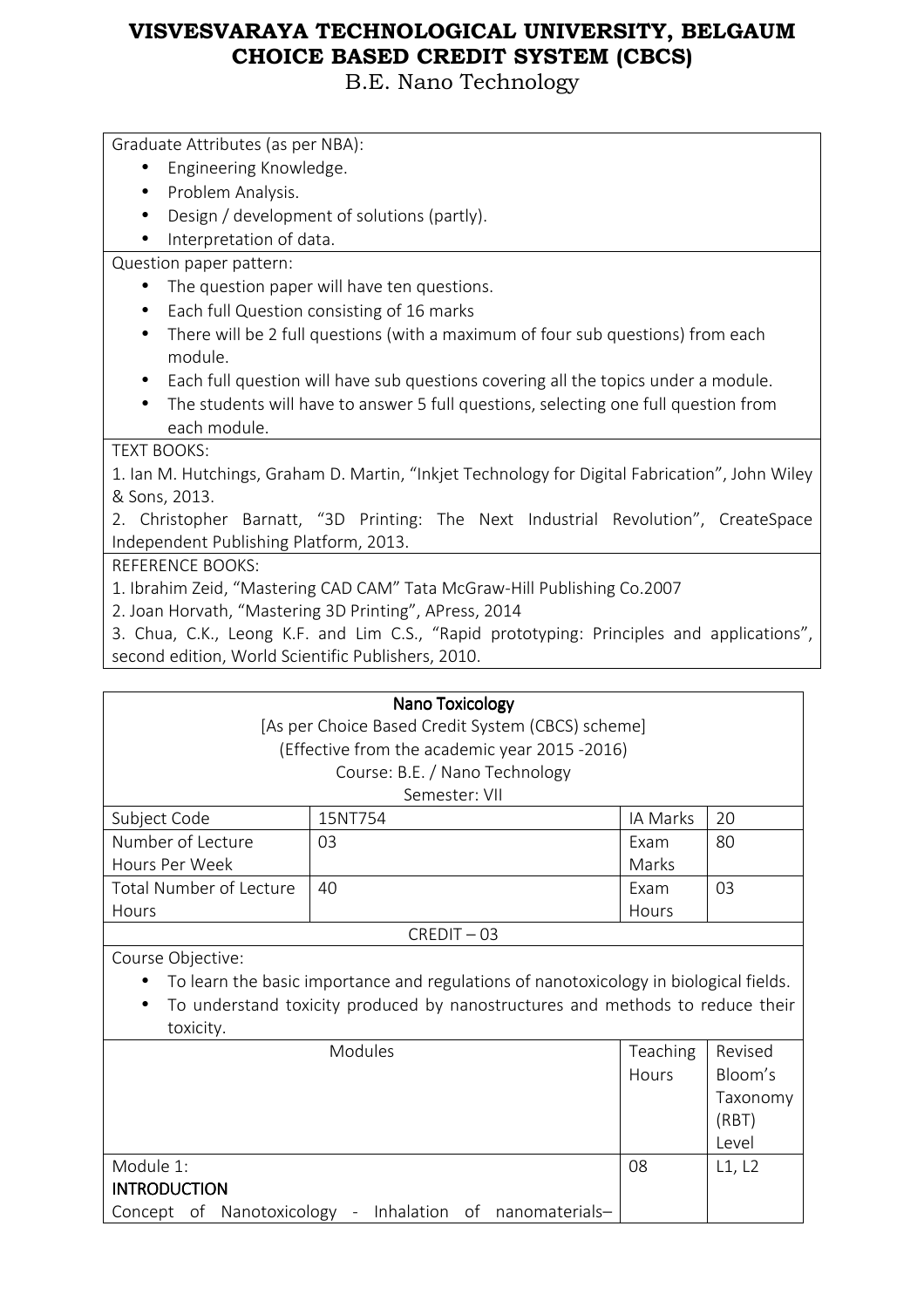| Module 2:<br>08<br>L1, L2, L3<br>NANOMATERIAL POLLUTION, PUBLIC PERCEPTIONS,<br><b>AND</b><br><b>EDUCATION</b><br>Nanomaterials pollution: Nanomaterials in Environment<br>Toxicology of Airborne - Effect of Nanomaterials<br>in the<br>environment. Safety and pollution Control techniques-handling,<br>storage, packaging, transportation and disposal.<br>education:<br>Public<br>$\alpha$<br>perceptions<br>Communicating<br>Nanotechnological Risks - Understanding of Nanotechnology's<br>Social Impacts - Nanotechnology in the Media. Educating<br>Undergraduate Nanoengineers, Education Opportunities - Human<br>Resources for Nanotechnology<br>Module 3:<br>L1, L2, L3,<br>08<br>HUMAN EXPOSURE TO NANOSIZED MATERIALS<br>L4<br>Biological Activities of Nanomaterials and Nanoparticles<br>Respiratory Tract - Efficient deposition of inhaled NSPs. -<br>Disposition of NSPs in the respiratory - Disposition of NSPs in the<br>respiratory - Epithelial translocation - Translocation to the<br>circulatory system - Neuronal uptake and translocation -<br>Translocation of NSPs in the blood circulation to bone marrow in<br>mice - Studies of neuronal translocation of UFPs from respiratory<br>tract - Exposure via GI Tract and Skin.<br>Module 4:<br>08<br>L1, L2, L3,<br>ECONOMIC IMPACTS OF NANOTECHNOLOGY<br>L4<br>Socio-Economic Impact of Nanoscale Science - Managing the<br>Nanotechnology Revolution: Consider the Malcolm - Transcending<br>Moore's Law with Molecular Electronics and Nanotechnology -<br>Scaling<br>Model for<br>Semiconductor<br>as a<br>Nanotechnology<br>Commercialization - Nanotechnology and Zettabits - Sustaining the<br>Impact of Nanotechnology - Non-Nano Effects of Nanotechnology<br>on the Economy.<br>Module 5:<br>L1, L2, L3<br>08<br><b>ETHICS LAWS AND REGULATIONS</b><br>Ethical Issues in Nanoscience and Nanotechnology - Ethics & Law<br>in a New Frontier- An Exploration of Patent Matters Associated<br>with Nanotechnology - The Ethics of Ethics- Negotiations over<br>Quality of Life in the Nanotechnology Initiative. Patenting<br>nanotechnology, nanomedicine and nanopharmaceuticals.<br><b>Course Outcome:</b> | overview. Introduction Inhalation - deposition and pulmonary<br>clearance of insoluble solids- bio- persistence of Inhaled solid<br>material. Systemic translocation of inhaled particles. Nano particle<br>exposure and systematic cardiovascular effects - experimental<br>data-respiratory particulate matter exposure and cardiovascular<br>toxicity, nanoparticles-hypothesis and research approaches -<br>Ecotoxicologic studies - Methodology - for Nanotoxicology -<br>toxicity testing. |  |
|------------------------------------------------------------------------------------------------------------------------------------------------------------------------------------------------------------------------------------------------------------------------------------------------------------------------------------------------------------------------------------------------------------------------------------------------------------------------------------------------------------------------------------------------------------------------------------------------------------------------------------------------------------------------------------------------------------------------------------------------------------------------------------------------------------------------------------------------------------------------------------------------------------------------------------------------------------------------------------------------------------------------------------------------------------------------------------------------------------------------------------------------------------------------------------------------------------------------------------------------------------------------------------------------------------------------------------------------------------------------------------------------------------------------------------------------------------------------------------------------------------------------------------------------------------------------------------------------------------------------------------------------------------------------------------------------------------------------------------------------------------------------------------------------------------------------------------------------------------------------------------------------------------------------------------------------------------------------------------------------------------------------------------------------------------------------------------------------------------------------------------------------------------------------------------------------------|--------------------------------------------------------------------------------------------------------------------------------------------------------------------------------------------------------------------------------------------------------------------------------------------------------------------------------------------------------------------------------------------------------------------------------------------------------------------------------------------------|--|
|                                                                                                                                                                                                                                                                                                                                                                                                                                                                                                                                                                                                                                                                                                                                                                                                                                                                                                                                                                                                                                                                                                                                                                                                                                                                                                                                                                                                                                                                                                                                                                                                                                                                                                                                                                                                                                                                                                                                                                                                                                                                                                                                                                                                      |                                                                                                                                                                                                                                                                                                                                                                                                                                                                                                  |  |
|                                                                                                                                                                                                                                                                                                                                                                                                                                                                                                                                                                                                                                                                                                                                                                                                                                                                                                                                                                                                                                                                                                                                                                                                                                                                                                                                                                                                                                                                                                                                                                                                                                                                                                                                                                                                                                                                                                                                                                                                                                                                                                                                                                                                      |                                                                                                                                                                                                                                                                                                                                                                                                                                                                                                  |  |
|                                                                                                                                                                                                                                                                                                                                                                                                                                                                                                                                                                                                                                                                                                                                                                                                                                                                                                                                                                                                                                                                                                                                                                                                                                                                                                                                                                                                                                                                                                                                                                                                                                                                                                                                                                                                                                                                                                                                                                                                                                                                                                                                                                                                      |                                                                                                                                                                                                                                                                                                                                                                                                                                                                                                  |  |
|                                                                                                                                                                                                                                                                                                                                                                                                                                                                                                                                                                                                                                                                                                                                                                                                                                                                                                                                                                                                                                                                                                                                                                                                                                                                                                                                                                                                                                                                                                                                                                                                                                                                                                                                                                                                                                                                                                                                                                                                                                                                                                                                                                                                      |                                                                                                                                                                                                                                                                                                                                                                                                                                                                                                  |  |
|                                                                                                                                                                                                                                                                                                                                                                                                                                                                                                                                                                                                                                                                                                                                                                                                                                                                                                                                                                                                                                                                                                                                                                                                                                                                                                                                                                                                                                                                                                                                                                                                                                                                                                                                                                                                                                                                                                                                                                                                                                                                                                                                                                                                      |                                                                                                                                                                                                                                                                                                                                                                                                                                                                                                  |  |
|                                                                                                                                                                                                                                                                                                                                                                                                                                                                                                                                                                                                                                                                                                                                                                                                                                                                                                                                                                                                                                                                                                                                                                                                                                                                                                                                                                                                                                                                                                                                                                                                                                                                                                                                                                                                                                                                                                                                                                                                                                                                                                                                                                                                      |                                                                                                                                                                                                                                                                                                                                                                                                                                                                                                  |  |
|                                                                                                                                                                                                                                                                                                                                                                                                                                                                                                                                                                                                                                                                                                                                                                                                                                                                                                                                                                                                                                                                                                                                                                                                                                                                                                                                                                                                                                                                                                                                                                                                                                                                                                                                                                                                                                                                                                                                                                                                                                                                                                                                                                                                      |                                                                                                                                                                                                                                                                                                                                                                                                                                                                                                  |  |
|                                                                                                                                                                                                                                                                                                                                                                                                                                                                                                                                                                                                                                                                                                                                                                                                                                                                                                                                                                                                                                                                                                                                                                                                                                                                                                                                                                                                                                                                                                                                                                                                                                                                                                                                                                                                                                                                                                                                                                                                                                                                                                                                                                                                      |                                                                                                                                                                                                                                                                                                                                                                                                                                                                                                  |  |
|                                                                                                                                                                                                                                                                                                                                                                                                                                                                                                                                                                                                                                                                                                                                                                                                                                                                                                                                                                                                                                                                                                                                                                                                                                                                                                                                                                                                                                                                                                                                                                                                                                                                                                                                                                                                                                                                                                                                                                                                                                                                                                                                                                                                      |                                                                                                                                                                                                                                                                                                                                                                                                                                                                                                  |  |
|                                                                                                                                                                                                                                                                                                                                                                                                                                                                                                                                                                                                                                                                                                                                                                                                                                                                                                                                                                                                                                                                                                                                                                                                                                                                                                                                                                                                                                                                                                                                                                                                                                                                                                                                                                                                                                                                                                                                                                                                                                                                                                                                                                                                      |                                                                                                                                                                                                                                                                                                                                                                                                                                                                                                  |  |
|                                                                                                                                                                                                                                                                                                                                                                                                                                                                                                                                                                                                                                                                                                                                                                                                                                                                                                                                                                                                                                                                                                                                                                                                                                                                                                                                                                                                                                                                                                                                                                                                                                                                                                                                                                                                                                                                                                                                                                                                                                                                                                                                                                                                      | To learn the basic concepts of nanobiotoxicology.                                                                                                                                                                                                                                                                                                                                                                                                                                                |  |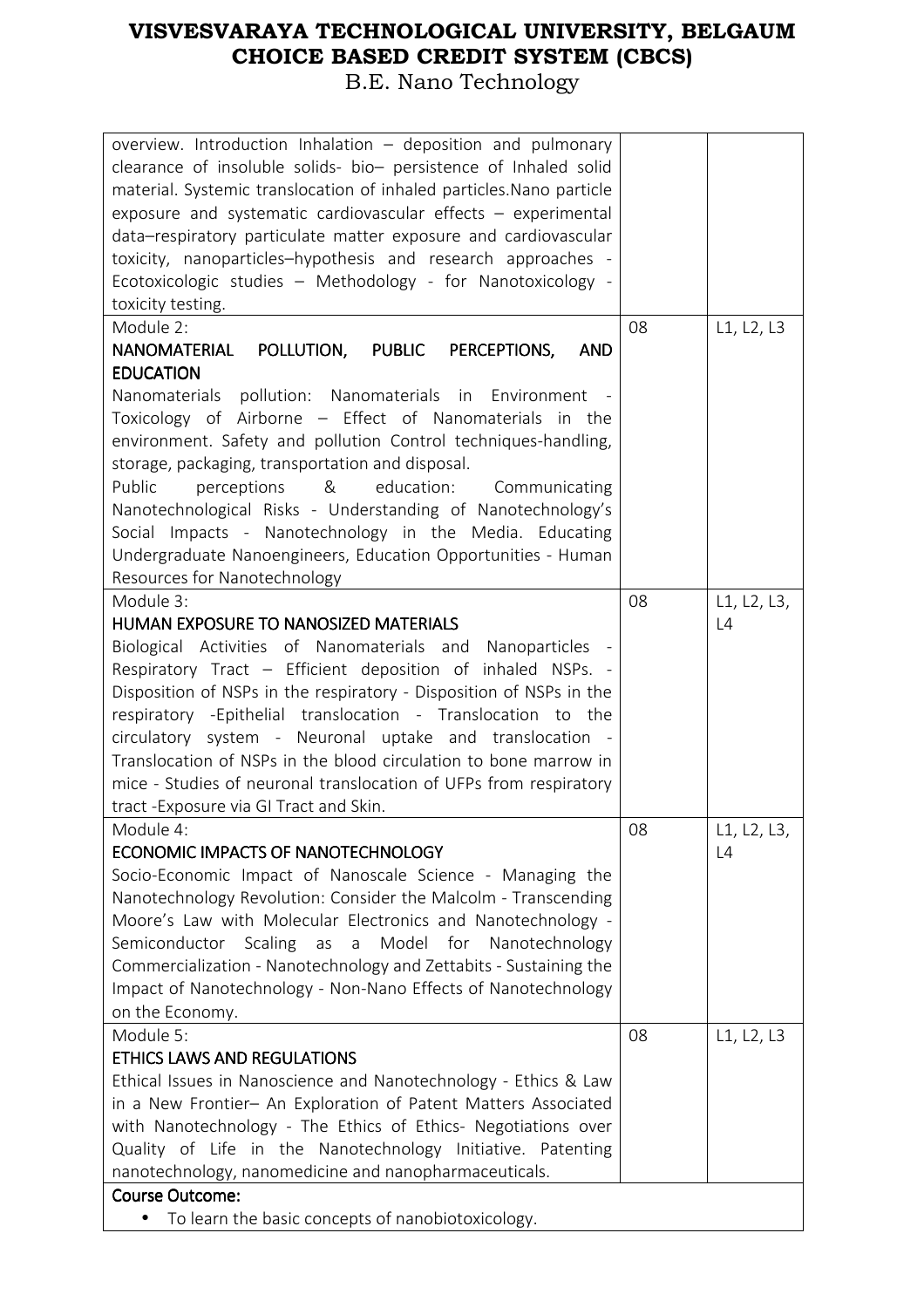B.E. Nano Technology

- To understand nanomaterial pollution, public perceptions & education
- To study the human exposure to nanosized materials
- To do risk economic impacts of nanotechnology
- To study ethics laws and regulations of nanomaterials and their toxicity

### Graduate Attributes (as per NBA):

- Engineering Knowledge.
- Problem Analysis.
- Design / development of solutions (partly).
- Interpretation of data.

### Question paper pattern:

- The question paper will have ten questions.
- Each full Question consisting of 16 marks
- There will be 2 full questions (with a maximum of four sub questions) from each module.
- Each full question will have sub questions covering all the topics under a module.
- The students will have to answer 5 full questions, selecting one full question from each module.

### TEXT BOOKS:

1. Yuliang Zhao and Hari Singh Nalwa, 'Nanotoxicology: Interactions of Nanomaterials with Biological Systems, American Scientific Publishers, 2007

2. "Nanotoxicology - Interactions of Nanomaterials with Biological Systems", Ed Yuliang Zhao

and Hari Singh Nalwa, June 2006

3. Mihail C. Roco and William Sims Bainbridge, "Nanotechnology: Societal Implications II – Individual Perspectives", Springer Publishers, Sponsored by National Science Foundation, ISBN-10 1-4020-4658-8.

4. "Nanotechnology in health care" edited by P.D. gupta and N. Udupa.

REFERENCE BOOKS:

1. E P. Widmaier, H. Raff, K.T. Strang, Vander, Sherman and Luciano, 'Human Physiology: The Mechanisms of Body. Functions', 9th edition, McGraw Hill, New York, 2004

2. Gunter Oberdörster, Eva Oberdorster and Jan Oberdorster, Environmental Health Perspectives, Volume 113 Number 7, July 2005

3. D. Drobne, 'Nanotoxicology for safe and Sustainable Nanotechnology', Nanotoxicology for safe and sustainable Nanotechnology , 58, pp. 471-478, December 2007

4. Monteiro-Riv, 'Nanotoxicology: Characterization, Dosing and Health Effects', Informa Healthcare publishers, 2007

5. A Reference handbook of nanotoxicology by M. Zafar Nyamadzi

| Nano - Composites, Device Fabrication, and Characterization Lab |                                               |  |  |  |  |
|-----------------------------------------------------------------|-----------------------------------------------|--|--|--|--|
| [As per Choice Based Credit System (CBCS) scheme]               |                                               |  |  |  |  |
|                                                                 | (Effective from the academic year 2015 -2016) |  |  |  |  |
| Course: B.E. / Nano Technology                                  |                                               |  |  |  |  |
| Semester: VII                                                   |                                               |  |  |  |  |
| Laboratory Code<br>IA Marks<br>20<br>15NTL76                    |                                               |  |  |  |  |
| Number of Lecture<br>01Hr Tutorial + 02 Hrs<br>80<br>Exam       |                                               |  |  |  |  |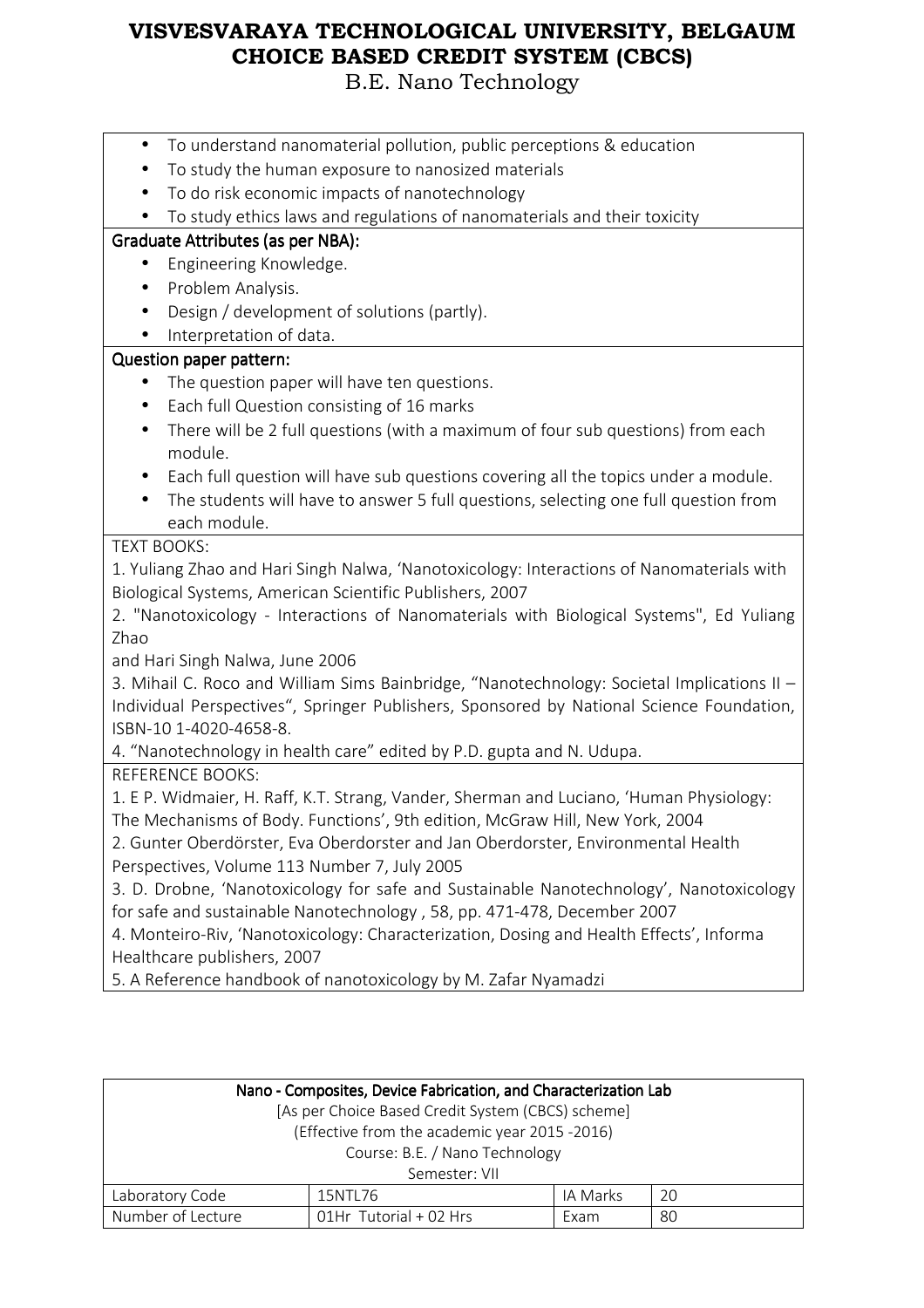| Hours/Week                                                                                                                                         | Laboratory                                                                     | Marks |                 |
|----------------------------------------------------------------------------------------------------------------------------------------------------|--------------------------------------------------------------------------------|-------|-----------------|
|                                                                                                                                                    |                                                                                | Exam  | 03              |
|                                                                                                                                                    |                                                                                | Hours |                 |
|                                                                                                                                                    | CREDIT - 02                                                                    |       |                 |
| Course Objective:                                                                                                                                  |                                                                                |       |                 |
|                                                                                                                                                    | To study about the nanomaterials, and their composite preparation              |       |                 |
|                                                                                                                                                    | To learn about the device fabrication and designing by using nanomaterials and |       |                 |
| nanocomposites.                                                                                                                                    |                                                                                |       |                 |
| To characterize the nanomaterials                                                                                                                  |                                                                                |       |                 |
| List of Experiments                                                                                                                                |                                                                                |       | Revised Bloom's |
|                                                                                                                                                    |                                                                                |       | Taxonomy (RBT)  |
|                                                                                                                                                    |                                                                                |       | Level           |
| 1. Dye Sensitised Solar cell fabrication                                                                                                           |                                                                                |       | L5, L6          |
| 2. Gas sensor fabrication                                                                                                                          |                                                                                |       | L5, L6          |
| 3. Bio-chemical sensor fabrication                                                                                                                 |                                                                                |       | L5, L6          |
| 4. Fabrication of nanomaterial based super capacitor                                                                                               |                                                                                |       | L5, L6          |
| 5. Preparation of ceramic based nanocomposites                                                                                                     |                                                                                |       | L5, L6          |
| 6. Preparation of metal-biopolymer nanocomposites                                                                                                  |                                                                                |       | L2, L3, L4      |
| 7. Preparation of metal-polymer nanocomposites                                                                                                     |                                                                                |       | L2, L3, L4      |
| 8. Calculate the wear rate from wear track depth 2D images.                                                                                        |                                                                                |       | L2, L3, L4      |
| 9. Calculation of the Area under the curve for a specified element/compound                                                                        |                                                                                |       | L2, L3, L4      |
| for a Raman data by filling the area under curve using origin Pro.                                                                                 |                                                                                |       |                 |
| 10. Analyse of the amount of elastic and plastic deformation from a                                                                                |                                                                                |       | L5, L6          |
| Nanohardness test (NHT) data using origin pro.                                                                                                     |                                                                                |       | L5, L6          |
| 11. Analyse the average particle size and shape of the particles for a given<br>image using image J software. (Average Diameter of Spherical shape |                                                                                |       |                 |
| particles, Average length and width of a rod/wire shaped).                                                                                         |                                                                                |       |                 |
| 12. Get the tafel plot for a given Electrochemical potential studies sample                                                                        |                                                                                |       | L2, L3, L4      |
| data and find out                                                                                                                                  |                                                                                |       |                 |
| $\beta_a$ and $\beta_c$                                                                                                                            |                                                                                |       |                 |
| $E_{corr}$ and $I_{corr}$                                                                                                                          |                                                                                |       |                 |
| Corrosion resistance (CR) in mmpy.                                                                                                                 |                                                                                |       |                 |
| 13. Get the Raman plot from the given data and find out the FWHM and                                                                               |                                                                                |       | L2, L3, L4      |
| $Sp3/Sp2$ ratio for DLC (Diamond like carbon) coated sample.                                                                                       |                                                                                |       |                 |
| 14. Get the COF vs Sliding Distance & wear loss vs sliding distance for a given                                                                    |                                                                                |       | L2, L3, L4      |
| two different samples data for wear studies and analyse, calculate the sliding                                                                     |                                                                                |       |                 |
| distance manually.                                                                                                                                 |                                                                                |       |                 |
| 15. Get the XRD peaks from the given ASCII file and find the FWHM and                                                                              |                                                                                |       | L2, L3, L4      |
| calculate interplanar distance "d" using Bragg's equation.                                                                                         |                                                                                |       |                 |
| Course Outcome:                                                                                                                                    |                                                                                |       |                 |
| Students can                                                                                                                                       |                                                                                |       |                 |
|                                                                                                                                                    | Prepare nanomaterials, and their composites.                                   |       |                 |
| Prepare nanotechnology based devices                                                                                                               |                                                                                |       |                 |
| Characterize the nanomaterials                                                                                                                     |                                                                                |       |                 |
| Graduate Attributes (as per NBA):                                                                                                                  |                                                                                |       |                 |
| Engineering Knowledge.<br>$\bullet$                                                                                                                |                                                                                |       |                 |
| Problem Analysis.                                                                                                                                  |                                                                                |       |                 |
| Design / development of solutions (partly).                                                                                                        |                                                                                |       |                 |
| Interpretation of data.                                                                                                                            |                                                                                |       |                 |
| Question paper pattern:                                                                                                                            |                                                                                |       |                 |
|                                                                                                                                                    | The question paper will have ten questions.                                    |       |                 |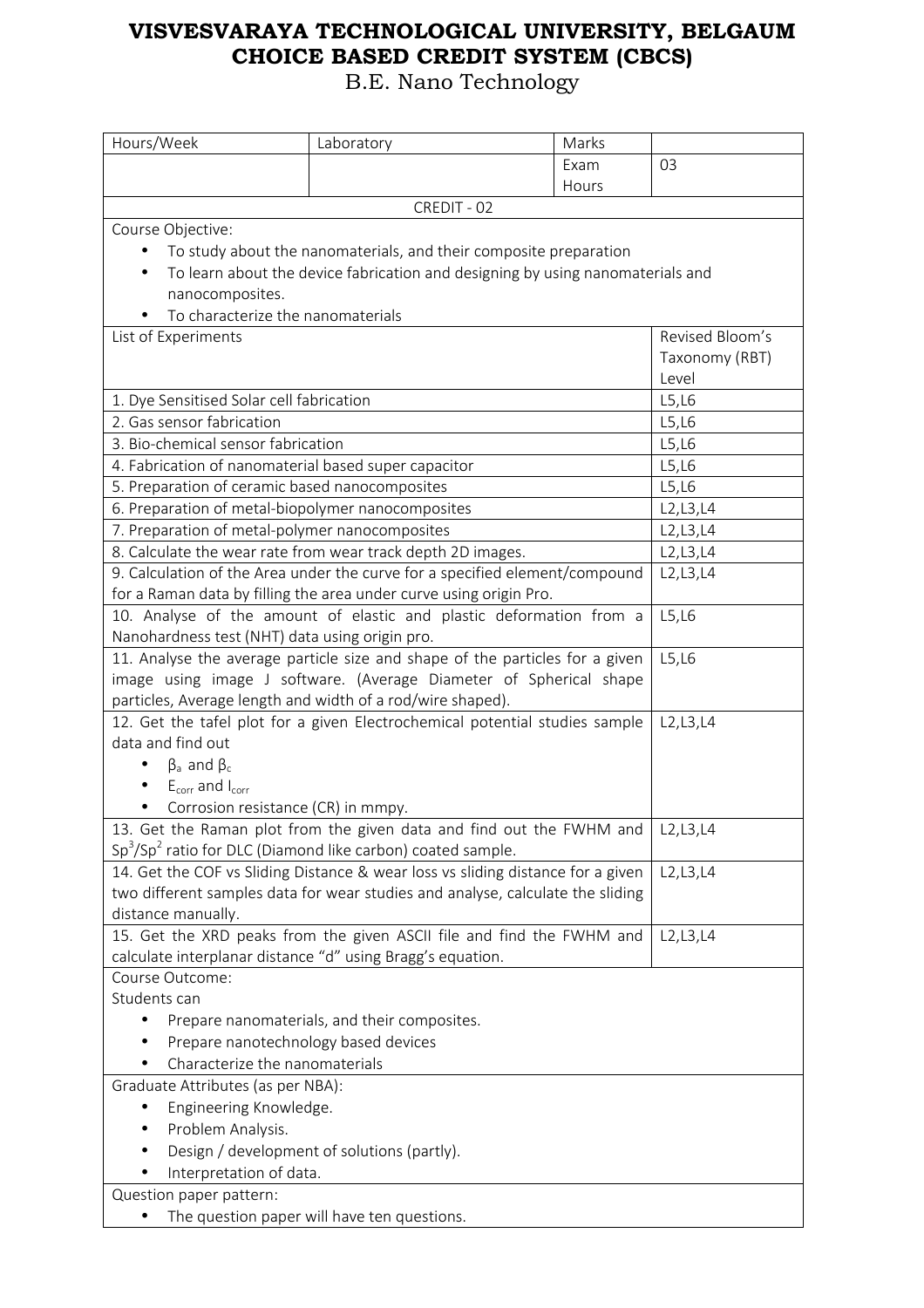B.E. Nano Technology

- Each full Question consisting of 16 marks
- There will be 2 full questions (with a maximum of four sub questions) from each module.
- Each full question will have sub questions covering all the topics under a module.
- The students will have to answer 5 full questions, selecting one full question from each module.

REFERENCE BOOKS:

1. Lab manual

| [As per Choice Based Credit System (CBCS) scheme]<br>(Effective from the academic year 2015 -2016) |                                                                               |          |                 |
|----------------------------------------------------------------------------------------------------|-------------------------------------------------------------------------------|----------|-----------------|
|                                                                                                    | Course: B.E. / Nano Technology                                                |          |                 |
|                                                                                                    | Semester: VII                                                                 |          |                 |
| Laboratory Code                                                                                    | 15NTL77                                                                       | IA Marks | 20              |
| Number of Lecture                                                                                  | $01$ Hr Tutorial + 02 Hrs                                                     | Exam     | 80              |
| Hours/Week                                                                                         | Laboratory                                                                    | Marks    |                 |
|                                                                                                    |                                                                               | Exam     | 03              |
|                                                                                                    |                                                                               | Hours    |                 |
|                                                                                                    | CREDIT - 02                                                                   |          |                 |
| Course Objective:                                                                                  |                                                                               |          |                 |
|                                                                                                    | To understand the simulation programmes for the MEMS characteristics          |          |                 |
|                                                                                                    | To study about MEMS devices and calculations by using MEMSolver software      |          |                 |
| List of Experiments                                                                                |                                                                               |          | Revised Bloom's |
|                                                                                                    |                                                                               |          | Taxonomy (RBT)  |
|                                                                                                    |                                                                               |          | Level           |
|                                                                                                    | 1. Calculation & Simulation of burst pressure, non-linearity & plot graph for |          | L2, L4, L5      |
| sensitivity for Piezoresitive pressure sensor with a square diaphragm.                             |                                                                               |          |                 |
| 2. Calculation & Simulation of burst pressure, non-linearity & plot graph for                      |                                                                               |          | L2, L3, L4      |
| sensitivity for Piezoresitive pressure sensor with a round diaphragm.                              |                                                                               |          |                 |
| 3. Calculation & Simulation ofburst pressure, non-linearity & plot graph for                       |                                                                               |          | L2, L3, L4      |
| sensitivity for Piezoresitive pressure sensor with a rectangular diaphragm.                        |                                                                               |          |                 |
| 4. Calculation & Simulation of maximum acceleration, maximum sensitivity,                          |                                                                               |          | L5,L6           |
| non-linearity & plot graph for acceleration V/S displacement of capacitive                         |                                                                               |          |                 |
| accelerometer for static signal.                                                                   |                                                                               |          |                 |

MEMS Simulations Lab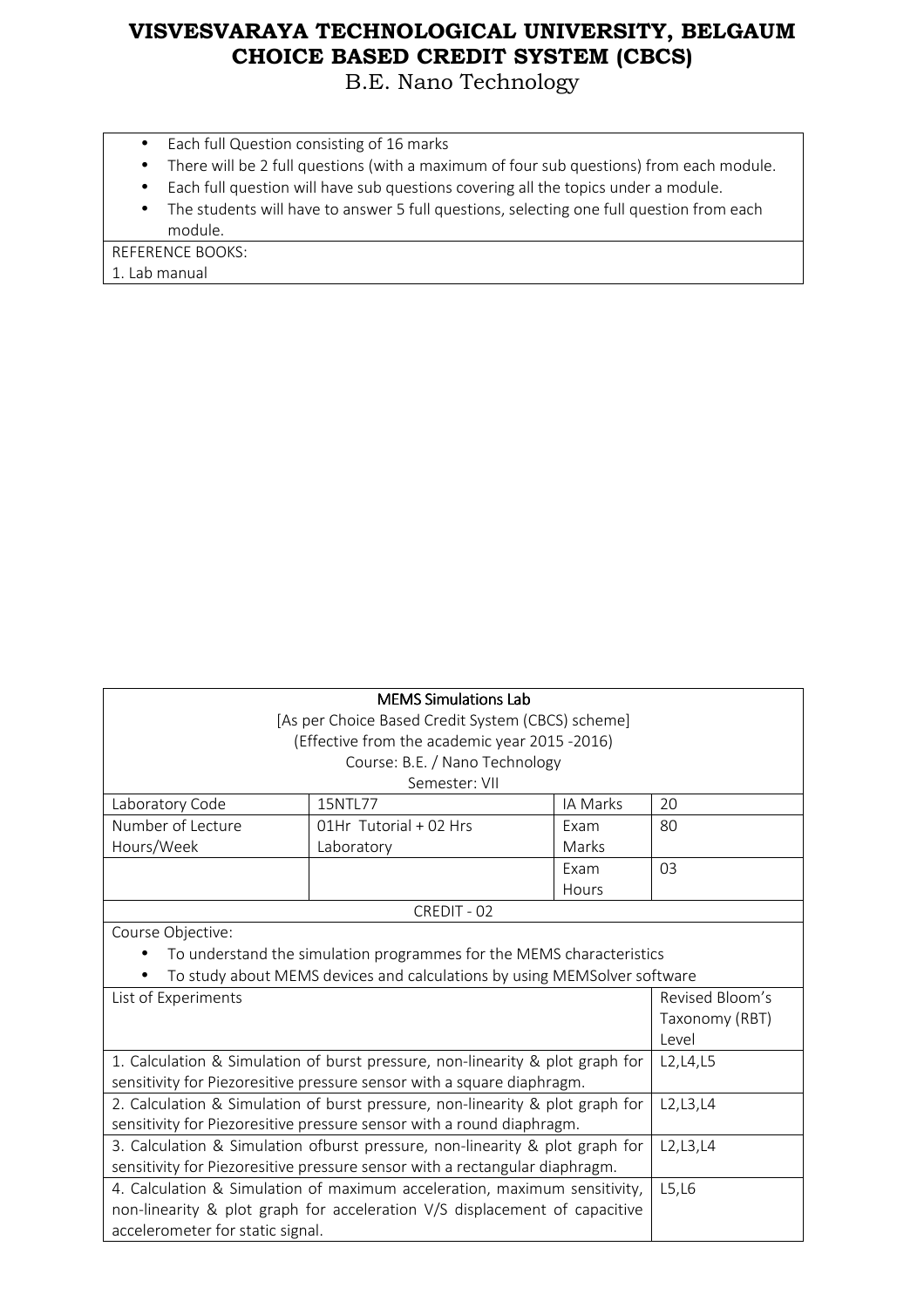| 5. Calculation & Simulation of maximum acceleration, maximum<br>displacement & plot graph for acceleration V/S displacement of capacitive<br>accelerometer for step signal.                                                                                                                                                                                                      | L5, L6     |
|----------------------------------------------------------------------------------------------------------------------------------------------------------------------------------------------------------------------------------------------------------------------------------------------------------------------------------------------------------------------------------|------------|
| 6. Calculation & Simulation of time duration of pulse & plot graph for<br>acceleration V/S time of capacitive accelerometer for pulse signal.                                                                                                                                                                                                                                    | L2, L3, L4 |
| 7. Calculation & Simulation of output current, output voltage, piezoelectric<br>capacitance & plot graph for output V/S frequency of piezoelectric<br>accelerometer under longitudinal load.                                                                                                                                                                                     | L5, L6     |
| 8. Calculation & Simulation of output current, output voltage, piezoelectric<br>capacitance & plot graph for output V/S frequency of thin film based<br>piezoelectric accelerometer.                                                                                                                                                                                             | L2, L3, L4 |
| 9. Calculation & Simulation of pull in voltage, actuation force, balanced<br>displacement & plot graph for force V/S displacement of parallel plate<br>actuator for normal motion.                                                                                                                                                                                               | L2, L3, L4 |
| 10. Calculation & Simulation of pull in voltage, angular displacement,<br>actuation torque & plot graph for voltage V/S tilt angle of torsion bar<br>actuator for torsion motion.                                                                                                                                                                                                | L5, L6     |
| 11. Calculation & Simulation of balanced displacement, actuation force,<br>normal spring constant & plot graph for voltage V/S displacement of comb<br>drive actuator for lateral motion.                                                                                                                                                                                        | L5,L6      |
| 12. Calculation & Simulation of tip deflection, tip force & plot graph for<br>deflection V/S film thickness of cantilever based bimetallic thermal actuator.                                                                                                                                                                                                                     | L2, L3, L4 |
| 13. Calculation & Simulation of deflection, tip force & plot graph for<br>deflection V/S beam length of thermal bimorph actuator                                                                                                                                                                                                                                                 | L2, L3, L4 |
| 14. Calculation & Simulation of maximum deflection, response time,<br>maximum temperature change & plot graph for transient response of<br>thermal bent beam actuator.                                                                                                                                                                                                           | L2, L3, L4 |
| 15. Calculation & Simulation of actuator displacement, actuator force,<br>electric field strength & plot graph for actuator force of longitudinal<br>piezoelectric actuator.                                                                                                                                                                                                     | L2, L3, L4 |
| 16. Calculation & Simulation of actuator displacement, actuator force,<br>electric field strength & plot graph for actuator displacement of transverse<br>piezoelectric actuator.                                                                                                                                                                                                |            |
| Course Outcome:<br>Students can                                                                                                                                                                                                                                                                                                                                                  |            |
| understand the simulation programmes for the MEMS characteristics<br>study about MEMS devices and calculations by using MEMSolver software                                                                                                                                                                                                                                       |            |
| Graduate Attributes (as per NBA):<br>Engineering Knowledge.<br>Problem Analysis.<br>Design / development of solutions (partly).<br>Interpretation of data.                                                                                                                                                                                                                       |            |
| Question paper pattern:                                                                                                                                                                                                                                                                                                                                                          |            |
| The question paper will have ten questions.<br>Each full Question consisting of 16 marks<br>There will be 2 full questions (with a maximum of four sub questions) from each module.<br>Each full question will have sub questions covering all the topics under a module.<br>The students will have to answer 5 full questions, selecting one full question from each<br>module. |            |
| <b>REFERENCE BOOKS:</b><br>1. Lab manual                                                                                                                                                                                                                                                                                                                                         |            |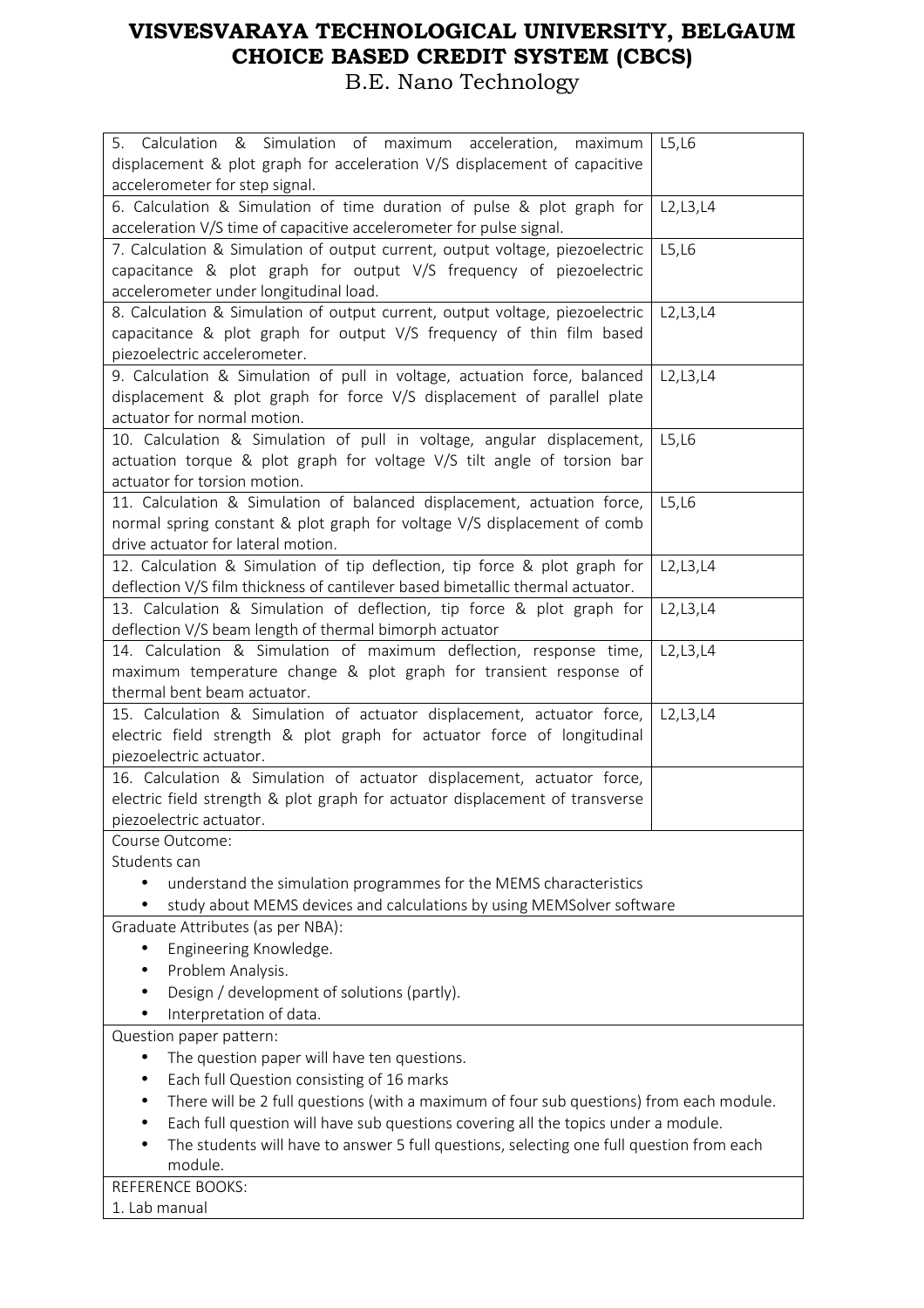B.E. Nano Technology

#### Semester: VIII

### Core Subjects

| Nano-Electronics                                          |                                                                                   |             |          |  |
|-----------------------------------------------------------|-----------------------------------------------------------------------------------|-------------|----------|--|
|                                                           | [As per Choice Based Credit System (CBCS) scheme]                                 |             |          |  |
|                                                           | (Effective from the academic year 2015 -2016)                                     |             |          |  |
|                                                           | Course: B.E. / Nano Technology                                                    |             |          |  |
|                                                           | Semester: VIII                                                                    |             |          |  |
| Subject Code                                              | 15NT81                                                                            | IA Marks    | 20       |  |
| Number of Lecture Hours                                   | 04                                                                                | Exam        | 80       |  |
| Per Week                                                  |                                                                                   | Marks       |          |  |
| <b>Total Number of Lecture</b>                            | 50                                                                                | <b>Fxam</b> | 03       |  |
| Hours                                                     |                                                                                   | Hours       |          |  |
|                                                           | $CREDIT - 04$                                                                     |             |          |  |
| Course Objective:                                         |                                                                                   |             |          |  |
|                                                           | To understand the basic concepts of nano-electronics                              |             |          |  |
| nanotechnology.                                           | To learn the techniques which are used for develop devices which are developed by |             |          |  |
|                                                           | Modules                                                                           | Teaching    | Revised  |  |
|                                                           |                                                                                   | Hours       | Bloom's  |  |
|                                                           |                                                                                   |             | Taxonomy |  |
| (RBT)                                                     |                                                                                   |             |          |  |
| I evel                                                    |                                                                                   |             |          |  |
| Module 1:<br>10<br>L1, L2                                 |                                                                                   |             |          |  |
| <b>QUANTUM ELECTRONICS AND SINGLE ELECTRON TRANSISTOR</b> |                                                                                   |             |          |  |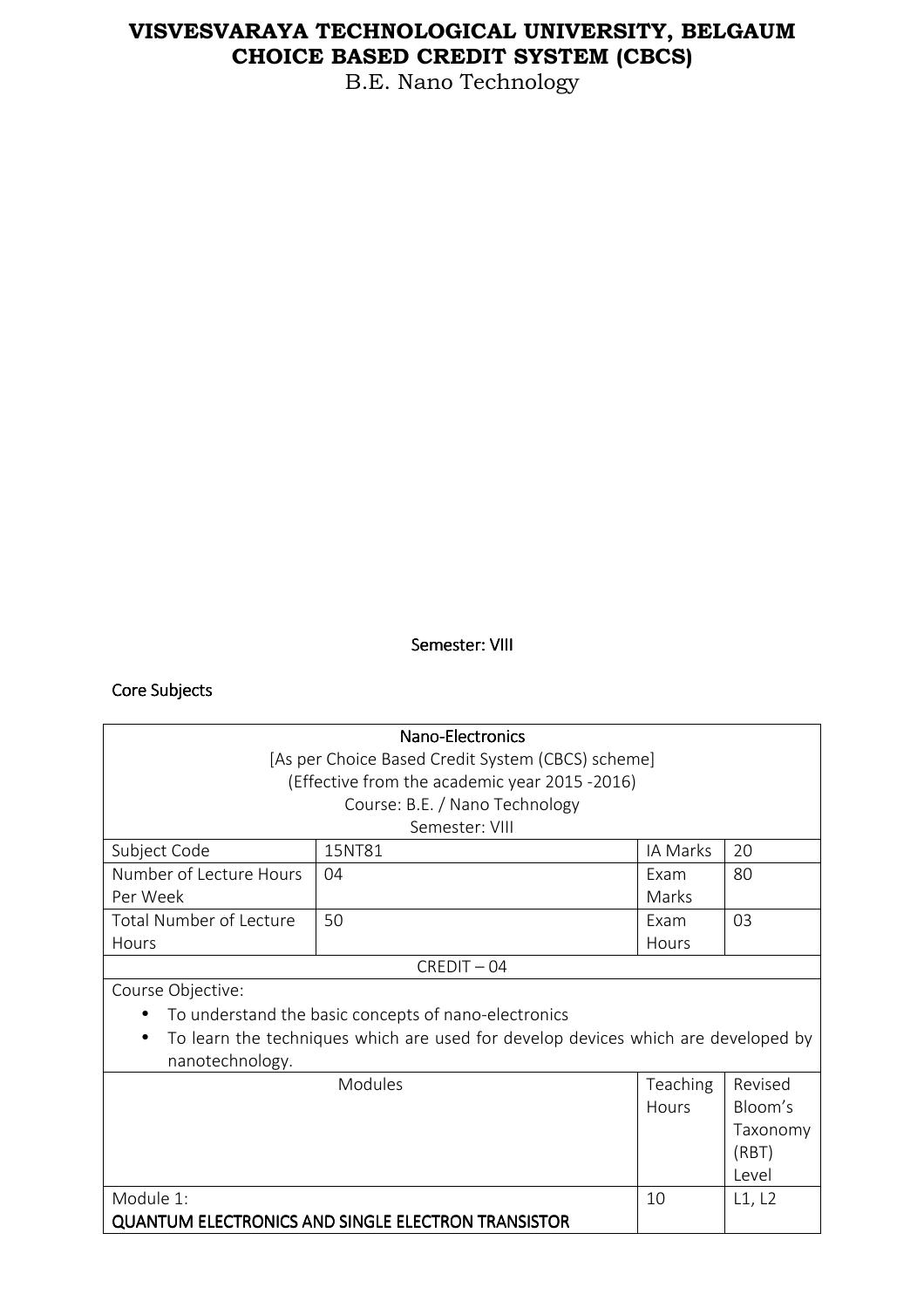| Introduction, Quantum Electronic Devices, Examples of quantum<br>Electronics Device - Short Channel MOS transistor, Split Gate<br>Transistor, Electronic spin Transistor, Quantum Cellular Automata<br>and Quantum dot array.<br>Single electron transistor: principles of SET, SET circuit design and<br>Applications, molecular SETs, and molecular electronics<br>Module 2:<br><b>CNT AND NANOELECTRONIC DEVICES</b> | 10 | L1, L2, L3        |
|-------------------------------------------------------------------------------------------------------------------------------------------------------------------------------------------------------------------------------------------------------------------------------------------------------------------------------------------------------------------------------------------------------------------------|----|-------------------|
| Carbon Nanotube: Introduction, properties, characterization and<br>application of carbon nano tube.<br>Introduction to Nano devices: Graphene transistors, Nanowire FET,<br>quantum Dot devices, Quantum Dot FET, Organic transistors,<br>CNTFET, FinFETs.                                                                                                                                                              |    |                   |
| Module 3:<br><b>CARBON NANOTUBE FETS</b><br>Introduction, Single Wall Nano Tube (SWNT), Double Wall Nano Tube<br>(DWCNT), IV characteristics of P-CNTFET, N-CNTFET, small signal<br>model for CNTFET, electrical equivalent of CNTFET, design of inverter<br>using CNTFET, CNTFET based digital and analog circuits, memory cell<br>using CNTFET.                                                                       | 10 | L1, L2, L3,<br>L4 |
| Module 4:<br>NANO ELECTRONICS WITH TUNNELING DEVICES<br>Tunnelling Diode, Resonant Tunnelling Diode (RTD), Three Terminal<br>Resonant Tunnelling devices, Technology of RTD, Digital Circuit<br>Based On RTDs - Memory Application, Basic Logic Circuits, Dynamic<br>Logic Circuits and Digital circuits Based on the RTBT.                                                                                             | 10 | L1, L2, L3,<br>L4 |
| Module 5:<br><b>TUNNEL JUNCTIONS</b><br>Tunnel junctions and applications of tunnelling, tunnelling through<br>potential barrier, potential energy profiles, applications of tunnelling,<br>field emission, gate oxide tunnelling, hot electron effects in<br>MOSFETs, coulomb blockade, blockade in nano capacitor, tunnel<br>junctions, blockade in quantum dot circuits                                              | 10 | L1, L2, L3        |
| Course Outcome:<br>Students will understand how to design the electronics circuits to work at nanoscale<br>level<br>Students can learn how I-V characteristics and other electronic properties may<br>change at nanoscale level.<br>Graduate Attributes (as per NBA):<br>Engineering Knowledge.                                                                                                                         |    |                   |
| Problem Analysis.<br>Design / development of solutions (partly).<br>Interpretation of data.<br>Question paper pattern:                                                                                                                                                                                                                                                                                                  |    |                   |
| The question paper will have ten questions.<br>Each full Question consisting of 16 marks<br>There will be 2 full questions (with a maximum of four sub questions) from each<br>module.                                                                                                                                                                                                                                  |    |                   |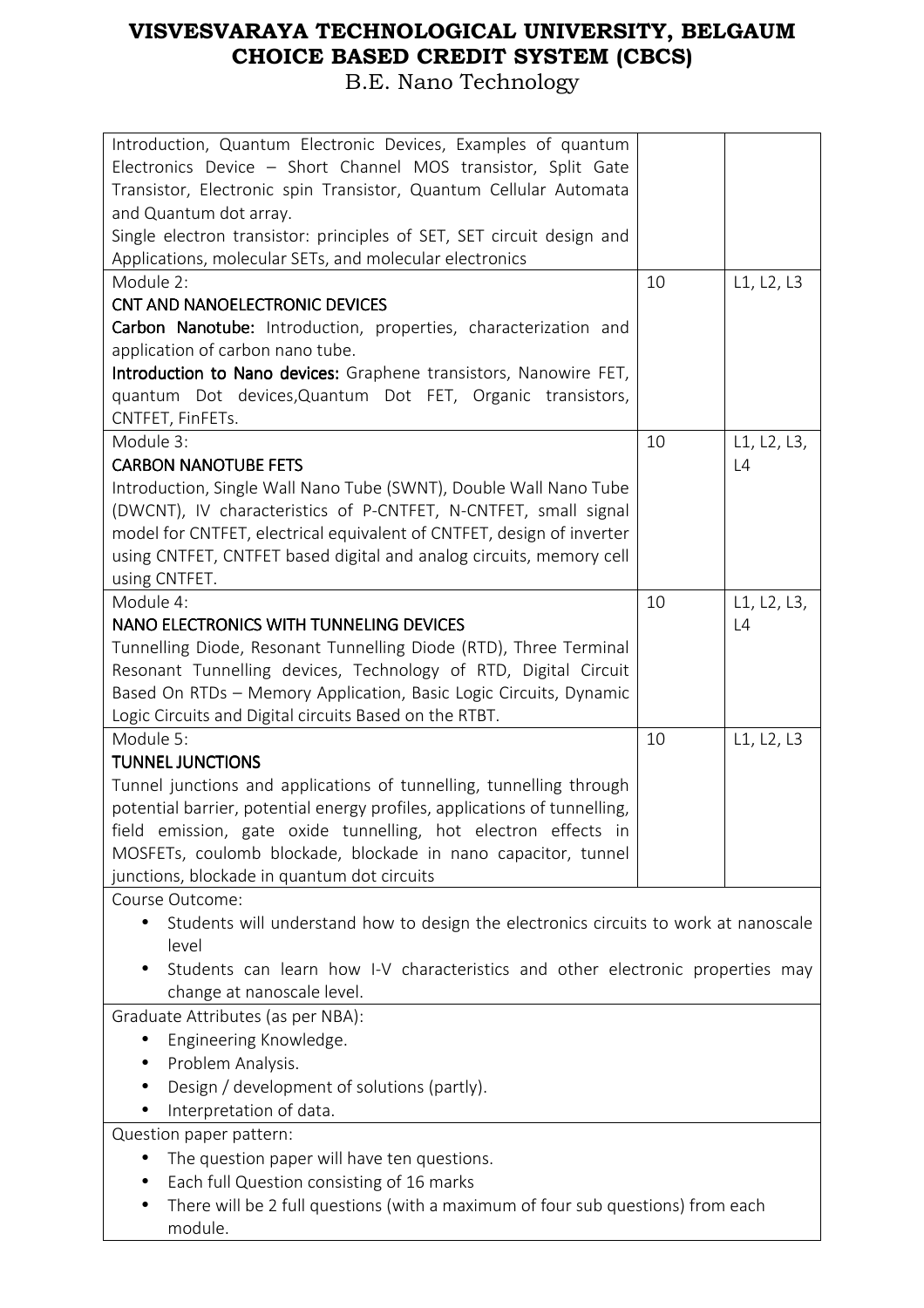B.E. Nano Technology

- Each full question will have sub questions covering all the topics under a module.
- The students will have to answer 5 full questions, selecting one full question from each module.

TEXT BOOKS:

1. Niraj K. Jha. (2010) Deming Chen, Nanoelectronic Circuit Design, Springer.

2. Goser Karl and Peter Glosekotter. (2004) Nanoelectronics and Nanosystems: From Transistors to Molecular and Quantum Devices, Springer.

3. Lundstrom, Mark, Guo, Jing, Nanoscale Transistors:Device Physics, Modelling and Simulation, Springer, 2006.

REFERENCE BOOKS:

- 1. Gregory Timp. (2008) Nanotechnology, AIP Press.
- 2. Colm Durkan. (2007) Current at the Nanoscale, Imperial College Press.
- 3. S. Dutta. (2005) Quantum Transport: Atom to Transistor, Cambridge University Press

| <b>Bio-Nanotechnology</b>                                                     |                                                                                |          |          |
|-------------------------------------------------------------------------------|--------------------------------------------------------------------------------|----------|----------|
| [As per Choice Based Credit System (CBCS) scheme]                             |                                                                                |          |          |
|                                                                               | (Effective from the academic year 2015 -2016)                                  |          |          |
|                                                                               | Course: B.E. / Nano Technology                                                 |          |          |
|                                                                               | Semester: VIII                                                                 |          |          |
| Subject Code                                                                  | 15NT82                                                                         | IA Marks | 20       |
| Number of Lecture Hours                                                       | 04                                                                             | Exam     | 80       |
| Per Week                                                                      |                                                                                | Marks    |          |
| <b>Total Number of Lecture</b>                                                | 50                                                                             | Exam     | 03       |
| Hours                                                                         |                                                                                | Hours    |          |
|                                                                               | $CREDIT - 04$                                                                  |          |          |
| Course Objective:                                                             |                                                                                |          |          |
| $\bullet$                                                                     | To learn the basics of Nanobiotechnology, the devices of Nanobiotechnology and |          |          |
|                                                                               | their applications to the different fields.                                    |          |          |
| To understand and fabricate the nanostructures and nanocontainers for several |                                                                                |          |          |
| applications                                                                  |                                                                                |          |          |
| Modules<br>Teaching<br>Revised                                                |                                                                                |          |          |
|                                                                               |                                                                                | Hours    | Bloom's  |
|                                                                               |                                                                                |          | Taxonomy |
|                                                                               |                                                                                |          | (RBT)    |
| Level                                                                         |                                                                                |          |          |
| Module 1:<br>10<br>L1, L2                                                     |                                                                                |          |          |
| <b>FUNCTIONAL PRINCIPLES OF BIO-NANOTECHNOLOGY</b>                            |                                                                                |          |          |
| Basic terms; Features and functions of DNA, RNA, and Artificial               |                                                                                |          |          |
| acids; Bio-nanotechnology and nano-biotechnology;<br>nucleic                  |                                                                                |          |          |
| Information driven nano-assembly: genetic information transfer,               |                                                                                |          |          |
| construction<br>of proteins, storage of information; Energetics:              |                                                                                |          |          |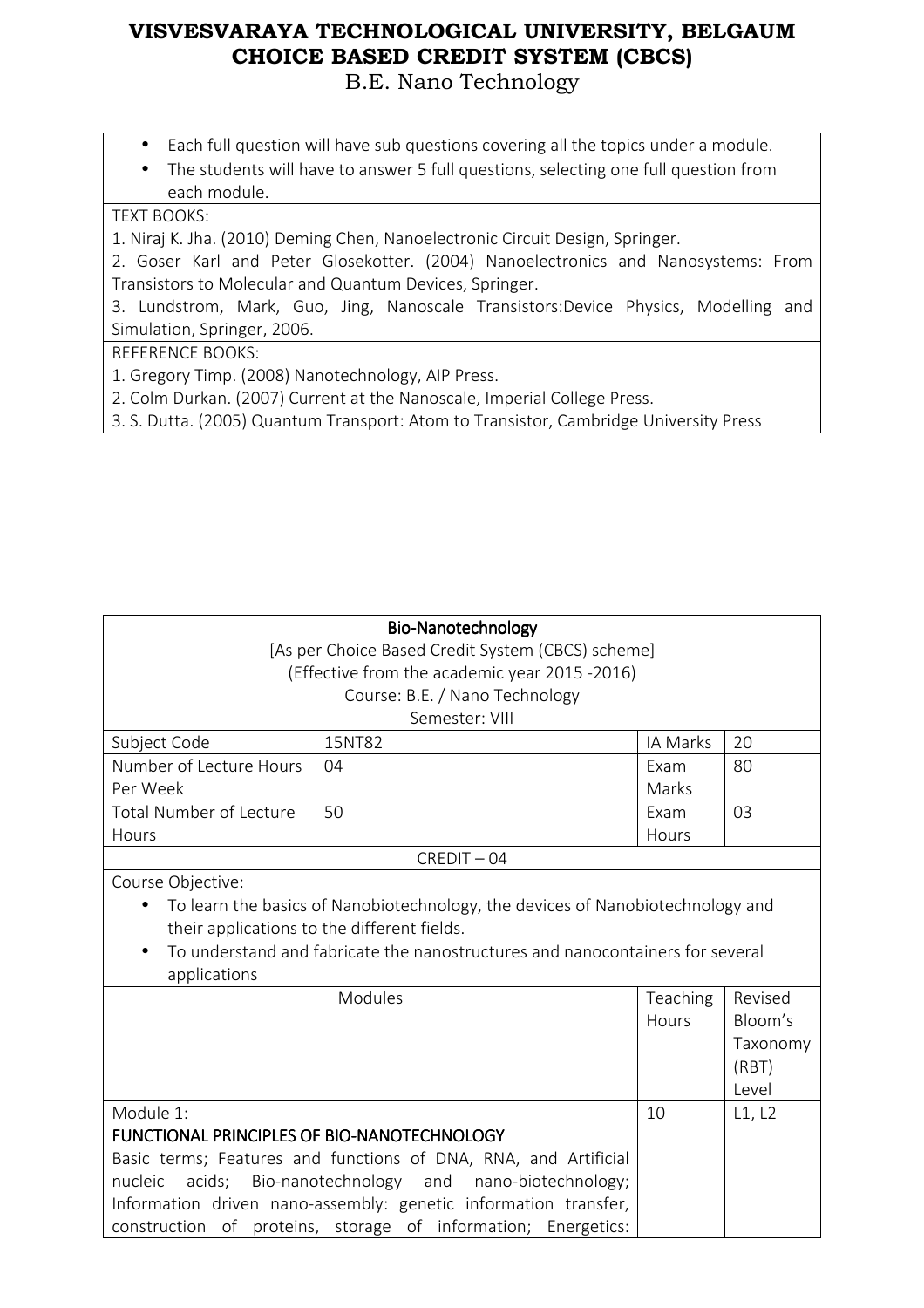| approaches for powering chemical reactions, light dependent and         |    |             |
|-------------------------------------------------------------------------|----|-------------|
| independent reactions, electron carriers, storage of energy;            |    |             |
| Chemical transformations: reduction of entropy,<br>chemical             |    |             |
| stabilization, specialized chemical tools; Biomaterials: introduction,  |    |             |
| biomineralization, biocompatibility and biopolymers, use<br>of          |    |             |
| biomaterials; Self-replication; Machine-phase bio-nanotechnology.       |    |             |
| Module 2:                                                               | 10 | L1, L2, L3  |
| STRUCTURAL PRINCIPLES OF BIO-NANOTECHNOLOGY                             |    |             |
| Introduction; Natural bio-nanomachinery and specific environment;       |    |             |
| Strategies of construction of nanomachines: sequential covalent         |    |             |
| synthesis, covalent polymerization, self-organizing synthesis, and      |    |             |
| self-assembly; Biomolecular structure and stability: covalent bonds,    |    |             |
| dispersion and repulsion forces, hydrogen bonds, electrostatic          |    |             |
| interactions, and hydrophobic effects; Protein folding: Introduction,   |    |             |
| globular proteins, chaperons, stability, rigidity and disorder; Self-   |    |             |
| assembly: design principles, point group symmetries (cyclic, dihedral,  |    |             |
| and cubic), translational symmetry (line symmetry, plane symmetry,      |    |             |
|                                                                         |    |             |
| and space group symmetry), quasi-symmetry, crowded conditions;          |    |             |
| Self organization: introduction, self-organization of lipids; Molecular |    |             |
| recognition: introduction, Crane principles. Flexibility and design of  |    |             |
| bio-nanomachines.                                                       |    |             |
| Module 3:                                                               | 10 | L1, L2, L3, |
| <b>BIO-NANOMACHINES</b>                                                 |    | L4          |
| Introduction; Nanoscale effect on gravity, inertia, atomic granularity, |    |             |
| thermal motion; Bionanomachies and water environment; Modern            |    |             |
| biomaterials and molecular plans: proteins (glycine and proline;        |    |             |
| carbon rich amino acids; phenylalanine, tyrosine, tryptophan; serine,   |    |             |
| threonine, histidine, aspargine, glutamine; cysteine, methionine),      |    |             |
| nucleic acids, polysaccharides, and lipids; Evolution of bio-           |    |             |
| nanomachines; Bio-nanomachines: Thymidylate synthase, DNA,              |    |             |
| Ribosome, ATP synthase, Actin and Myosin, Opsin, Triskelion             |    |             |
| molecules, and Collagen.                                                |    |             |
| Module 4:                                                               | 10 | L1, L2, L3, |
| <b>BIOMEDICAL APPLICATIONS</b>                                          |    | L4          |
| Medical<br>diagnostics: targeted and sustained drug<br>delivery;        |    |             |
| Transdermal drug release; Nanoscale device for drug delivery; Nano-     |    |             |
| medicine and nano-surgery: Respirocytes and Microbivores, Surgical      |    |             |
| nanorobotics advantages<br>and<br>nanorobotics,<br>disadvantages;       |    |             |
| Nanobased therapy of cancer; nanopathology;<br>nanosurgery;             |    |             |
| Applications<br>of DNA based bionanotechnology; Biosensors:             |    |             |
| antibodies, detection of glucose level, detection of specific DNA       |    |             |
| sequences; Medical imaging techniques: MRI, Ultrasound imaging.         |    |             |
| Module 5:                                                               | 10 | L1, L2, L3  |
| <b>BIO-NANOTECHNOLOGY: TODAY AND THE FUTURE</b>                         |    |             |
| Basic capabilities: simplification of natural proteins, design of       |    |             |
| proteins, construction of protein with non-natural amino acids,         |    |             |
| peptide nucleic acids; Nanomedicine: computer aided drug design,        |    |             |
| immunotoxins, Liposomes as vesicles, Artificial blood, Gene therapy,    |    |             |
|                                                                         |    |             |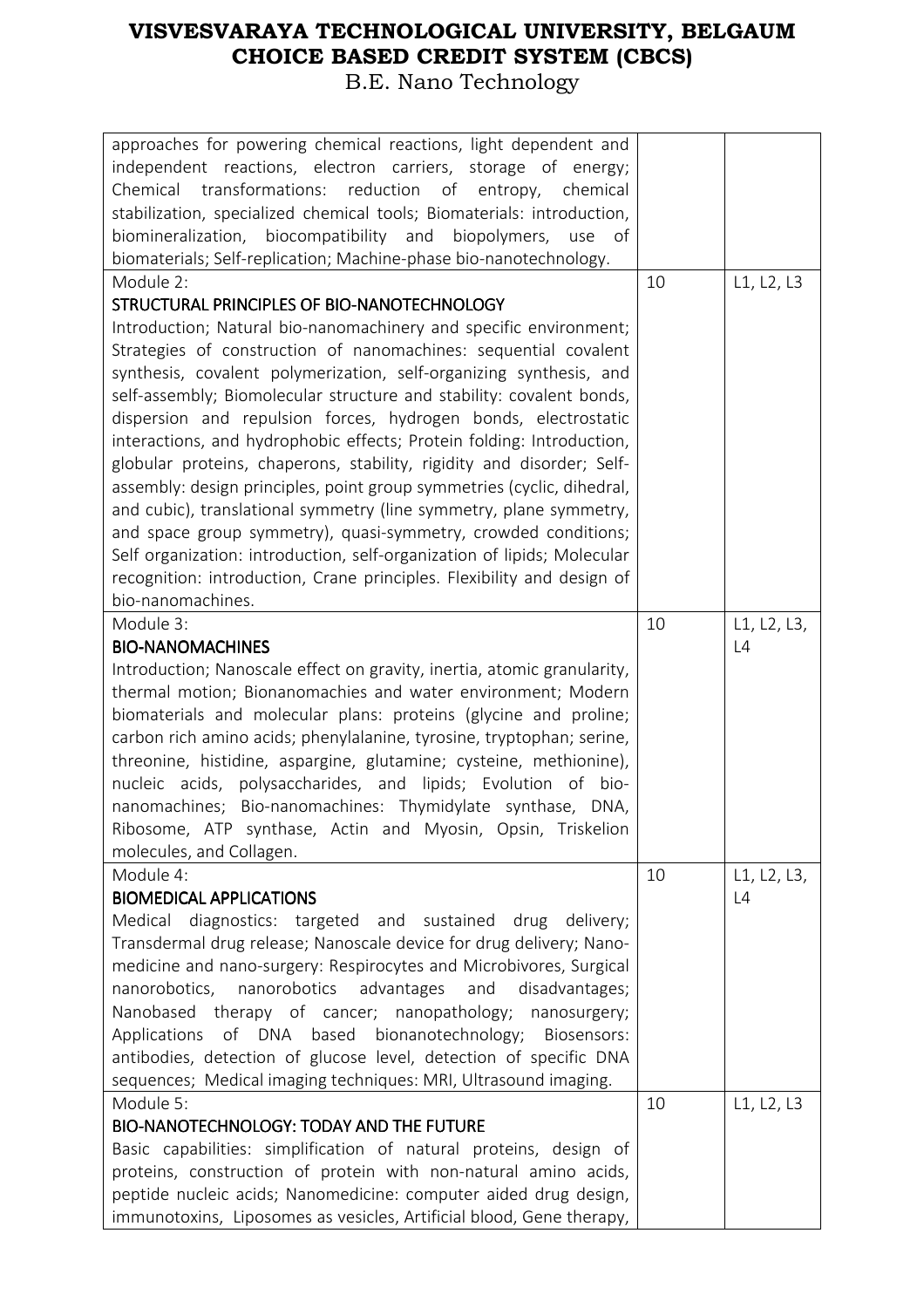B.E. Nano Technology

| personalized medicine; Biomolecular sensing: smell and taste, light,                            |  |  |  |
|-------------------------------------------------------------------------------------------------|--|--|--|
| motion, chemical gradients; A Timetable for bionanotechnology;                                  |  |  |  |
| Lessons for Molecular Nanotechnology; Case Studies: Nanotube                                    |  |  |  |
| synthesis, A general nanoscale assembler, Nanosurveillance                                      |  |  |  |
| Course Outcome:                                                                                 |  |  |  |
| Students can                                                                                    |  |  |  |
| To learn the basics of Nanobiotechnology, the devices of Nanobiotechnology and                  |  |  |  |
| their applications to the different fields.                                                     |  |  |  |
| To understand and fabricate the nanostructures and nanocontainers for several                   |  |  |  |
| applications                                                                                    |  |  |  |
| Graduate Attributes (as per NBA):                                                               |  |  |  |
| Engineering Knowledge.                                                                          |  |  |  |
| Problem Analysis.                                                                               |  |  |  |
| Design / development of solutions (partly).                                                     |  |  |  |
| Interpretation of data.                                                                         |  |  |  |
| Question paper pattern:                                                                         |  |  |  |
| The question paper will have ten questions.<br>$\bullet$                                        |  |  |  |
| Each full Question consisting of 16 marks<br>$\bullet$                                          |  |  |  |
| There will be 2 full questions (with a maximum of four sub questions) from each<br>$\bullet$    |  |  |  |
| module.                                                                                         |  |  |  |
| Each full question will have sub questions covering all the topics under a module.<br>$\bullet$ |  |  |  |
| The students will have to answer 5 full questions, selecting one full question from             |  |  |  |
| each module.                                                                                    |  |  |  |
| <b>TEXT BOOKS:</b>                                                                              |  |  |  |
| 1. David S. Goodsell, Bionanoechnology-lessons from nature, Wiley India Pvt. Ltd., 2013,        |  |  |  |
| ISBN: 978-81-265-3836-2                                                                         |  |  |  |
| 2. Niemeyer and Mirkin ed. Nanobiotechnology: concepts, applications & perspectives,            |  |  |  |
| 3. Jain, KK. Nanobiotechnology in molecular diagnostics: current techniques and Applications    |  |  |  |
| 4.                                                                                              |  |  |  |
| REFERENCE BOOKS:                                                                                |  |  |  |
| Bionanotechnology - Global Prospects by David E. Reisner, Taylor & Francis Group, LLC,<br>1.    |  |  |  |
| 2009                                                                                            |  |  |  |
| Bio-Applications of Nanoparticles BY Warren C.W. Chan, Springer Science, Business<br>2.         |  |  |  |
| Media, 2007                                                                                     |  |  |  |
| Applications of nanoparticles in biology and medicine by Salata O.V., Journal of<br>3.          |  |  |  |
| Nanobiotechnology, 2:3, 2004.                                                                   |  |  |  |
|                                                                                                 |  |  |  |
|                                                                                                 |  |  |  |

### Professional Elective Subjects

| Nano-Photonics                             |                                                   |      |    |  |
|--------------------------------------------|---------------------------------------------------|------|----|--|
|                                            | [As per Choice Based Credit System (CBCS) scheme] |      |    |  |
|                                            | (Effective from the academic year 2015 -2016)     |      |    |  |
| Course: B.E. / Nano Technology             |                                                   |      |    |  |
| Semester: VIII                             |                                                   |      |    |  |
| Subject Code<br>IA Marks<br>-20<br>15NT831 |                                                   |      |    |  |
| Number of Lecture Hours                    | -03                                               | Exam | 80 |  |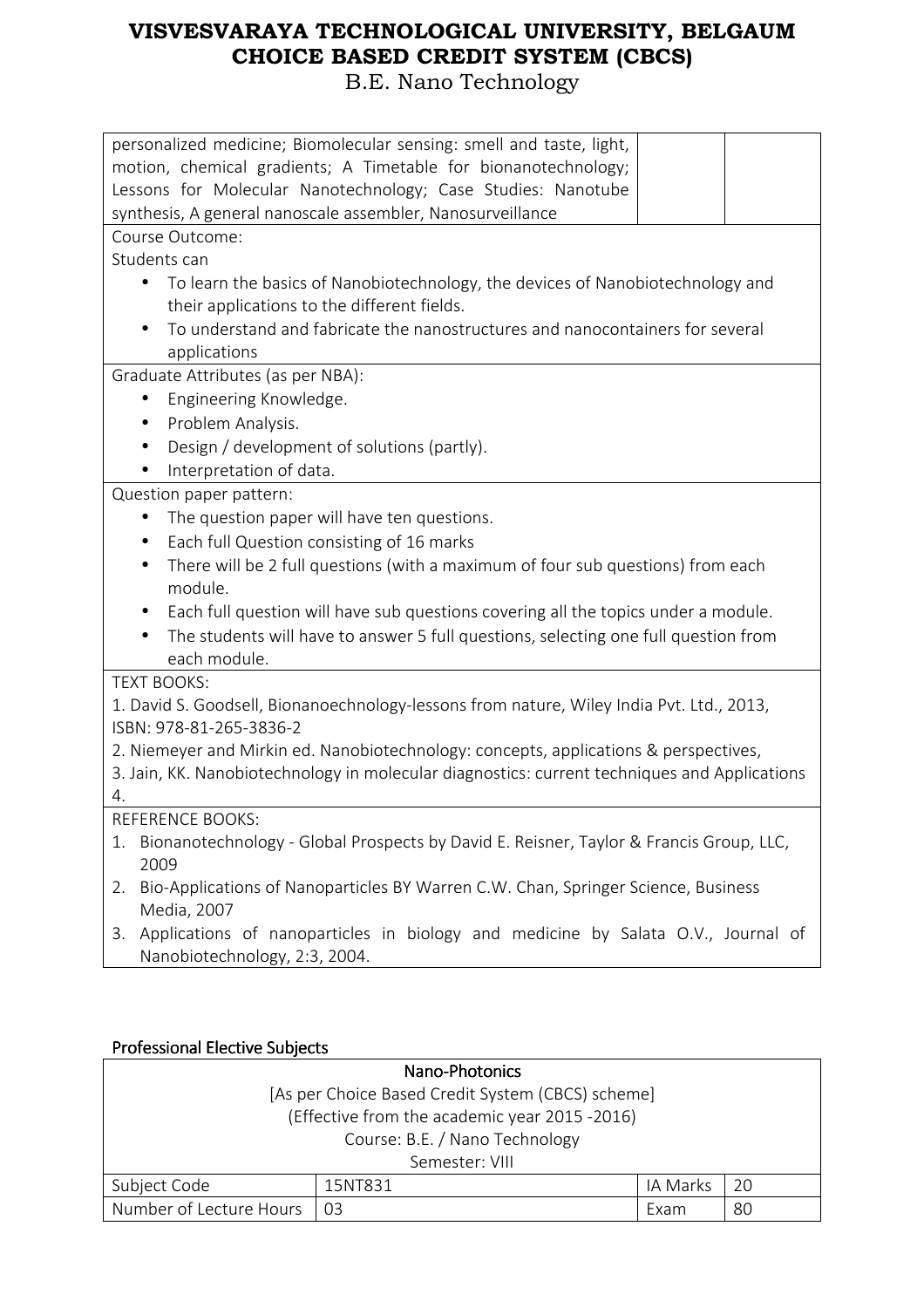| Per Week                                                            |                                                                                                                                          | Marks    |                   |
|---------------------------------------------------------------------|------------------------------------------------------------------------------------------------------------------------------------------|----------|-------------------|
| <b>Total Number of Lecture</b>                                      | 40                                                                                                                                       | Exam     | 03                |
| Hours                                                               |                                                                                                                                          | Hours    |                   |
|                                                                     | $CREDIT - 03$                                                                                                                            |          |                   |
| Course Objective:                                                   |                                                                                                                                          |          |                   |
|                                                                     | To understand the basic principles of Photonics and its importance                                                                       |          |                   |
|                                                                     | To study the nano-photonics its fabrication and applications                                                                             |          |                   |
|                                                                     | Modules                                                                                                                                  | Teaching | Revised           |
|                                                                     |                                                                                                                                          | Hours    | Bloom's           |
|                                                                     |                                                                                                                                          |          | Taxonomy          |
|                                                                     |                                                                                                                                          |          | (RBT)             |
|                                                                     |                                                                                                                                          |          | Level             |
| Module 1:                                                           |                                                                                                                                          | 08       | L1, L2            |
|                                                                     | INTRODUCTION TO OPTICS, PHOTONICS AND NANO-PHOTONICS<br>Different quantities associated with light; Properties of Light;                 |          |                   |
|                                                                     | Reflection; Refraction; Interference & Diffraction; Absorption                                                                           |          |                   |
|                                                                     | &Scattering, Properties of materials with respect to reflection,                                                                         |          |                   |
| refraction, absorption and transmission of light.                   |                                                                                                                                          |          |                   |
|                                                                     | Photonics: Introduction, history; Classical optics, and modern optics;                                                                   |          |                   |
|                                                                     | Applications of photonics; Emerging fields of photonics: light                                                                           |          |                   |
|                                                                     | sources, transmission media, amplifiers, modulation, photonic                                                                            |          |                   |
| systems, Photonic                                                   | integrated<br>circuits; Organic photonics;                                                                                               |          |                   |
|                                                                     | Optoelectronics: Introduction, classification with examples.                                                                             |          |                   |
| Nanophotonics: Introduction, Principles: Plasmons and metal optics, |                                                                                                                                          |          |                   |
| Near-field optics, and Metamaterials.                               |                                                                                                                                          |          |                   |
| Module 2:                                                           |                                                                                                                                          | 08       | L1, L2, L3        |
| <b>FOUNDATIONS OF NANO-PHOTONICS</b>                                |                                                                                                                                          |          |                   |
| Photons and electrons: similarities and differences, Free space     |                                                                                                                                          |          |                   |
|                                                                     | propagation. Confinement of photons and electrons. Propagation<br>through a classically forbidden zone: tunnelling. Localization under a |          |                   |
|                                                                     | periodic potential: Band gap. Cooperative effects for photons and                                                                        |          |                   |
|                                                                     | electrons, Nanoscale optical interactions, axial and<br>lateral                                                                          |          |                   |
| nanoscopic                                                          | localization.Nanoscale confinement of electronic                                                                                         |          |                   |
|                                                                     | interactions: Quantun confinement effects, nanoscale interaction                                                                         |          |                   |
|                                                                     | dynamics, nanoscale electronic energy transfer. Cooperative                                                                              |          |                   |
| emissions.                                                          |                                                                                                                                          |          |                   |
| Module 3:                                                           |                                                                                                                                          | 08       | L1, L2, L3,       |
|                                                                     | FABRICATION AND APPLICATIONS OF PHOTONIC CRYSTALS AND                                                                                    |          | L4                |
| <b>DEVICES</b>                                                      |                                                                                                                                          |          |                   |
|                                                                     | Thermal, mechanical and chemical properties of optical materials;                                                                        |          |                   |
|                                                                     | Optical coatings and methods; Optical Filters; Surface quality of                                                                        |          |                   |
|                                                                     | optical components. Choices of materials in photonic crystals:                                                                           |          |                   |
|                                                                     | semiconductors, amorphous, and polymers, fabrication of photonic                                                                         |          |                   |
|                                                                     | crystals structures (1-D, 2-D); Couplers; Waveguides; Photonic                                                                           |          |                   |
| Module 4:                                                           | crystals fibres; Tunable Photonic crystal filter; High-Q cavites.                                                                        | 08       |                   |
| <b>FUNDAMENTALS OF NANO-PHOTONIC FABRICATION</b>                    |                                                                                                                                          |          | L1, L2, L3,<br>L4 |
|                                                                     | Adiabatic nanofabrication - Non-adiabaticnano-fabrication: near                                                                          |          |                   |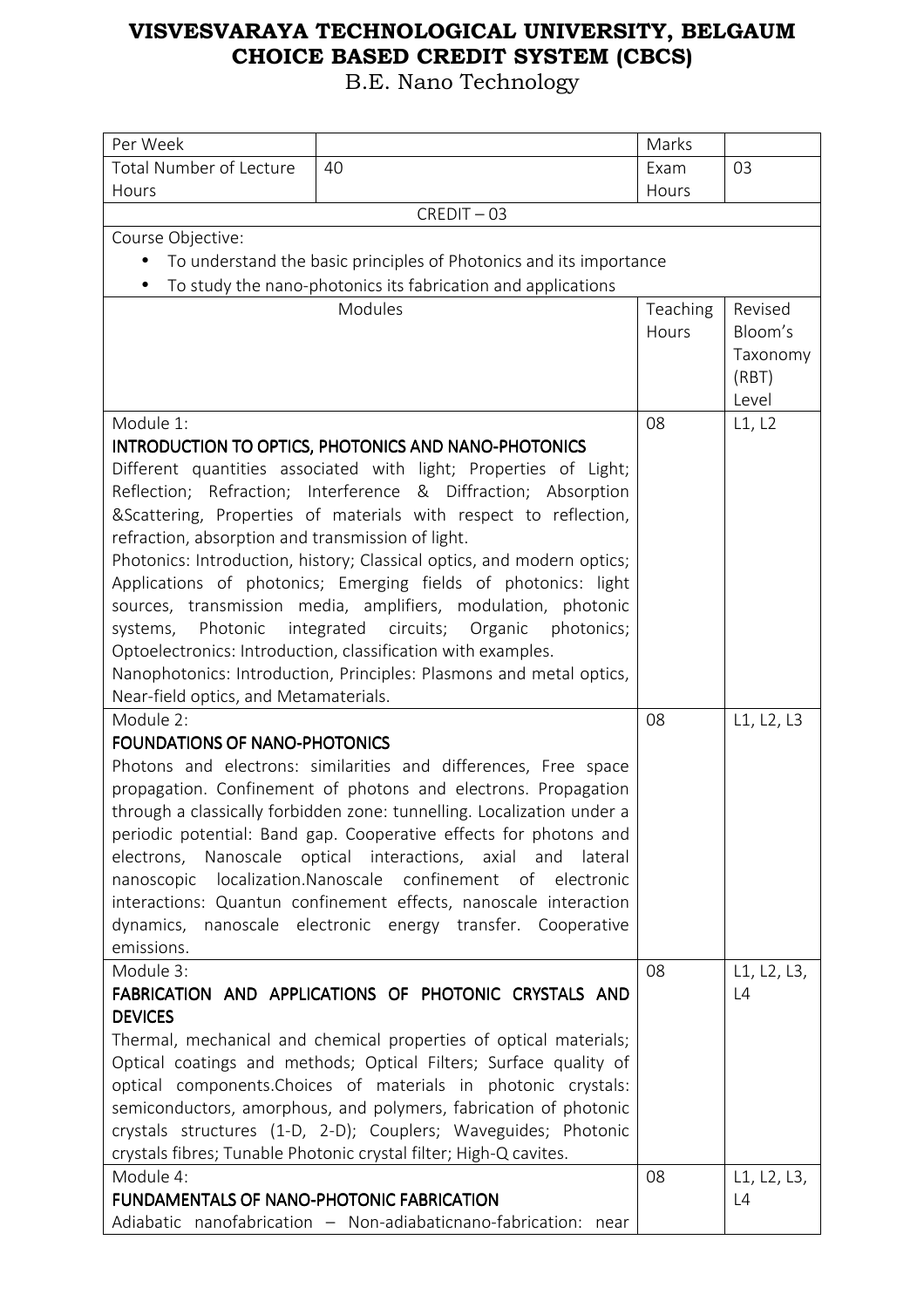| field optical CVD and near field photolithography - Self assembling                     |            |                  |
|-----------------------------------------------------------------------------------------|------------|------------------|
| method via optical near field interactions - Regulating the size and                    |            |                  |
| position of nanoparticles using size dependent resonance - Size                         |            |                  |
| controlled, position controlled and separation controlled alignment                     |            |                  |
| of nanoparticles.                                                                       |            |                  |
| Module 5:                                                                               | 08         | L1, L2, L3       |
| <b>FUNDAMENTALS OF NANO-PHOTONIC SYSTEMS</b>                                            |            |                  |
| Introduction – Optical excitation transfer and system fundamentals –                    |            |                  |
| Parallel architecture using optical excitation transfer: memory based                   |            |                  |
| architecture, Global Summation Using Near-Field Interactions;                           |            |                  |
| Interconnections for nano-photonics - Signal transfer<br>and                            |            |                  |
| environment - tamper resistance - Hierarchy in nano-photonics and                       |            |                  |
| its system fundamentals, Hierarchical Memory Retrieval, Analysis                        |            |                  |
| and Synthesis of Hierarchy in Nano-photonics, Hierarchy Plus                            |            |                  |
| Localized Energy Dissipation: Traceable Memory.                                         |            |                  |
| Course Outcome:                                                                         |            |                  |
| Students can                                                                            |            |                  |
| understand the basic principles of Photonics and its importance<br>$\bullet$            |            |                  |
| Study the nano-photonics its fabrication and applications                               |            |                  |
| Graduate Attributes (as per NBA):                                                       |            |                  |
| Engineering Knowledge.<br>$\bullet$                                                     |            |                  |
| Problem Analysis.<br>$\bullet$                                                          |            |                  |
| Design / development of solutions (partly).<br>$\bullet$                                |            |                  |
| Interpretation of data.                                                                 |            |                  |
| Question paper pattern:                                                                 |            |                  |
| The question paper will have ten questions.<br>$\bullet$                                |            |                  |
| Each full Question consisting of 16 marks<br>$\bullet$                                  |            |                  |
| There will be 2 full questions (with a maximum of four sub questions) from each         |            |                  |
| module.                                                                                 |            |                  |
| Each full question will have sub questions covering all the topics under a module.      |            |                  |
| The students will have to answer 5 full questions, selecting one full question from     |            |                  |
| each module.                                                                            |            |                  |
| <b>TEXT BOOKS:</b>                                                                      |            |                  |
| 1. Principals<br>οf<br>Nanophotonics                                                    | (Optics    | and              |
| Optoelectronics), M. Ohtsu, K. Kobayashi, T. Kawazoe<br>and                             | T. Yatsui, | University<br>of |
| Tokyo, Japan, 2003                                                                      |            |                  |
| Nanophotonics, P N Prasad, John Wiley & Sons (2004)<br>2.                               |            |                  |
| Photonic Crystals: Towards Nanoscale Photonic Devices; Jean Michel Lourtioz,<br>3.      |            |                  |
| Springer; ISBN 354024431X3.                                                             |            |                  |
| <b>REFERENCE BOOKS:</b>                                                                 |            |                  |
| 1. NanoBiophotoics, H.Masuhara, SKawata and F Tokunga Elsevier Science 2007             |            |                  |
| Fundamentals of Photonics, BEA Saleh and AC Teich, John Wiley<br>2.                     |            | and              |
| Sons, New York, 1993                                                                    |            |                  |
| 3. Introduction to Biophotonics, P.N.Prasad, John Wiley and Sons, 2003.                 |            |                  |
| 4. Fundamentals of Photonic Crystal Fibres; Fredric Zolla- Imperial College Press. ISBN |            |                  |
| 1860945074.                                                                             |            |                  |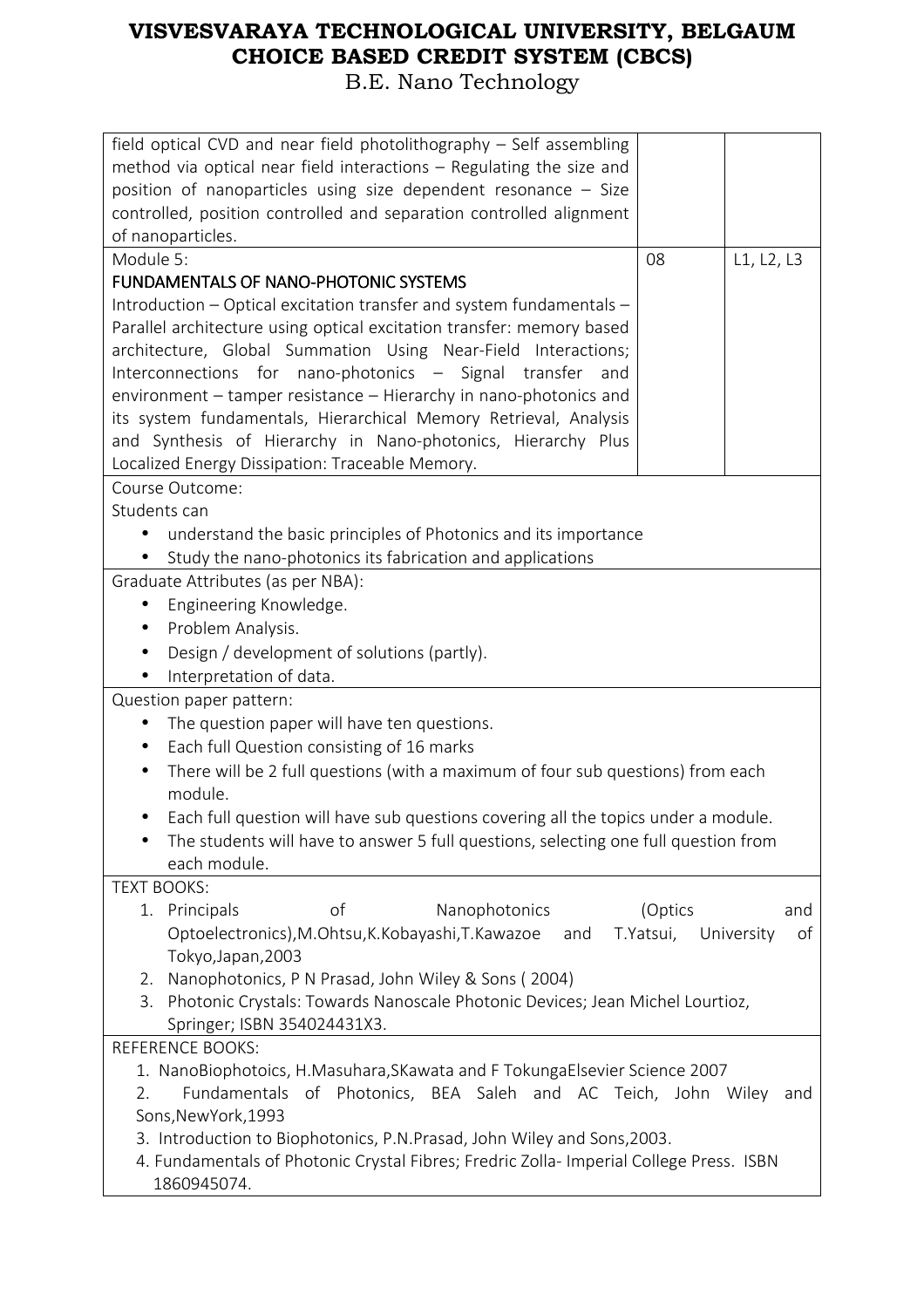| Nanomedicine and Biomedical Imaging      |                                                                                     |          |            |
|------------------------------------------|-------------------------------------------------------------------------------------|----------|------------|
|                                          | [As per Choice Based Credit System (CBCS) scheme]                                   |          |            |
|                                          | (Effective from the academic year 2015 -2016)                                       |          |            |
|                                          | Course: B.E. / Nano Technology                                                      |          |            |
|                                          | Semester: VIII                                                                      |          |            |
| Subject Code                             | 15NT832                                                                             | IA Marks | 20         |
| Number of Lecture                        | 03                                                                                  | Exam     | 80         |
| Hours Per Week                           |                                                                                     | Marks    |            |
| <b>Total Number of Lecture</b>           | 40                                                                                  | Exam     | 03         |
| Hours                                    |                                                                                     | Hours    |            |
|                                          | $CREDIT - 03$                                                                       |          |            |
| Course Objective:                        |                                                                                     |          |            |
|                                          | To learn the new opportunities of nanotechnology in biomedical industries, for bio- |          |            |
| imaging with several Nanomaterials.      |                                                                                     |          |            |
|                                          | To understand and design the nanostructures nanospheres and nanoparticles for       |          |            |
|                                          | biomedical industries, pharmaceutical and cosmetic industries.                      |          |            |
|                                          | Modules                                                                             | Teaching | Revised    |
|                                          |                                                                                     | Hours    | Bloom's    |
|                                          |                                                                                     |          | Taxonomy   |
|                                          |                                                                                     |          | (RBT)      |
|                                          |                                                                                     |          | Level      |
| Module 1:                                |                                                                                     | 08       | L1, L2     |
|                                          | TECHNIQUES IN BIOMEDICAL IMAGING AND NANOSTRUCTURING                                |          |            |
|                                          | Immuno Fluorescent Biomarker Imaging- Immuno gold labelling-                        |          |            |
| NanoprobesBioPhotonics-                  | Diagnostic<br>Biosensors-<br>Catalyst-                                              |          |            |
|                                          | Functionalized Metallic Nanoparticles and their Applications in                     |          |            |
|                                          | Colorimetric Sensing- Dip stick Tests- Nanoparticles as Catalysts for               |          |            |
|                                          | Signal Generation and Amplification- Iron Oxide Nanoparticles in                    |          |            |
|                                          | Magnetic Resonance Imaging- Optical nanoparticles sensors for                       |          |            |
|                                          | quantitative intracellular imaging. Cancer imaging- Nanophotonics.                  |          |            |
| Design                                   | aspects of Nanostructures-Lithographic techniques-                                  |          |            |
|                                          | Nanoimprinting- Near Field Optical Methods of fabrication- Nano-                    |          |            |
|                                          | polishing with diamond and Etching of nanostructures-                               |          |            |
| Nanoindendation-Focused Ion beam.        |                                                                                     |          |            |
| Module 2:                                |                                                                                     | 08       | L1, L2, L3 |
| <b>NANOPARTICLES IN THERAPEUTICS</b>     |                                                                                     |          |            |
|                                          | Nanorobotics, gold and silver nanoparticles for cancer therapy,                     |          |            |
| chemotherapy,                            | Immunotherapy, Vaccine<br>immunotherapy,                                            |          |            |
|                                          | Radiotherapy, thermotherapy, photo dynamic therapy, textiles                        |          |            |
|                                          | and wound care products, Implantable materials for vascular                         |          |            |
|                                          | interventions, active implantable devices and bionics, Implantable                  |          |            |
| materials for orthopaedic and dentistry. |                                                                                     |          |            |
| <b>NANOSURGERY</b>                       |                                                                                     |          |            |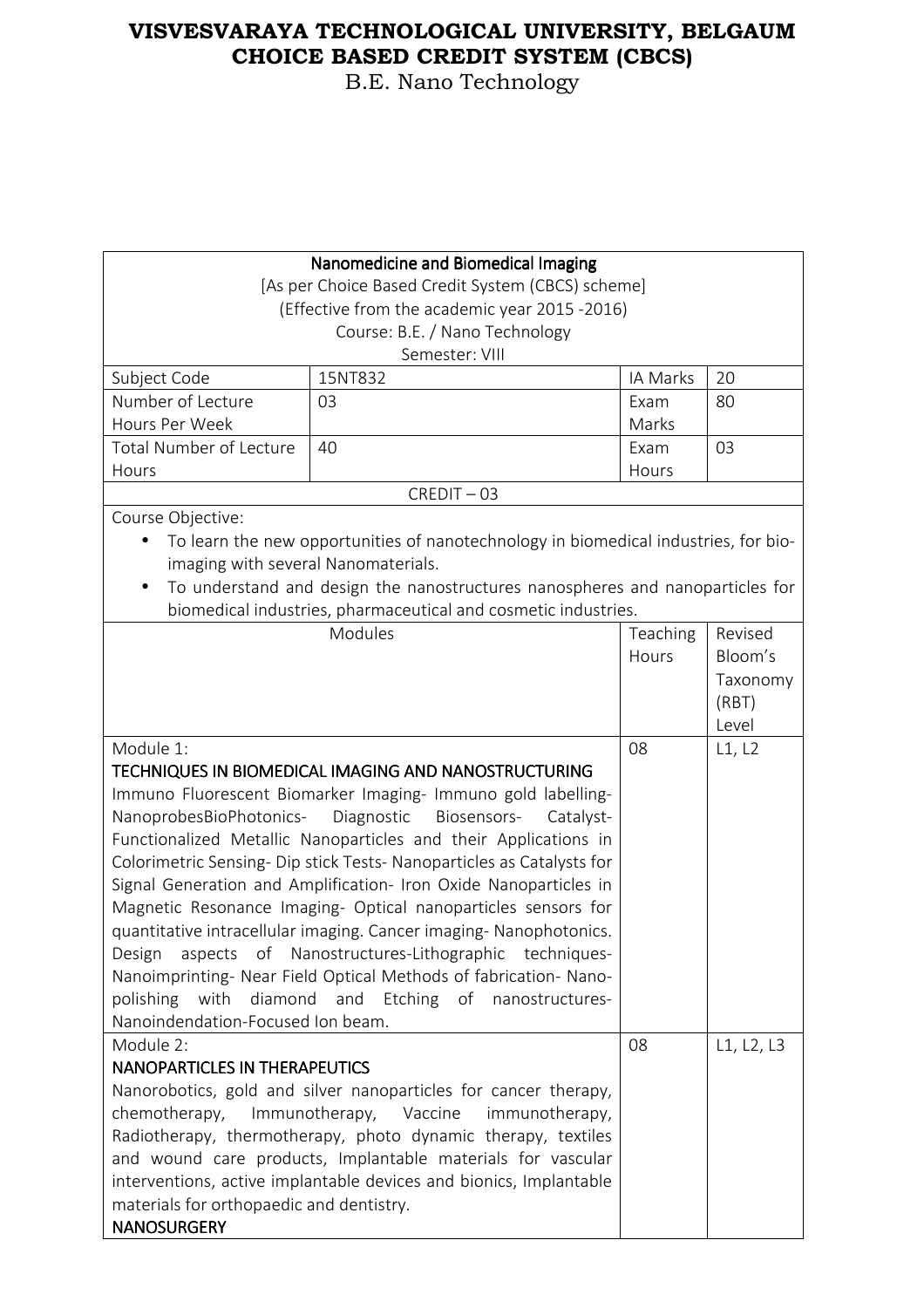| Introduction to Surgery, Impact of nanotechnology on surgery:                                                               |    |             |
|-----------------------------------------------------------------------------------------------------------------------------|----|-------------|
| blades and suture needles. Femto-second<br>Surgical<br>lasers,                                                              |    |             |
| Nanoshell particles, minimally invasive surgery using catheters,                                                            |    |             |
| optical tweezers, Bio-molecular motors, Biocompatibilities,                                                                 |    |             |
| molecular robots (utility fog).                                                                                             |    |             |
| Module 3:                                                                                                                   | 08 | L1, L2, L3, |
| <b>NANOBIOMECHANICS</b>                                                                                                     |    | L4          |
| Nano-materials in bone substitutes & Dentistry, Biosensors-<br>Natural nanocomposite systems as spider silk, bones, shells; |    |             |
| organic-inorganic<br>nanocomposite formation<br>through<br>self-                                                            |    |             |
| assembly. Polymeric nanofibres - Implications in Neuro science,                                                             |    |             |
| tissue engineering and cancer therapy. Polyelectrolyte multilayers-                                                         |    |             |
| coated colloids- smart capsules. Colloids and colloids assembly of                                                          |    |             |
| bio nanotechnology. Micro emulsions in nanotechnology.                                                                      |    |             |
| Module 4:                                                                                                                   | 08 | L1, L2, L3, |
| <b>NANOPARTICLES IN DIAGNOSIS</b>                                                                                           |    | L4          |
| Nanochips (Gene chip and protein chip), ultrasensitive biobarcode,                                                          |    |             |
| Nanochip for HIV detection. Transport and toxicity properties of                                                            |    |             |
| semiconductor nano crystals, Imaging applications. Nano Bioactive                                                           |    |             |
| glasses-preparation methods, nanobioactive glass powders and                                                                |    |             |
| properties,<br>biomed<br>applications.Gene<br>therapy<br>and                                                                |    |             |
| Nanotechnology:Gene therapy using nanoparticles; stem cell                                                                  |    |             |
| Nanostructured materials for<br>biological<br>therapy.<br>sensing.                                                          |    |             |
| Nanoporous membranes.                                                                                                       |    |             |
| Module 5:                                                                                                                   | 08 | L1, L2, L3  |
| NANOPARTICLES IN DRUG DELIVERY DEVICES                                                                                      |    |             |
|                                                                                                                             |    |             |
| Sustained and targeted drug delivery, delivery mechanism -                                                                  |    |             |
| Introduction, antibody conjugated nanoparticles<br>and their                                                                |    |             |
| interactions with biological surfaces, Biomedical nanoparticles -                                                           |    |             |
| Liposomes, dendrimers, different types of drug loading, Nanoscale                                                           |    |             |
| drug delivery devices, Nano vectors for gene therapy, mechanism                                                             |    |             |
| of drug targeting, drug delivery carriers, Biodegradable polymers,                                                          |    |             |
| Nanoparticulate delivery systems, solid polymer nanoparticles,                                                              |    |             |
| nano-particle mediated drug delivery to solid tumors, colloidal                                                             |    |             |
| nanosilver particles as an effective nano antibiotic.                                                                       |    |             |
| Course Outcome:                                                                                                             |    |             |
| Students can                                                                                                                |    |             |
| learn the new opportunities of nanotechnology in biomedical industries, for bio-                                            |    |             |
| imaging with several Nanomaterials.<br>understand and design the nanostructures nanospheres and nanoparticles for           |    |             |
| biomedical industries, pharmaceutical and cosmetic industries.                                                              |    |             |
| Graduate Attributes (as per NBA):                                                                                           |    |             |
| Engineering Knowledge.<br>$\bullet$                                                                                         |    |             |
| Problem Analysis.                                                                                                           |    |             |
| Design / development of solutions (partly).                                                                                 |    |             |
| Interpretation of data.                                                                                                     |    |             |
| Question paper pattern:                                                                                                     |    |             |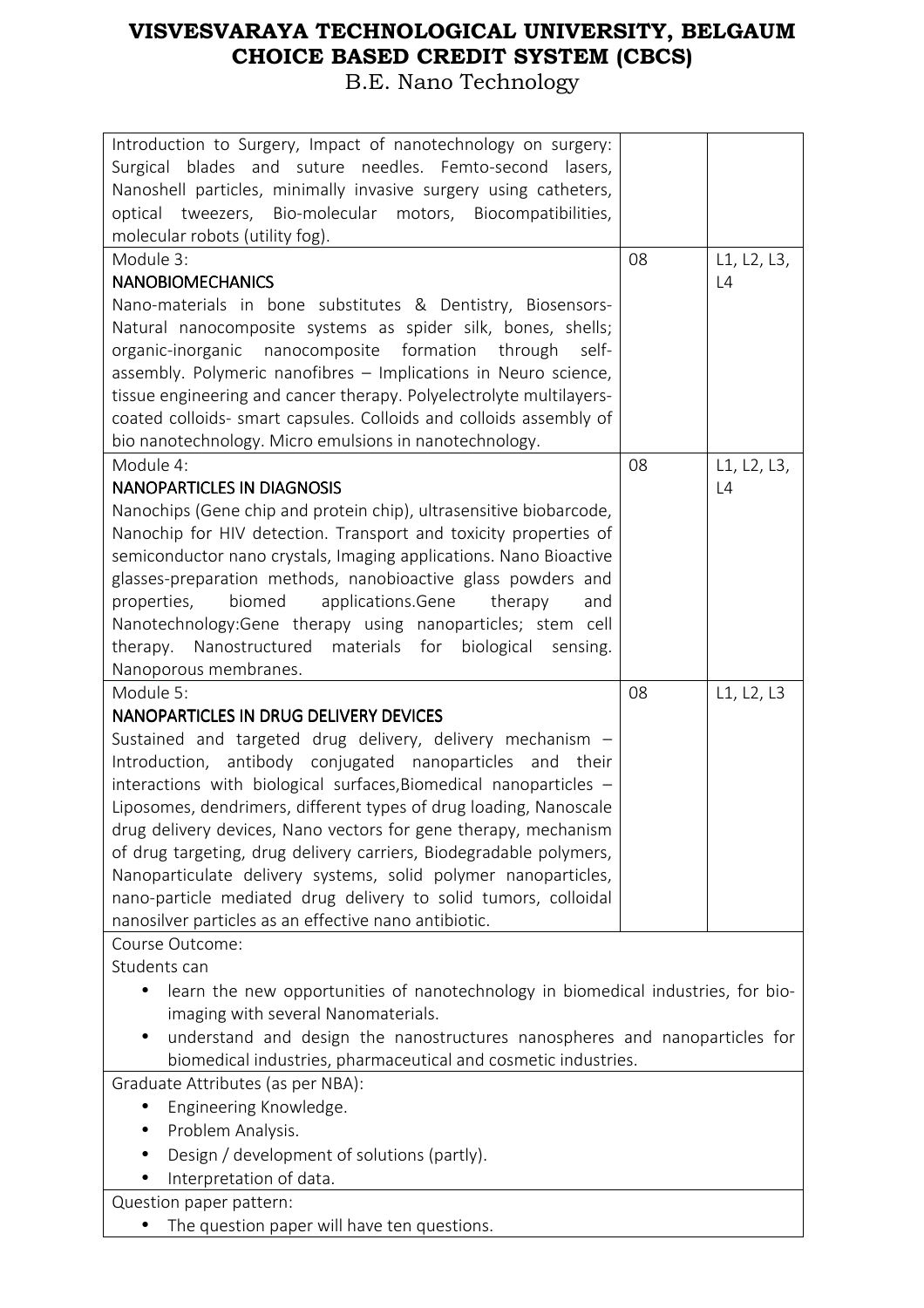B.E. Nano Technology

- Each full Question consisting of 16 marks
- There will be 2 full questions (with a maximum of four sub questions) from each module.
- Each full question will have sub questions covering all the topics under a module.
- The students will have to answer 5 full questions, selecting one full question from each module.

TEXT BOOKS:

1. M. Reza Mozafari (2007) Nanomaterials and Nanosystems for Biomedical Applications, Springer.

2. VinodLabhasetwar and Diandra L. Leslie, "Biomedical Applications of nanotechnology", A John Willy& son Inc,NJ, USA, 2007 .

3. J. B Park, "Biomaterials Science and Engineering", Plenum Press, New York, 1984.

4. T. Pradeep, "Nano: The essentials", McGrew – Hill, 2007

5. J.J. Davis, Dekker, "Encyclopedia of Nanoscience and nanotechnology"

### REFERENCE BOOKS:

1. Natalie P. Praetories and Tarun K. Mandal, Recent Patents on Drug Delivery& Formulation Y. Lu, S.C. Chen, Advanced Drug Delivery Reviews.

2. P.P. Simeonova, N. Opopol and M.I. Luster, "Nanotechnology - Toxicological Issues and EnvironmentalSafety", Springer 2006.

3. G.L Hornyak, J Dutta, H.Tibbals and A.K.Rao, Introduction to NanoScience, Taylor & Francis Group, CRC press, 2008.

4. Miyawaki, J.; et.al Toxicity of Single-Walled Carbon Nanohorns. ACS Nano 2 (213–226) 2008.

5. Hutchison, J. E. Green Nanoscience: A Proactive Approach to Advancing Applications and Reducing Implications of Nanotechnology. ACS Nano 2, (395–402) 2008.

6. Mo-Tao Zhu et.al Comparative study of pulmonary responses to nano- and submicron-sized ferricoxide in rats Toxicology, 21 (102-111) 2008.

7. Dracy J. Gentleman, Nano and Environment: Boon or Bane? Environmental Science and technology, 43 (5), P1239, 2009.

|                                               | <b>Mechanical Operations</b><br>[As per Choice Based Credit System (CBCS) scheme] |          |    |
|-----------------------------------------------|-----------------------------------------------------------------------------------|----------|----|
| (Effective from the academic year 2015 -2016) |                                                                                   |          |    |
| Course: B.E. / Nano Technology                |                                                                                   |          |    |
| Semester: VIII                                |                                                                                   |          |    |
| Subject Code                                  | 15NT833                                                                           | IA Marks | 20 |
| Number of Lecture Hours                       | 03                                                                                | Exam     | 80 |
| Per Week                                      |                                                                                   | Marks    |    |
| Total Number of Lecture                       | 40                                                                                | Exam     | 03 |
| <b>Hours</b>                                  |                                                                                   | Hours    |    |
|                                               | $CREDIT - 03$                                                                     |          |    |
| Course Objective:                             |                                                                                   |          |    |

- Students can learn different techniques and methods to reduce the size, to analyse the size of the particles.
- Students can understand the different methods used in the filtration, agitation,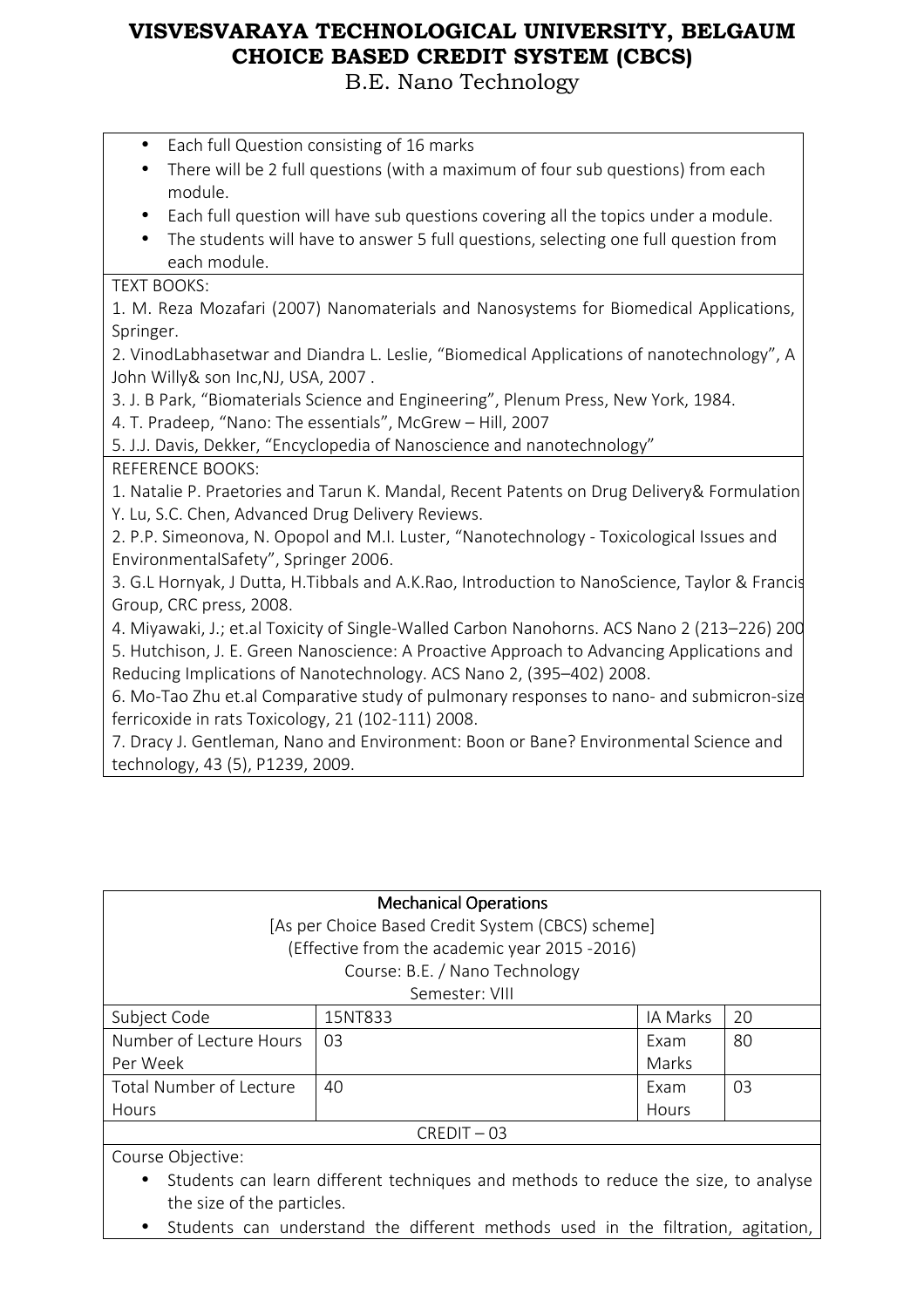| mixing and sampling of the minute or micron particles.                                                                                    |          |             |
|-------------------------------------------------------------------------------------------------------------------------------------------|----------|-------------|
| Modules                                                                                                                                   | Teaching | Revised     |
|                                                                                                                                           | Hours    | Bloom's     |
|                                                                                                                                           |          | Taxonomy    |
|                                                                                                                                           |          | (RBT)       |
| Module 1:                                                                                                                                 | 08       | Level       |
| PARTICLE TECHNOLOGY, EQUIPMENTS AND ANALYSIS                                                                                              |          | L1, L2      |
| Particle shape, particle size, different ways of expression of particle                                                                   |          |             |
| size, standard screen, screens - ideal and actual screens, differential                                                                   |          |             |
| and cumulative size analysis, specific surface of mixture of particles,                                                                   |          |             |
| Number of particles in a mixture, effectiveness of screen.                                                                                |          |             |
| Industrial screening equipment, Motion of screen, Gyratory screen,                                                                        |          |             |
| Vibrating screen, Trommels, Sub sieve analysis - Air permeability                                                                         |          |             |
| method, Sedimentation and elutriation methods.                                                                                            |          |             |
| Module 2:                                                                                                                                 | 08       | L1, L2, L3  |
| <b>SIZE REDUCTION</b><br>Types of forces used for comminution, Criteria for comminution,                                                  |          |             |
| characteristics of comminuted products, Laws of size reduction,                                                                           |          |             |
| Work Index, Energy utilization, Methods of operating crushers - Free                                                                      |          |             |
| crushing, Choke feeding, Open circuit grinding, Closed circuit                                                                            |          |             |
| grinding, Wet and dry grinding, Equipment for size reduction - Blake                                                                      |          |             |
| jaw crusher, Gyratory crusher, Smooth roll crusher, Toothed roll                                                                          |          |             |
| crusher, Impactor, Ball mill, Ultrafine grinders, Cutters - Knife cutter.                                                                 |          |             |
| Module 3:                                                                                                                                 | 08       | L1, L2, L3, |
| <b>FILTRATION</b>                                                                                                                         |          | L4          |
| Introduction, Classification of filtration, Cake filtration, Clarification,                                                               |          |             |
| Batch and continuous filtration, pressure and vacuum filtration,<br>Constant rate filtration, characteristics of filter media, industrial |          |             |
| filters, sand filter, Filter press, leaf filter, Rotary drum filter,                                                                      |          |             |
| Horizontal belt filter, Bag filter, Centrifugal filtration – Suspended                                                                    |          |             |
| batch centrifuge, Filter aids, Application of filter aids.                                                                                |          |             |
| Module 4:                                                                                                                                 | 08       | L1, L2, L3, |
| <b>AGITATION AND MIXING</b>                                                                                                               |          | L4          |
| Application of agitation, Agitation equipment, Types of impellers -                                                                       |          |             |
| Propellers, Paddles and Turbines, Flow patterns in agitated vessels,                                                                      |          |             |
| Prevention of swirling, Standard turbine design, Power correlation                                                                        |          |             |
| and power calculation, Mixing of solids, Types of mixers - Change                                                                         |          |             |
| can mixers, Muller mixers, Mixing index, Ribbon blender, Internal<br>screw mixer, Tumbling mixer.                                         |          |             |
| Module 5:                                                                                                                                 | 08       | L1, L2, L3  |
| SAMPLING, STORING AND CONVEYING OF SOLIDS                                                                                                 |          |             |
| Sampling of solids, storage of solids, Open and closed storage, Bulk                                                                      |          |             |
| and bin storage, Conveyors - Belt conveyor, Chain conveyor, Apron                                                                         |          |             |
| conveyor, Bucket conveyor, Bucket elevator, Screw conveyor, Slurry                                                                        |          |             |
| transport, Applications of fluidization, Pneumatic conveying.                                                                             |          |             |
| Course Outcome:                                                                                                                           |          |             |
| Students can understand:                                                                                                                  |          |             |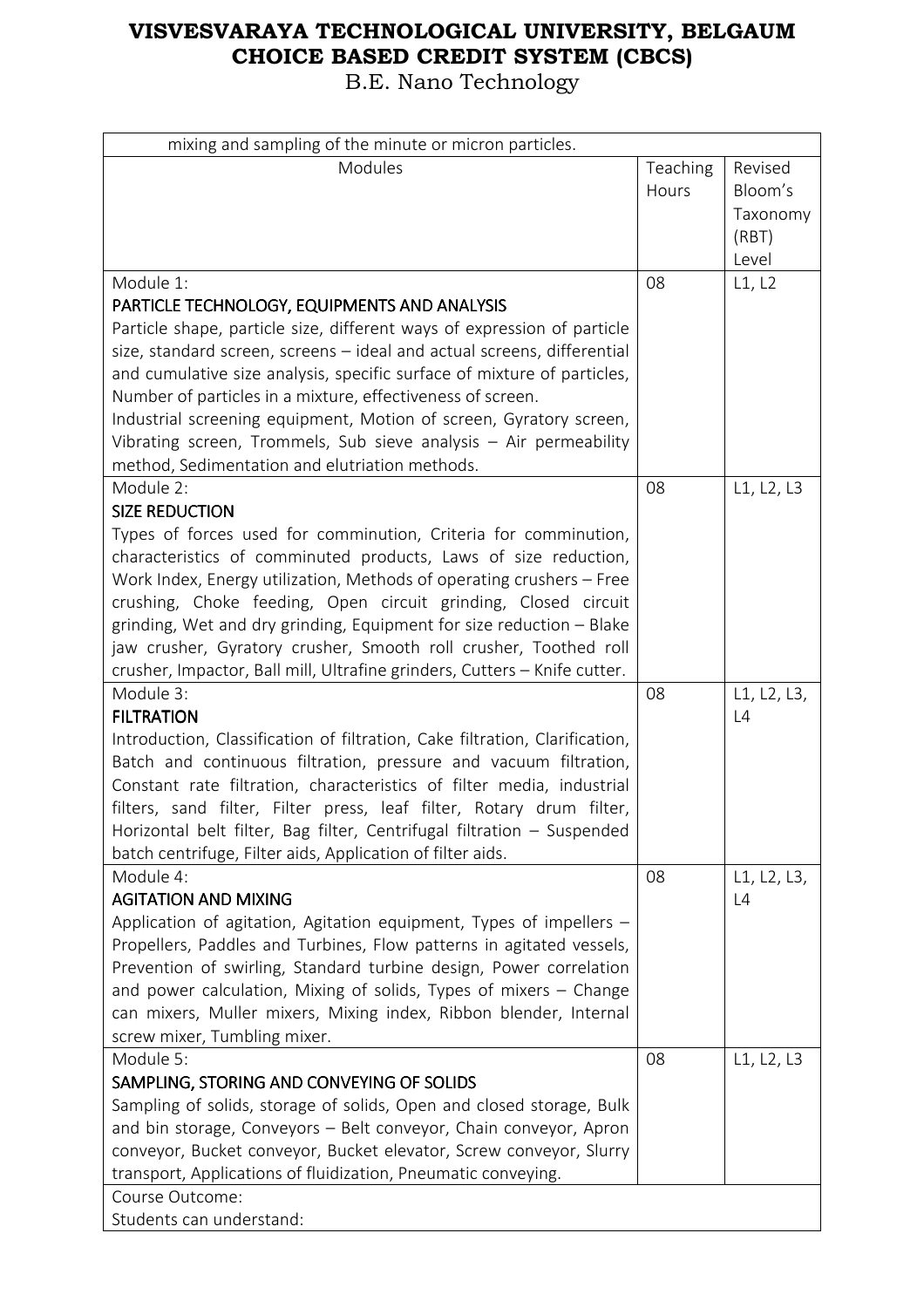B.E. Nano Technology

- The particle size analysis by different models and methods
- Different size reduction methods and techniques.
- The filtration, agitation and mixing aspects and applications.

• The sampling, storing of solid samples.

Graduate Attributes (as per NBA):

- Engineering Knowledge.
- Problem Analysis.
- Design / development of solutions (partly).
- Interpretation of data.

Question paper pattern:

- The question paper will have ten questions.
- Each full Question consisting of 16 marks
- There will be 2 full questions (with a maximum of four sub questions) from each module.
- Each full question will have sub questions covering all the topics under a module.
- The students will have to answer 5 full questions, selecting one full question from each module.

### TEXT BOOKS:

1. Unit Operations of Chemical Engineering, McCabe W.L., et.al., V Edn., McGraw Hill International, New york, 2000.

2. Introduction to Chemical Engineering, Badger, W.L. and Banchero J.T., 3rd Edition, McGrawHill International Edition, Singapore, 1999.

3. Coulson and Richardson's Chemical Engineering Vol. 2 Particle Technology and Separation Processes, Coulson J.M. and Richardson J.F., 4th Edition, Asian Books Pvt. Ltd, New Delhi, 1998.

REFERENCE BOOKS:

1. Unit Operations, Brown. G.G., 1st Edition, CBS Publishers, New Delhi, 1995.

2. Perry's Chemical Engineers' Handbook, Perry R and Green W.D., 1st Edition, McGraw Hill, International, New York, 2000.

3. Principles of Unit Operations, Foust A. S. et.al., 3rd Edition, John Wiley and Sons, New York,1977.

| <b>Green Nanotechnology</b>                       |                |          |    |
|---------------------------------------------------|----------------|----------|----|
| [As per Choice Based Credit System (CBCS) scheme] |                |          |    |
| (Effective from the academic year 2015 -2016)     |                |          |    |
| Course: B.E. / Nano Technology                    |                |          |    |
| Semester: VIII                                    |                |          |    |
| Subject Code                                      | 15NT834        | IA Marks | 20 |
| Number of Lecture Hours                           | 0 <sub>3</sub> | Exam     | 80 |
| Per Week                                          |                | Marks    |    |
| Total Number of Lecture                           | 40             | Exam     | 03 |
| Hours                                             |                | Hours    |    |
| $CRFDIT - 03$                                     |                |          |    |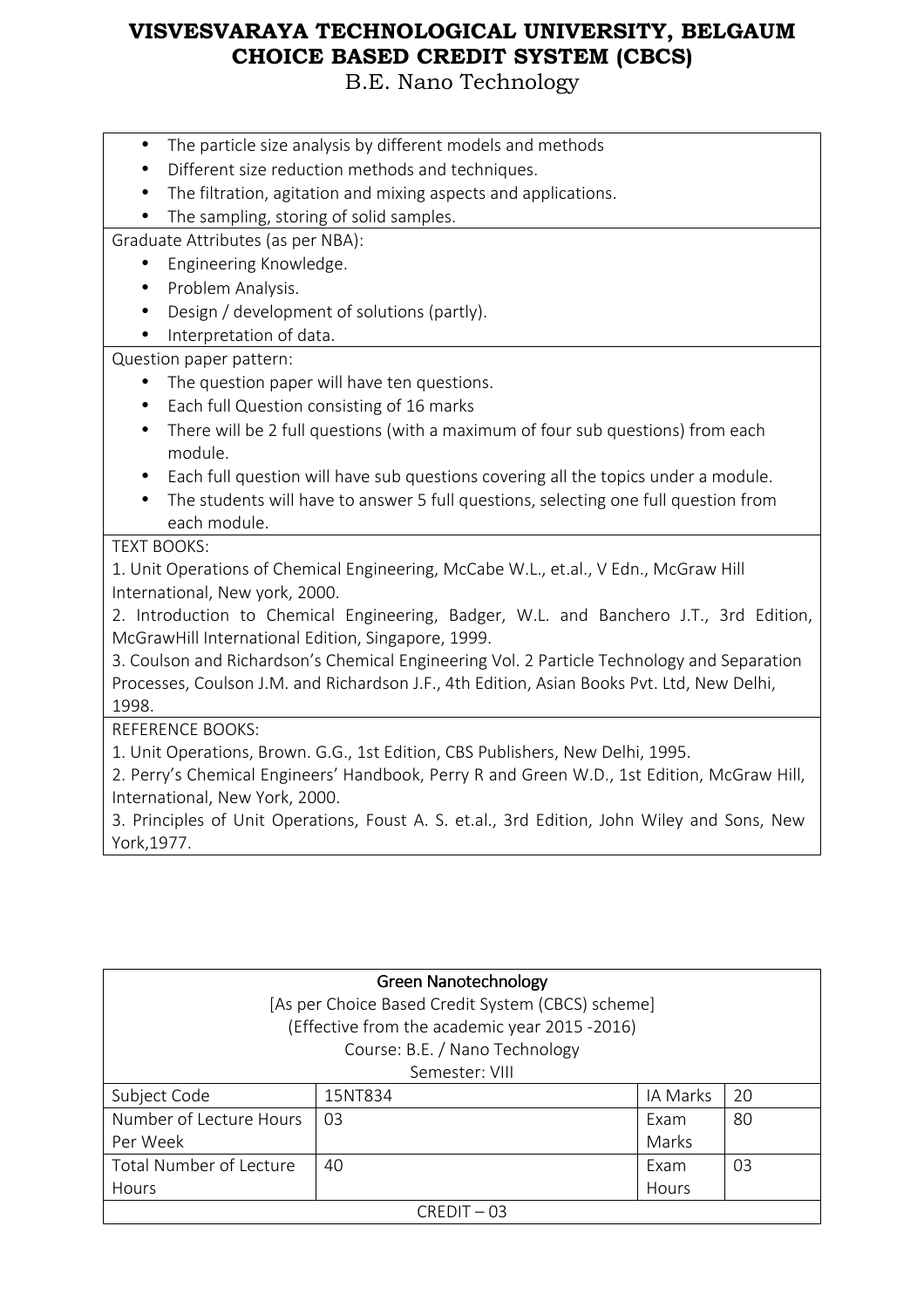| Course Objective:                                                                                                                           |                   |                                                  |
|---------------------------------------------------------------------------------------------------------------------------------------------|-------------------|--------------------------------------------------|
| To understand the eco-friendly nature of nanotechnology and the Nanomaterials                                                               |                   |                                                  |
| To study nanotechnology and nanodevices which are environmental friendly<br>$\bullet$                                                       |                   |                                                  |
| Modules                                                                                                                                     | Teaching<br>Hours | Revised<br>Bloom's<br>Taxonomy<br>(RBT)<br>Level |
| Module 1:                                                                                                                                   | 08                | L1, L2                                           |
| <b>GREEN MANUFACTURING TRENDS</b>                                                                                                           |                   |                                                  |
| Green Manufacturing - Fundamentals and Applications - basic                                                                                 |                   |                                                  |
| definitions and issues surrounding green manufacturing at the                                                                               |                   |                                                  |
| process, machine and system - government motivations for green                                                                              |                   |                                                  |
| manufacturing - traditional manufacturing to green manufacturing -                                                                          |                   |                                                  |
| economic issues surrounding green manufacturing $-$ the areas of                                                                            |                   |                                                  |
| automotive - semiconductor and medical areas and also supply chain                                                                          |                   |                                                  |
| and packaging areas.                                                                                                                        |                   |                                                  |
| Module 2:                                                                                                                                   | 08                | L1, L2, L3                                       |
| SUSTAINABLE GREEN MANUFACTURING                                                                                                             |                   |                                                  |
| Green manufacturing sustainability - processes - requirements, and<br>risk - The sustainable lean and green audit process - International   |                   |                                                  |
| green manufacturing standards and compliance - Green rapid                                                                                  |                   |                                                  |
| prototyping and rapid manufacturing - Green flexible automation -                                                                           |                   |                                                  |
| Green collaboration processes - Alternative energy resources -                                                                              |                   |                                                  |
| Sustainable green manufacturing system design.                                                                                              |                   |                                                  |
| Module 3:                                                                                                                                   | 08                | L1, L2, L3,                                      |
| <b>WASTE MANAGEMENT</b>                                                                                                                     |                   | L4                                               |
| Sustainability and global conditions - Material and solid waste                                                                             |                   |                                                  |
| management - Energy management -chemical waste management                                                                                   |                   |                                                  |
| and green chemistry - Climate change and air emissions                                                                                      |                   |                                                  |
| management - Supply water and waste water management -                                                                                      |                   |                                                  |
| Environmental business management.                                                                                                          |                   |                                                  |
| Module 4:                                                                                                                                   | 08                | L1, L2, L3,                                      |
| <b>INDUSTRIAL ECOLOGY</b>                                                                                                                   |                   | L4                                               |
| Introduction - Material flows in chemical manufacturing - Industrial                                                                        |                   |                                                  |
| parks - Assessing opportunities for waste exchanges and by product                                                                          |                   |                                                  |
| synergies - Life cycle concepts - Product stewardship and green                                                                             |                   |                                                  |
| engineering - Regulatory, social and business environment for green<br>manufacturing - Metrics and analytical tools - Green supply chains - |                   |                                                  |
| Present state of green manufacturing.                                                                                                       |                   |                                                  |
| Module 5:                                                                                                                                   | 08                | L1, L2, L3                                       |
| <b>GREEN PLASTICS MANUFACTURING</b>                                                                                                         |                   |                                                  |
| Introduction to commercial plastics and elastomers - Natural Rubber                                                                         |                   |                                                  |
| (NR), modified NR and blends - Polyesters from microbial and plant                                                                          |                   |                                                  |
| biofactories (polylactic acid and poly hyroxyalkanoates) -Plastics                                                                          |                   |                                                  |
| from vegetable oils - Cellulose and starch based materials - Natural                                                                        |                   |                                                  |
| fillers,<br>fibres,<br>reinforcements<br>and<br>clay<br>nanocomposites                                                                      |                   |                                                  |
| Biodegradability, life cycle assessment and economics of using                                                                              |                   |                                                  |